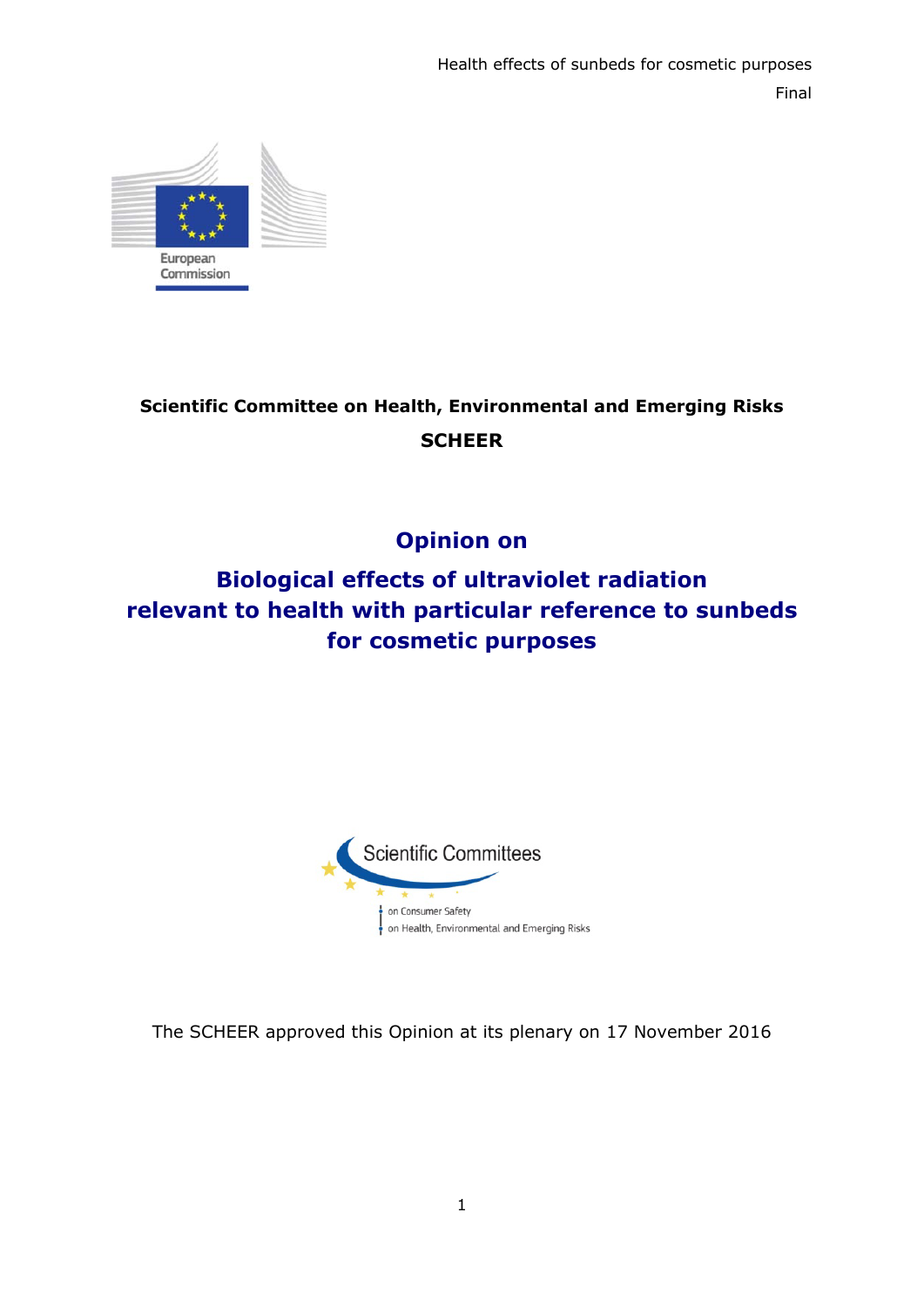# **About the Scientific Committees (2016-2021)**

Two independent non-food Scientific Committees provide the Commission with the scientific advice it needs when preparing policy and proposals relating to consumer safety, public health and the environment. The Committees also draw the Commission's attention to the new or emerging problems which may pose an actual or potential threat.

They are: the Scientific Committee on Consumer Safety (SCCS) and the Scientific Committee on Health, Environmental and Emerging Risks (SCHEER). The Scientific Committees review and evaluate relevant scientific data and assess potential risks. Each Committee has top independent scientists from all over the world who are committed to work in the public interest.

In addition, the Commission relies upon the work of other Union bodies, such as the European Food Safety Authority (EFSA), the European Medicines Agency (EMA), the European Centre for Disease prevention and Control (ECDC) and the European Chemicals Agency (ECHA).

## **SCHEER**

This Committee, on request of Commission services, provides Opinions on questions concerning health, environmental and emerging risks. The Committees addresses questions on:

- health and environmental risks related to pollutants in the environmental media and other biological and physical factors in relation to air quality, water, waste and soils.

- complex or multidisciplinary issues requiring a comprehensive assessment of risks to consumer safety or public health, for example antimicrobial resistance, nanotechnologies, medical devices and physical hazards such as noise and electromagnetic fields.

#### **SCHEER members**

Roberto Bertollini, Teresa Borges, Wim de Jong, Pim de Voogt, Raquel Duarte-Davidson, Peter Hoet, Rodica Mariana Ion, Renate Kraetke, Demosthenes Panagiotakos, Ana Proykova, Theodoros Samaras, Marian Scott, Rémy Slama, Emanuela Testai, Theodorus Vermeire, Marco Vighi, Sergej Zacharov

#### **Contact**:

European Commission DG Health and Food Safety Directorate C: Public Health, Country Knowledge, Crisis Management Unit C2 – Country Knowledge and Scientific Committees Office: HTC 03/073; L-2920 Luxembourg [SANTE-C2-SCHEER@ec.europa.eu](mailto:SANTE-C2-SCHEER@ec.europa.eu)

| © European Union, 2016 |                 |
|------------------------|-----------------|
| ISSN 1831-             | ISBN 978-92-79- |
| doi:10.2772/           | ND.             |

The Opinions of the Scientific Committees present the views of the independent scientists who are members of the committees. They do not necessarily reflect the views of the European Commission. The Opinions are published by the European Commission in their original language only.

[http://ec.europa.eu/health/scientific\\_committees/index\\_en.htm](http://ec.europa.eu/health/scientific_committees/index_en.htm)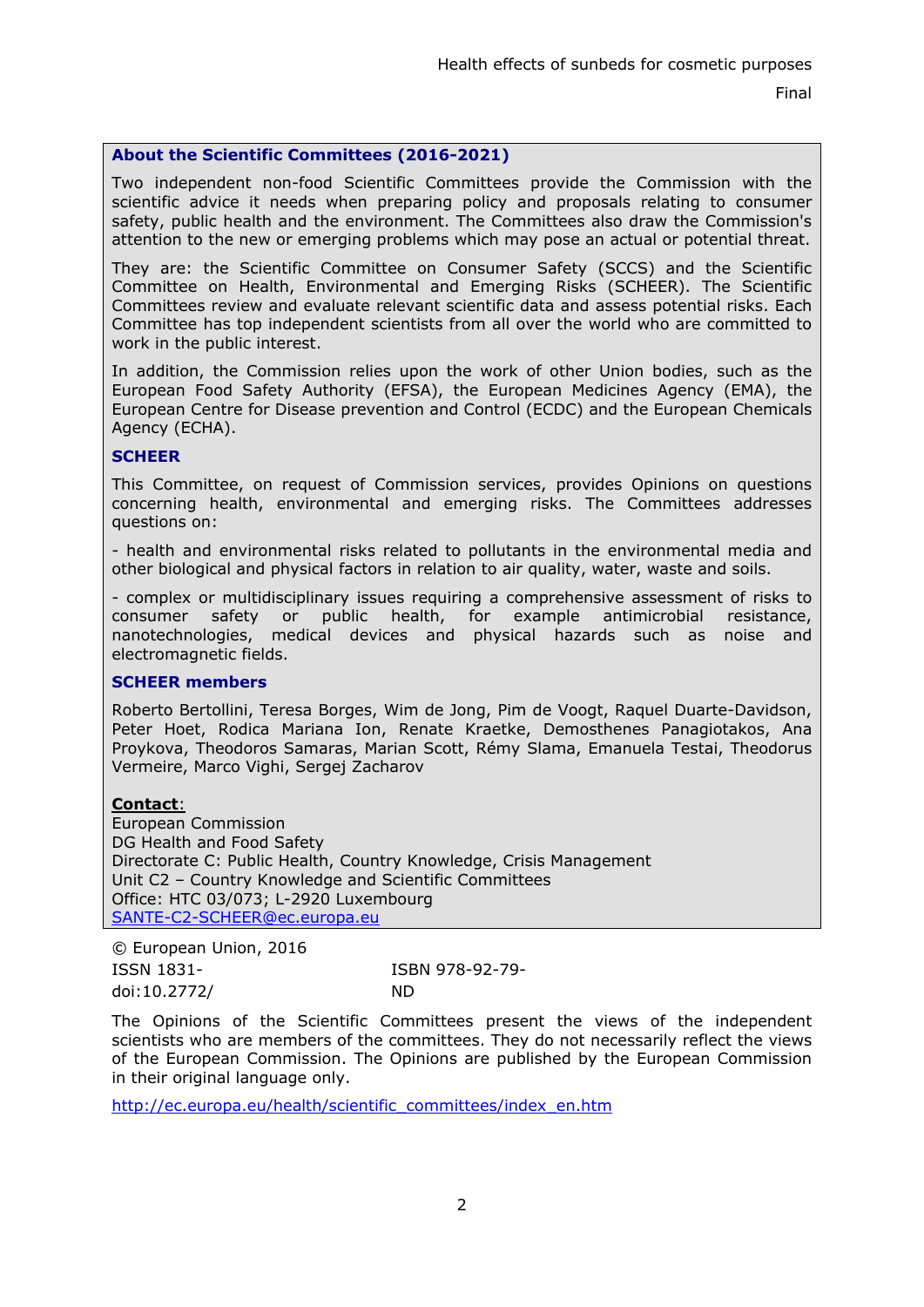# **ACKNOWLEDGMENTS**

Members of the Working Group are acknowledged for their valuable contribution to this Opinion. The members of the Working Group are:

**SCHEER** Ana Proykova (Chair of the WG since April 2016 and Rapporteur) Theodoros Samaras Rodica Mariana Ion

SCCS: Pieter Jan Coenraads

External experts: Claire Beausoleil Jean-Francois Doré (co-Rapporteur) Rüdiger Greinert Philippe Hartemann Norbert Leitgeb Lesley Rushton (Chair of the WG until April 2016) Greet Schoeters

The contribution of the following experts is gratefully acknowledged:

Prof Colette Brogniez (Université de Lille-1, France) for the calculation of exposure times necessary to synthesize Vitamin D;

Marie-Christine Chignol (Inserm, Lyon) for her help in the literature search;

Leonardo Celleno, SCCS member, for the advice in finalising the Opinion.

All Declarations of Working Group members are available at: [http://ec.europa.eu/health/scientific\\_committees/experts/declarations/scheer\\_wg\\_en.ht](http://ec.europa.eu/health/scientific_committees/experts/declarations/scheer_wg_en.htm) m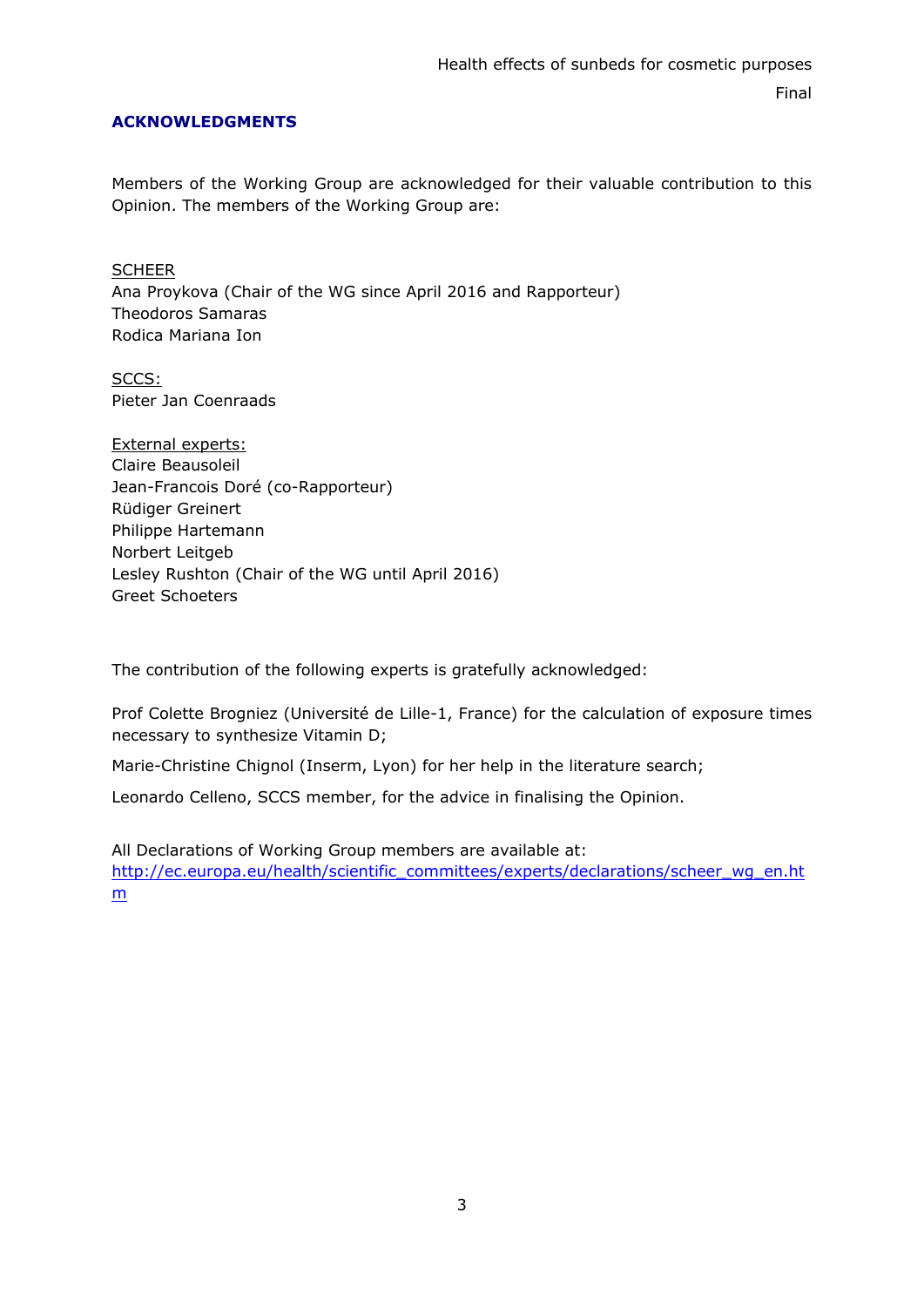# **ABSTRACT**

Following a request from the European Commission, the Scientific Committee on Health, Environmental and Emerging Risks reviewed recent evidence to update the 2006 Opinion of the Scientific Committee on Consumer Products on the Biological effects of ultraviolet radiation (UVR) relevant to health, with particular reference to sunbeds for cosmetic purposes. The term "sunbed" refers to all types of UV tanning devices used for cosmetic purposes.

UVR, including UVR emitted by sunbeds, is a complete carcinogen, as it acts both as an initiator and a promoter. Based on the available scientific evidence the Committee concludes that there is strong evidence that exposure to UVR, including that emitted by sunbeds, causes cutaneous melanoma and squamous cell carcinoma at all ages and that the risk for cancer is higher when the first exposure takes place in younger ages. There is also moderate evidence that exposure to UVR, including that emitted by sunbeds, also increases the risk of basal cell carcinoma and ocular melanoma.

The beneficial effects of sunbed use, such as generation of vitamin D, are outweighed by the adverse effects. There is no need to use sunbeds to induce vitamin D production because alternative sources of vitamin D are readily available.

There is no threshold level of UV-irradiance and UV–dose for the induction of skin cancer. Therefore, there is no safe limit for exposure to UV radiation from sunbeds.

**Keywords**: Ultraviolet radiation, UV-tanning devices, Sunbeds, Health effects, Risk assessment, SCHEER

# **Opinion to be cited as**:

SCHEER (Scientific Committee on Health, Environmental and Emerging Risks), Opinion on Biological effects of ultraviolet radiation relevant to health with particular reference to sunbeds for cosmetic purposes, 17 November 2017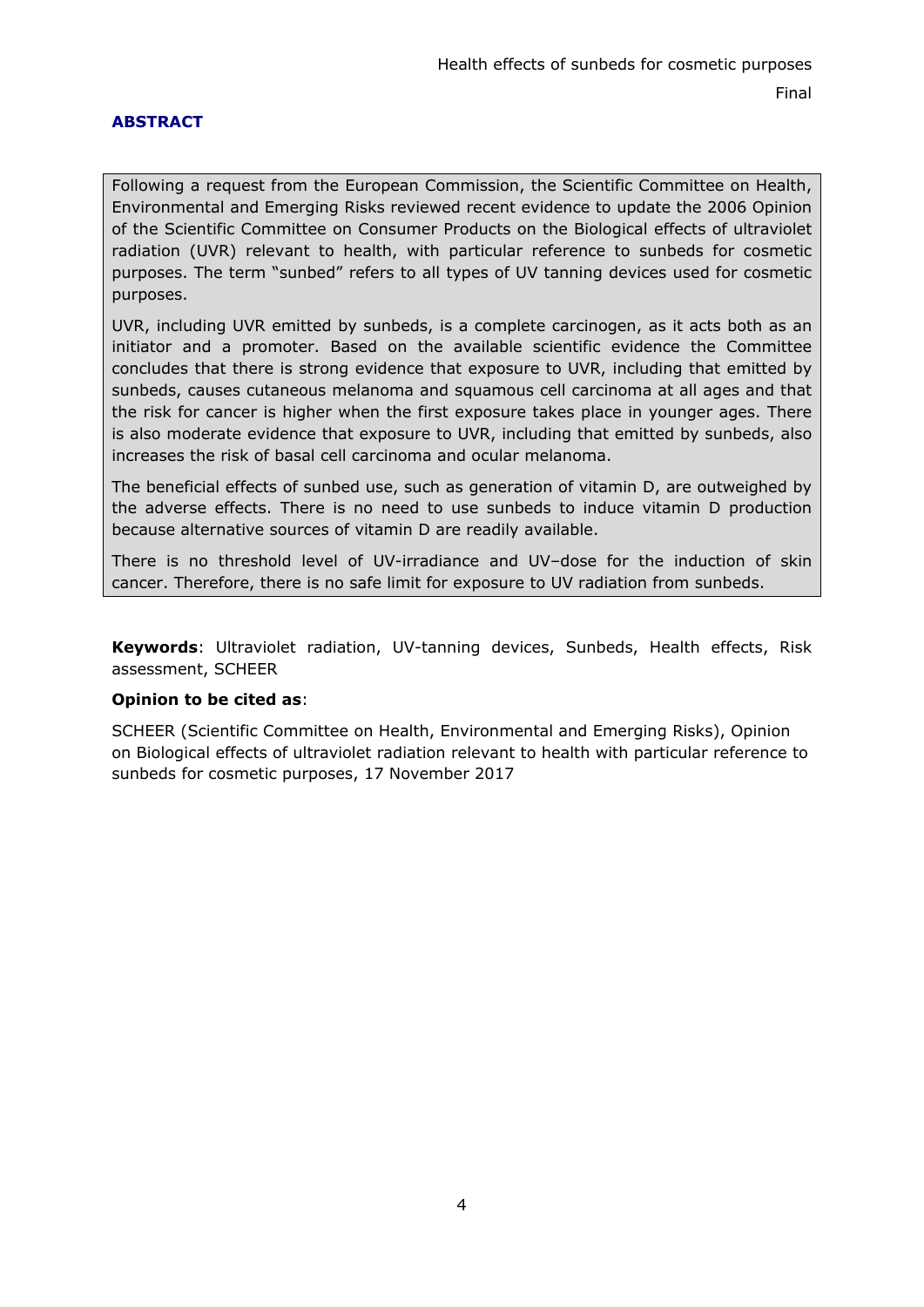# **TABLE OF CONTENTS**

| 1.1 |                                                                      |
|-----|----------------------------------------------------------------------|
| 1.2 |                                                                      |
| 1.3 |                                                                      |
| 1.4 |                                                                      |
| 1.5 | Health effects: Melanoma, Non-melanoma skin cancer, other cancers  8 |
| 1.6 |                                                                      |
| 1.7 |                                                                      |
| 1.8 |                                                                      |
|     |                                                                      |
|     |                                                                      |
|     |                                                                      |
|     |                                                                      |
|     |                                                                      |
|     |                                                                      |
|     |                                                                      |
|     |                                                                      |
|     |                                                                      |
| 5.3 |                                                                      |
|     |                                                                      |
|     |                                                                      |
|     |                                                                      |
|     |                                                                      |
|     |                                                                      |
|     |                                                                      |
|     |                                                                      |
|     |                                                                      |
| 7.1 |                                                                      |
| 7.2 |                                                                      |
| 7.3 |                                                                      |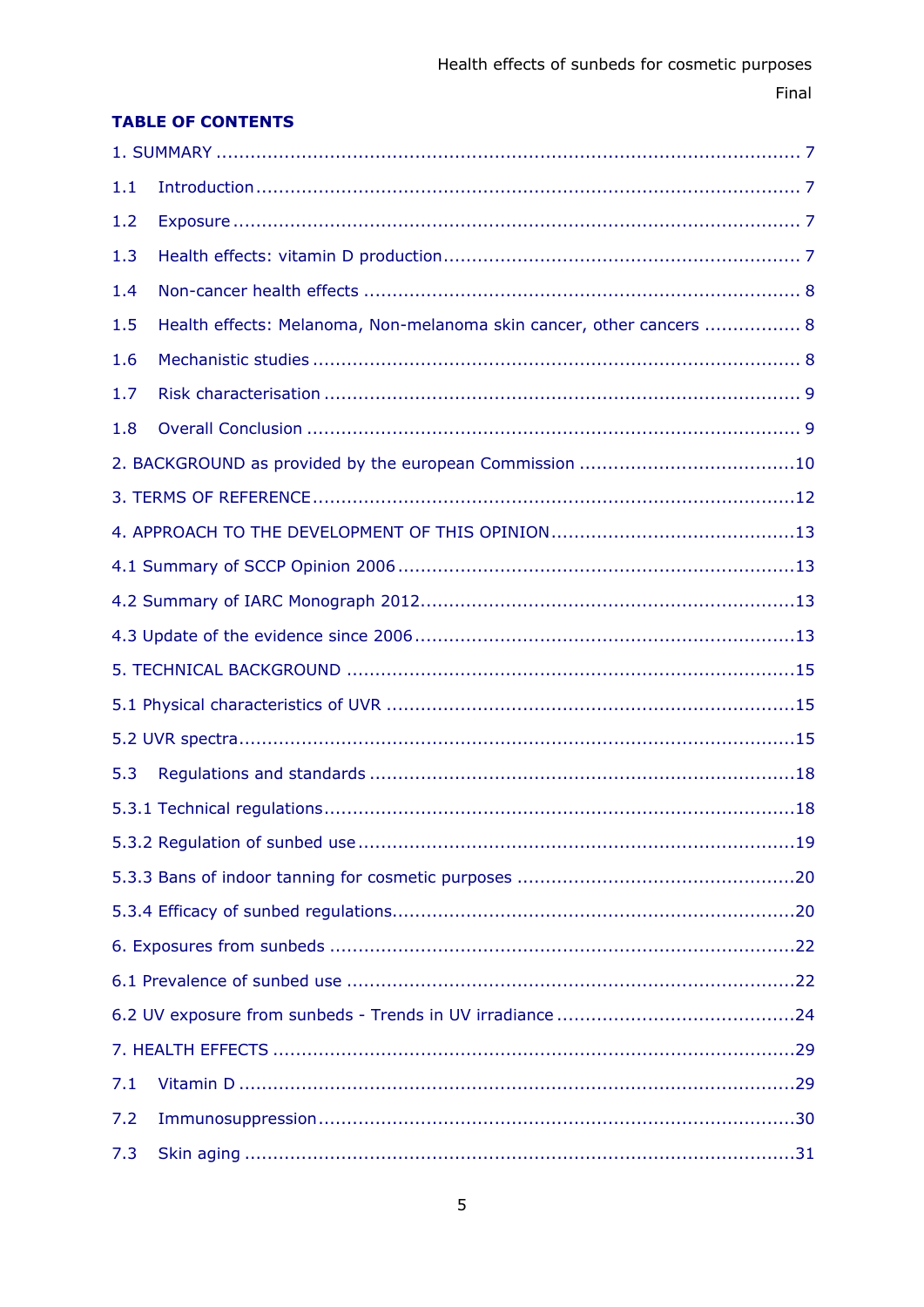|     | Final                                                                            |
|-----|----------------------------------------------------------------------------------|
| 7.4 |                                                                                  |
| 7.5 |                                                                                  |
| 7.6 |                                                                                  |
| 7.7 |                                                                                  |
|     |                                                                                  |
|     |                                                                                  |
|     |                                                                                  |
|     |                                                                                  |
|     |                                                                                  |
|     |                                                                                  |
| 7.8 |                                                                                  |
|     |                                                                                  |
|     |                                                                                  |
|     |                                                                                  |
|     |                                                                                  |
|     |                                                                                  |
|     |                                                                                  |
|     |                                                                                  |
|     |                                                                                  |
|     | .59                                                                              |
|     | 7.13 Risk characterization (dose response in humans and animals by age and other |
|     |                                                                                  |
|     |                                                                                  |
|     |                                                                                  |
|     |                                                                                  |
|     |                                                                                  |
|     | 11. CONSIDERATION OF THE RESPONSES RECEIVED DURING THE CONSULTATION              |
|     |                                                                                  |
|     |                                                                                  |
|     |                                                                                  |
|     |                                                                                  |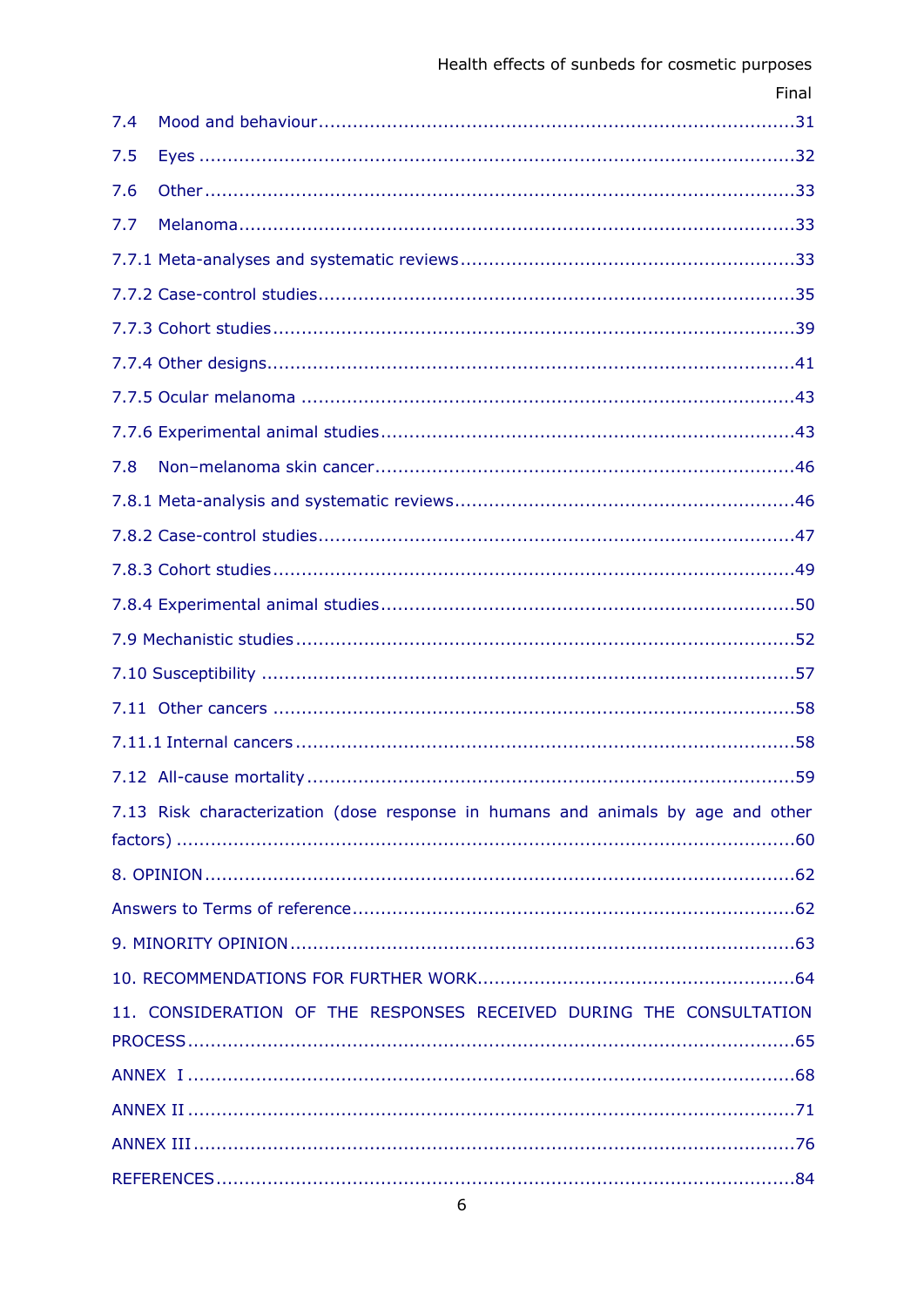# <span id="page-6-0"></span>**1. SUMMARY**

# <span id="page-6-1"></span>**1.1 Introduction**

In 2006, the Scientific Committee on Consumer Products provided an Opinion 'on the Biological effects of ultraviolet radiation (UVR) relevant to health with particular reference to sunbeds for cosmetic purposes' and stated that the use of UVR tanning devices to achieve and maintain cosmetic tanning, whether by UVB and/or UVA, was likely to increase the risk of malignant melanoma of the skin and possibly ocular melanoma. In 2009 and 2012, the International Agency for Research on Cancer (IARC) reviewed all the evidence pertaining to the carcinogenic effects of ultraviolet radiation (UVR) from sunbeds, and classified use of UV-emitting tanning devices as *carcinogenic to humans (Group 1).*

The European Commission therefore requested the Scientific Committee on Health, Environmental and Emerging Risks (SCHEER) to review recent evidence in order to improve the understanding of health effects associated with UV radiation in general and with sunbeds for cosmetic purposes in particular and to provide an updated Opinion.

In this Opinion, the term "sunbed" refers to all types of UV tanning devices for cosmetic purposes. The Opinion does not address medical devices for UVR treatment.

## <span id="page-6-2"></span>**1.2 Exposure**

It is currently estimated that UV emission of a modern tanning appliance corresponds to an UV index of 12, i.e. equivalent to midday Equatorial sun. There are large variations in the UV output of different machines, and the UV spectrum emitted by devices used for tanning has evolved in recent years towards higher UVA irradiance.

The prevalence of sunbed use for tanning purpose varies greatly from one country to another and according to sex and age: it is higher in white-skinned populations from Northern Europe, and in young or middle-aged women.

In 2014, meta-analyses were used to summarise the prevalence of indoor tanning in different age categories. The population-proportional attributable risk of indoor tanning in the United States, Europe, and Australia for non-melanoma skin cancer and melanoma was calculated based on data from 406,696 participants. The results showed an increase in prevalence of sunbed use over time with a higher prevalence in students.

# <span id="page-6-3"></span>**1.3 Health effects: vitamin D production**

The UVB radiation emitted from sunbeds can induce vitamin D production; however, the increase of UV-induced vitamin D production is limited and reaches a plateau due to a balance between photo-production and photo-degradation of vitamin D.

Professional and public organisations in several countries worldwide do not recommend the use of sunbeds to enhance vitamin D levels, even in winter, because dietary sources or vitamin D supplements are suitable and affordable alternatives. Although a suitable diet can provide an adequate vitamin D intake, public health authorities in some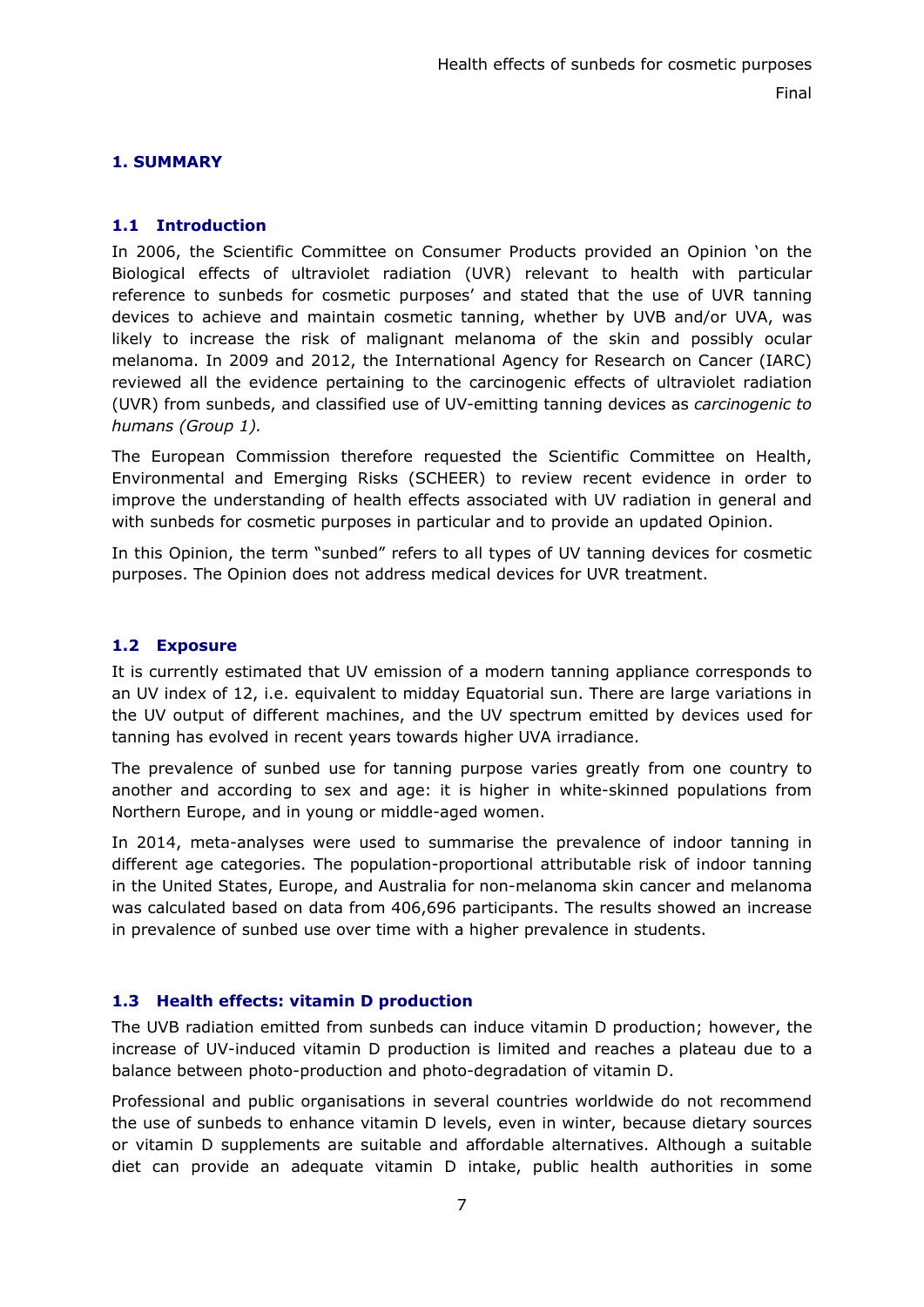countries at northern latitudes recommend supplementation and food fortification in addition to the dietary intake.

# <span id="page-7-0"></span>**1.4 Non-cancer health effects**

The role of UVB radiation in immunosuppression has been well established. Now there is also evidence for an immunosuppressive effect induced by UVA radiation in the wavelength range from 350–390 nm. UV radiation (both UVA and UVB) has a local (i.e. in the skin) and systemic immunosuppressive effects.

Exposure to UVA and UVB radiation enhances photoaging of the skin by, among others, damaging collagen and elastin.

A short-lasting (about 30 min) effect from UVA radiation on lowering blood pressure has been indicated. Some individuals have a UVR exposure seeking behaviour because of a perceived positive influence on mood. Cultures of skin cells exposed to UVB radiation have shown increased expression of beta-endorphin. The scientific evidence to support this effect is too weak to conclude.

Exposure to UV radiation may cause a range of eye conditions and may trigger the early onset of diseases normally linked with ageing such as cataract and age-related macular degeneration (AMD).

## <span id="page-7-1"></span>**1.5 Health effects: Melanoma, Non-melanoma skin cancer, other cancers**

There is strong evidence from case-control studies and cohort studies of a significantly increased risk of cutaneous melanoma associated with sunbed use. The risk increases with the number of sessions and frequency of use. Recent cohort studies showed an increase in melanoma risk associated with sunbed exposure at a younger age.

Although based on a smaller number of studies than for melanoma, there is consistent evidence from meta-analyses that indicates that sunbed use is also a risk factor for squamous cell carcinoma and to a lesser extent for basal cell carcinoma, especially when exposure takes place at a younger age. It should be noted that the use of sunbeds was generally self-reported and there was no information on the specific sunbed used.

With the exception of a negative association for breast cancer in one cohort, no association was found between sunbed use in adolescence and/or early adulthood and internal cancer risk. The current evidence does not show a decreased risk in all-cause mortality associated with sunbed use; the only available cohort study suggests an increased risk of death from all cancers taken together.

There is moderate evidence that sunbed exposure may also cause ocular melanoma, with the risk increasing when exposure starts at a younger age.

#### <span id="page-7-2"></span>**1.6 Mechanistic studies**

Although UV-induced tanning provides limited protection against UV-induced DNA damage, there is evidence for the carcinogenicity of UV exposure from mechanistic and animal studies, which have shown the induction of melanoma and squamous cell carcinoma. Several in vivo experimental studies conducted on melanoma-prone neonatal HGF/SF transgenic mice irradiated with UVB have shown the induction of melanoma, and a study with irradiation with UVA has also shown the induction of melanoma. The existence of two distinct pathways for melanoma, an UVB-dependent pathway associated with direct UVB-type DNA damage and an UVA pathway associated with indirect oxidative DNA damage in melanocytes is under investigation.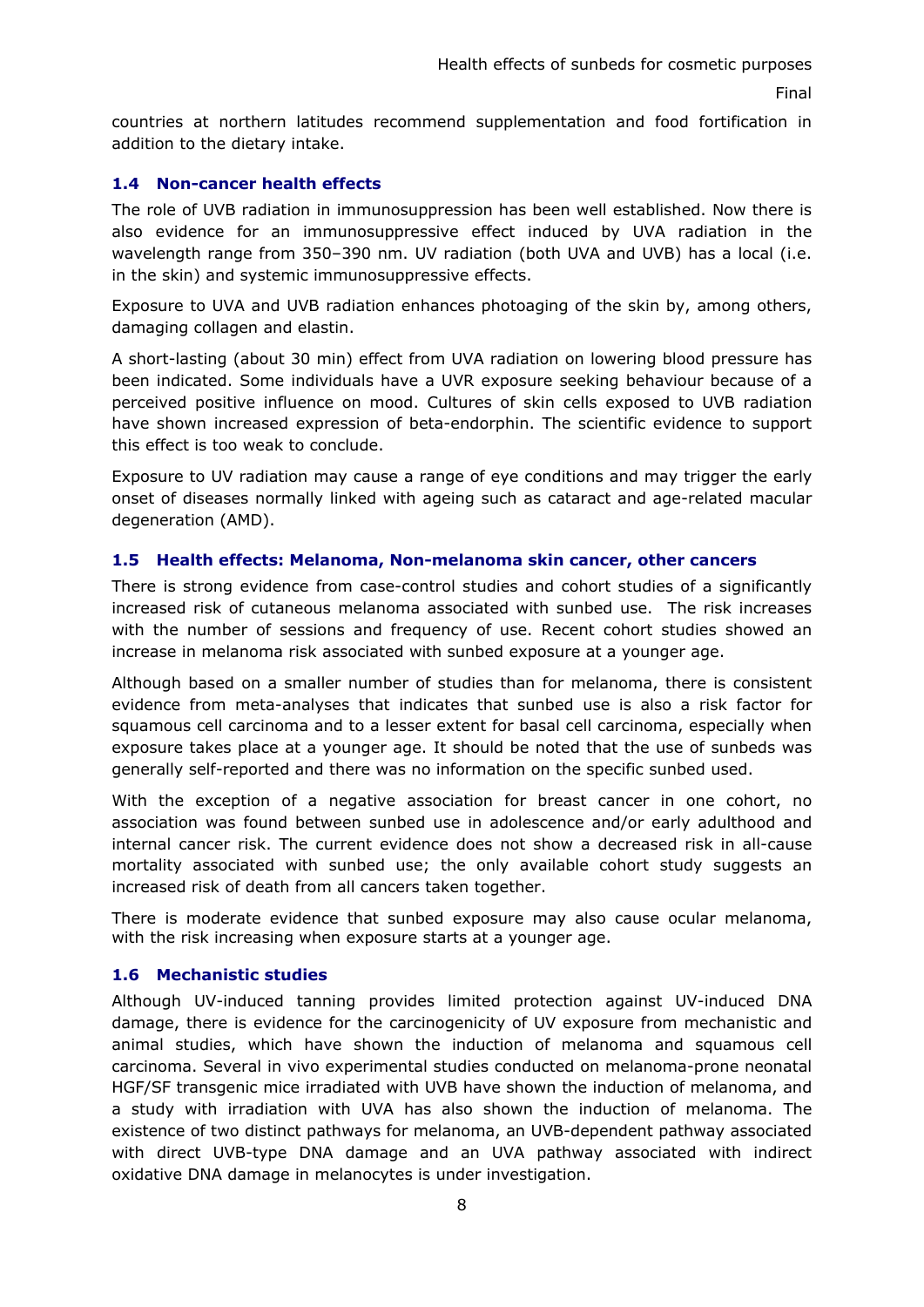Many mechanistic studies, mainly *in vitro* with human derived (tumour) cell lines and skin biopsies, underpin the outstanding importance of UV-induced (UV-A and UV-B) molecular and cellular events involved in human photocarcinogenesis (non-melanocytic skin cancer and melanoma). The signature mutation pattern for both UV-A and UV-B has been identified. Importantly, UV-A has been shown to be involved in processes leading to DNA damage and consequent mutation induction. UV-signatures could be detected in a wide range of genes involved in photocarcinogenesis.

In the last years, increasing evidence has been collected that epigenetic changes, which play a crucial role in (skin) cancer induction and development, are also induced via UVA and UVB. This highlights, furthermore, the importance of the effects of UV on several regulation mechanisms involved in human photocarcinogenesis.

## <span id="page-8-0"></span>**1.7 Risk characterisation**

The contribution of exposure to sunbeds to skin cancer incidence is not negligible. In Europe, 3,438 (5.4%) of 63,942 new cases of melanoma diagnosed each year are estimated to be attributable to sunbed use, women representing most of this burden with 2,341 cases (6.9% of all melanomas in women). As a consequence about 500 women and 300 men may die each year from a melanoma as a result of being exposed to indoor tanning. Although the increase in melanoma risk due to sunbed use may appear modest in the general population (+15%, according to 2006 IARC report), most of the risk concentrates in the population that started sunbed use before the age of 35 (+75%). The risk attributable to sunbed use in patients diagnosed with a melanoma before the age of 30 is found to be 43% in France and 76% in Australia.

# <span id="page-8-1"></span>**1.8 Overall Conclusion**

UVR, including UVR emitted by sunbeds, is a complete carcinogen, as it acts both as an initiator through general toxicity and a promoter, through e.g. immunosuppression. Based on the available evidence, the SCHEER concludes that there is strong evidence that exposure to UVR, including that emitted by sunbeds, causes cutaneous melanoma and squamous cell carcinoma at all ages and that the risk for cancer is higher when the first exposure takes place in younger ages. There is moderate evidence that sunbed exposure may also increase the risk of basal cell carcinoma and ocular melanoma.

There are beneficial effects of UVR exposure from sunbeds (vitamin D synthesis). However, these are outweighed by the adverse effects and there is no need to use sunbeds to induce vitamin D production.

Because of the strong evidence of skin cancer induction following sunbed exposure (and with no indications for threshold), the SCHEER concludes that there is no safe limit for exposure to UV radiation from sunbeds.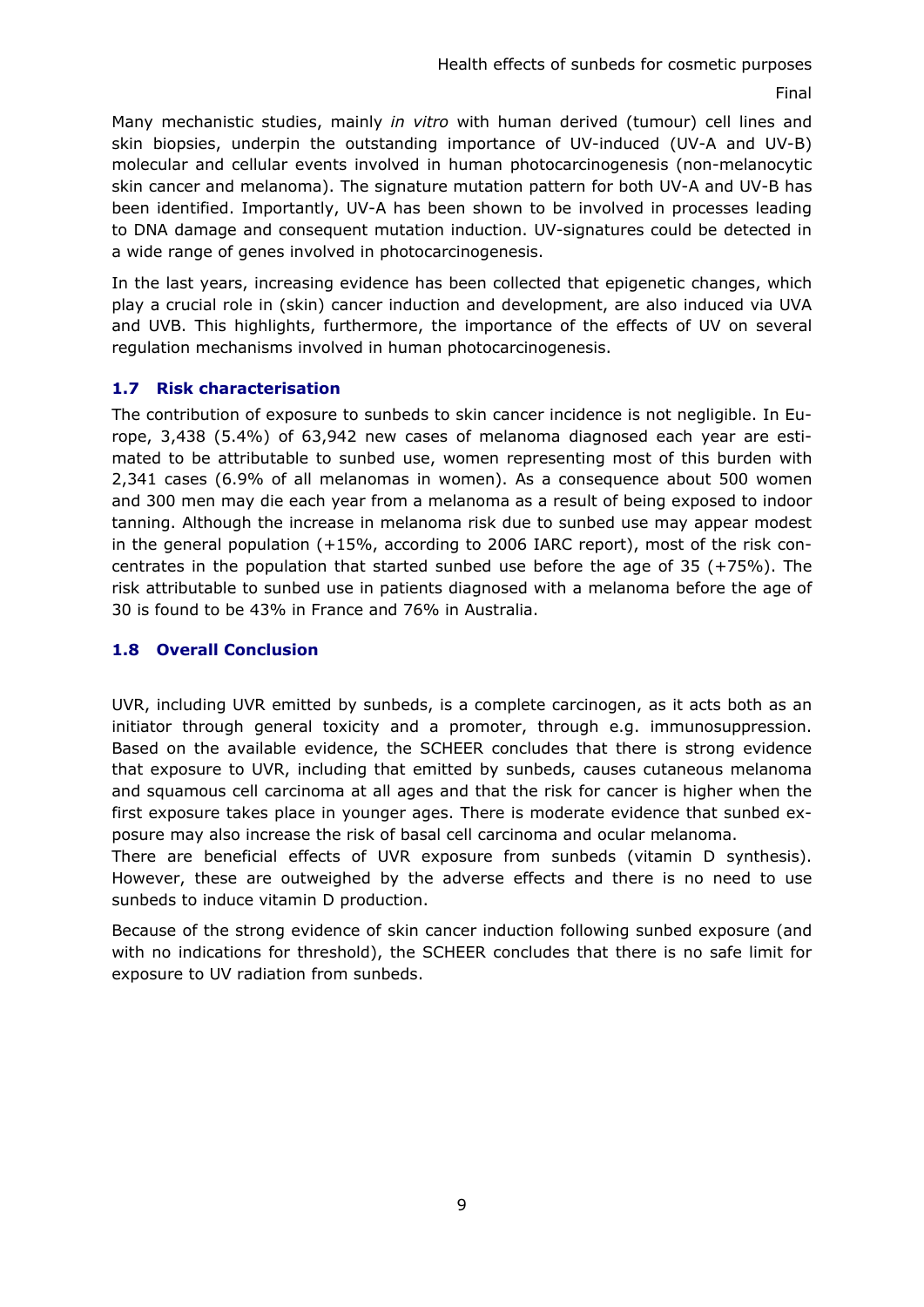# <span id="page-9-0"></span>**2. BACKGROUND AS PROVIDED BY THE EUROPEAN COMMISSION**

#### **Scientific background**

In 2006, the Scientific Committee on Consumer Products provided an Opinion on the biological effects of ultraviolet radiation (UVR) from sunbeds for cosmetic purposes. In 2009 and 2012 the International Agency for Research on Cancer (IARC) reviewed all the evidence pertaining to the carcinogenic effects of UVR from sunbed use and classified it as a Group 1 (definite) human carcinogen. The recently published fourth edition of the European Code against Cancer<sup>1</sup> has recommended that sunbeds should not be used at all based on evidence from epidemiological studies, established causal mechanisms, the increasing skin cancer burden in the mostly fair-skinned European populations, and the modifiability of the risk factor by individual action, acknowledging also the beneficial effects of sunlight such as vitamin D production.

## **Legal and enforcement background**

The health and safety hazards associated with the use of sunbeds are determined by two key elements: a) the safety of the sunbed itself (and its compliance with existing applicable legislation and device standards), and b) the way in which the product is used (or misused) by the consumer – this depends greatly on the knowledge of the consumer and on the information and advice given to the user by the tanning service operator<sup>2</sup>.

At EU level, a legal framework exists that aims at mitigating the risks posed by sunbeds themselves, e.g. as regards the intensity of the UV radiation emitted. In the EU, the placing on the market of sunbeds with an input voltage between 50 and 1000 volts for alternating current or between 75 and 1500 volts for direct current is regulated by the Low Voltage Directive (Directive 2014/35/EU)<sup>3</sup>. This Directive requires that only safe products are placed on the market and covers all risks, not just the electrical safety aspects.

The General Product Safety Directive (Directive 2001/95/EC)<sup>4</sup> (GPSD), which requires products to provide a reasonable level of safety throughout the lifetime of the product and contains specific obligations for producers, distributors and national authorities, is applicable to sunbeds used by consumers, including in the context of a service, in so far as the LVD does not already contain specific provisions governing the same aspects with the same objectives. This is without prejudice of any other EU applicable legislation.

The harmonised standard EN 60335-2-27:2013 sets out requirements for the safety of sunbeds, including limits for ultraviolet radiation emission. If this standard is applied, it provides a presumption of conformity with the safety objectives of Directive 2014/35/EU with respect to the risks covered by the standard.

<sup>1</sup> <http://cancer-code-europe.iarc.fr/index.php/en/>

 $<sup>2</sup>$  The requirements for information to be provided to consumers are different, depending on national legislation</sup> in each Member State.

<sup>&</sup>lt;sup>3</sup> Directive 2014/35/EU of the European Parliament and of the Council of 26 February 2014 on the harmonisation of the laws of the Member States relating to the making available on the market of electrical equipment designed for use within certain voltage limits (recast), OJ L 96 of 29 March 2014.

<sup>4</sup> Directive 2001/95/EC of the European Parliament and of the Council of 3 December 2001 on General Product Safety, OJ No L 11 of 15 January 2002.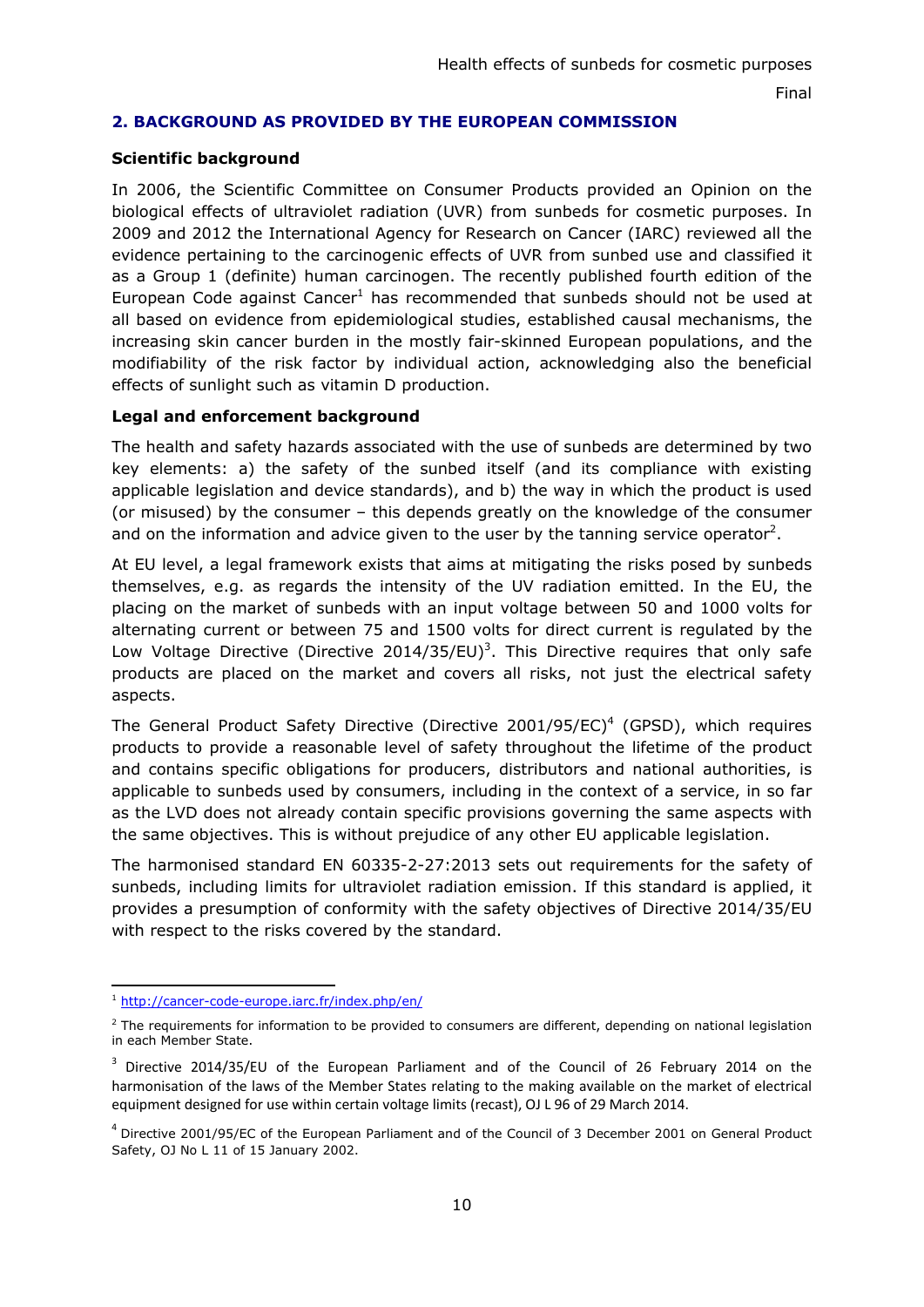In recent years some Member States have adopted national legislation regulating the tanning services (including, for example, a ban below the age limit of 18 years, the need for proper health and safety information, stricter hygiene conditions, the need for properly trained staff, etc.). These measures, when properly enforced, should ensure that tanning studios provide a better level of protection to consumers who use these devices.

In 2008-2009, market surveillance, including inspection of tanning salons, was carried out in ten EU Member States<sup>5</sup>. The overall conclusions were that: (i) Consumer guidance in tanning studios was not regularly given and, where it was claimed to be given, this was often not verifiable, (ii) the labelling of the sunbeds failed to comply with the requirements in at least 20% of the cases and (iii) the percentage of sunbeds not in compliance with the regulations varied between 10 and 90%.

This situation and the growing health concerns expressed by various medical and scientific experts about the higher risks of developing skin cancer and other skin-related diseases from the use of sunbeds have led the European Commission to request the SCHEER to review recent evidence in order to improve the understanding of risks associated with UV radiation in general and with sunbeds in particular and to provide an updated Opinion.

<sup>5</sup> http://europa.eu/rapid/press-release\_MEMO-10-37\_en.htm?locale=en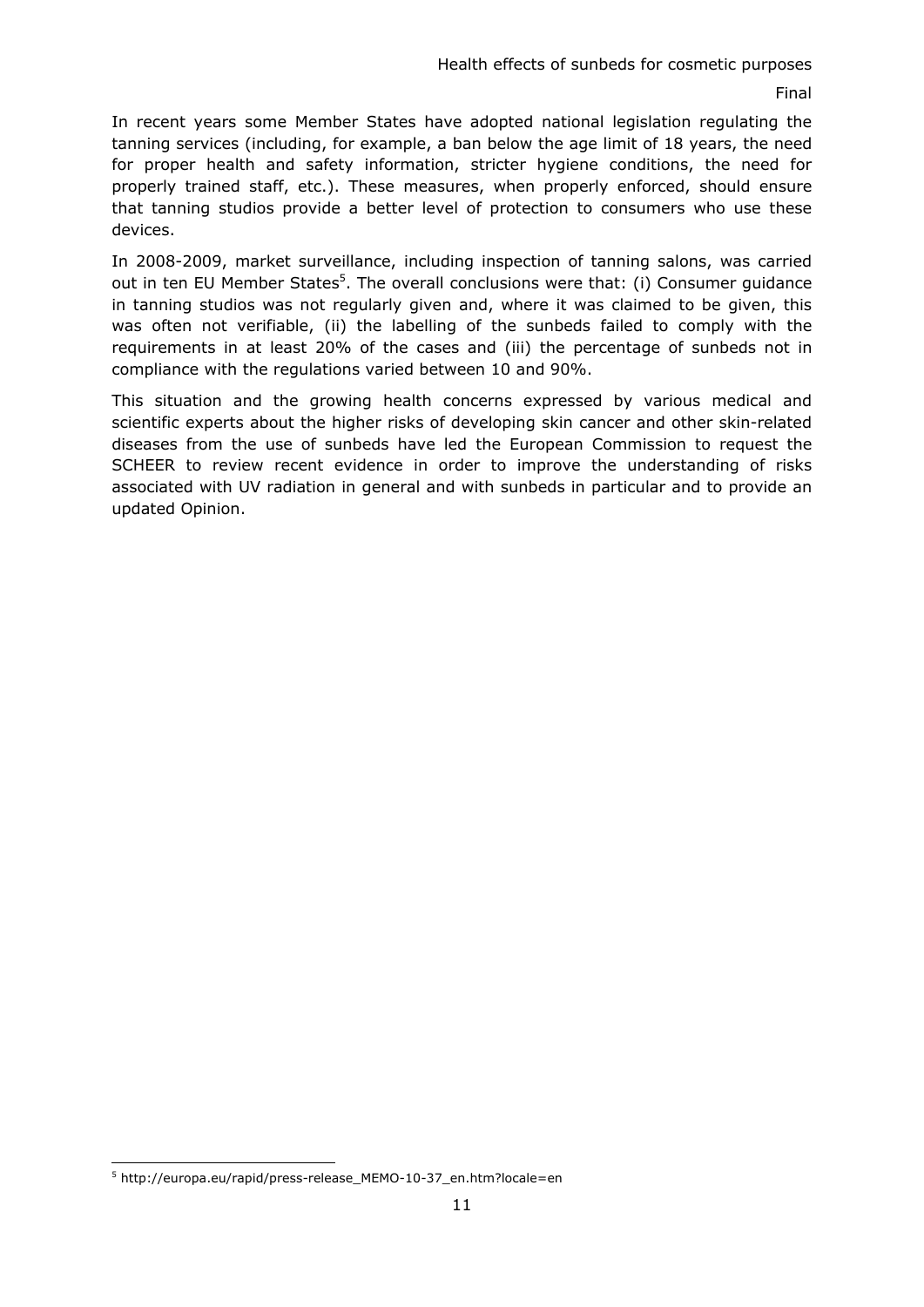# <span id="page-11-0"></span>**3. TERMS OF REFERENCE**

In view of new medical evidence and the development of science and technology over the past decade, including the scientific justification which underpins The European Code against Cancer and in particular the recommendation on UV radiation, the SCENHIR is asked to reassess the safety risks associated with the use of sunbeds and to provide an answer to the following questions:

- *1. Does new scientific and medical evidence (collected over the past decade) have a*  significant impact on the conclusion of the previous Opinion of 2006<sup>6</sup> with regard *to the general health and safety implications relating to the exposure of people to UV radiation (UVR)? If yes, what are the key elements to be considered and how is the health of users of tanning devices for cosmetic purposes (sunbeds) likely to be affected (both positively e.g., Vitamin D regulation and negatively, e.g., skin and ocular melanoma).*
- *2. Does SCHEER uphold the assessment of the SCCP that the limit value of the Erythemally-weighted irradiance of 0.3 W/m2 (equivalent to an UV index of 12) ensures sufficient levels of protection for the health and safety of users? If this is not the case, please specify if it is sufficient to give specific information. If it is not sufficient to provide information, please specify the limit values above which adverse health effects can occur.*
- *3. What should be the wavelength range for which the total Erythemally-weighted irradiance should be negligible (e.g. under 0.003 W/ m2 ) to minimise the risks of developing skin cancer due to the use of sunbeds?*

<sup>6</sup> Opinion on the biological effects of ultraviolet radiation (UVR) from sunbeds for cosmetic purposes *-* Scientific Committee on Consumer Products - SCCP/0949/05- 20 June 2006

http://ec.europa.eu/health/ph\_risk/committees/04\_sccp/docs/sccp\_o\_031b.pdf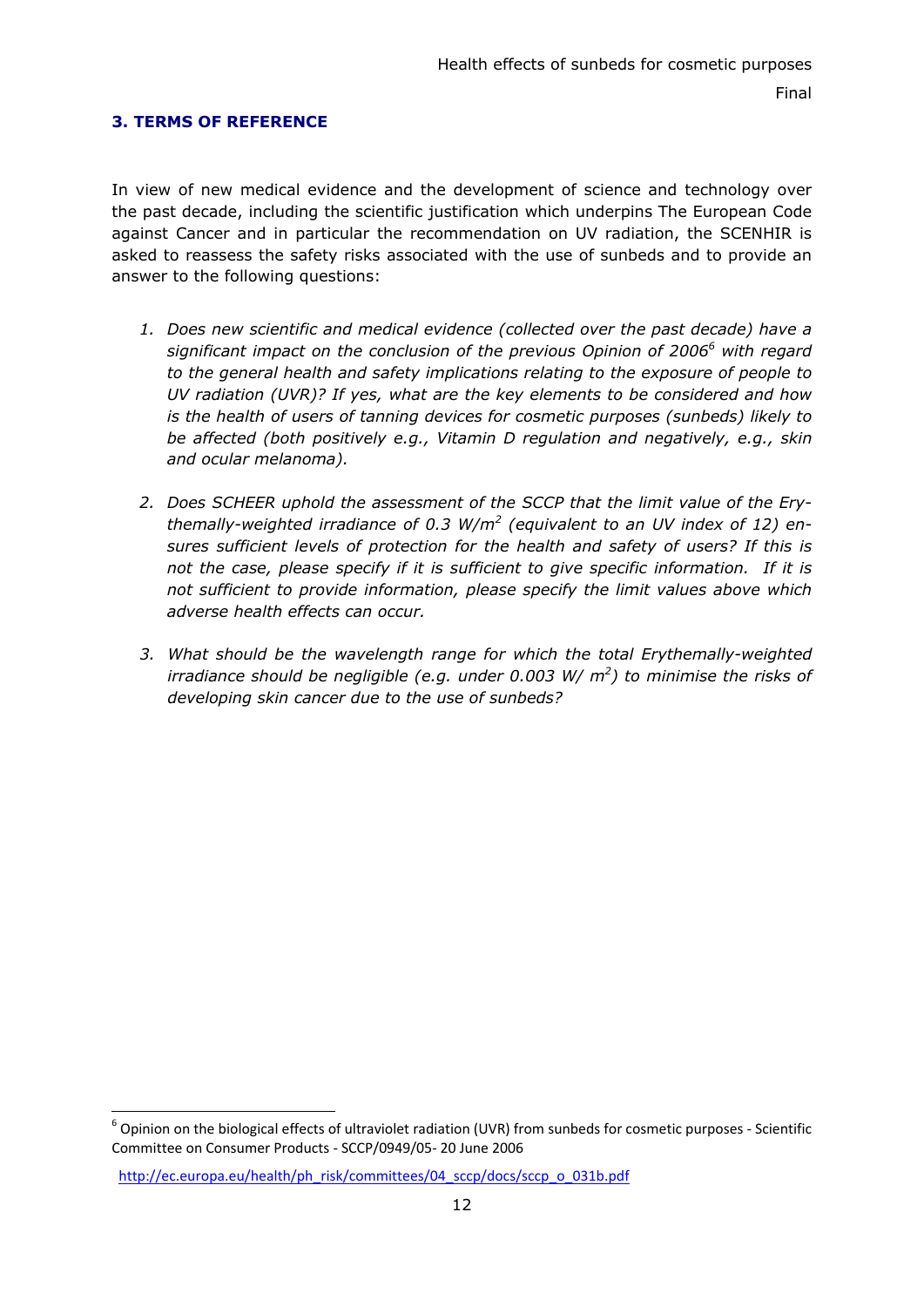### <span id="page-12-0"></span>**4. APPROACH TO THE DEVELOPMENT OF THIS OPINION**

## <span id="page-12-1"></span>**4.1 Summary of SCCP Opinion 2006**

In 2006, to support revision of legislation, the SCCP was requested by the Commission to provide an Opinion on the general health and safety implications (negative and positive) relating to the exposure to UVR and in particular from use of sunbeds. The SCCP was asked to evaluate potential differences in health risks between exposure to UVR from natural and artificial sources and between UVA, UVB and UVC radiation, and to consider the need for and ranges of limit values to reduce these risks, taking into account skin phototype, intensity of exposure, duration of exposure and associated uncertainties. The SCCP was of the opinion that (i) the use of UVR tanning devices to achieve and maintain cosmetic tanning, whether by UVB and/or UVA, is likely to increase the risk of malignant melanoma of the skin and possibly ocular melanoma, (ii) people with known risk factors for skin cancer, especially melanoma (skin phototypes I and II, presence of freckles, atypical and/or multiple moles, family history of melanoma) should not use sunbeds, (iii) eye protection from UVB and UVA should be worn and (iv) UVR tanning devices should not be used by individuals under the age of 18 years. They noted that UVR sunbeds were not in widespread use before the 1990s and therefore the full health effects of their use will not emerge for several years due to the long latency of these cancers.

## <span id="page-12-2"></span>**4.2 Summary of IARC Monograph 2012**

IARC reviewed the literature on UVR from natural and artificial sources as part of the general update and review of radiation (IARC 2012). IARC also carried out a systematic review and meta-analysis of cohort and case-control studies of sunbed use (IARC 2006b). The summary estimates (adjusted for confounding factors, including measures of exposure to sunlight) reported positive associations between ''ever'' versus ''never'' indoor tanning for melanoma (RR, 1.15, 95%; CI, 1.00–1.31) and squamous cell carcinoma (SCC) (RR=2.25 95% CI 1.08, 4.70) but not for basal cell carcinoma (BCC), (RR=1.03, 95%CI 0.5-1.90).The risk of melanoma increased if first exposure took place at a young age (RR=1.75, 95%CI 1.35, 2.26).

IARC concluded that the use of UV-emitting tanning devices is *carcinogenic to humans (Group 1)* and that UV-emitting tanning devices cause cutaneous malignant melanoma and ocular melanoma (observed in the choroid and the ciliary body of the eye). IARC noted that a positive association was also observed between the use of UV-emitting tanning devices and squamous cell carcinoma of the skin.

#### <span id="page-12-3"></span>**4.3 Update of the evidence since 2006**

The health risks associated with the use of sunbeds have been investigated through different approaches such as epidemiologic studies, experimental studies in humans, experimental studies in animals and cell culture studies. A health combined risk assessment evaluates the evidence within several areas of concern (skin, eye, immune system) and then weighs the evidence across the areas to generate a combined assessment. This combined assessment addresses the question of whether or not a risk exists, i.e. whether there is a causal relationship between exposure and some adverse health effect. The answer to this is not necessarily a definitive "yes" or "no", but may be expressed as the weight of evidence for the existence of a risk. If such a risk is judged to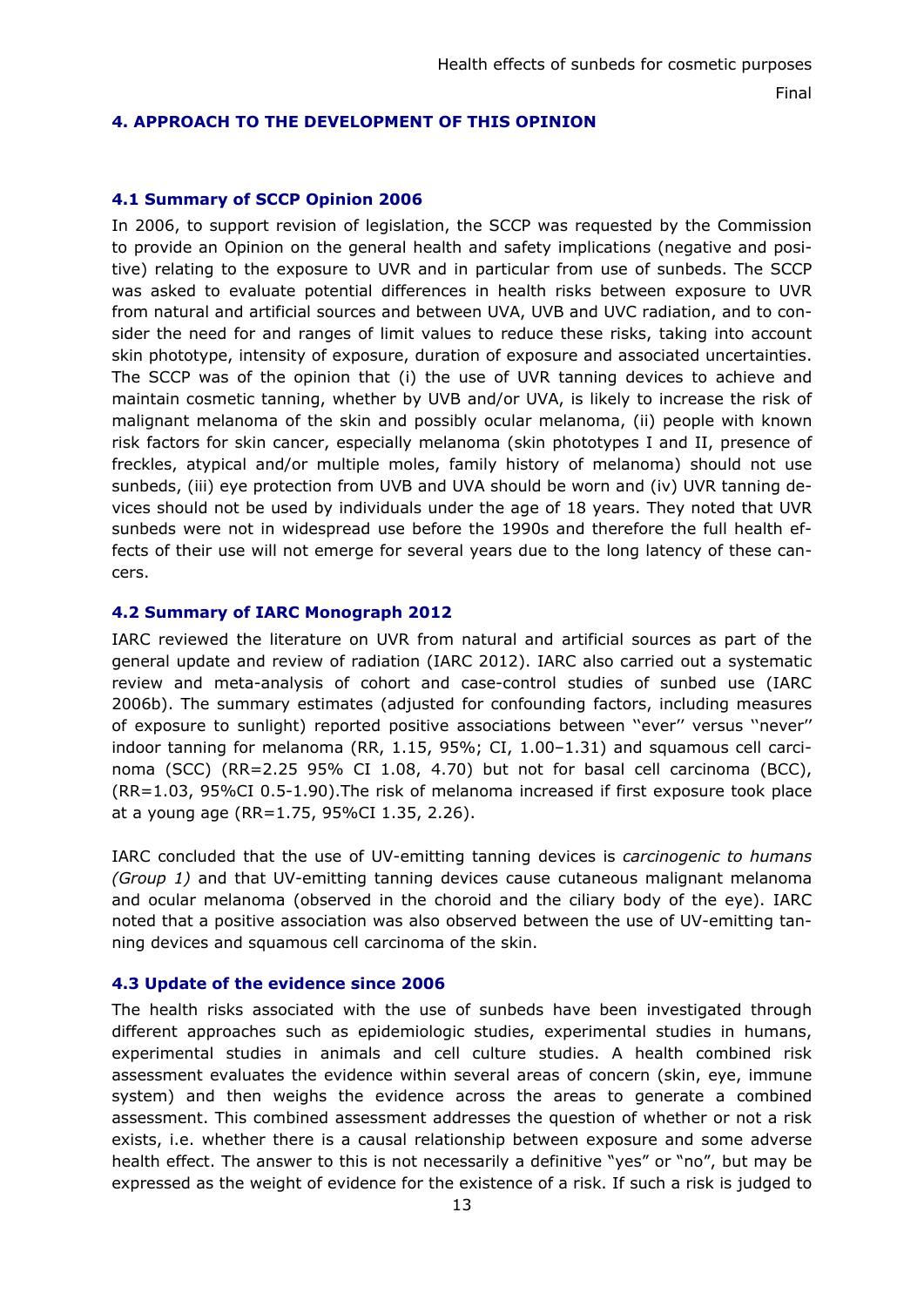be present, the risk assessment should also address the magnitude and shape of the effect and the dose-response function including characterising the magnitude of the risk for various exposure levels and exposure patterns. Detailed criteria used to evaluate the documents the Opinion is based on and criteria for the weighting process have been described in the SCENIHR memorandum<sup>7</sup> (SCENIHR 2012).

Information was primarily obtained from papers and reports published in international peer reviewed scientific journals in the English language in the years 2006-2015 (see Annex 1 for search terms). Additional sources of information have also been considered, including web-based information retrieval and other documents in the public domain, e.g. from governmental bodies and authorities and Non-Governmental Organizations (NGOs). Several references were considered as a result of the public consultation.

The weight of evidence for a particular outcome is based on data from human and mechanistic in-vitro studies (the primary evidence) along with data on exposure. The overall quality of the studies is taken into account, as well as the relevance of the studies for the issue in question. The weighting of evidence also considers whether causality was shown or not in the relevant studies.

In the present Opinion, the following categories are considered to assign the relevant weight of evidence for the specific outcomes:

**Strong overall weight** of evidence: coherent evidence from human in the absence of conflicting evidence from one of the other lines of evidence (no important data gaps);

**Moderate overall weight** of evidence: good evidence from a primary line of evidence but evidence from several other lines is missing (important data gaps);

**Weak overall weight** of evidence: weak or conflicting evidence from the primary lines of evidence (severe data gaps).

Throughout the Opinion, consistency and adherence to SI (International System of Units, Système International d'unités) regarding the use of terms and units has been attempted.

<sup>-</sup> $^7$  Memorandum on the use of the scientific literature for human health risk assessment purposes - weighing of evidence and expression of uncertainty, 2012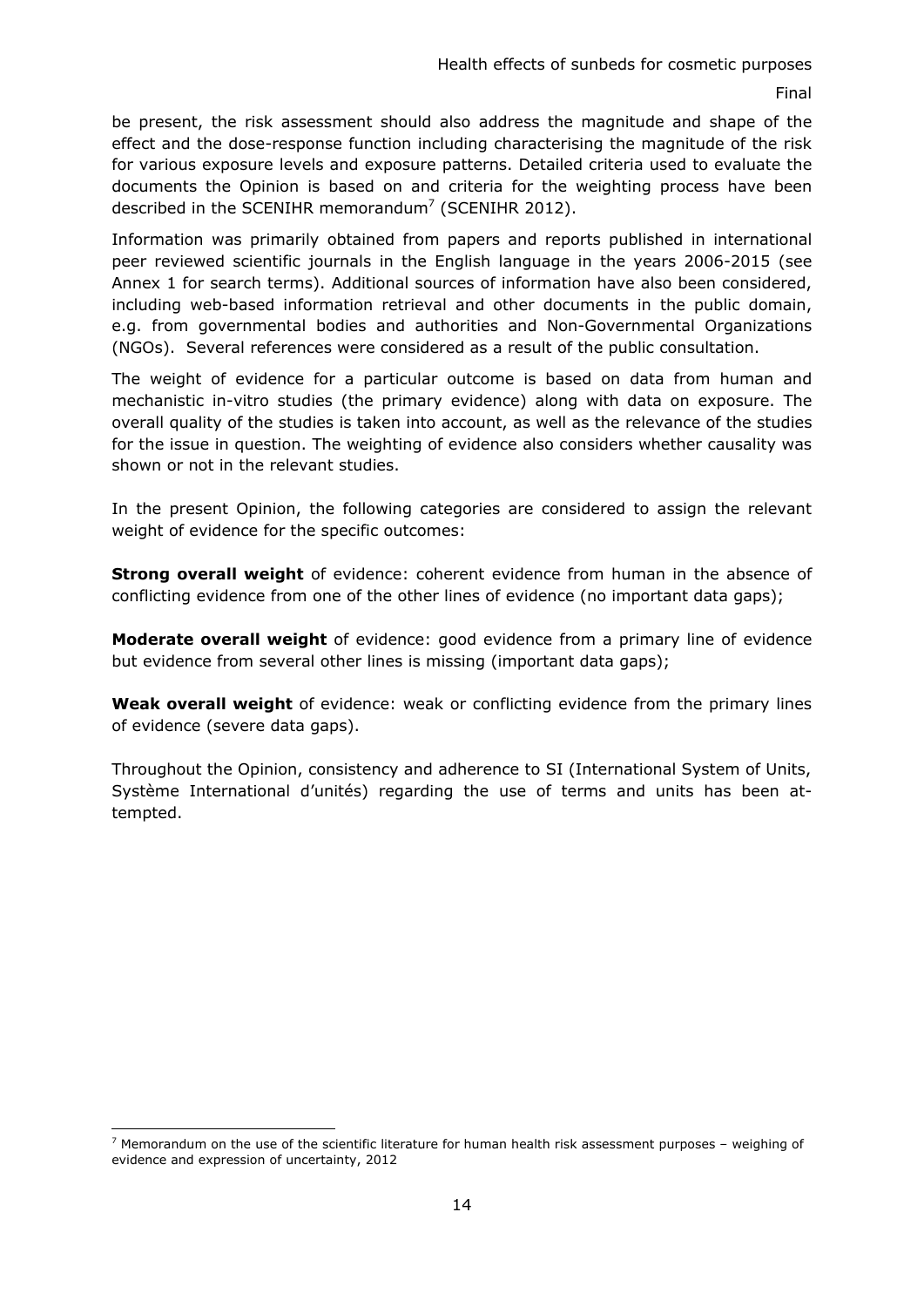# <span id="page-14-0"></span>**5. TECHNICAL BACKGROUND**

Although the term sunbed is frequently defined as equipment consisting of rows of lamps that expose a person to ultraviolet radiation for tanning, in this Opinion the term "sunbed" is used for all types of UV tanning devices for cosmetic purposes. The Opinion does not address medical devices for UVR treatment.

# <span id="page-14-1"></span>**5.1 Physical characteristics of UVR**

Ultraviolet radiation (UVR) comprises invisible electromagnetic waves at the borderline between non-ionising and ionising radiation with wavelengths from 400nm to 100nm (Table 1).

| Region             | Wavelength   | Frequency                                 |  |  |
|--------------------|--------------|-------------------------------------------|--|--|
|                    | (nm)         | (Hz)                                      |  |  |
| Infrared           | $10^6 - 700$ | $3x10^{11} - 4.3x10^{14}$                 |  |  |
| Visible            | 700 - 400    | $4.3 \times 10^{14} - 7.5 \times 10^{14}$ |  |  |
| <b>Ultraviolet</b> | $400 - 100$  | $7.5 \times 10^{14} - 3 \times 10^{15}$   |  |  |
| X-rays             | < 100        | $> 3x10^{15}$                             |  |  |

**Table 1:** *Spectrum of Electromagnetic Radiation*

To account for the different physical and biological effects of UVR, its wavelength range is subdivided into three main zones A, B and C. The most common definitions, which are used also in this Opinion are<sup>8</sup>:

> UVA (400 nm – 315 nm), UVB (315 nm – 280 nm), UVC (280 nm – 200 nm) Vacuum UV (200 nm – 100 nm)

However, it should be noted that some organisations may define these ranges differently, such as in the standard EN 60335-2-27.

> Long wave UV (400 nm – 320 nm), Short wave UV (320 nm – 280 nm)

# <span id="page-14-2"></span>**5.2 UVR spectra**

-

To measure UVR, narrow band-pass filters (monochromators) are used for wavelength selection. The detectors consist either of radiometric devices, which make use of the temperature increase induced by the absorbed radiation, or photoelectric devices that respond to electrons released as a result of the photoelectric quantum effect.

<sup>&</sup>lt;sup>8</sup> Termlist, International Commission on Illumination[; http://eilv.cie.co.at \(](http://eilv.cie.co.at/)Last accessed: 13 July 2016)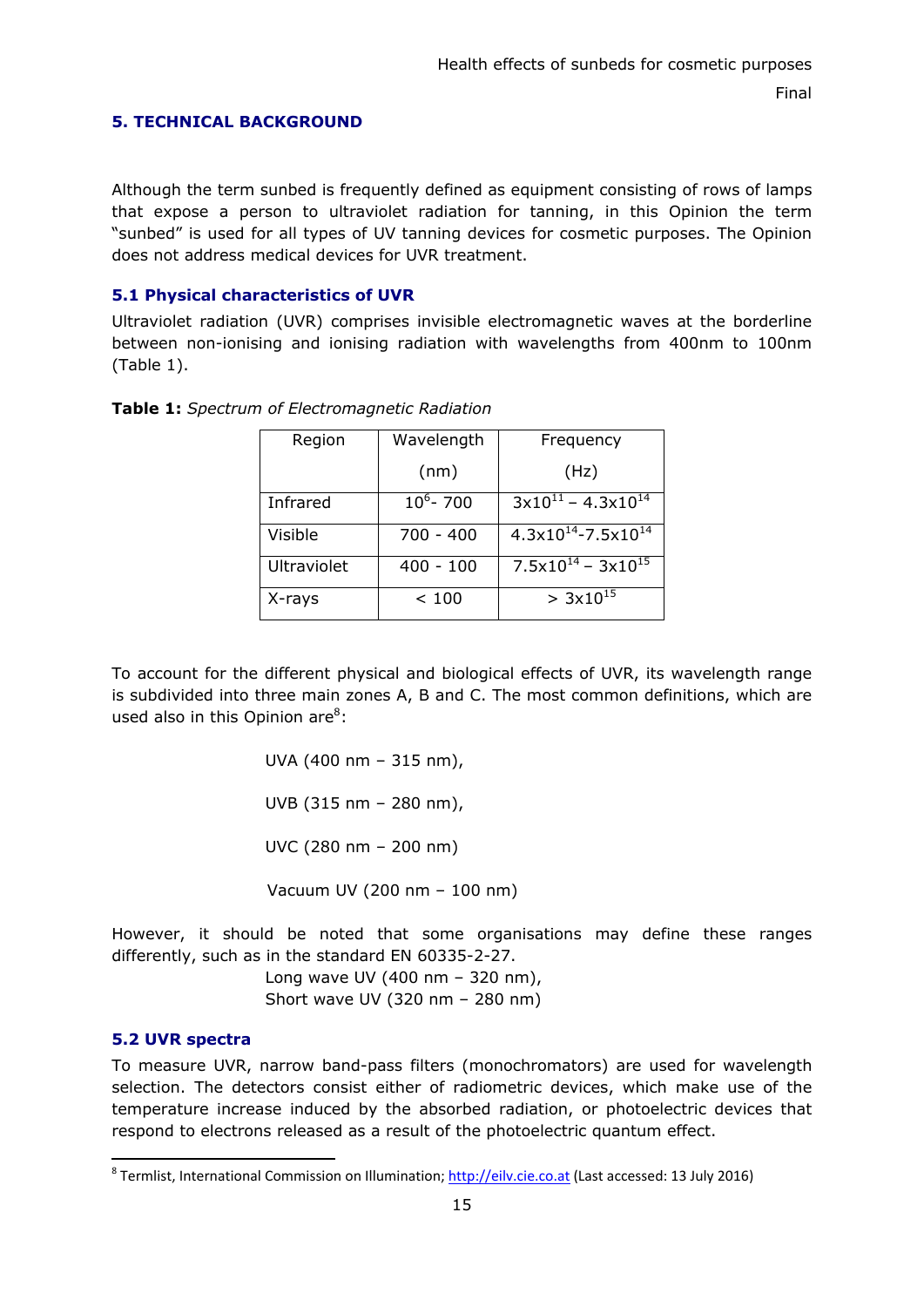# **Solar radiation**

Solar UVR is part of the broad and continuous electromagnetic spectrum which is emitted by a thermal source like the sun which can be considered to emit radiation like a "black body". The wavelength of the maximum spectral power density decreases with increasing surface temperature according to Wien's law. For solar radiation the maximum spectral power density appears at 550nm (around green light) corresponding to a solar surface temperature of about 6000°K. Depending on the time of day and season, the spectrum varies due to different atmospheric pathways and wavelengthdependent atmospheric absorption. Due to the latter, solar UVC radiation can be neglected. However, this may not be justified for artificial UVR sources.

Solar UV irradiation is currently measured using either spectral (WMO, 199) or broadband instruments (WMO, 2008).

The latter can be used for measuring erythemally weighted solar irradiance. Measurements of UVB and UVA are difficult because of the requirement for spectral filters needed to manage the steep increase of the ambient solar irradiance in the UVB range, which between 290–320 nm amounts to more than fivefold. Extensive measurements of ambient UVR including this spectral band have been made worldwide. Measurements of terrestrial solar UVA are less subject to error than measurements of UVB, because the spectrum does not vary widely with zenith angle and the spectral irradiance curve is flat (IARC, 1992).

## **UVR from sunbeds**

Commercial sunbeds came into widespread use in the 1990s. In most modern sunbeds, technology has not changed much from the original devices while the lamp technology and electronics have evolved over the years; however, the lamps are still the fluorescent type, using special phosphors that create a radiation spectrum in the UVA and UVB range. Sunbed lamps emit spectral peaks of mostly UVA radiation, although there has been development over the years to broaden the emitted light spectrum and make it more "sun-like". There are two different types of lamps which by filtering may emit either virtually only UVA or UVA mixed with UVB, with different bandwidths from narrow to wide:

- Low-pressure mercury fluorescent tubes
- High-pressure mercury fluorescent tubes

In general, the UVR spectra of artificial sources differ considerably from natural sunlight, in particular with considerable higher irradiance in the UVA range. The spectra and intensities of UVR emitted by sunbeds can vary considerably depending on the type of device, manufacturing tolerances, filtering and age of lamps.

Emission spectra of different types of sunbeds are shown in Figure 1. It can be seen that there are considerable differences that require careful consideration to avoid unintended side effects and health risks. In contrast to sunlight, mercury fluorescent lamps generate line spectra with dominating peaks in the UV range and the adjacent range of visible light. The main emission lines are at UVC- wavelengths 185 nm, 254 nm, at UVBwavelengths 297 nm and 313 nm, at UVA- wavelengths 334 nm and 365 nm and in the visible light at 404 nm, 436 nm and 577 nm.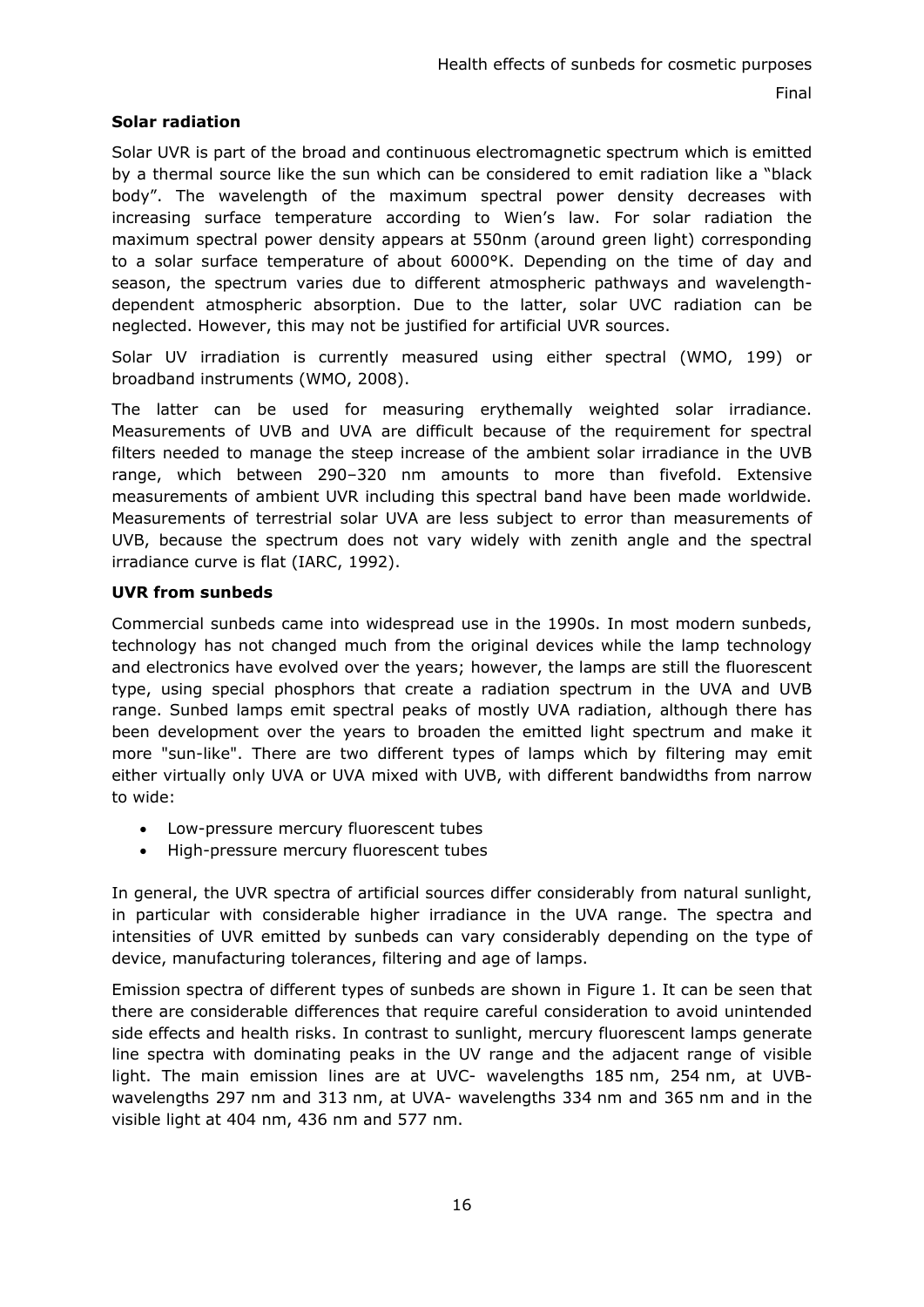

**Figure 1:** *UVR spectra of different lamps (1 to 4) of high-pressure (left column) and low-pressure (right column) shown by spectral irradiance in Wm-²nmˉ¹ as a function of the wavelength in nm of [devices emitting UVA and UVB \(above\) and mostly UVA \(below\) \(SSK 2001\)](http://www.ssk.de/SharedDocs/Veroeffentlichungen_PDF/InformationenderSSK/Info06.pdf?__blob=publicationFile)<sup>9</sup> . The dotted line indicates the reference spectrum of the sunlight – there is negligible UV radiation below 290 nm since it has been absorbed by the earth's atmosphere. The worst case, with regard to UVC emission, is shown in the lower left corner of the figure.* 

According to their UVR emission, the related European standard EN 60335-2-27<sup>10</sup> classifies sunbeds (tanning devices) into four classes, namely UV type 1 to UV type 4 (Table 2).

<sup>&</sup>lt;sup>9</sup> SSK (2001): Schutz des Menschen vor den Gefahren der UV- Strahlung in Solarien (Protection of humans against hazards of UV radiation in solaria).

http://www.ssk.de/SharedDocs/Veroeffentlichungen\_PDF/InformationenderSSK/Info06.pdf?\_\_blob [=publicationFile](http://www.ssk.de/SharedDocs/Veroeffentlichungen_PDF/InformationenderSSK/Info06.pdf?__blob=publicationFile) 

<sup>&</sup>lt;sup>10</sup> EN 60335-2-27:2010: Household and similar electrical appliances - safety - part 2-27: particular [requirements for appliances for skin exposure to ultraviolet and infrared radiation](http://www.freestd.us/soft2/594008.htm)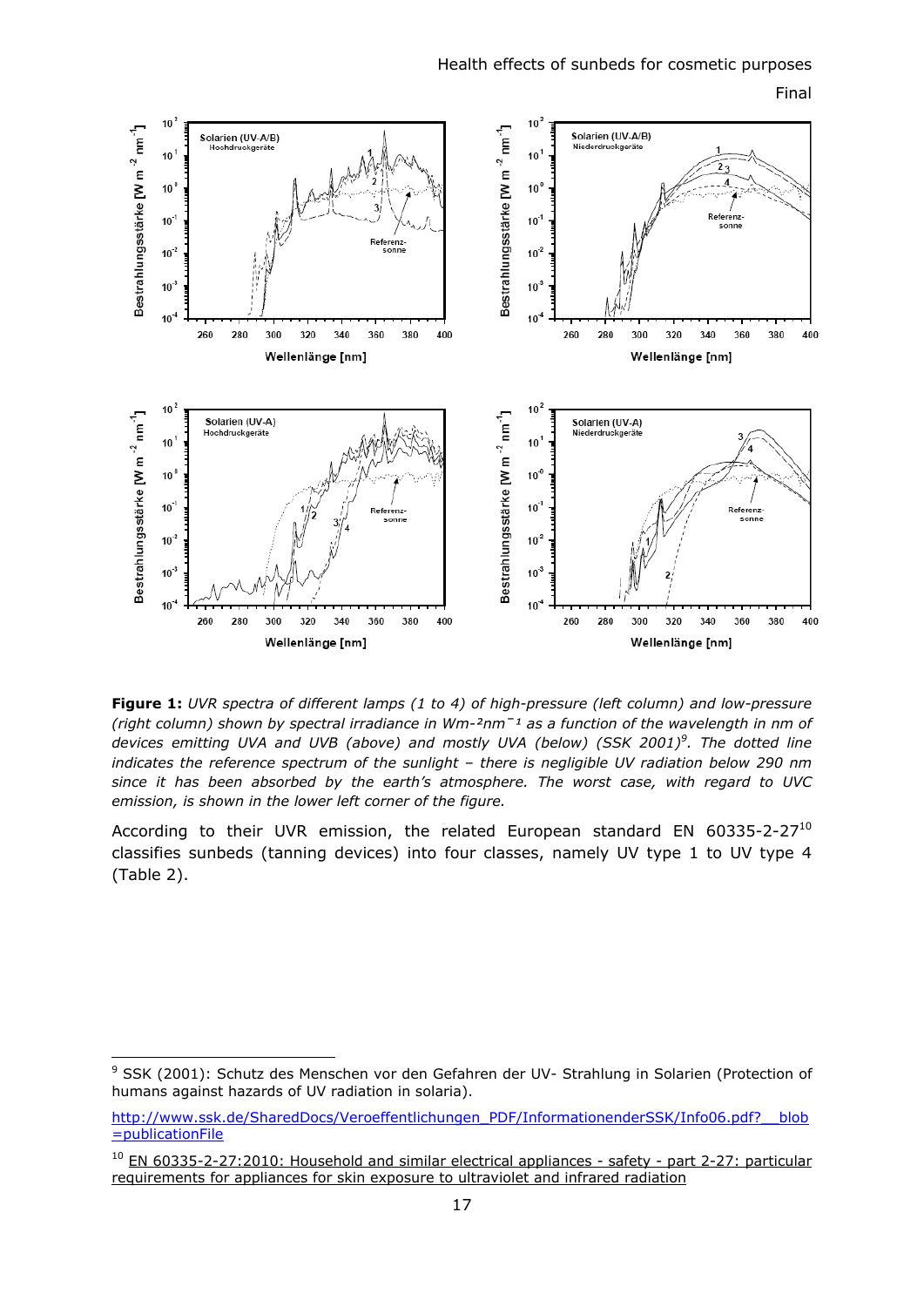| UV type<br>appliance | Wavelength<br>range      | <b>UVR</b><br>effective<br>irradiance |  |
|----------------------|--------------------------|---------------------------------------|--|
|                      | $\lceil nm \rceil$       | $\lceil$ mW/m <sup>2</sup> ]          |  |
| 1                    | $320 < \lambda \leq 400$ | >150                                  |  |
|                      | $250 < \lambda \leq 320$ | < 0.5                                 |  |
| 2                    | $320 < \lambda \leq 400$ | >150                                  |  |
|                      | $250 < \lambda \leq 320$ | $0.5 - 150$                           |  |
| 3                    | $320 < \lambda \leq 400$ | < 150                                 |  |
|                      | $250 < \lambda \leq 320$ | < 150                                 |  |
| 4                    | $320 < \lambda \leq 400$ | < 150                                 |  |
|                      | $250 < \lambda \leq 320$ | >150                                  |  |

**Table 2:** *Classification of UV sunbeds (tanning devices) (EN 60335-2-27:2013), effective irradiance weighted with the erythema action spectrum*

## <span id="page-17-0"></span>**5.3 Regulations and standards**

#### <span id="page-17-1"></span>**5.3.1 Technical regulations**

In the EU, the placing on the market of sunbeds with an input voltage between 50 and 1000 volts for alternating current or between 75 and 1500 volts for direct current is regulated by the Low Voltage Directive (Directive 2014/35/EU). This Directive requires that only safe products are placed on the market and covers all risks, not just the electrical safety aspects.

The General Product Safety Directive (Directive 2001/95/EC) (GPSD), which requires products to provide a reasonable level of safety throughout the lifetime of the product and contains specific obligations for producers, distributors and national authorities, is applicable to sunbeds used by consumers, including in the context of a service, in so far as the LVD does not already contain specific provisions governing the same aspects with the same objectives. This is without prejudice of any other EU applicable legislation.

The harmonised standard EN 60335-2-27:2013 sets out requirements for the safety of sunbeds, including limits for ultraviolet radiation emission. If this standard is applied, it provides a presumption of conformity with the safety objectives of Directive 2014/35/EU with respect to the risks covered by the standard.

Compared to the previous standard (EN 60335-2-27:2003 + A1:2008 + A2:2008), the revised standard EN 60335-2-27:2013 introduced a modification in the requirements for sunbeds in particular with regard to the UVB and UVC radiation: now, in addition to classifying UVR emitters into 4 types according to different limits of the effective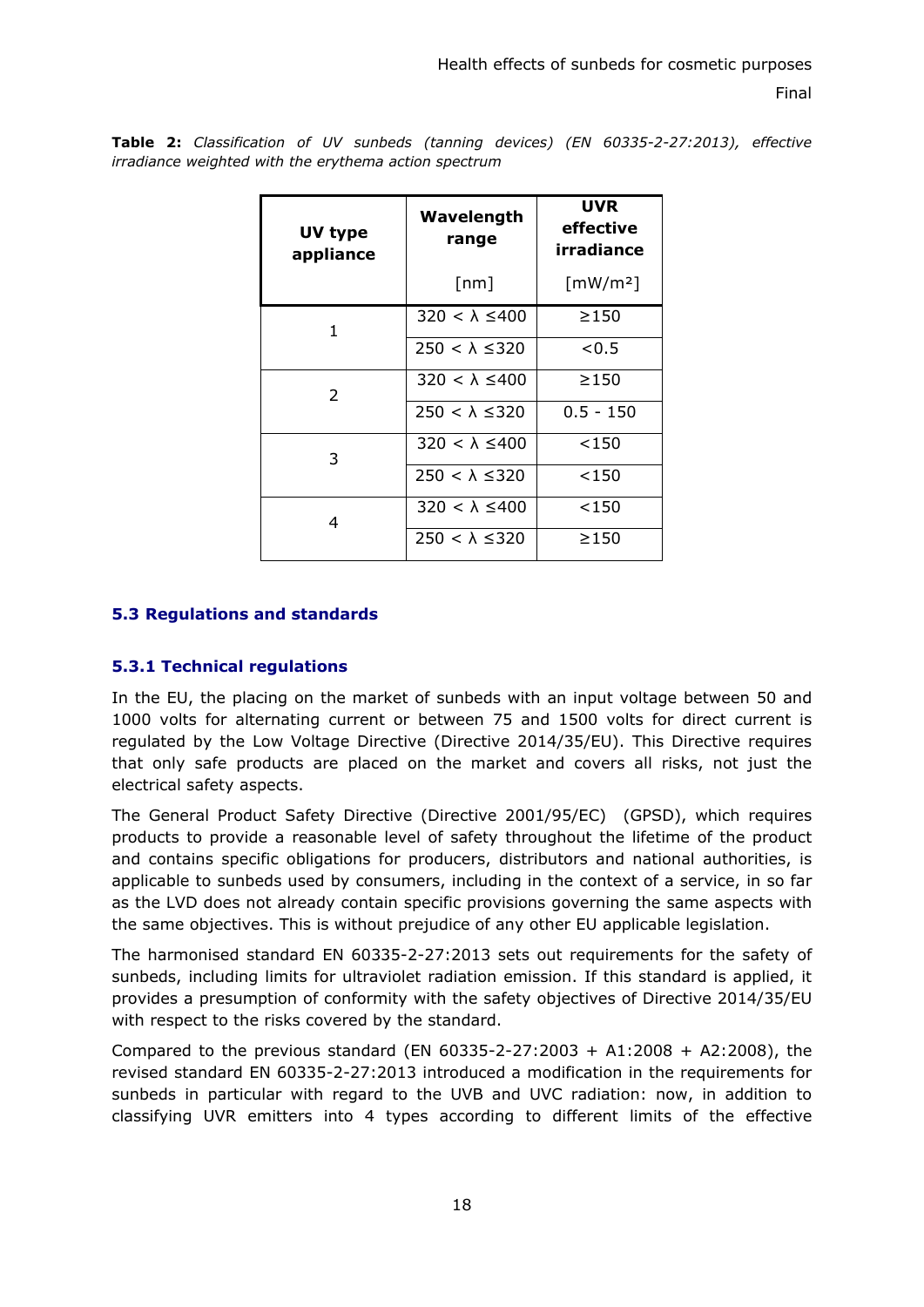irradiance in two different wavelength-bands, the total effective irradiance<sup>11</sup> should not exceed 300mW/m² (0.3W/m²).

The international standard IEC 60335-2-27:2015 in its consolidated version (Edition 5.2, 2015-04) presents some variation in these limits compared to EN 60335-27:2013. Appliances shall have effective irradiances (weighted with the CIE (1998) erythema action spectrum) limited as follows:

- a total effective irradiance not exceeding 300 mW/m<sup>2</sup>
- the total wavelength-band related effective irradiance not exceeding
	- − 150 mW/m² for wavelengths 250-320nm and 320-400nm, respectively
- a total effective short-wave irradiance within wavelengths 200-280nm not exceeding 3 mW/m².

There are limits for UVR (180-400nm) for accumulated 8-hour exposure to protect both skin and eyes from acute adverse health effects. While sensitive persons are excluded, the guidelines of ICNIRP (ICNIRP, 2004) for both general and occupational exposures and the Directive 2006/25/EC for occupational exposure specify UVR limits as follows:

eyes  $\leq 30$  J/m<sup>2</sup>, (180-400nm, spectrally weighted),  $\leq 10^4$  J/m<sup>2</sup> (UVA, unweighted) skin  $\leq 30$  J/m<sup>2</sup>, (180-400nm, spectrally weighted).

However, the limits do not account for potential long-term effects such as skin cancer. There are no specific regulations either for continuous exposure, such as from air processing appliances, nor for shorter exposure durations. The objective of the limits is to protect most sensitive, non-pathologic, skin phototypes (known as "melanocompromised").

There are no regulations for the general population except the fact that ICNIRP states that its recommended exposure levels for workers may also apply to the general population for exposure during any 8-hour period, however, without further regulation for continuous exposure or other exposure durations.

# <span id="page-18-0"></span>**5.3.2 Regulation of sunbed use**

-

Over the last two decades, a growing number of countries and states have introduced regulations to reduce the public's exposure such as limitation of UVB output, age restrictions for access to sunbeds, or special taxes.

Norway and Sweden were among the first countries to implement national regulations for indoor tanning devices, i.e., in 1982 and 1983, respectively. In Norway, all models were required to have an approval from the Norwegian Radiation Protection Authority (NRPA) before being sold, used or advertised in Norway. The approval was based on UV measurements from accepted laboratories. The Norwegian regulations allowed only UV type 3 sunbeds for cosmetic purposes. The Norwegian regulations were reinforced in 2004 and 2010.

In 1997, France published a decree to control the commercial use of sunbeds (Decree n°97-617 of 30 May 1997). The main features of this regulation were the following: only type 1 and 3 sunbeds (according to the standard EN 60335-2-27) were allowed and the UVB component of the emitted UV limited to 1.5%; unstaffed machines (coin/credit card

 $11$  EN 60335-2-27:2010, Page 20: "Appliances shall have a total irradiance not exceeding 0.003  $W/m<sup>2</sup>$  for wavelengths between 200 nm and 280 nm and measured by a spectroradiometer between 250 nm and 280 nm."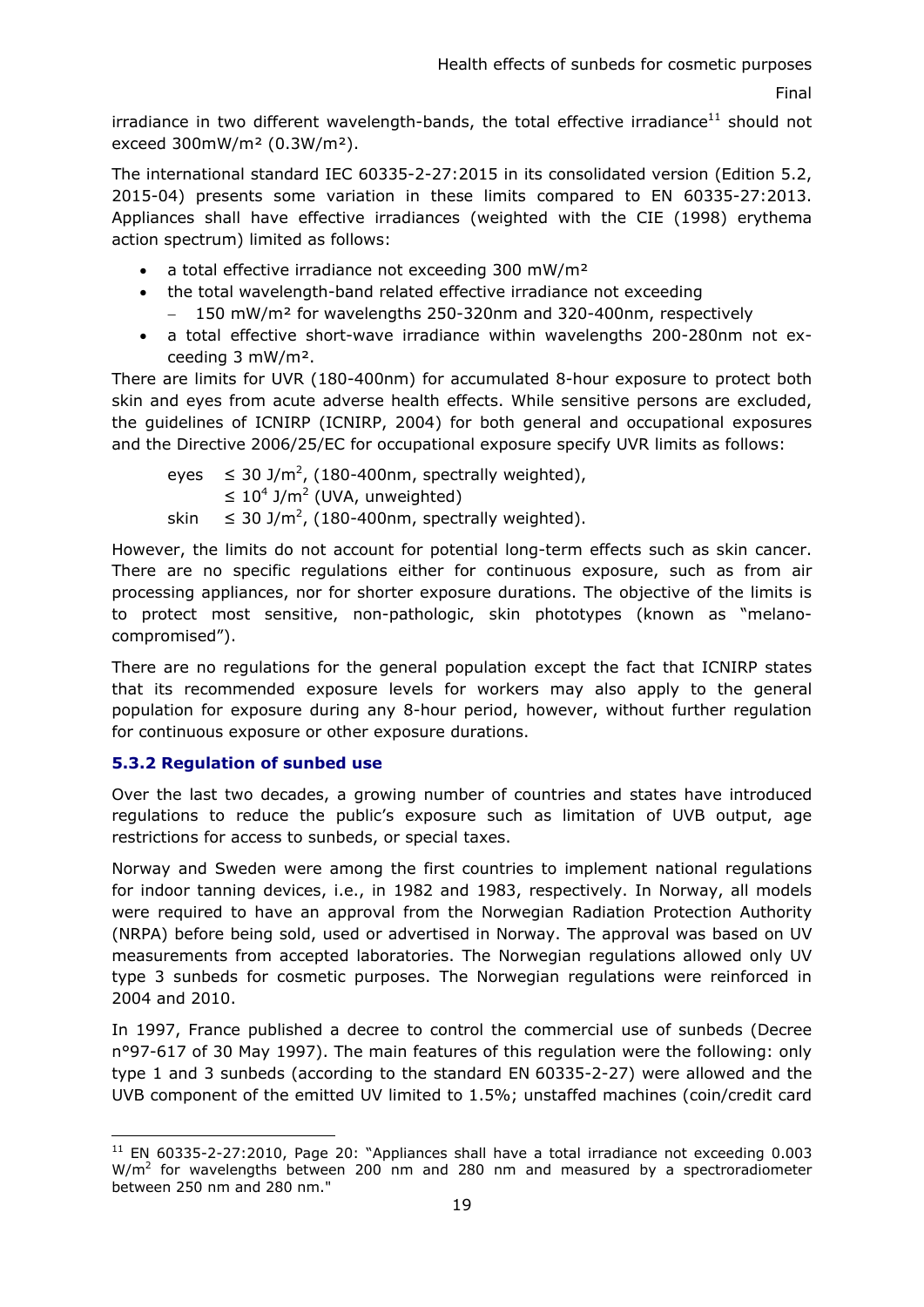self-operated) were no longer allowed and specific training of the personnel became mandatory as well as declaration of tanning machines to local authorities and control; mandatory provision of protective eyewear and prohibition of use by minors (<18 years). This decree was reinforced in 2013 (Decree n° 2013-1261 of 27 December 2013).

By January 2014, 14 European countries including Austria, Belgium, Finland, France, Germany, Iceland, Ireland, Italy, Lithuania, Netherlands, Norway, Portugal, Spain, and the United Kingdom (England, Northern Ireland, Scotland and Wales) had passed legislation prohibiting the use of commercial sunbeds by minors (Virginia Joint Commission on Health Care, 2014).

However, legislation of sunbed use is not yet harmonised within the EU. Not all Member States follow the Opinion of the European Scientific Committee on Consumer Products recommending a limitation of UVR intensity of sunbeds to 300 mW/m<sup>2</sup>; in many countries unstaffed machines are not banned nor do all countries require declaration/registration of the tanning facilities. Importantly, not all Member States restrict sunbed access to those over 18 years of age. Currently, the WHO INTERSUN programme, in cooperation with the French Ministry of Health, is conducting a survey of national sunbed regulations, the results of which will be entered into a WHO web-based public database.

In Canada most provinces have passed regulations restricting minors' access to sunbeds: British Columbia, Labrador, Newfoundland, Nova Scotia, Ontario, Prince Edward Island, Quebec (Virginia Joint Commission on Health Care, 2014).

In the USA the situation is more complex (Gosis *et al.*, 2012; Pan and Geller, 2015; Bowman *et al.*, 2015) since responsibility for regulating indoor tanning facilities falls mainly to the individual states. As of January 2015, all U.S. states, and the District of Columbia, had enacted legislation to regulate tanning facilities. However, these legislations vary substantially, and only 11 states such as California have prohibited indoor tanning by minors, and even local jurisdictions such as Howard County (Ma), have adopted similar bans, while other states have weaker regulations (ban under 14, 16 or 17 year olds, parental accompaniment/consent) and 10 states have no regulation at all (Corbyn, 2014, Indoor Tanning Association, 2014).

Several surveys have shown that even where stringent regulations are in place, compliance may be poor (Nilsen *et al.*, 2016), either in terms of UVR emission of the devices (APPGS, 2014), or in terms of respecting the under-18 ban (Benmarhnia *et al*., 2013). Moreover, compliance with regulations has been misused by tanning operators as an argument to promote tanning (Autier *et al*., 2011).

#### <span id="page-19-0"></span>**5.3.3 Bans of indoor tanning for cosmetic purposes**

Following the 2009 IARC classification of UV radiation emitted by sunbeds as a Group 1 carcinogen, two countries introduced legislation banning the use of sunbeds for cosmetic (non-medical) purposes. Brazil became the first country to pass legislation banning the use of indoor tanning for cosmetic purposes (ANVS, 2009). Brazil's ban has been followed by the Australian state of New South Wales, imposing a ban in 2014. Similar bans have been enacted by all but one other Australian states (Victoria, Australian Capital Territory, Queensland, Northern Territory, South Australia); the remaining state (Western Australia) is currently planning its own sunbed ban (Bowman *et al*., 2015).

#### <span id="page-19-1"></span>**5.3.4 Efficacy of sunbed regulations**

There are some indications that restrictions in sunbed use may succeed in reducing prevalence of use and, eventually, associated risks.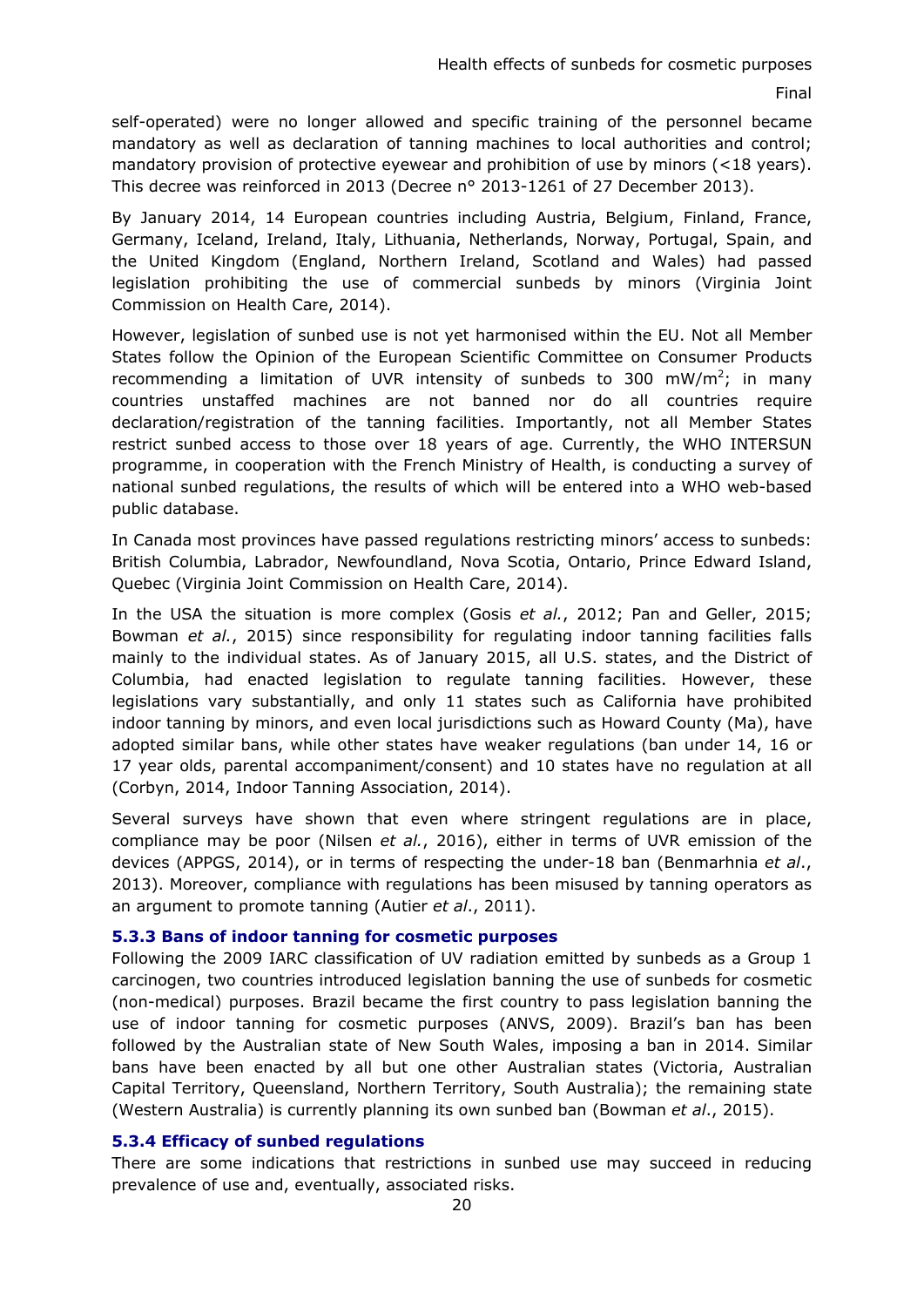In the USA, prevalence of indoor tanning use by adolescents within the past year changed little from 1998 to 2004 (10% to 11%). In states with policies regarding minors' access to indoor tanning, the prevalence stayed the same or decreased from 1998 to 2004, whereas it increased in states without such policies. However, neither trend was found to be statistically significant (Cokkinides *et al.*, 2009).

In the USA, an analysis of data from the 2009 and 2011 national Youth Risk Behaviour Surveys ( $n = 31835$ ) showed that female high school students in states with indoor tanning laws were less likely to engage in indoor tanning than those in states without any laws. The association was stronger in states with laws regarding access to tanning devices, parental permission, and age restriction than among those in states without any laws. No significant association was found among male students. These data suggest that indoor tanning laws, particularly those including age restrictions, may be effective in reducing indoor tanning among female high school students, for whom rates are the highest (Guy *et al*., 2014).

In Iceland, where the high prevalence of sunbed use probably contributed to the sharp increase in the incidence of melanoma, the decrease in incidence of trunk melanoma observed in women after 2002 is most probably due to campaigns initiated by the Icelandic health services at the end of the 1990s. A campaign by health authorities in 2004 to discourage sunbed use especially by teenage girls resulted in a 50% reduction in the number of sunbeds by 2008 (Héry *et al*., 2010).

Arguing that tanning devices emit carcinogenic UVR, without any beneficial health effect, and in view of the limited efficiency of control measures, ANSES (the French Agency for Food, Environmental and Occupational Health & Safety) and two non-governmental organisations (Sécurité Solaire, a WHO collaborating centre, and the European Society for Skin Cancer Prevention – EuroSkin) have recently recommended the cessation of the marketing and commercial use of UV-emitting sunbeds (ANSES, 2012; Boniol *et al*., 2015).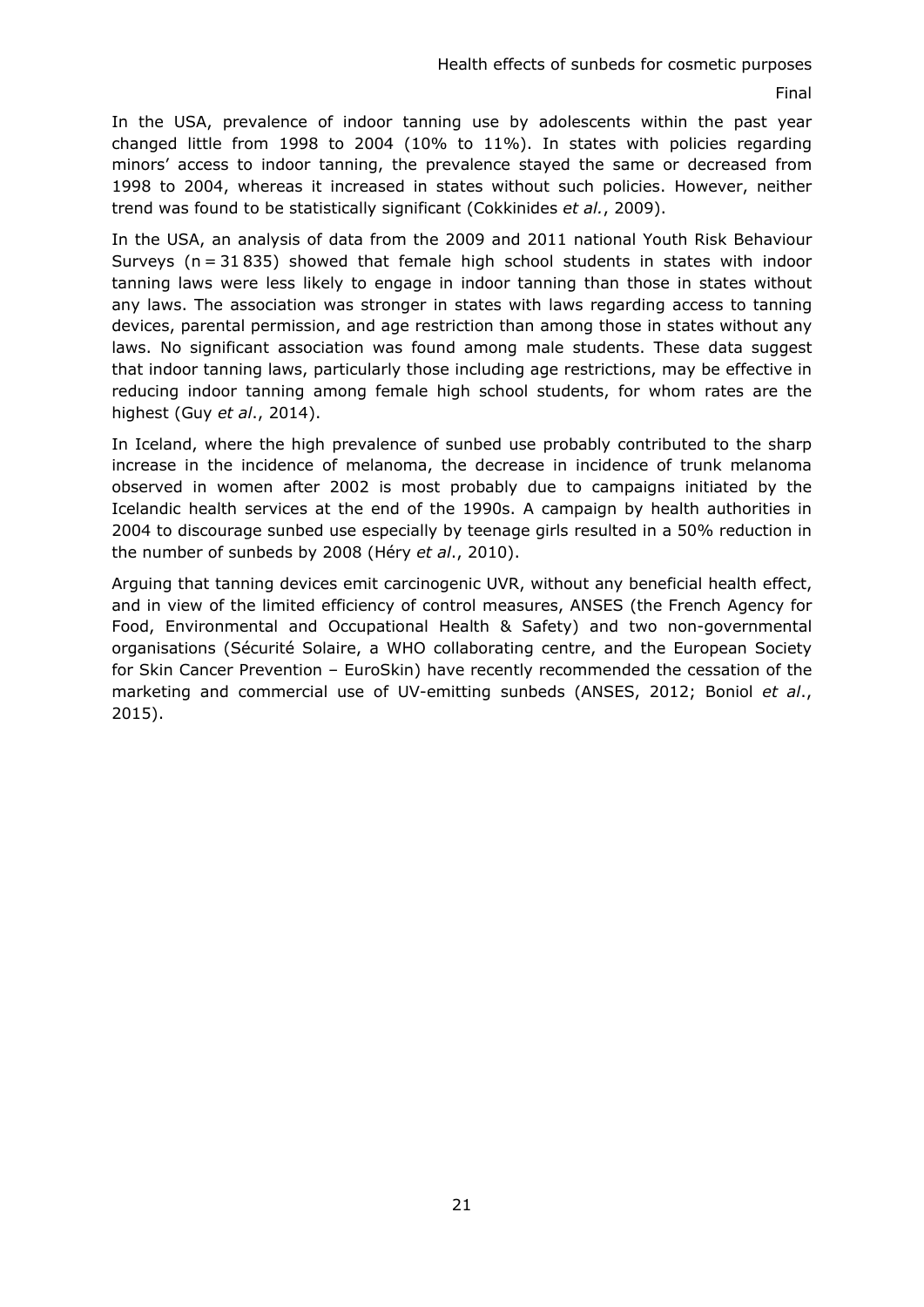## <span id="page-21-0"></span>**6. EXPOSURES FROM SUNBEDS**

Sunbeds use several fluorescent lamps with phosphor blends designed to emit UVR. Smaller home sunbeds usually have 12 to 28 lamps, 100W each, while systems found in tanning salons can consist of 24 to 60 lamps, each of 100 to 200W.

There are also "high pressure" sunbeds that generate primarily UVA with some UVB by using highly specialised lamps, reflector systems and filters. These are much more expensive, thus less commonly used.

Although there are few data on home use of sunbeds, there is concern about the uncontrolled use including the duration of use and the age of the user (Ferrucci *et al.*, 2014).

#### <span id="page-21-1"></span>**6.1 Prevalence of sunbed use**

The prevalence of sunbed use varies greatly from one country to another and according to sex and age.

Numerous surveys have been conducted in Europe, the USA and Australia to more specifically address the characteristics of sunbed users, their motivation and their perception of the risks of tanning. Twenty-six of these surveys have been summarised in a recent review (Doré and Chignol, 2012). More recently, 8 further studies have been conducted among adult sunbed users, and 17 surveys have explored sunbed use by children and adolescents. These surveys are summarised in Annexes 2 and 3.

Wehner *et al*. (2014) reviewed publications published between 1966 and 2013, reporting data from selected populations of 16 Western countries and including 491,492 participants. The 88 reports included contributed 115 individual data points. After exclusion of 12 studies using exposure measures other than ever or past-year exposure, or assessing specific occupational groups, 76 records with 406,696 total participants were included in a meta-analysis. 34 of these records reported prevalence in adults, 15 reported prevalence in university students (all 15 were carried out in the US), and 34 reported prevalence in adolescents.

The overall summary prevalence of ever exposure to indoor tanning was 35.7% (95% CI, 27.5% - 44.0%) for adults, 55.0% (33.0%-77.1%) for university students, and 19.3%(14.7%-24.0%) for adolescents. However, results varied by location; there were no estimates for university students in N and W Europe or Australia. The overall summary prevalence of ever exposure to indoor tanning was highest for adults from studies from N and W Europe 42% (95%CI 29%-54%), compared with N America, 35% (95%CI 27%-44%), and Australia, 36% (95% CI.27%-44%). The same pattern was shown for every exposure to indoor tanning for adolescents: 24% (95% CI 7%-30%) for N and W Europe; 0.17 (0.10-0.25) for N America; 0.19 (0.15-0.24) for Australia. The summary prevalence of past year exposure was 14.0% (95% CI, 11.5%-16.5%) for adults (21% (95%CI 13%-30%) for N and W Europe; 13% (95%CI 11%-16%) for N America; 14% (95%CI11%-17%) for Australia), 43.1% (95% CI 21.7%-64.5%) for university students (US studies only), and 18.3% (95% CI 12.6%-24.0%) for adolescents (36% (95%CI 21%-52%) for N and W Europe; 10% (95%CI8%-12%) N America; 18% (95%CI 13%- 24%) for Australia). Analyses stratified by sex showed a higher prevalence of indoor tanning among women compared with men (see table in Annex II).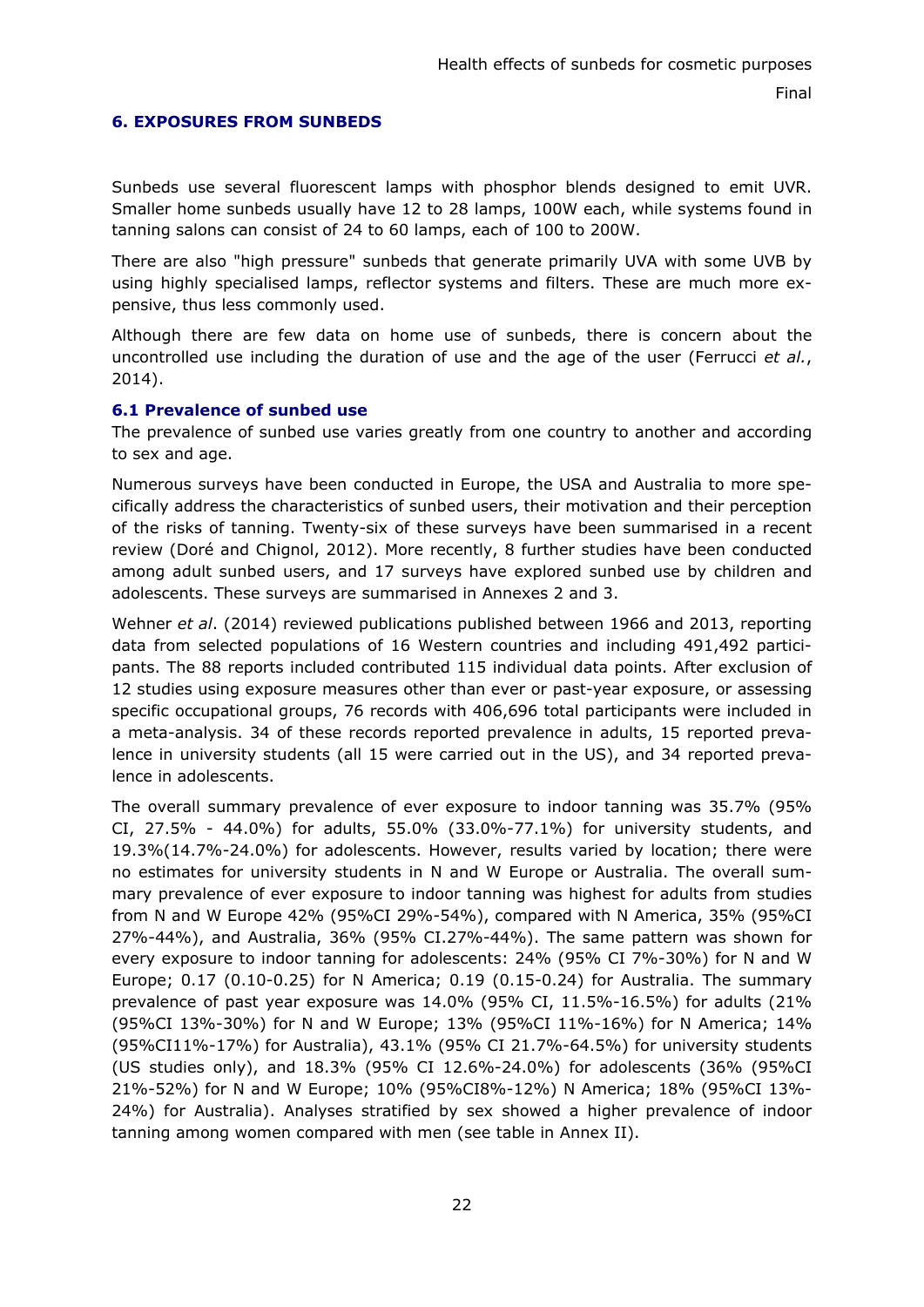This meta-analysis further showed an increase in prevalence of sunbed use over time. Estimates of past-year exposure collected in the most recent 5 years of available data were higher than estimates including all time periods. A meta-analysis of the most recent estimates (2007-2012) of past-year exposure to indoor tanning yielded past-year prevalence of 18.2% (95% CI, 12.2%-24.1%) in adults, 45.2% (95% CI 9.4%-81.0%) in university students, and 22.0% (95% CI 17.2%-26.8%) in adolescents. These numbers correspond to an increase of 3.4% for adults, 2.1% for university students and 1.7% for adolescents compared to the results of the primary analyses.

Wehner et al. drew attention to the heterogeneity between the studies that they included (actually, few of the included studies were population-based and most were conducted among selected populations, e.g. university students); this issue is also criticised in a letter by Chang and Kuehn (2015) and in a review by Petitti (2015). Wehner et al. also point out that the asymmetrical nature of the funnel plots indicated some publication bias with smaller, negative studies being missing i.e. less likely to be published. Sensitivity analyses were carried out (1) to include records with exposure measures that did not fit the categories of ever or past (2) to include records of specific occupational groups not representative of the general population e.g. pilots and flight attendants, (3) to exclude records reporting combined data for mixed participant categories; and (4) to exclude records of potentially lower methodological quality, which did not report clear sampling methods, used convenience sampling, or had sample sizes of less than 500. These sensitivity analyses gave results that were generally consistent with the main analyses, being within an absolute 6% of the main analyses.

Some surveys in Europe have shown that indoor tanning is frequent among sun-sensitive individuals, e.g. individuals with phototypes I or II (according to the Fitzpatrick scale) (Grange *et al*., 2015), or individuals with fair skin (19% prevalence) or freckles (25%) (Stanganelli *et al*., 2013).

According to a recent review (Schneider and Krämer, 2010), the typical sunbed user is female, between 17 and 30 years old, and tends to live a comparatively unhealthy lifestyle: users smoke cigarettes and drink alcohol more frequently and eat less healthy food than non-users. Users are characterised by a lack of knowledge about health risks of sun and ultraviolet radiation exposure, and prompted by the frequent use of sunbeds by friends or family members and the experience of positive emotions and relaxation by indoor tanning. There is still a lack of information among users, particularly among young people, regarding the safety of solariums.

Surveys addressing the prevalence of sunbed use by children and adolescents in Northern Europe and in the USA showed that the highest figures were observed among girls in Scandinavia (Krarup *et al*., 2011), but also among non-Hispanic female high school US students (Guy *et al*., 2013). The age at first of use maybe very young e.g. < 13 years of age. However the proportion of users at these young ages has been shown to be decreasing in some countries. For example, a series of surveys of under 18 year olds in Denmark has shown that the proportion of sunbed users in the age group 15–19 years who first used a sunbed before the age of 13 fell from 13% to 8%, and first use at the age of 13–15 years decreased from 75% to 65% between 2007 and 2009 (Køster *et al*., 2011). A more recent survey in Denmark confirmed that the prevalence of sunbed use has declined substantially between 15-19 years (Behrens C *et al*, 2016).

Motivation for indoor tanning among adolescents is the desire to be more attractive but also the belief that sunbeds are not as harmful as sun exposure (e.g. Fabbrocini *et al*., (2012) noted that 83% of 191 students fully understood the risk of developing cancer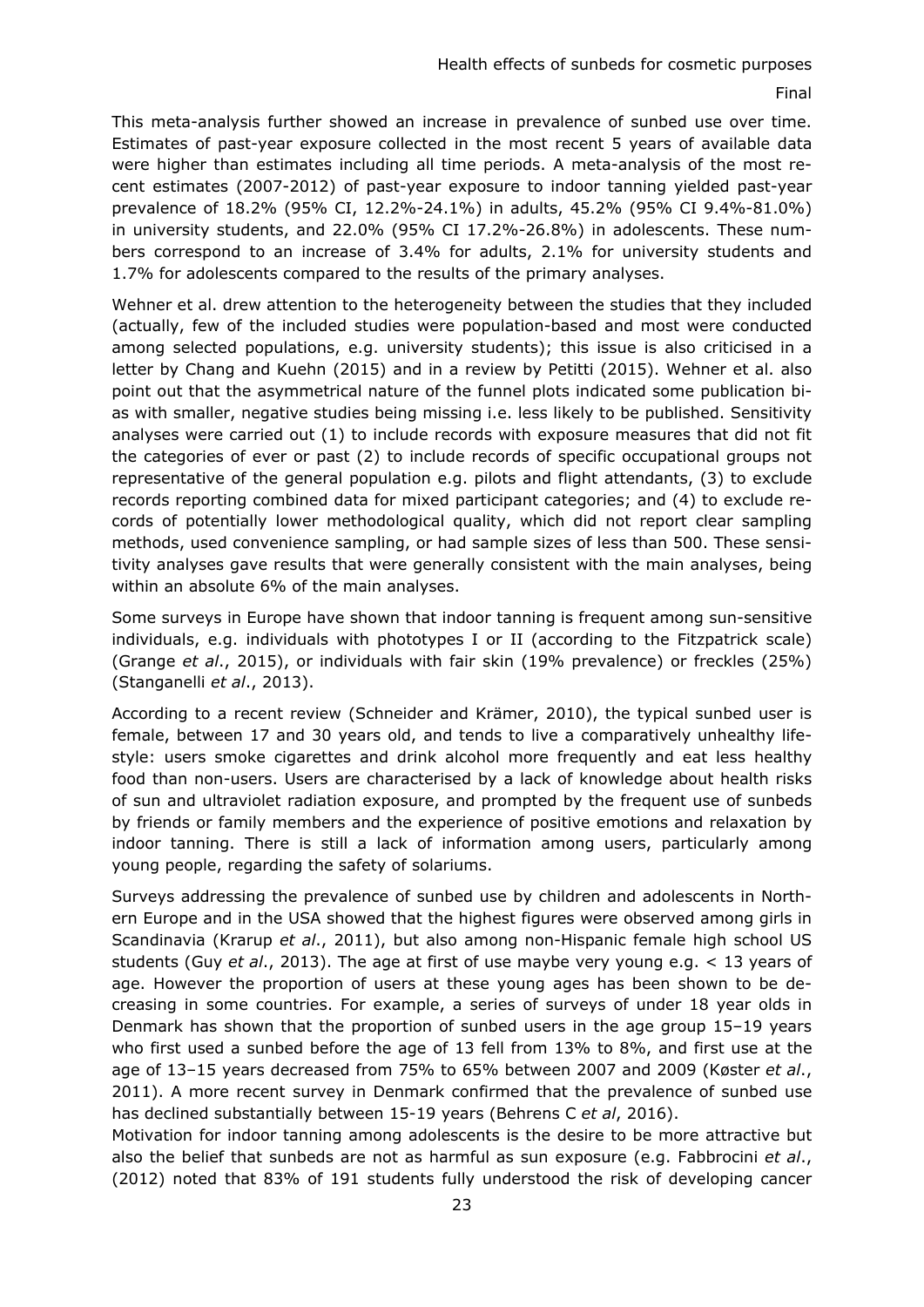through sun exposure, but only 65% of students believed that sunbeds could be dangerous).

# <span id="page-23-0"></span>**6.2 UV exposure from sunbeds - Trends in UV irradiance**

It is currently estimated that UV emission of a modern tanning appliance corresponds to an UV index of  $12^{12}$ , i.e. equivalent to midday Equatorial sun, and that the median annual exposure dose from artificial tanning is probably 20-30 times the MED (minimal erythemal dose, corresponding to 200 J/m<sup>2</sup> for a sun-sensitive individual). A single session in a tanning unit with an unweighted irradiance of  $0.3 \text{ W/m}^2$  for 10 minutes would give an UV dose of 180 J/m². By comparison, the annual exposure dose of solar UV to the face for indoor workers in European mid-latitudes is about 40-160 MED (IARC, 2012). However, there are large variations in UV output of different machines and the UV spectrum emitted by tanning machines has evolved in recent years (Nilsen *et al*., 2011).

In Europe, UV emission by sunbeds is regulated by European legislation and voluntary European standards. However, although controls are prescribed by some of these regulations, there are only few publications that report on systematically measured UVirradiances in sunbed studios (solariums), in order to check whether exposure is in agreement with national or international recommendations (or laws) compared to natural (sunlight) exposures. A new study showed that the exposure compared to national regulations and international recommendations as well as compared to that of natural sun. This review looked at 18 studies, 13 from Europe, two from Australia and three from USA, and involved measurements of 2895 sunbeds. Data on the tanning devices' erythema weighted UV irradiances, UV index, compliance with any legal irradiance limits, wavelength distribution (how much is UVA and how much is UVB) and how they compare to natural sun, were extracted. Erythema-weighted UV from modern tanning devices was high and generally higher than from natural sun, and with large variations between devices. The mean UVB irradiances of the reviewed studies were between 0.1 and 2.3 times that from natural sun at Crete or Melbourne, whereas mean UVA irradiances were 1.7 to 12 times higher, except in one older Australian study from 1986. European studies comparing sunbed measurements to the legally allowed irradiance limits found low compliance, meaning most sunbeds gave out more UV than is permitted. UVA was generally much higher than from natural sun and with increasing amounts over time in Europe (Nilsen *et al.*, 2016).

It is well known that the dose (the product of irradiance and exposure time) of UVRexposure determines the effects. However, the dose alone is not sufficient to describe any possible health effects; therefore the effects of irradiance (high vs low) cannot be excluded (Moan *et al.*, 2015).

In 2008-2009, ten market surveillance authorities from ten European Union Member States participated in a cross border action to enforce the safety requirements for sunbeds and sunbed services<sup>13</sup>. During the action, tanning salons and similar facilities were inspected, as well as the sunbeds offered there for use to the general public. The overall conclusions from the results of the inspections in this action on sunbeds is that consumer

<sup>&</sup>lt;sup>12</sup> The UV Index is a number linearly related to the intensity of sunburn-producing UV radiation at a given point on the earth's surface. It cannot be simply related to the irradiance (measured in W/m2) because the UV of greatest concern occupies a spectrum of wavelength from 295 to 325 nm, and shorter wavelengths have already been absorbed a great deal when they arrive at the earth's surface.

<sup>&</sup>lt;sup>13</sup> http://europa.eu/rapid/press-release\_MEMO-10-37\_en.htm?locale=en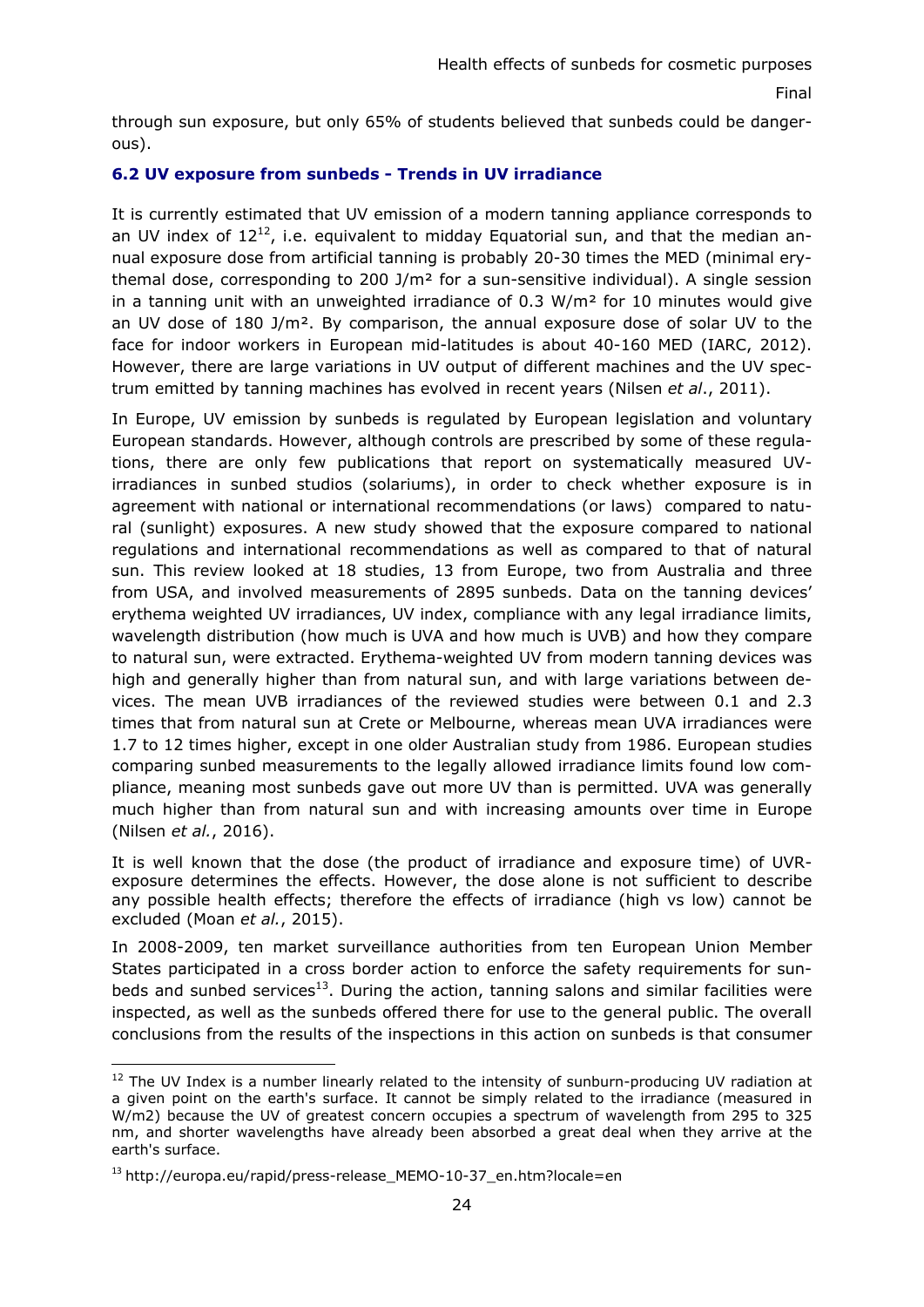guidance in tanning studios is not regularly given and, where it is claimed to be given this is often not verifiable. Moreover, the labelling of the sunbeds fails to comply in at least 20% of the cases. In addition, how often the maximum values for sunbeds are violated varies between the Member States. In several Member States the percentage may be above 90%, while in others the percentage of sunbeds not complying is estimated to

be between 10% ‐ 20%. A new Joint Market Surveillance Action, termed "Sunbeds and

Solarium Services 2", involving market surveillance authorities from 11 Members States and Norway, was conducted in 2010-2011, and showed little improvement<sup>14</sup>.

In Norway about 90% of machines are unstaffed, and tanning facilities must inform the National Radiation Protection Authority (NRPA) about their operation and all indoor sunbeds need to be approved by the NRPA before being sold or used. The NRPA conducted several inspections to measure UV irradiance from a large number of solariums (sunbeds and stand-up cabinets) currently in use (Nilsen *et al*., 2008, 2011).

In 2008 Nilsen *et al.* investigated trends in UV irradiance of tanning devices in Norway (1983-2005) and concluded that UVC- and UVB-rich mercury arc sunlamps were replaced by UVA-dominated sunbeds in the early 1980s in Norway. The mean CIEweighted short wave irradiance (280-320 nm) of approved sunbed devices ( $n = 446$ ) increased from 1983 to 2005 from half of summer sunlight in Oslo which corresponds to an UV index of about 6 to the same level as the summer sun with less variation. CIEweighted UVA irradiance (320 – 400 nm) of approved devices has been about 3-3.5 times higher than summer sunlight in Oslo in the whole period (1983-2005) (Nilsen *et al.*, 2008). Mean CIE-weighted short wave irradiance of approved devices increased from 50 mW/m² in the years 1983-1992 to 101 mW/m² in 1993-2005, and mean UVA increased from 91 mW/m<sup>2</sup> (1983-1992) to 112 mW/m<sup>2</sup> (1993-2005). UV indices have been recorded in the range 8.5 -12.2 (Nilsen *et al.*, 2008).

In a second inspection, irradiance from a large number of Norwegian solariums (sunbeds and stand-up cabinets) currently in use was analysed (Nilsen *et al.*, 2011). Excessive ultraviolet (UV) irradiance and a lack of compliance with regulations were reported. Compliance (solariums and facilities) with national regulations and the effect of inspections delegated to local authorities (since 2004) were also studied. In 2008, 78 tanning facilities were selected from six regions throughout Norway that contained municipalities with and without local inspections. 410 solariums were inspected and UV irradiance of 194 solariums was measured with a CCD spectroradiometer in 194 out of 410 inspected solariums. In total, 89.9% of the tanning facilities were unattended.

Mean erythema weighted short (280–320 nm) and long (320–400 nm) wave UV irradiances were 0.194 (95% confidence interval (CI) 0.184–0.205) and 0.156 (95% CI 0.148–0.164) W/m<sup>2</sup>, respectively. Only 23% of the solariums were below the UV type 3 limit (*<*0.15 W/m², short and long wave). Almost all inspected solariums models were approved by NRPA but only 74.4% of the devices had lamps that met approval.

Irradiances varied between solariums: spectral UVB (280–315 nm) and UVA (315–400 nm) irradiances were 0.5–3.7 and 3–26 times, respectively, higher than from the Oslo

 $14$ http://www.prosafe.org/images/Documents/JA2009/SunBeds2\_Final\_report\_20130304[published.pdf](http://www.prosafe.org/images/Documents/JA2009/SunBeds2_Final_report_20130304-published.pdf)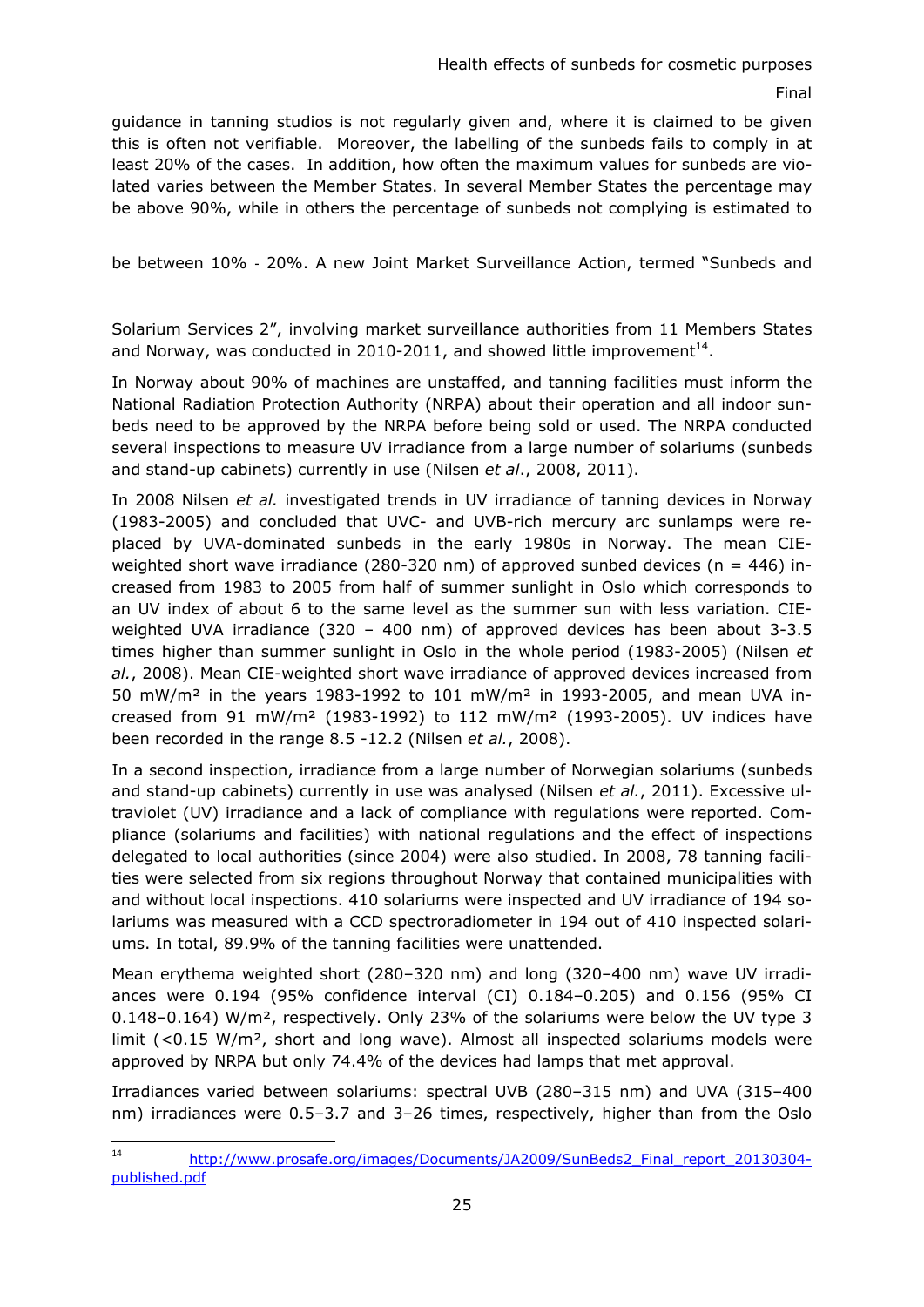summer sun, which indicates that the limit of the standard is considerably exceeded. By comparison, mean short and long wave irradiances of the inspected tanning devices in 2003 were 1.5 and 3.5 times, respectively, higher than the irradiance of natural summer sun in Oslo.

Overall compliance increased since the first study in 1998-1999, but total UV irradiance did not decrease, mainly because of higher UVA irradiance in 2008. Thus, in Norway, in recent years, the UVR from solariums has become even less similar to natural sun due to higher UVA irradiance. Local inspections gave better compliance with regulations, but irradiances were significantly higher in municipalities with inspections ( $p \le 0.001$ , compared to missing inspections). Unpredictable UV irradiance combined with insufficient customer guidance may give a high risk of negative health effects from solarium use (Nilsen *et al.,* 2011).

In Greece, analysis of the measurements from sunbeds revealed that effective irradiance in approximately 60% of the measured sunbeds exceeded the 300 mW/m<sup>2</sup> limit as set by EN 60335-2-27:2013, and only 20 % of the devices could be categorised as UV-type 3 (Petri *et al.,* 2015).

In England, between October 2010 and February 2011, Tierney *et al*. (2013) measured UV emission levels from a total of 402 artificial tanning units, and compared these levels with both current standards and natural sunlight. While according to the European standard, erythemal-effective irradiance should not exceed  $0.3 \, W/m^2$ , the values measured ranged between 0.10 and 1.32 W/m<sup>2</sup> with a mean of 0.56  $\pm$  0.21 W/m<sup>2</sup>. Only 10% of sunbeds surveyed were within the recommended limit. Application of a skin cancer weighting factor, to compare the carcinogenic potential of sunbeds with that of sunlight, produced values that varied from 0.17 to 2.52 W/m<sup>2</sup> with a mean of 0.99  $\pm$ 0.41 W/m<sup>2</sup>. By comparison, the value for Mediterranean midday sun is 0.43 W/m<sup>2</sup> (weighted by the skin-cancer weighting factor). Thus, 9 out of 10 sunbeds surveyed throughout England emitted levels of UV radiation that exceed the maximum levels prescribed by the European standard. In addition, the skin cancer risk for comparable times of exposure was up to six times higher than that for Mediterranean sunlight. This was confirmed by a recent study (Khazova *et al.*, 2015).

In 2008 the Australian Radiation Protection and Nuclear Safety Agency (ARPANSA) measured UVR irradiances and spectral distributions in 20 solariums in Australia. Irradiance of solariums of different manufactures were determined in the range of 250nm-400nm in W/m², weighted with the spectra erythemal response function of CIE, and subsequently converted to a corresponding UV-Index (UVI) for comparison to natural conditions (Gies, *et al.*, 2011) (a UVI=1 corresponds to an erythemically weighted irradiance of  $E = 25$  mW/m<sup>2</sup>).

The study indicated that solariums in Australia emitted very large amounts of UVA and very intense levels of UVB in comparison to midday summer sunlight. Only one of the solariums was found with an UVI  $<$  12 (300 mW/m<sup>2</sup>) which is the maximum allowed by European legislation. Three of 20 solariums showed an UVI >36 (limit value in Australia, AS/NZS). At all other solariums, irradiances were found in the range of  $10 - 30$  W/m<sup>2</sup>.

All sunbeds measured showed unweighted irradiances above 70 W/m² with 9–438 W/m² in the UVA range, a value which can be found in sunlight at noon in mid-latitudes**.** In 14 of 20 solariums the 3.6 W/m<sup>2</sup> of sunlight was exceeded although the percentage of UVB to UVA content in solariums' UVR was less than in sunlight.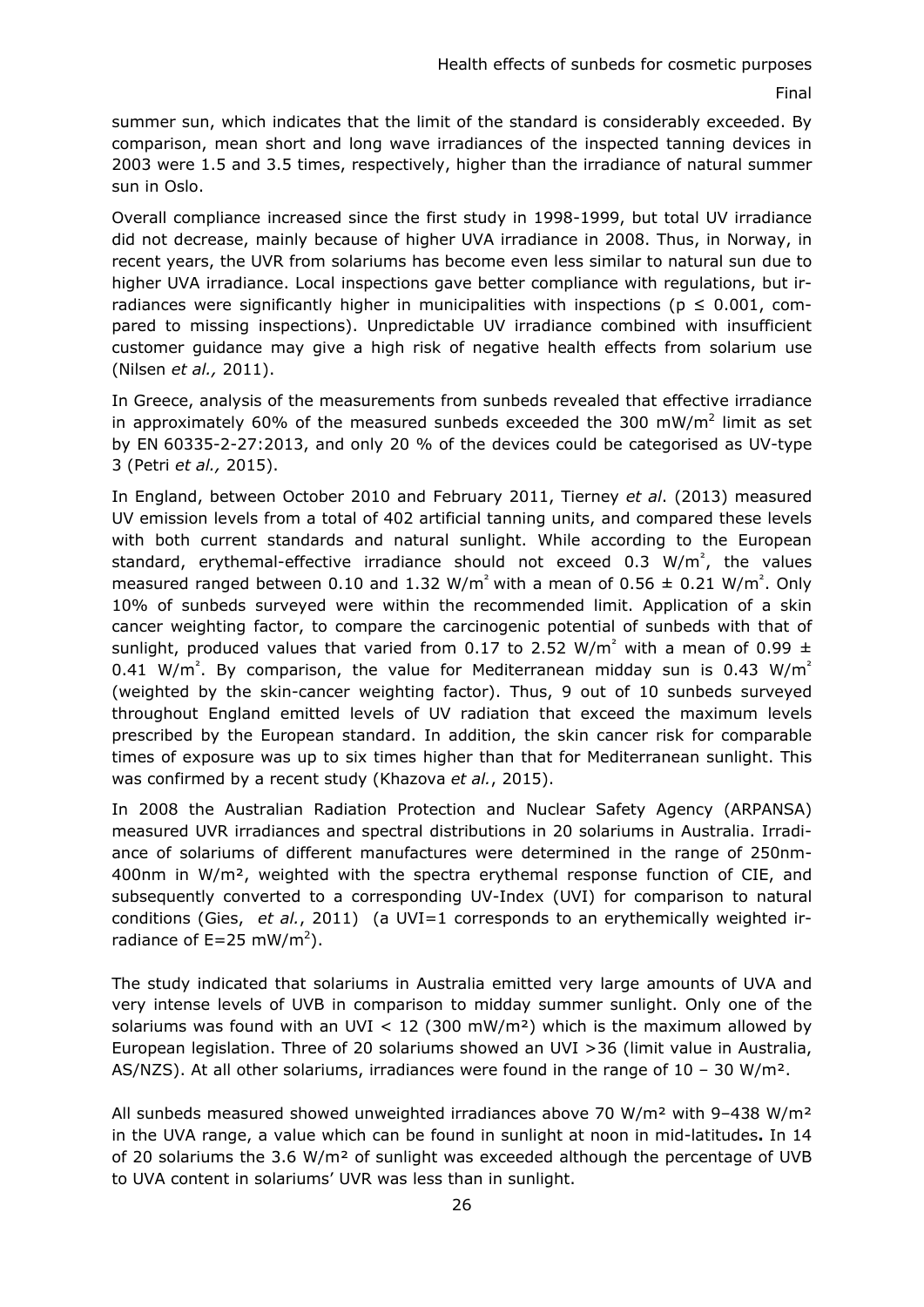# **Summary**

The prevalence of sunbed use varies greatly from one country to another and according to sex and age. Prevalence of sunbed use for tanning purposes is higher in white-skinned populations from Northern Europe, and in young or middle-aged women. A recent metaanalysis of data from 16 Western countries including 406,696 participants showed that the overall summary prevalence of ever exposure to indoor tanning was as high as 35.7% for adults, 55.0% for university students (US studies only), and 19.3% for adolescents. The summary prevalence of past year exposure was 14.0%, 43.1% for university students (US), and 18.3% for adolescents, and higher among women compared with men. This meta-analysis further showed an increase in prevalence of sunbed use over time.

Sunbed UV emitters have varied in the mix and intensity of UVA and UVB generated. Data from countries where restrictions in sunbed use have been introduced indicated a reduction of the prevalence of use. It is currently estimated that UV emission of a modern tanning appliance corresponds to an UV index of 12, i.e. equivalent to midday Equatorial sun. However there are large variations in the UV output of different machines and inspections showed violations of the maximum values. The UV spectrum emitted by tanning machines has evolved in recent years towards higher UVA irradiance.

There are few data on home use of sunbeds but there is concern about uncontrolled use.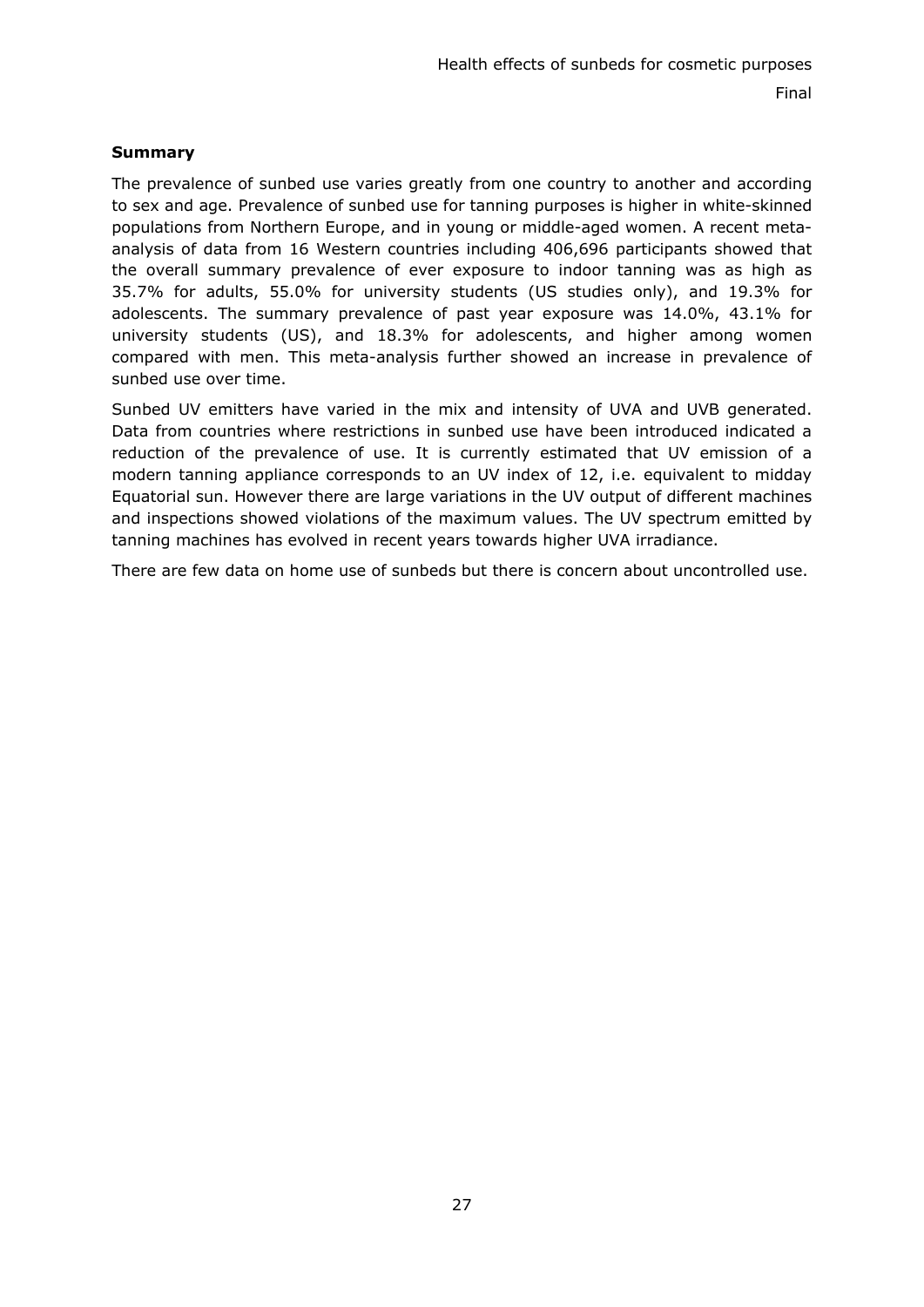1 **Table 3:** *International prevalence of indoor tanning (Wehner et al., 2014)*

| <b>Overall</b>                |                                                 | <b>Female Participants</b> |                                                 | <b>Male Participants</b> |                                                 |                          |
|-------------------------------|-------------------------------------------------|----------------------------|-------------------------------------------------|--------------------------|-------------------------------------------------|--------------------------|
| <b>Exposure</b><br>by Group   | <b>Summary</b><br><b>Prevalence</b><br>(95% CI) | No. of<br><b>Records</b>   | <b>Summary</b><br><b>Prevalence</b><br>(95% CI) | No. of<br><b>Records</b> | <b>Summary</b><br><b>Prevalence</b><br>(95% CI) | No. of<br><b>Records</b> |
| <b>Adults</b>                 |                                                 |                            |                                                 |                          |                                                 |                          |
| Ever<br>exposure              | 35.7 (27.5-<br>44.0)                            | 22                         | 39.8 (30.0-49.7)                                | 9                        | 20.4 (12.4-28.3)                                | $\overline{7}$           |
| Past-year<br>exposure         | 14.0 (11.5-<br>16.5)                            | 21                         | 19.0 (14.7-23.4)                                | 15                       | $9.0(6.6-11.5)$                                 | 13                       |
| <b>US University students</b> |                                                 |                            |                                                 |                          |                                                 |                          |
| Ever<br>exposure              | 55.0 (33.0-<br>77.1)                            | 11                         | 69.3 (45.4-93.2)                                | 5                        | 40.0 (14.1-66.0)                                | $\overline{3}$           |
| Past-year<br>exposure         | 43.1 (21.7-<br>64.5)                            | $\overline{7}$             | 64.9 (41.2-88.5)                                | $\overline{4}$           | 26.8 (15.6-37.9)                                | $\overline{4}$           |
| <b>Adolescents</b>            |                                                 |                            |                                                 |                          |                                                 |                          |
| Ever<br>exposure              | 19.3 (14.7-<br>24.0)                            | 23                         | 31.5 (22.3-40.8)                                | 16                       | $14.1(10.5-17.7)$                               | 17                       |
| Past-year<br>exposure         | 18.3 (12.6-<br>24.0)                            | 23                         | $21.3(8.5-34.1)$                                | 14                       | $7.5(4.1-11.0)$                                 | 14                       |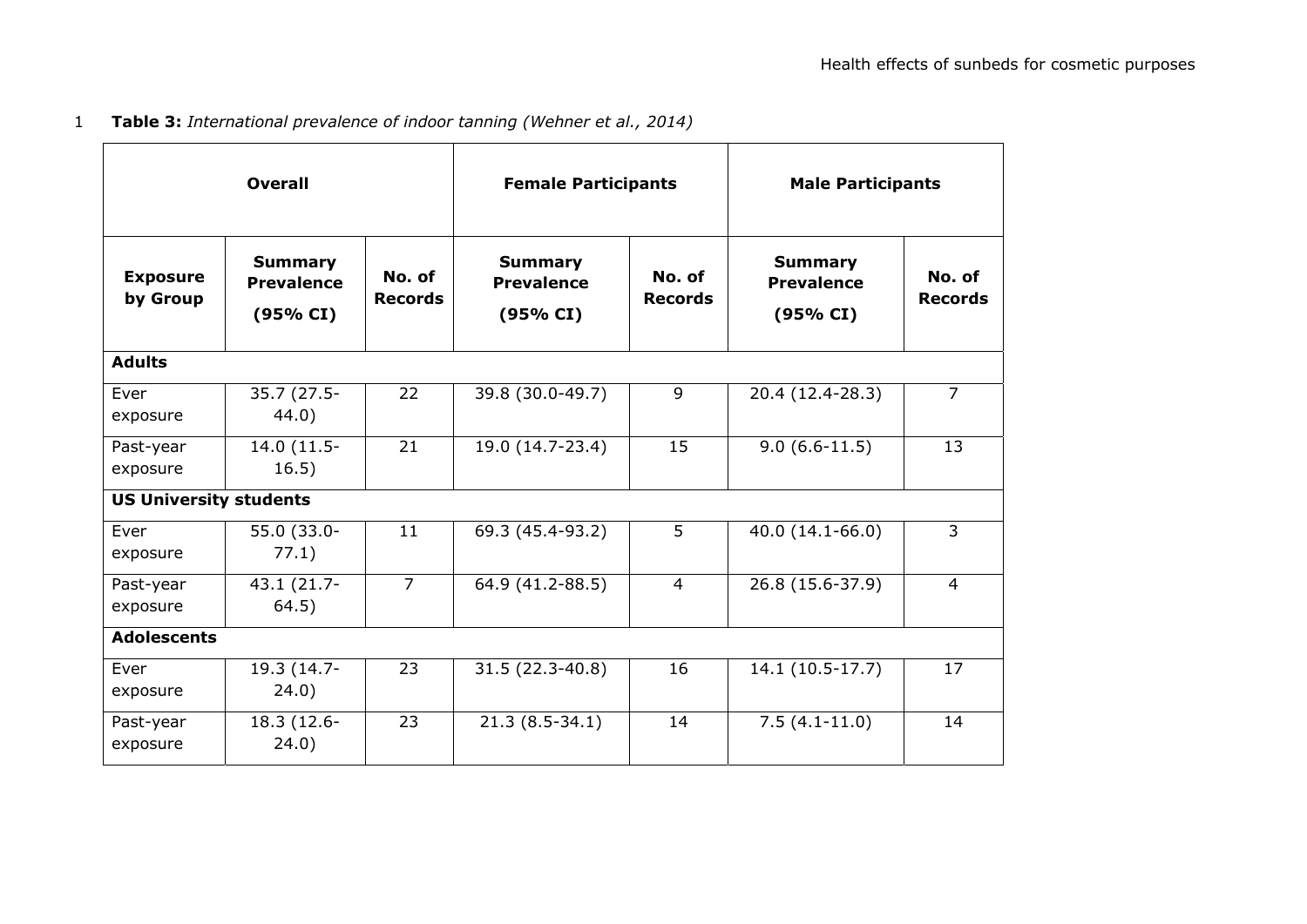# <span id="page-28-0"></span>**7. HEALTH EFFECTS**

## **Introduction**

UVR from whatever source can induce cell and tissue damage. Excessive exposure results in signs of premature skin aging and the development of wrinkles. Long-term eye damage including the formation of cataracts can also occur, as can eye irritation, photokeratitis and conjunctivitis.

UVR exposure is also causally related to skin cancer. The three main cancer types are malignant melanoma and two non-melanoma skin cancers (NMSC), namely basal cell carcinoma (BCC) and squamous cell carcinoma (SCC). BCC is the most common nonmelanoma skin cancer (NMSC) and is a slow growing, locally invasive skin cancer, common in fair-skinned populations. BCC metastases are exceptional. SCC is often found in older people for which photoaging is an accepted predisposing factor. Like melanoma, SCC is capable of metastatic spread.

# <span id="page-28-1"></span>**7.1 Vitamin D**

Vitamin D (a steroid hormone) is essential for human health. It is essential for bone growth and for maintaining bone strength. In addition, vitamin D plays a role in cell growth; the function of many genes is modulated by vitamin D metabolites, and many cells have vitamin D receptors (Holick 2007, Fleet *et al.,* 2012).

Vitamin D in the skin has a protective effect against UV induced damage (Song *et al.,* 2013). The association between low vitamin D status and various diseases, including cancer, is the subject of numerous publications, (Holick *et al.,* 2008, IARC 2008, IOM 2011, NIH 2014) and a consensus statement (BAD 2010). Recent reviews have reexamined the association of low vitamin D status with cancer and with mortality (Yin *et al.,* 2013, Autier *et al.,* 2014, Schöttker *et al.,* 2014). These analyses confirm the association with colon cancer, whereas the association with other types of cancer is as yet unclear. Observational studies in patients and a systematic review support the notion that low vitamin D status is associated with (chronic) inflammatory disease (Ghashut *et al*., 2014, Autier *et al.,* 2014).

A marker of vitamin D status in the human body is the presence of 25-hydroxyvitamin D in the blood. Its optimal level in the blood is still under debate, but levels below 20ng/ml are considered to indicate deficiency.

Pre-vitamin D is rapidly produced in the skin from a conversion of 7 dehydrocholesterol by UV light in the UVB range. Further conversion into the physiologically active 25 hydroxy- (calcidiol) and 1,25-dihydroxy-vitamin D (calcitriol) occurs in the liver and kidney. Pre-vitamin D can absorb UVB leading to conversion into lumisterol and tachysterol. These photoisomers also absorb UVB and are converted back to previtamin D, resulting in an equilibrium, Studies in Lille, France (Lat 50.28 N) have shown that in June, for phototype II skin, 20-30 minutes of exposure of the face and hands to sunlight are sufficient to produce 1,000 international units vitamin D (*Colette Brogniez, personal communication*). In Manchester, UK, 13 minutes exposure of 35% body surface to midday sun in June is sufficient to achieve satisfactory vitamin D status (Rhodes *et al.,* 2010). In a study in winter and spring in Denmark, exposure of the hands and face to solar outdoor UV did not induce vitamin D production before the month of May (Datta *et*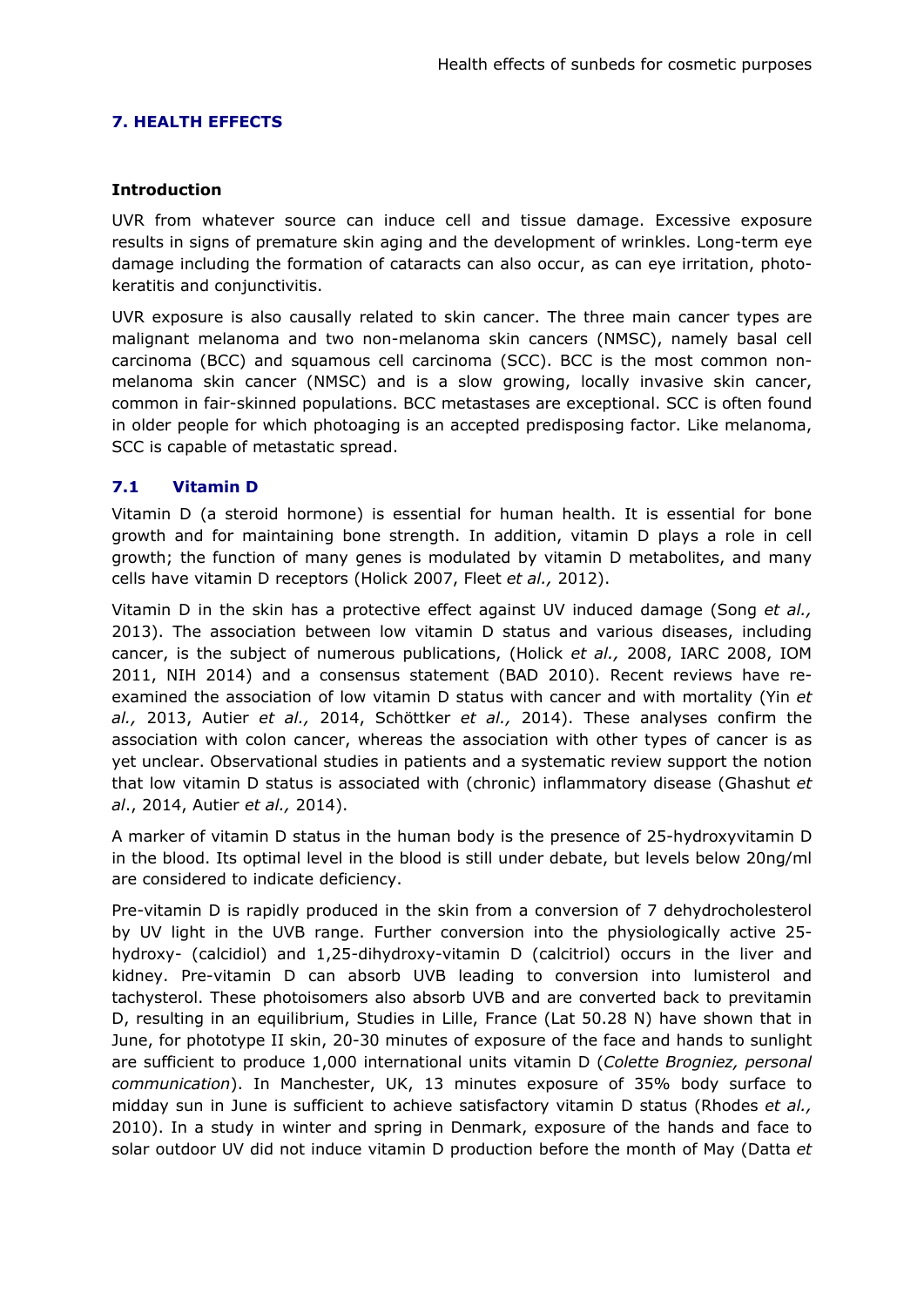*al*., 2012). It is a matter of debate which summertime vitamin D levels are sufficient to maintain adequate levels in winter and early spring.

A source of vitamin D can be dietary intake: fish and fish liver oils contain elevated amounts of it; to a much lesser extent vitamin D is present in, e.g., beef liver, cheese and egg yolk (NIH 2014). A suitable diet can therefore provide an adequate Vitamin D intake, although public health authorities in some countries at northern latitudes recommend supplementation and food fortification in addition to the dietary intake.

Although the UV exposure from sunbeds is mainly in the UVA range, the small amount of UVB radiation emitted by sunbed lamps can raise the levels of 25-hydroxyvitamin D in the blood, as shown by a number of randomised trials (de Gruijl *et al*., 2012, Lagunova *et al*., 2013, Langdahl *et al*., 2012, Rhodes *et al*., 2010, Sallander *et al*., 2013, Thieden *et al*., 2008). However, the increase of UV-induced vitamin D production is limited (Olds *et al.,* 2008) and reaches a plateau due to a balance between photo-production and photo-degradation of vitamin D.

At each session in tanning salons in several countries, users receive a much higher amount of UVB radiation and a much larger area of their skin is exposed than is needed for vitamin D production. A few minutes outdoors around the middle of the day in summer is sufficient. When this is impractical, or impossible, then dietary sources or vitamin D supplements are suitable and affordable alternatives. Chronic low vitamin D status is a medical issue (Diffey 2011). Professional and public organisations in the UK, Germany and France have commented on the promotion of raising vitamin D levels by artificial UV radiation and do not recommend sunbed use to enhance vitamin D levels (BAD 2010, BfR 2014, INCa 2011).

# <span id="page-29-0"></span>**7.2 Immunosuppression**

The immunosuppressive effect of UV radiation is a well-known phenomenon in dermatology: various inflammatory skin diseases can effectively be treated by UV and the induction of contact allergy of the skin as well as the elicitation by patch-testing is reduced. Nowadays it is clear that UV radiation (UVA and UVB) induced suppression of skin immunity plays a role in skin cancer outgrowth (Schwarz *et al*., 2010). Clinical dermatologists have known for many years that skin cancers in patients taking immunosuppressive medication almost entirely originate in the currently or previously UV exposed skin areas.

One of the mechanisms is via the immunologically important T lymphocytic cells: besides the reduced activation of effector and memory T cells, UV irradiation also activates the regulatory T and B cells (Schwarz 2008, Halliday *et al.,* 2012). Exposure to UV upregulates several other factors involved in immunosuppression, e.g. TNF and the cytokines IL-10 and IL-33; this may explain that the suppressive effects of UV on skin immune status occur in the UVB as well as in the UVA range whereby the mechanisms may be different for UVA and UVB (Halliday *et al.,* 2012).

The Langerhans cells in the skin (cells that take up antigens, and process them towards activation of immunity) are also a target of UV irradiation. These cells can be damaged by UV radiation and upon UV exposure they migrate away from the skin.

The role of UVB in immunosuppression is well established in mice and humans, but in the years preceding the SCCP report the role of UVA was much less clear (SCCP/0949/05). Using a contact allergy model, it has been shown that there is moderate evidence of a positive interaction of UVB and UVA in human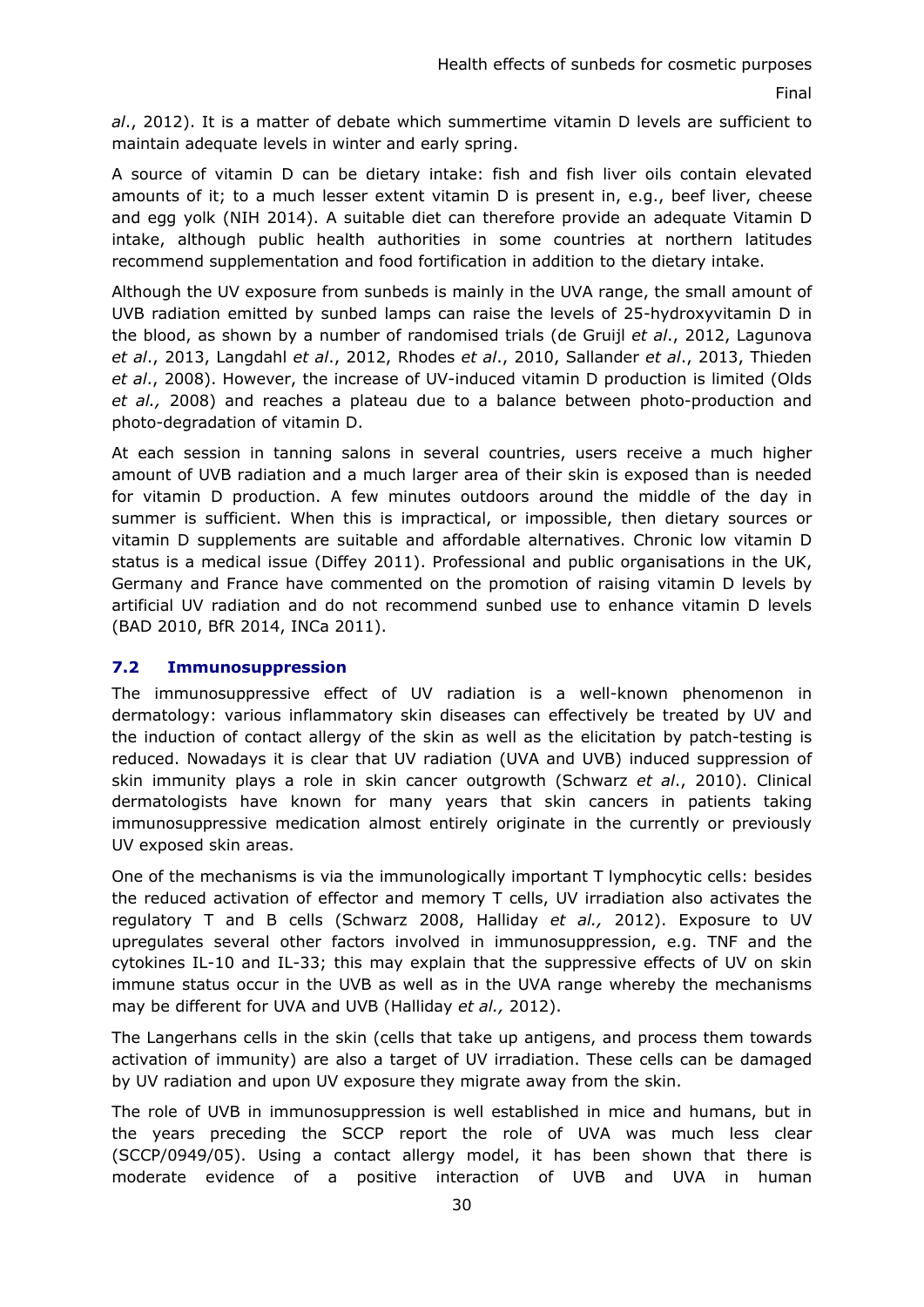immunosuppression (Poon *et al*, 2005). Based on a human contact allergy model, the optimal wavelengths of the immunosuppressive action by UVB appear to be around 300 nm and for UVA around 370 nm. The latter is important in view of the predominant emission of UVA from sunbed lamps. The effects are dose dependent. The immunosuppressive effect of (narrow-band) UVA was apparent at doses in the range 300 to 1000 mJ/cm<sup>2</sup>; this effect of UVA disappeared at higher doses (Matthews *et al.*, 2010, Damian *et al.*, 2011). Studies in mice showed for UVA a photoimmune protective effect on immunosuppression (Reeve *et al*, 2009). UVB can upregulate the expression of antibacterial peptides (Gläser *et al*, 2009). In a reconstructed human skin model exposure to longwave UVA (340-400 nm) strongly down regulated genes that are involved in antibacterial and antiviral defence (Marionnet *et al*, 2014).

Besides its effects on the skin, UV irradiation can influence immune reactivity in different internal organs that play an important role in immunity. This can be linked either to the protective effect of UVR on autoimmunity or to complex interaction between (UVRinduced) vitamin D production and altered immunoregulation by UV radiation (Hart *et al.*, 2011). In mice, neonatal exposure to UVR alters skin immune system development and suppresses immunity in adulthood (McGee *et al.,* 2011).

The immunologic environment in the regional lymph nodes draining the skin is altered by the reception of the UV-influenced T lymphocytes, Langerhans cells and mast cells. In addition, notably in the spleen and bone marrow, there is moderate evidence of UVinduced immune suppression, although this seems to be based on different, incompletely understood mechanisms (Halliday *et al.*, 2012).

# **7.3 Skin aging**

Photoaging of the skin can frequently be observed in the sun-exposed skin of individuals who have spent much time outdoors, often because of their occupation. Several studies provide evidence that both UVB and UVA contribute to photoaging and wrinkling. It is based on loss of collagen and on deposits of fragments from elastin, caused by a chronic inflammatory response to UV light (Runger *et al.*, 2012). In addition to cumulative collagen damage (Fisher *et al.*, 2002), UVA-induced alterations in fibroblasts are assumed to play a role (Marionnet *et al.*, 2014). It is a gradual process, which is irreversible, even if the low-level inflammation is reversed. Photoaging results from changes in several molecular mechanisms; in an overview of these mechanisms the role of telomers, mitochondrial DNA mutations, matrix proteinases, collagen synthesis, modulation of vascularisation, inflammation and protein oxidation are reported (Fisher *et al.*, 2002, Krutmann *et al.*, 2006).

UVA-induced deletions of mitochondrial DNA (Common Deletion) are relevant for photoaging of the skin (Berneburg *et al.*, 2004). This phenomenon has been reproduced in skin samples taken from volunteers who started to use sunbeds (Reimann *et al.*, 2008). The UV-induced mitochondrial DNA deletions are central in the proposed defective powerhouse model of premature skin aging (Krutmann *et al.*, 2009).

Freckling (lentigines) is also a consequence of UV exposure. The appearance of lentigines induced by artificial UV exposure ('sunbed lentigines') has been documented for decades (Kadunce, 1990)

# <span id="page-30-0"></span>**7.4 Mood and behaviour**

In many cultures the exposure to sunlight is experienced as pleasant, and in countries at higher latitudes, bright visible light is used in the therapy of seasonal depression. The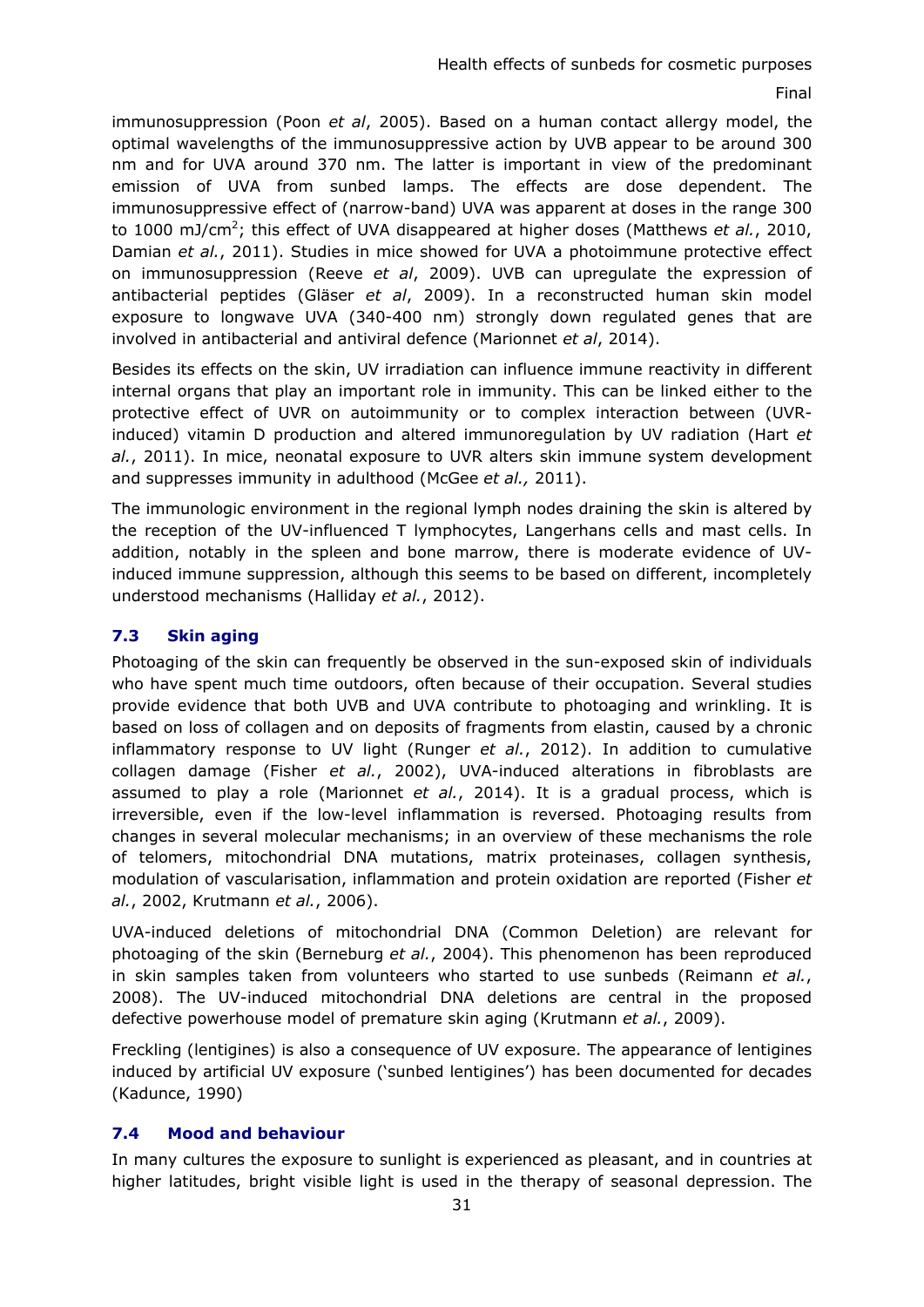inclusion of UVR into this 'light therapy' has no additional benefit (Lam *et al.*, 1992). Feelings like being comfortable and the perceived cosmetic attractiveness of a tanned skin are reported by sunbed users (Brandberg *et al.,* 1998; Broadstock *et al.,* 1992), although having a tan is not an issue in several cultures. In a blinded experiment the majority of 13 indoor tanners chose the UV exposure over the non-UV (mock) exposure (Feldman *et al.,* 2004). Their main reason for tanning was relaxation. It is still being researched whether the UV exposure-seeking behaviour is a psychological/behavioural phenomenon or whether this has a biological basis. Phenomena such as UVR addiction and even withdrawal-like symptoms (by administering the opioid receptor antagonist naltrexone) have been reported in frequent tanners (Harrington *et al.,* 2011, Kaur *et al.,*  2006a). However, the criteria to assess the prevalence of tanning dependency have been challenged (Schneider *et al.,* 2015). From an animal model, there is evidence supporting a role of enhanced synthesis of beta-endorphin by low dose UV (Fell *et al.,* 2014). Increased expression of beta-endorphin has been shown in epidermal cells taken from human subjects that were exposed to irradiation with UVB (Jussila *et al.,* 2016). The human studies on plasma beta-endorphin have not demonstrated clear evidence of raised blood levels (Kaur *et al.,* 2006b).

There is moderate evidence that frequent/excessive tanning could be considered as an addictive behaviour (Kourosh *et al*., 2010, Petit *et al.*, 2014, Reed, 2015). Studies among university students indicated that among study participants who had used indoor tanning facilities, 5 to 30% met criteria for addiction to indoor tanning or tanning dependence (Mosher and Danoff-Burg, 2010, Hillhouse *et al*., 2012, Ashrafioun and Bonar, 2014a). However, other studies are required to determine the validity of an addiction diagnosis and to improve our understanding of tanning dependence. New instruments are currently being developed to evaluate tanning dependence (Hillhouse *et al*., 2012, Ashrafioun and Bonar, 2014b, Heckman *et al.,* 2014).

# <span id="page-31-0"></span>**7.5 Eyes**

Although there is currently no study investigating the risk of lens or retinal lesions associated with exposure to UVR from sunbeds, UVR exposure has been consistently associated with the risk for cataract in numerous studies, performed on different continents with different methodologies, showing dose-dependent relationships, and specific association with cortical cataract, and is now a recognised factor for cataract (Asbell *et al*., 2005).

The association of age-related macular degeneration (AMD) with UVR exposure is more controversial. In a recent meta-analysis of 14 studies, of which 12 identified an increasing risk of AMD with greater sunlight exposure, but with only 6 reporting significant risks, the pooled OR was 1.379 (95% CI 1.091 to 1.745). In this meatanalysis, the gross domestic product (GDP) per capita was identified as a heterogeneity factor, with ORs significantly decreasing with increasing GDP per capita (Sui *et al.,* 2013). The association of AMD with sunlight exposure was further confirmed by a recent population-based prospective study of 963 residents of Bordeaux (France), aged 73 years or more. Subjects in the upper quartile of lifetime ambient UV exposure were at increased risk for early AMD (OR =  $1.59$ ; 95% CI, 1.04-2.44; P = 0.03), by comparison with subjects in the intermediate quartiles. Subjects in the lower quartile of UV exposure also were at increased risk for early AMD (OR =  $1.69$ ; 95% CI, 1.06-2.69; P = 0.03), by comparison with those with medium exposure. Association of late AMD with UV exposure was not statistically significant (Delcourt *et al.,* 2014).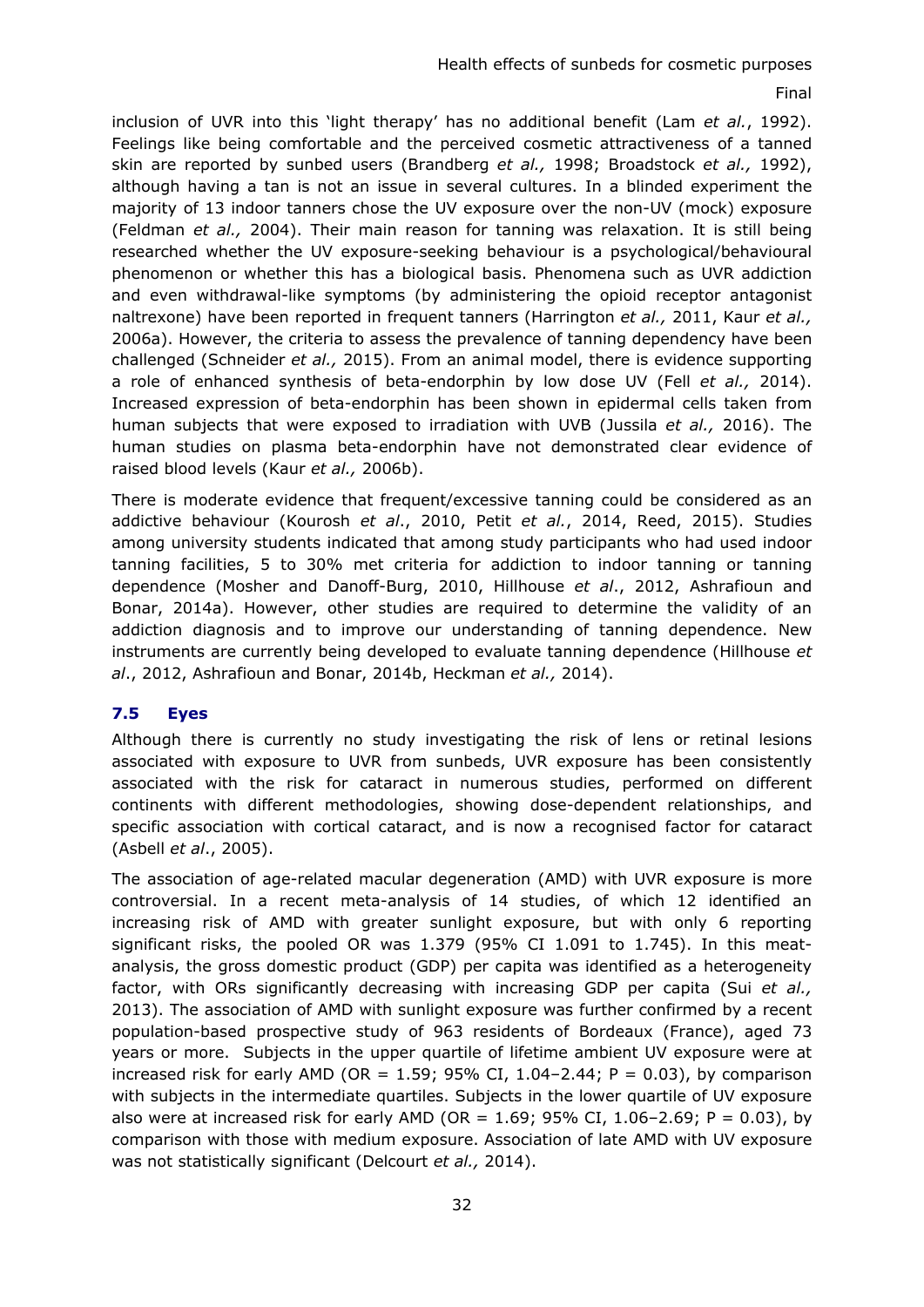# <span id="page-32-0"></span>**7.6 Other**

Reduction of blood pressure in normotensive individuals was demonstrated after a single whole body irradiation by 20 J/cm<sup>2</sup> UVA (Liu et al., 2014). The effect lasted for about 30 minutes after irradiation.

Data from a study on the association between UV radiation and multiple sclerosis provided insufficient (weak) evidence for a beneficial effect from exposure to sunbeds (Baarnhielm *et al.*, 2012).

For an association between exposure to artificial UV and all-cause mortality, see Section 7.12.

# **Summary**

The UVB radiation emitted from sunbeds can induce vitamin D production; however, the increase of UV-induced vitamin D production is limited and reaches a plateau due to a balance between photo-production and photo-degradation of vitamin D. Professional and public organisations do not recommend the use of sunbeds to enhance vitamin D levels even in winter as a suitable diet can provide the appropriate intake. Production of vitamin D by exposing only a part of the body to natural sunlight takes just a few minutes to about half an hour, depending on latitude, season and daytime.

UV radiation (UVA as well as UVB) has an immunosuppressive effect on the skin and also a systemic immunosuppressive effect.

Exposure to both UVA and UVB radiation enhances aging of the skin by, among others, damaging collagen and elastin.

A number of individuals have a UVR exposure-seeking behaviour (sometimes addictive) because of a perceived positive influence on mood. Although the biological basis for this is still debated.

Exposure to UV radiation may cause a range of eye conditions and may trigger the early onset of diseases normally linked with ageing such as cataract and age related macular degeneration (AMD).

# <span id="page-32-1"></span>**7.7 Melanoma**

# <span id="page-32-2"></span>**7.7.1 Meta-analyses and systematic reviews**

Systematic review and meta-analysis methods are established as the norm of good practice for identifying, reviewing and evaluating multiple sources of evidence in most branches of medicine, health care, and risk assessment (Sutton *et al.,* 2000; Egger *et al.,* 2001). As part of a systematic review it may be possible to perform a meta-analysis, (a quantitative synthesis of results from several studies), with the advantages of greater statistical power than a single study, the potential for more precise estimates, a framework for investigation of possible sources of heterogeneity between studies (e.g. geographic region, exposure assessment methods, study population sources and characteristics, inherent problems of certain study designs such as recall/interview/selection bias etc.) and the potential to be more easily generalised (Fleiss and Gross, 1991; Blettner *et al.*, 1999). There are established guidelines for the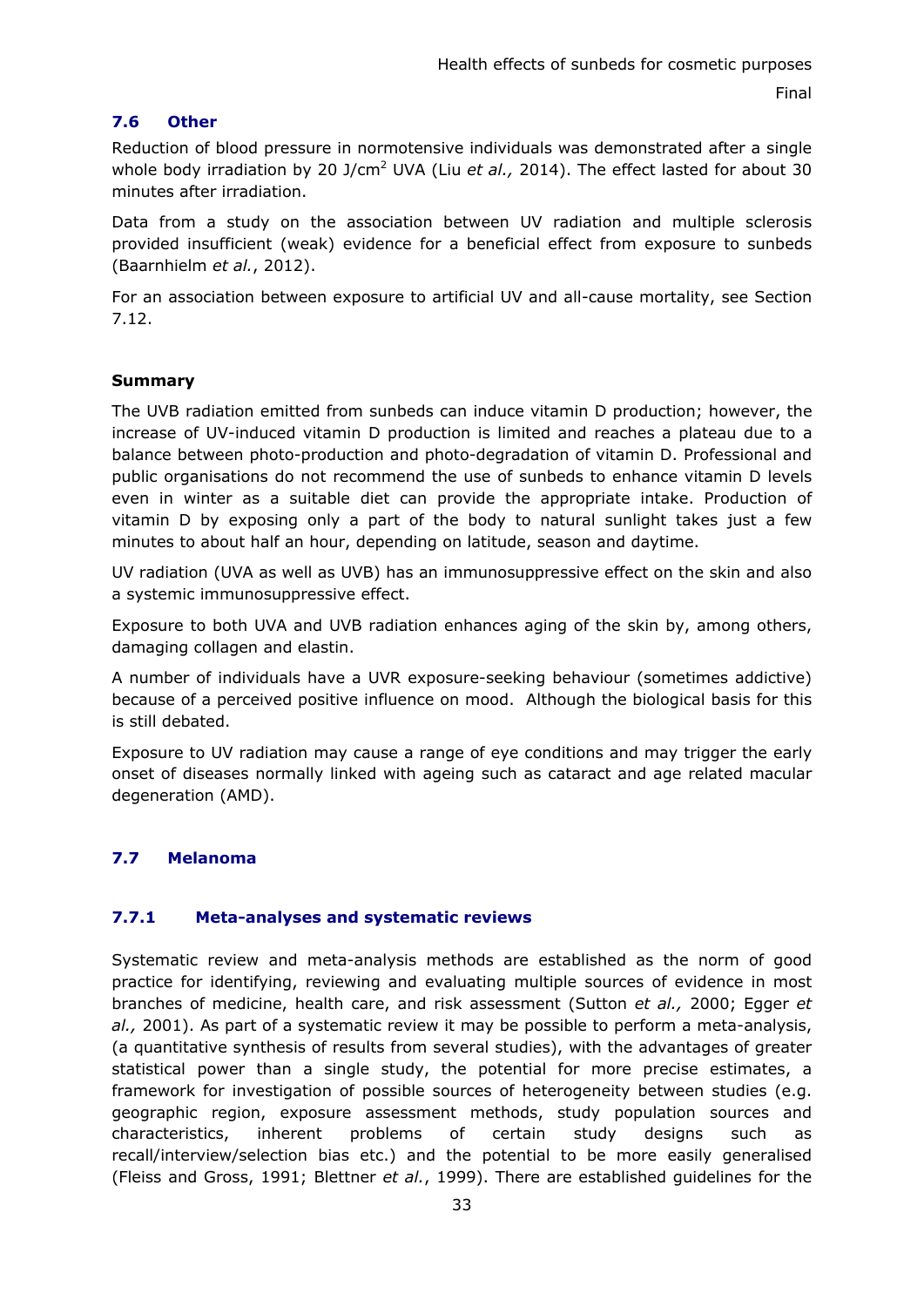conduct of systematic reviews and meta-analyses and several quality scoring systems are available for different study designs. In addition, checklists exist to aid the reporting of systematic reviews and meta-analyses and include the requirement to give clear descriptions of the target research questions, methods and results and to make explicit the assumptions and decisions that have been made (see Stroup *et al*., 2000 for observational studies).

The SCCP report (SCCP/0949/05) reviewed a single meta-analysis of nine case-control studies and one cohort study of melanoma risk associated with exposure to sunbeds, which came to the conclusion that sunbed use significantly increased the risk of melanoma with an OR of 1.25 (1.1-1.5) for "ever" versus "never" use, increasing to 1.69 (1.3-2.2) for "first exposure as young adult" (Gallagher and Lee, 2006). Four new metaanalyses published since 2006 are reviewed below.

#### **Studies published since 2006**

An International Agency for Research on Cancer (IARC) Working group conducted a meta-analysis of skin cancer in relation with sunbed use (IARC 2006, 2007). Based on 19 informative published studies (18 case-controls, of which 9 were population based, and one cohort) that included 7 355 melanoma cases and 11,275 controls from casecontrol studies and 106,378 cohort members. The summary RR risk ever versus never use of indoor tanning facilities from the 19 informative studies was  $1.15$  ( $1.00-1.31$ ). When the analysis was restricted to the nine population based case–control studies and the cohort study, the summary RR was 1.17 (0.96–1.42). IARC did not attempt to carry out a meta-analysis of the dose-response results because of heterogeneity among the categories used for the duration and frequency of exposure used in the various studies. All studies that examined age at first exposure found an increased risk for melanoma when exposure started before approximately 30 years of age, with a summary RR of 1.75 (1.35–2.26).

Hirst *et al.* (2009) conducted a similar meta-analysis, based on the same studies used by the IARC meta-analysis, but including an additional nested case-control study of melanoma (Han *et al*., 2006), bringing the total number of melanoma cases to 7,855 and the total number of controls in analysis to 24,209. A significant excess risk of approximately 20% was estimated for melanoma in relation to *ever* versus *never use* of sunbeds (Meta-RR= 1.22; 95% CI 1.07-1.39).

Grant (2009) criticised IARC's meta-analysis, arguing that it did not consider confounding factors such as phototype and latitude, and was no longer significant when studies in the UK, where the population is mainly of a sensitive skin type, were omitted. Of the 19 studies, 8 published crude risk estimates only and one other was adjusted only for age. IARC published a sensitivity analysis of the 8 studies that adjusted for sun exposure and sun sensitivity obtaining a similar point estimate to that obtained from all 19 studies, but with a wider confidence interval (RR, 1.19; CI, 0.33–4.30). In addition Grant highlights the fact that the highest risk estimates are found in the 5 UK studies (meta-RR=2.09 (95% CI, 1.14–3.84) and without them the overall meta-RR falls to 1.09 (95% CI, 0.96–1.24).

To update and extend IARC's 2006 meta-analysis, Boniol *et al.*, (2012a) conducted a meta-analysis of melanoma risk associated with sunbed use based on 27 studies: 2 cohort studies, 15 population-based case control studies and 10 other case-control studies, from Europe, the USA and Australia. Risks adjusted for confounders were used when available. Ever use of sunbeds was associated with a similar 20% excess risk,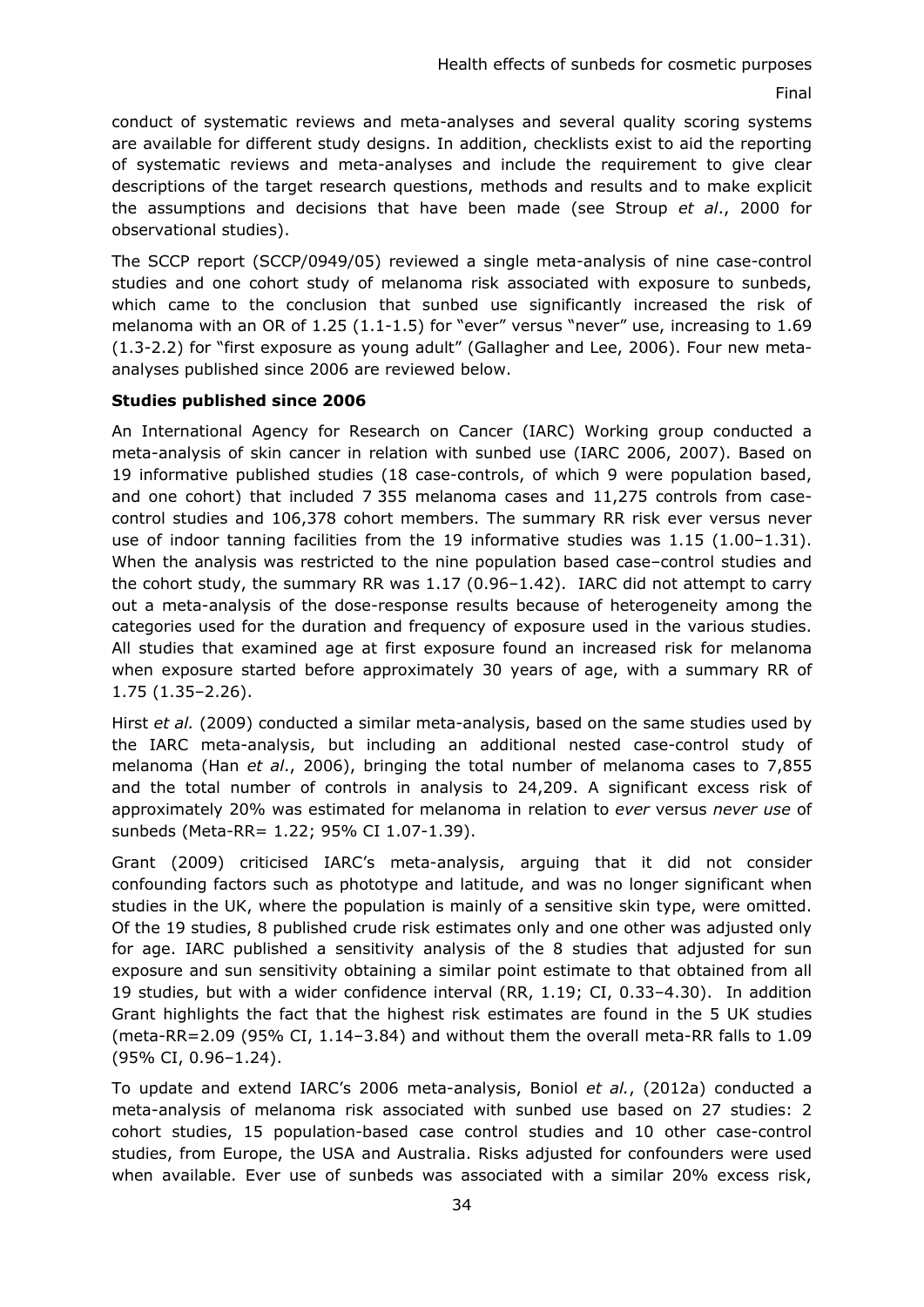meta-=1.20 (95% CI 1.08-1.34). Publication bias was not evident. Restricting the analysis to cohorts and population-based studies, the summary RR was 1.25 (95% CI 1.09-1.43). Calculations for dose-response showed a 1.8% (95% CI 0, 3.8) increase in risk of melanoma for each additional session of sunbed use per year. Based on 13 informative studies, first use of sunbeds before age 35 years was associated with a summary RR of 1.59 (95% CI 1.36-1.85), with no indication of heterogeneity between studies. Risks for sunbed related melanoma were compared in populations living at different latitudes. Relative risks associated with ever versus never use of sunbeds did not differ much with variations in latitude and there was no indication that risks would be higher in more sun sensitive populations such as those in the Nordic countries.

The most recent meta-analysis (Colantonio *et al.,* 2014) of melanoma risk associated with sunbed use was based on 31 studies, from Europe, North-America and Oceania, including 14,956 melanoma cases and 233,106 controls. Where available, risk estimates adjusted for confounders were used. Compared with never using sunbeds, the OR for melanoma associated with ever using indoor sunbeds was 1.16 (95% CI 1.05-1.28) (US 1.23 (95%CI 1.03-1.47); Europe 1.10 (95%CI 0.98-1.28); Oceania 1.33 (95%CI 0.99- 1.78). Similar findings were identified in recent studies with enrolment occurring in the year 2000 onward (OR 1.22, 95% CI 1.03-1.45). The authors suggest that this result implies that newer tanning technology is not safer than the older one. A dose-dependent relationship was suggested from the effect of duration of use: based on 3 studies, duration of use less than or equal to 1 year was associated with a 37% increased risk (OR 1.37, 95% CI 1.06-1.77), whereas duration of use for more than 1 year was associated with a 61% increased risk (OR 1.61, 95% CI 0.98-2.67). Similarly, based on 10 studies, lifetime exposure to more than 10 tanning sessions was associated with a 34% increased risk (OR 1.34, 95% CI 1.05-1.71). Colantonio includes a discussion and table on potential biases (likely, less likely, possible, unclear) inherent in the individual studies although details of the assessment criteria methods used are not given. For example, many of the studies used a case-control design and for most of these, recall bias, which is an inherent problem of this design, was assigned 'possible'.

#### **Summary**

All four recent meta-analyses show a consistent increased risk of approximately 20% for melanoma with ever use of artificial tanning. The two meta-analyses (IARC 2006, 2007, Boniol *et al*., 2012a) that examined risk by age at first use both show a more pronounced risk when exposure began at a younger age. In addition, the two meta-analyses (Boniol *et al*., 2012a, Colantonio *et al*., 2014) that investigated dose-response both indicate an increasing risk with increasing sunbed use. Therefore there is strong evidence in the meta-analyses of a significantly increased risk from cutaneous melanoma associated with sunbed use. The risk increases with the number of sessions and frequency of use.

# <span id="page-34-0"></span>**7.7.2 Case-control studies**

The SCCP report (SCCP/0949/05) briefly reviewed a number of case-control studies published up to 2005. Most of these studies were included in meta-analyses by IARC (2006) and Hirst *et al.* (2009) – see section 8.2.2.1. Key case-control studies published since 2006 are reviewed below.

A case-control approach compares individuals with a given disease (cases) with a group of individuals without the disease (the controls). Information on past exposure to possible risk factors is then obtained for both cases and controls and compared. This is an efficient design in terms of time and cost as only cases and a relatively small number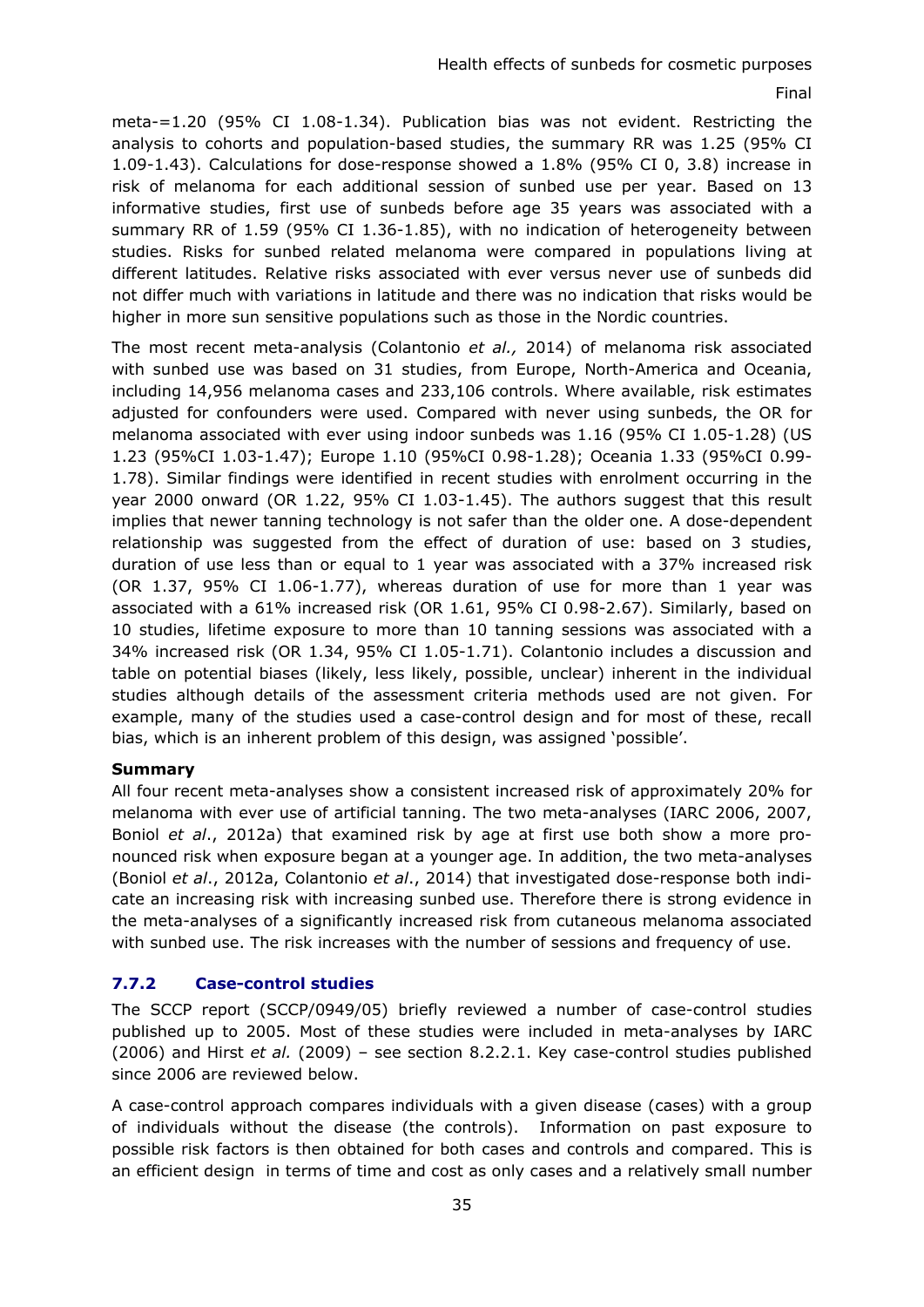of controls need to be assembled and studied and it is especially useful in the study of rare diseases. However, there are potentially inherent biases because of the retrospective nature of the data including recall bias and also possible selection effects for both cases and controls.

## **Studies published since 2006**

In a population case-control study (the Skin Health Study), people diagnosed with invasive cutaneous melanoma in Minnesota between 2004 and 2007 at ages 25 to 59 years (case patients) were identified from the state cancer registry. Controls were frequency matched to case patients on age and sex and were randomly selected from the state drivers' license register (Lazovich *et al*., 2010). Among potential participants, 1167 case patients and 1101 control subjects (84.6% and 69.2% of eligible, respectively) provided written consent and completed a self-administered questionnaire and telephone interview. Adjustment was made for potential confounders including age, gender, eye and skin colour, freckles and moles, annual income, education, family history of melanoma, lifetime sun exposure (routine, leisure activities outdoors, during work) and sunscreen use. Indoor tanning use was reported by 62.9% of cases and 51.1% of controls. The adjusted risk of melanoma associated with ever sunbed use was 1.74 (95% CI 1.42-2.14). There was a significant increasing dose-response relationship with an increasing number of sessions per year:  $\leq 10$  OR= 1.34(95%CI 1.00-1.81); 11-24 OR=1.80 (95%CI 1.30-2.49); 25-100 OR=1.68 (95%CI 1.25-2.26); >100 OR=2.72 (95%CI 2.04-3.63) (p-trend 0.0002). Risk also increased with years of sunbed use: 1 OR=1.47 (95%CI 1.06-2.02); 2-5 OR=1.64 (95%CI 1.26-2.15); 6-9 OR=1.85 (95%CI 1.31-2.61); 10+ OR=2.45 (95%CI 1.83-3.28) (p-trend 0.006). Cases were also more likely than controls to report having experienced painful burns from indoor tanning (adjusted OR, 2.28; 95% CI, 1.71-3.04), a greater number of indoor tanning-related burns (P trend  $= 0.01$ ), or painful sunburns at a time when they thought they were protected from the sun by indoor tanning (adjusted OR, 2.00; 95% CI, 1.48-2.70).

Melanoma risk was pronounced among users of UVB-enhanced (adjusted OR, 2.86; 95% CI, 2.03-4.03) and primarily UVA-emitting devices (adjusted OR, 4.44; 95% CI, 2.45- 8.02). The likelihood of melanoma was significantly increased 2.86 and 4.44 times for users of high-speed/high-intensity devices and high pressure devices, respectively; and 1.76 and 1.85 times for users of conventional devices and sunlamps, respectively, relative to never users. The authors note that the associations by device type, dose and duration were similar whether use was initiated at least 15 years prior to or within 15 years of the reference date (data not shown in the paper).

A letter by Grant *et al.* (2010) suggested that having fair or red hair and many moles might explain the increased risk found by Lazovich *et al*. (2010) and that there was overlap between those reporting indoor tanning and a history of sunburns. These factors were adjusted for in multivariate analyses by Lazovich *et al*; Grant *et al.* suggest that having an additional analysis stratified by these factors would be informative.

Another analysis of the same data set from Lazovich *et al.* (2010), but this time excluding those who had reported burns from indoor tanning use, investigated the interaction between sunbed use and sunburns from outdoor solar radiation and the risk of melanoma (Vogel *et al*. 2014). Significantly increased risk was found for melanoma across all sunburn categories. Participants who had tanned indoors without burning were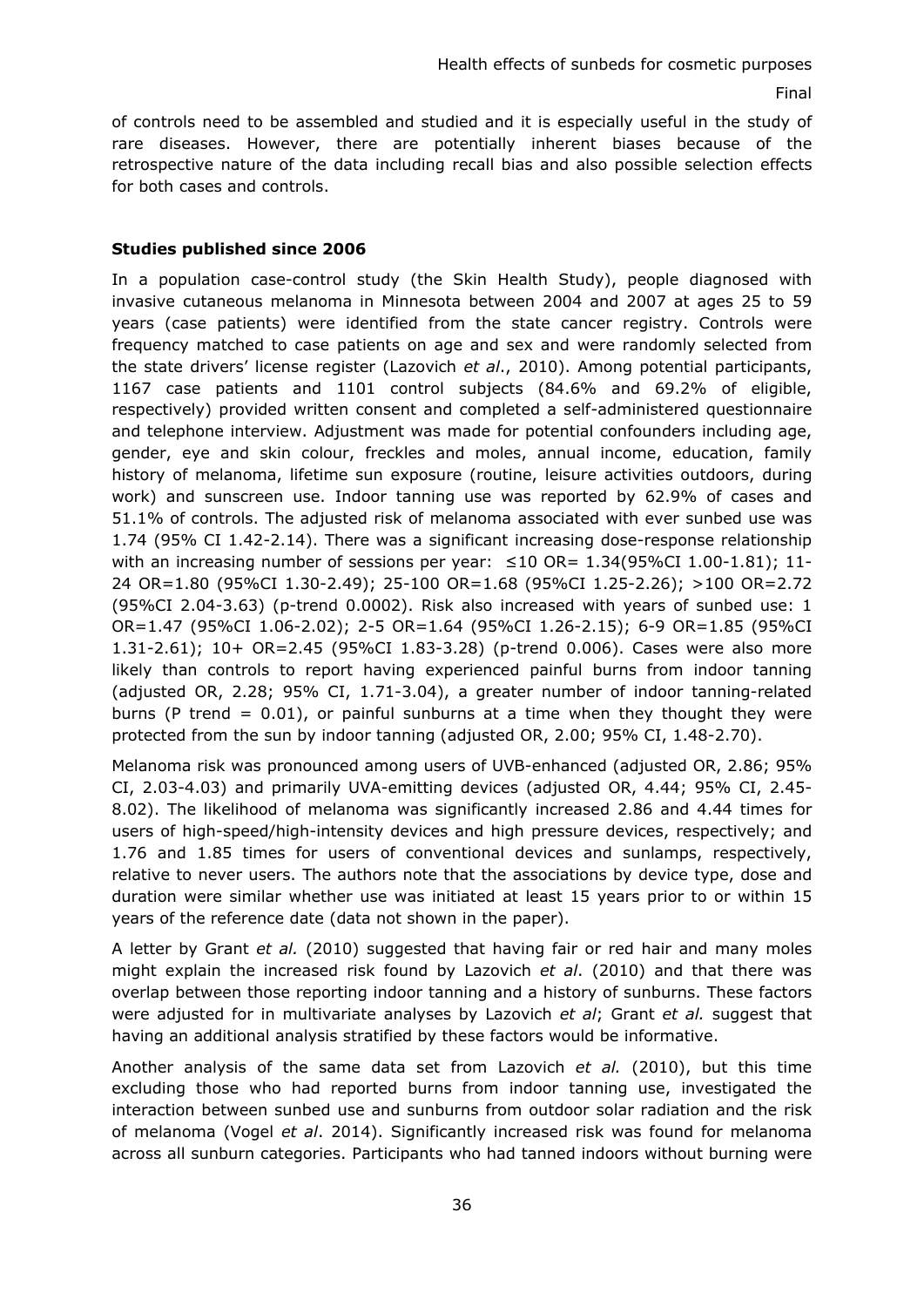at high risk compared with those who never tanned indoors. The highest risk was found for those who reported zero lifetime sunburns ( $OR = 3.87$ ; 95% CI 1.68, 8.91).

In a letter about this study, Boniol *et al*. (2015) discuss the potential for misinterpretation of the decline in risk associated with sunbed use with increasing sunburns, found by Vogel *et al*. (2014), as having a protective effect. They suggest that sunbeds have an effect on melanoma independently from the effect of sunburns and that the additive effect could have been masked by using models that assume a multiplicative effect (see Kalilani and Atashili, 2006).

A further paper reporting results from the same study found that persons who used indoor tanning exclusively in businesses as opposed to in their homes were at increased risk of melanoma (OR=1.82, 95% CI 1.47-2.26) compared with non-users (Ferrucci *et al.,* 2014). Melanoma risk was also increased in the small number who reported tanning indoors only at home relative to non-users (OR= 4.14, 95% CI 1.75-9.78); 67.6% used sun lamps.

From the Australian Melanoma Family Study, a multicentre, population-based, casecontrol-family study, data on 604 cases of melanoma diagnosed between ages 18 and 39 years and 479 controls were collected by interview (Cust *et al*., 2011). Compared with having never used a sunbed, the OR for melanoma associated with ever-use was 1.41 (95%CI 1.01-1.96). The OR was 2.01 (95% CI 1.22-3.31) for more than 10 (the median) lifetime sessions (p-trend=0.01 with cumulative use), adjusting for age, sex, city, education, family history, skin colour, usual skin response to sunlight and sun exposure with a similar OR (2.09, 95% CI 1.25–3.48; P trend 0.007) when estimates were weighted by the reported proportion of time that the melanoma site was exposed to the sunbed radiation.

The association was stronger for those aged  $<$ 25 years at first use (OR= 1.64 (1.07– 2.51) and for melanoma diagnosed when aged 18-29 years (OR for more than 10 lifetime sessions =  $6.57$ ,  $95\%$  CI  $1.41$ -30.49) than for melanoma diagnosed when 30-39 years (OR 1.60, 95% CI 0.92-2.77; p (interaction) 0.01). Among those who had ever used a sunbed and were diagnosed between 18 and 29 years of age, three quarters (76%) of melanomas were attributable to sunbed use. More than 10 lifetime sunbed sessions was associated with a fivefold higher risk of melanoma for participants whose lifetime total sun exposure was below the median value, but the same sunbed exposure did not increase risk for those with higher levels of total sun exposure (Pinteraction 0.02).

A UK study used the same questionnaire and method of analysis as the Australian study by Cust *et al.* (2011) for a study of 959 incident cases of melanoma and 513 populationascertained controls and 174 sibling controls (Elliott *et al.,* 2012). The locations where sunbeds were used were private home (54%), tanning salons (34%), gyms/spas (32%), hairdressers/beauty salons (13%) and hospital/medical facilities (9%). Ever-use of sunbeds was not a significant risk factor for melanoma (OR 1.06, 95% CI 0.83–1.36, adjusted for age, gender, education, sun sensitivity phenotype, family history and cumulative lifetime total sun exposure. Age at first use of sunbeds showed a small nonsignificant increased risk for use <25 years compared with never use (OR 1.16, 95%CI 0.84–1.62), as did age at last use <25 years (OR 1.49, 95% CI 0.95–2.34). Number of sessions and years since first use did not show an increasing trend effect on melanoma risk.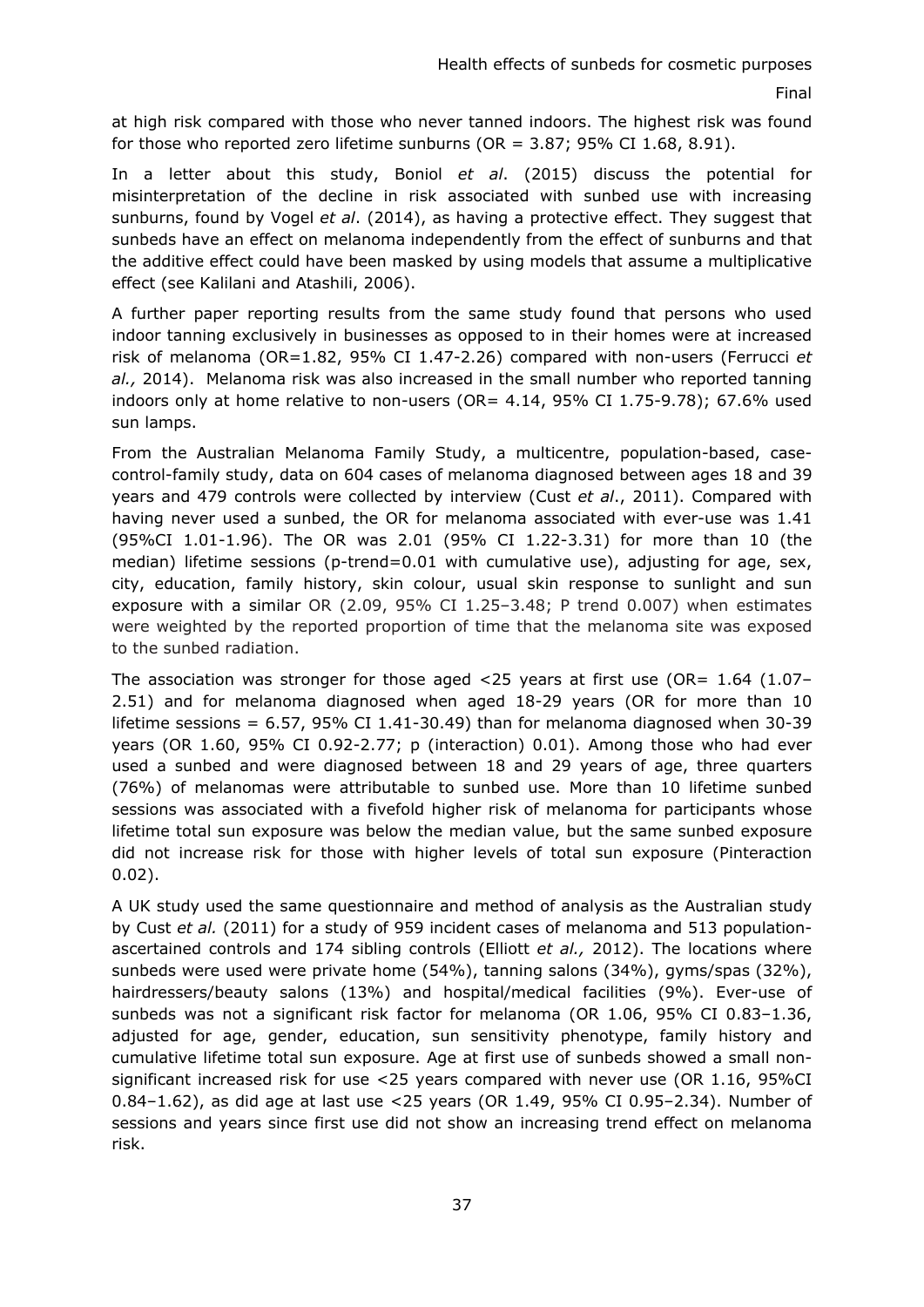A letter by Autier *et al.* (2013) about this paper questions whether the design of the study was adequate. They point out that having 44% fewer controls than cases is an unusual feature of a case-control study, and that the family doctors who selected controls did not appear to have successfully selected controls who were within 5 years of age of the cases as a large imbalance in age of cases and controls resulted; controls were also of a higher socioeconomic status than the cases. They also suggest that the use of sibling controls may be problematical in that siblings may share identical behaviours such as visiting indoor tanning parlours. Elliott *et al.* (2013) responding to this letter point out that other studies have not found a clear relationship between socioeconomic status or educational level on sunbed use.

The US Nurses' Health Study was established in 1976, when 121 700 female registered nurses between the ages of 30 and 55 completed a self-administered questionnaire on their medical histories and baseline health-related exposures. Updated information has been obtained by questionnaires every 2 years. A nested case-control study of 200 melanoma cases found that sunlamp usage or tanning salon attendance was a risk factor for melanoma after adjusting for age, constitutional susceptibility,, family history of skin cancer, life-time severe burns, cumulative sun exposure and geographical region, (OR for ever vs never usage, 2.06, 95% CI 1.30–3.26) and similar results for both <10 years and >10 years of use (Han *et al.,* 2006). Melanoma risk was associated with both family history of melanoma (OR, 1.81; 95% CI 0.99–3.29) and that of non-melanoma skin cancer (OR, 1.49; 95% CI 0.99–2.25).

An analysis of a large case-control study carried out in 1991-92 of melanoma cases investigated the characteristics of and risk for subjects who used sunbeds or sunlamps (Fears *et al.,* 2011). Risk was estimated for ever/never use of a sunbed ⁄sunlamp, the total number of sessions (reported in categories of zero, <10 times, 10–50 times or >50 times) and typical session times reported in minutes. Females were more likely than males to have used sunbeds (OR =  $1.5$ , 95% CI 1.2, 1.8), especially at younger ages. Adjustment was carried out for average residential UVR flux, hours outdoors, tan type, and presence of nevi. For females, the individual risk for melanoma increased with typical session time and frequency of sessions. Use before age 20, current use and years of use were not significant. The use patterns of occasional and frequent users were very different. Typical 5-min sessions were estimated to increase the risk for melanoma by 19% (95% CI -14%, 23%) for frequent users (total 10+ sessions) and by 3% (95% CI 2%, 38%) for occasional users (total 1–9 sessions). Body sites that are not generally exposed to sunlight were more common sites of primary melanomas for frequent sunbed⁄sunlamp users. For males, measures of sunbed/sunlamp use were not significantly associated with melanoma risk.

A population-based case–control study of 423 cases of melanoma identified from the state cancer registry and 678 controls selected from driving licence registries was carried out in the state of New Hampshire, USA (Clough-Gorr *et al*., 2008). Exposure data, including sunlamp and sunbed use, were collected by telephone interview. About 17% of participants had used a sunlamp at least once and most use (89%) occurred before 1980. The OR was 1.39 (95% CI 1.00–1.96) for ever using a sunlamp, 1.23 (95% CI 0.81–1.88) for those starting sunlamp use at <20 years, and 1.71 (95% CI 1.00–2.92) for those starting ≥20 years. There was an increasing risk with the number of sunlamp uses, 1.29 (95% CI 0.84–1.99) for use less than 6 times, and 1.54 (95% CI 0.93– 2.57) for use 6 or more times. The overall prevalence of sunbed use was 22% (86 cases and 102 controls) and most use (83%) occurred after 1980. The OR was 1.14 (95% CI 0.80–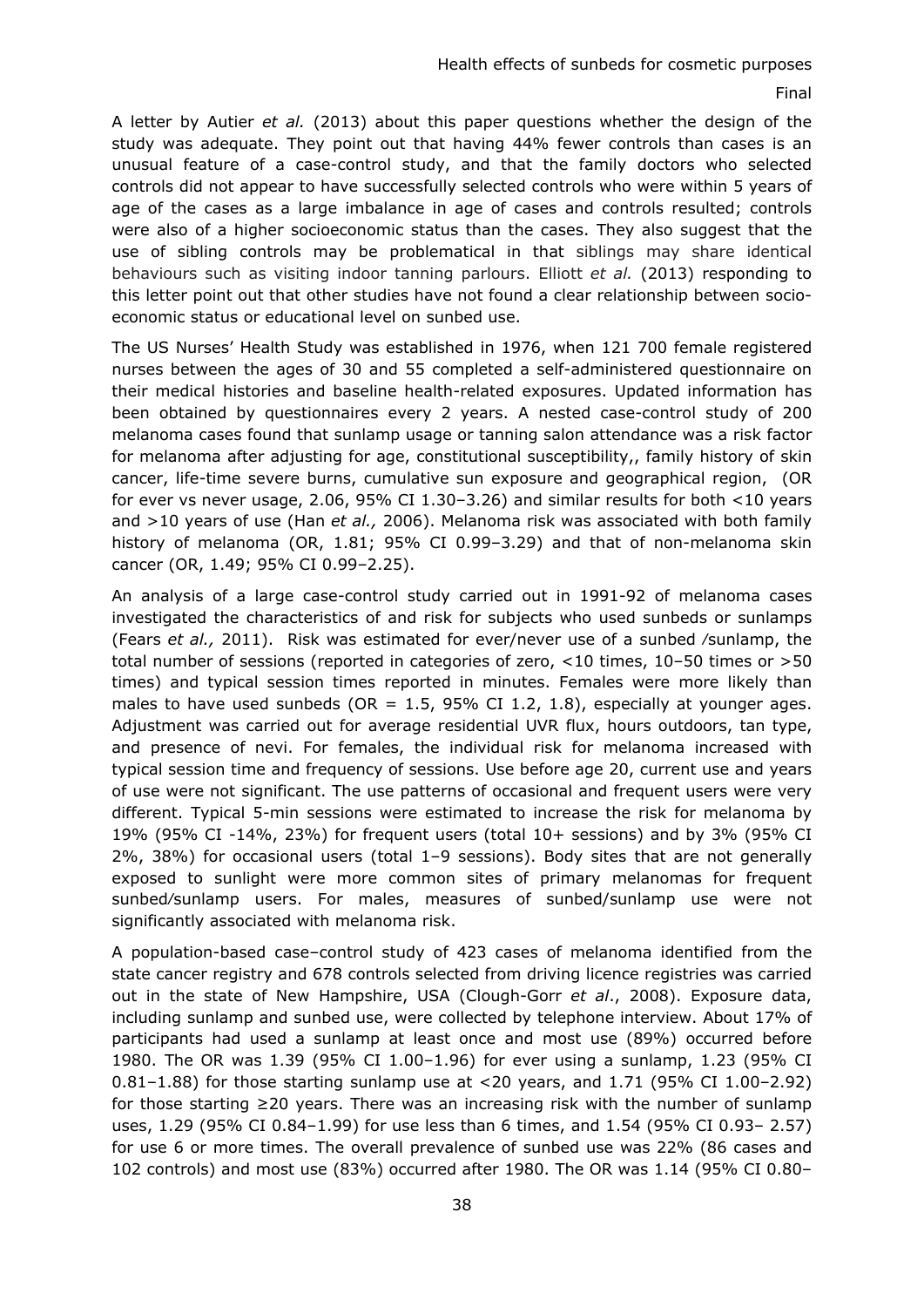1.61) for ever using a sunbed(adjusted for age, gender, family history of melanoma, hair colour, freckles, sun sensitivity, total sun exposure hours). The OR for age at first use <20 was 1.78 (95% CI 0.76-4.15) and for more than 10 times use was 1.25 (95%CI 0.79-1.98). The OR was 1.96 (95% CI 1.06–3.61) for having used both devices. The authors comment that the sunlamps used before 1980 emitted mainly UVB and that the sunbeds used after that time emitted more UVA. They suggest that a sufficient lag time may not have elapsed to assess a true effect of sunbed exposure.

A hospital-based case-control study of 120 cases of non-metastatic melanoma selected from a single dermatovenereology department and 120 unmatched controls selected among outpatients visiting the same department for various dermatology problems was conducted in Croatia from May 2010 to January 2011 (Zivkovic *et al.,* 2012). The study was primarily designed to assess the perception of melanoma and attitudes towards sun protection among melanoma patients in comparison with patients suffering from other dermatological disorders, but the self-administered questionnaire also contained questions on sunbed use (categorized as "Never, 3–4 times a year, 1–2 times a month, once in a week"). The results are presented in percentages, and the analysis is limited to chi-square. Melanoma patients used artificial sunbathing less often than controls ( $\chi^2$  = 9.938; df = 3;  $P = 0.019$ ). However, participants in both groups rarely use artificial sunbathing (ever use: 5 and 8%, respectively; Note that there are errors in figures reported in the relevant Table of the article).

### **Summary of case-control studies**

The majority of these more recent case-control studies show significantly increased risks of melanoma associated with sunbed use and add weight to the literature reviewed by IARC. Most have a large sample size and collect and adjust for relevant confounders such as sunlight exposure, hair colour, presence of moles/freckles etc. It should be noted that the use of sunbeds was generally self-reported and there was generally no information on the specific sunbed type used.

The excess risk of melanoma associated with ever using a sunbed varied from 40% to double the risk. Only one study, in the UK, found no risk. However, this study was unusual in design in that there were fewer controls than cases, there was an imbalance of age between cases and controls and some of the controls were siblings for whom there may have been similar behaviours.

There is also moderate evidence from a few of the reviewed studies that the risk of melanoma increases with increasing number of sessions and increasing frequency of use (number of sessions per year).

It should be noted that there is little information on the type of sunbeds and no quantitative measures of radiation emitted from sunbeds in the case-control studies.

# **7.7.3 Cohort studies**

Cohort studies follow over time a group of people, the cohort, with particular characteristics in common, including levels of exposure, to observe the development of disease. The rate at which diseases develop in the exposed people in the cohort is compared with the rate in the non-exposed or in a standard group such as the national population. This design facilitates the inclusion of several outcomes, exposures and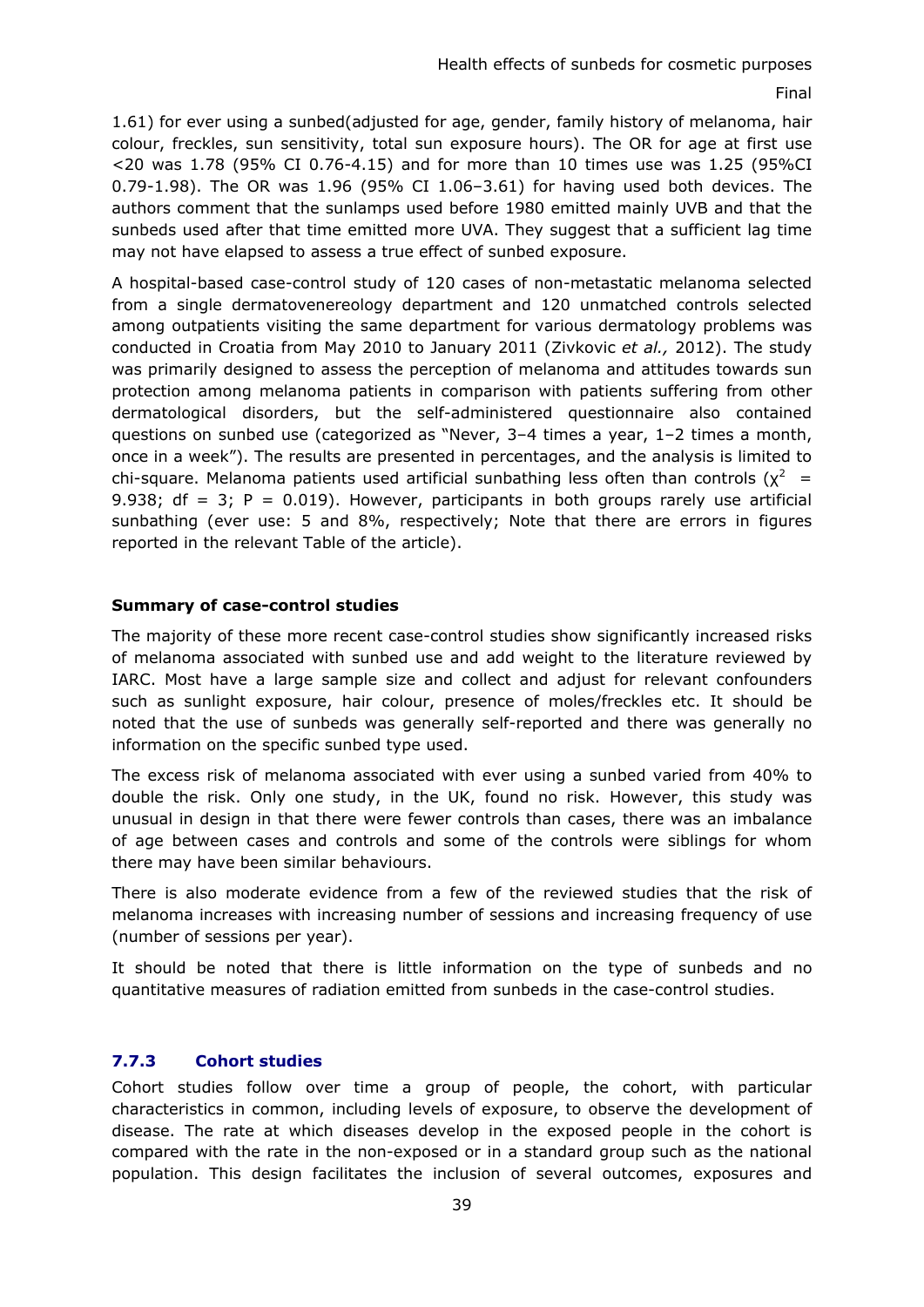confounding factors and potentially a complete description of changes over time. However, for diseases with a small excess risk, a large number of exposed people followed over a long period of time may be needed.

The SCCP report (SCCP/0949/05) reviewed a cohort that followed more than 100,000 Norwegian and Swedish women for an average of 8 years and identified use of sunbeds as a risk factor for melanoma, more especially when exposure took place at a younger age (Veierød *et al*., 2003). A new analysis of the Norwegian-Swedish cohort and two new cohorts are described below.

### **Studies published since 2006**

The first cohort on sunbed use and melanoma was published in 2003 by Veierød *et al.* and updated in 2010 (Veierød *et al*. 2003, 2010). This study was conducted in Norway and Sweden and included 106,379 women aged 30 to 50 years at recruitment in 1991- 1992. The authors reported risk adjusted for host factors (age, hair colour and sunburns), and sun exposure (annual summer vacations). In the first report published in 2003, 187 melanoma cases had been diagnosed during a follow-up of 8.1 years on average. For women exposed 1 time per month to sunbeds or more between 10 to 39 years of age, the risk of melanoma was increased by 55% (RR=1.55 95%CI 1.04-2.32). In the updated analysis published in 2010 with an average follow-up of 14 years, a total of 412 melanoma cases have been diagnosed. In this update, the increased risk of melanoma was confirmed with a RR of 2.37 (95% CI 1.37-4.08) for exposure 1 time per month or more in two or three decades between 10 to 39 years. A significant test for this trend was also reported with a p-value of 0.003, and showed a clear incremental risk with use: as compared to never use, the risk was of 1.24 for rare exposure, 1.38 for exposure 1 time or more in one decade between 10-39 years, 2.37 for exposure 1 time or more in two or three decades between 10-39 years. Hence, this cohort study showed both an increased risk of melanoma, and a dose-response association.

The Nurses' Health Study II (NHSII) cohort study included 73,494 female nurses residing in the United States. Women were aged 25 to 42 years of age in 1989 at inclusion in the cohort and were followed on average 18.5 years. Participants self-reported frequency of sunbed use during high school/college or between ages 25 and 35 years. The authors reported risks adjusted for host factors (age, hair colour, moles, tendency to sunburn), and sun exposure during different period of life (outdoor exposure at high school/college and UV index). During the follow-up period 5,506 nurses were diagnosed with a BCC, 403 with a SCC and 349 with melanoma. This study found some significant increase risk of BCC and SCC associated with a past history of sunbed use. For melanoma, there was no significant increase in risk with relative risk above 1 such as the risk of melanoma with 4 times use of solarium per year associated with RR of 1.11 (95% CI 0.97-1.27). However, there was no clear dose-response relationship when the frequency was analysed as a categorical variable with 4 categories. There was a stronger effect for those with low skin pigmentation. Reported RR were slightly higher when restricted to exposure during high school and college (Zhang *et al*., 2012).

Nielsen *et al*. (2012) published results from the analysis of another Swedish cohort of 40,000 women aged 25-64 at enrolment in 1990. After an average follow-up of 11.5 years, 215 cases of melanoma were found (155 invasive and 60 in situ melanoma). The authors reported relative risks adjusted for host factors (nevi, hair colour, freckles), UV exposure (sun vacation in winter, sunbathing) and sunscreen use. Overall, no significant risk of melanoma was observed for sunbed exposure 1-10 times/year (HR=1.0 95% CI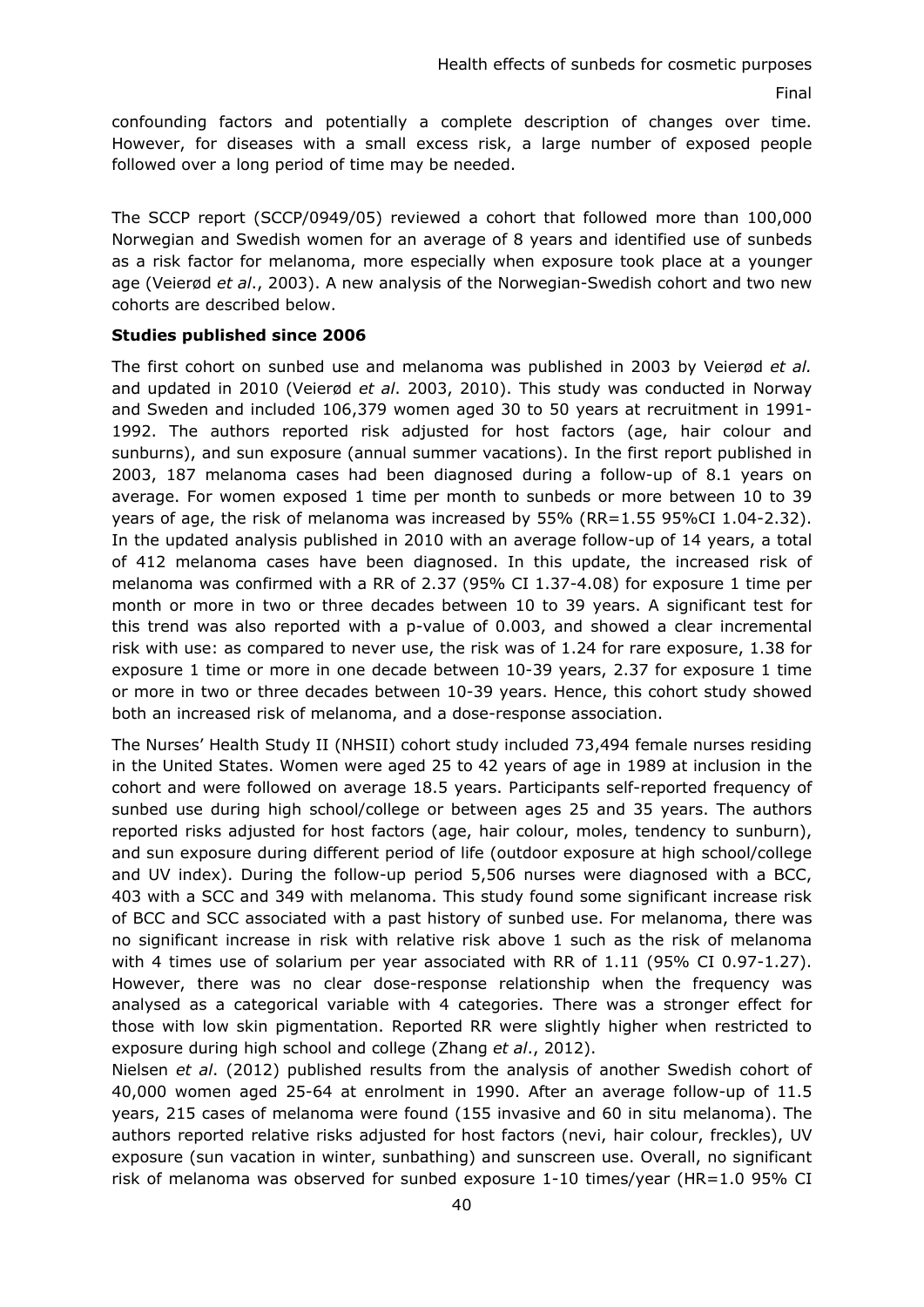0.6 – 1.6) and a non-significant increased risk was observed for sunbed use more than 10 times per year (HR=1.5 95% CI 0.8-2.8). For younger women (25-39 years at inclusion), there was a significant risk of melanoma associated with sunbed exposure more than 10 times/year (HR=2.5; 95% CI, 1.0–6.2). The authors also report (data not shown) that when adjusting also for frequent sunbathing events, the risk associated with highest degree of sunbed use was reduced, but still doubled compared to baseline risk.

### **Summary of cohort studies**

The three most recent cohort studies show an increase in melanoma risk (up to double in one study) associated with sunbed exposure at a younger age. In addition, since all analyses were adjusted for host factors such as tendency to sunburn, hair colour, and for sun exposure, they also suggest that sunbed use adds a specific risk of melanoma independently from individual susceptibility and behaviour in the sun.

# **7.7.4 Other designs**

Although ecological and cross sectional studies are usually considered to be of limited weight in evidence building, some may, in specific circumstances, be of interest. This is the case for the analysis of a melanoma epidemic in Iceland (Héry *et al*., 2010).

Iceland is a Nordic country situated at 64–66° North latitude where bright, sunny days are rare. In a collaborative work with the Iceland Cancer Registry and Icelandic dermatologists, an epidemic of melanoma starting in 1995 was described. Before 1995, the melanoma incidence in Iceland was lower than in Denmark and Sweden. In 1990s, it started to rise steeply and after 2000 it surpassed the incidence in other Nordic countries. This phenomenon was mainly noticeable among women. In women, the slow increase in trunk melanoma incidence before 1995 was followed by a significantly sharper increase in incidence, mainly among women aged less than 50 years, resembling an epidemic incidence curve (estimated annual percent change 1995–2002: 20.4%, 95% confidence interval: 9.3, 32.8). In 2002, the melanoma incidence on the trunk had surpassed the incidence on the lower limbs for women; this latter aspect was in sharp contrast with the usual observations prior to 1995 whereby the greatest increase in melanoma incidence in women occurred on lower limbs. The investigation concluded that the only plausible explanation for this epidemic was the massive exposure of Icelandic youths to artificial tanning devices after 1985. In 1979, there were only 3 salons in Reykjavik, and by 1988, 56 salons with 207 sunbeds were operating. Sunbed use in Iceland expanded rapidly after 1985, mainly among young women, and in 2000 it was approximately 2 and 3 times the levels recorded in Sweden and in the United Kingdom, respectively. In 2002, 70% of women and 35% of men had used sunbeds at least once for tanning purposes in Iceland. Travelling abroad to more southern areas represents an important source of sun exposure for Icelanders. However, travelling abroad was more prevalent among older Icelanders: in 2001–2002, 6% of women and 5% of men aged 20–39 years had travelled abroad 10 times or more during their lifetime, compared with 17% among women and men aged 50 years or more (Rafnsson *et al.,* 2004). However, younger people were shown to have used sun beds more often and taken a sunny vacation than older people, indicating a changed behaviour in the population.

Héry *et al.* (2010) suggest that the high prevalence of sunbed use probably contributed to the sharp increase in the incidence of melanoma in Iceland. However, they also discuss other potential reasons. For example they suggest that the decrease in incidence of trunk melanoma incidence observed in women after 2002 are probablydue to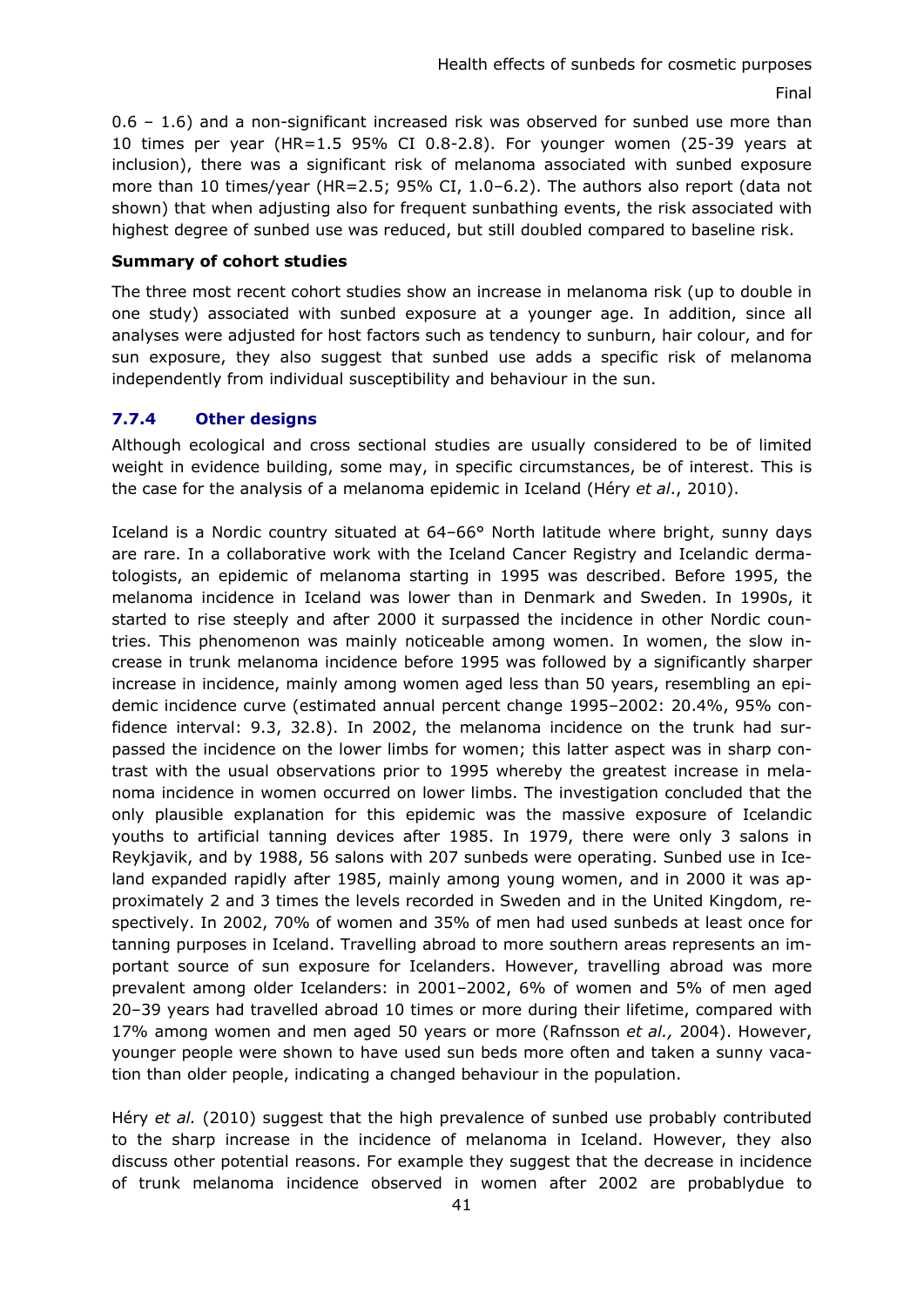screening and awareness campaigns initiated by the Icelandic health services at the end of the 1990s. A campaign by health authorities in 2004 to discourage sunbed use, especially by teenage girls, resulted in a 50% reduction in the number of sunbeds by 2008. Héry *et al.* also point out that an increase did occur for melanoma mortality and that the incidence was due to an increase in the non-metastasizing form of melanoma.

In an invited commentary accompanying Héry's *et al.* (2010) publication, Berwick (2010) noted that this ecologic study was consistent with biologic evidence and case-control and cohort analyses of sunbed use associated with melanoma, and added to the evidence that sunbeds are health hazards and that UVA has a biologically plausible role in the development of melanoma.

In a letter, Alberg (2011) noted that, despite its reliance on population-level data, the study by Héry *et al*. (2010) provided a stronger level of evidence than might first be apparent and was important in complementing the evidence provided by observational epidemiologic studies.

In Germany, individuals over the age of 35 years are eligible for the national skin cancer screening program. A study evaluated the effectiveness of this screening and assessed the risk factors associated with them (Schmitt *et al*., 2011). A total of 12 187 individuals age 14 to 34 years were screened in Saxony for skin cancer by a dermatologist in the screening program of a large German health insurance company. Demographic, clinical and histopathological data and UV-exposure data were collected from each participant. In 1072 individuals (8.8 %) the screening included at least one excision of a skin lesion leading to the diagnosis of melanoma in two participants, melanoma *in situ* in four persons, and atypical nevus in 641 persons. 13% of those screened regularly used sunbeds with a third of these using them all year round. Higher age, number of nevi, and previous cutaneous excision were independent risk factors for the detection of a melanoma or atypical nevus. In addition, a histological diagnosis of dysplastic nevus or melanoma was associated with sunbed use both all year round (OR=1.73, 95% CI 1.17- 2.56) and also just in the winter (OR=1.35, 95% CI 1.17-2.56) (adjusted for confounding factors).

A survey of 1518 dermatology clinic patients collected information on the extent of sunbed exposure and history of skin cancer (Ting *et al.,* 2007). Of these, 551 (36.3%) completed all components of the survey. The available medical records, including pathology reports ( $n = 501$ ; 33%), were reviewed to confirm cases of skin cancer. Data on potential confounding factors, including indoor/outdoor occupation and leisure activities, Fitzpatrick skin type, history of blistering sunburn, use of sunscreen and sun protective clothing, history of phototherapy and level of education, were assessed and compared. Of the patients surveyed, 487 (32.1%) reported sunbed exposure, with 60% being women aged 45 years or younger. Seventy-nine cases of malignant melanoma were reported, 22 in women aged 45 years or younger. Overall "ever use" of sunbeds was significantly associated with melanoma ( $OR=1.64$ ,  $95%$  CI 1.01-2.67). Risk was greater in women aged 45 years or younger (OR =  $3.22$ , 95% CI 1.01-11.46). Patients with a history of melanoma were significantly more likely to report sunbed sessions exceeding 20 min (OR =  $3.18$ , 95% C, 1.48-6.82); this association was even stronger for women aged 45 years or younger (OR, 4.12; 95% CI, 1.41–12.02).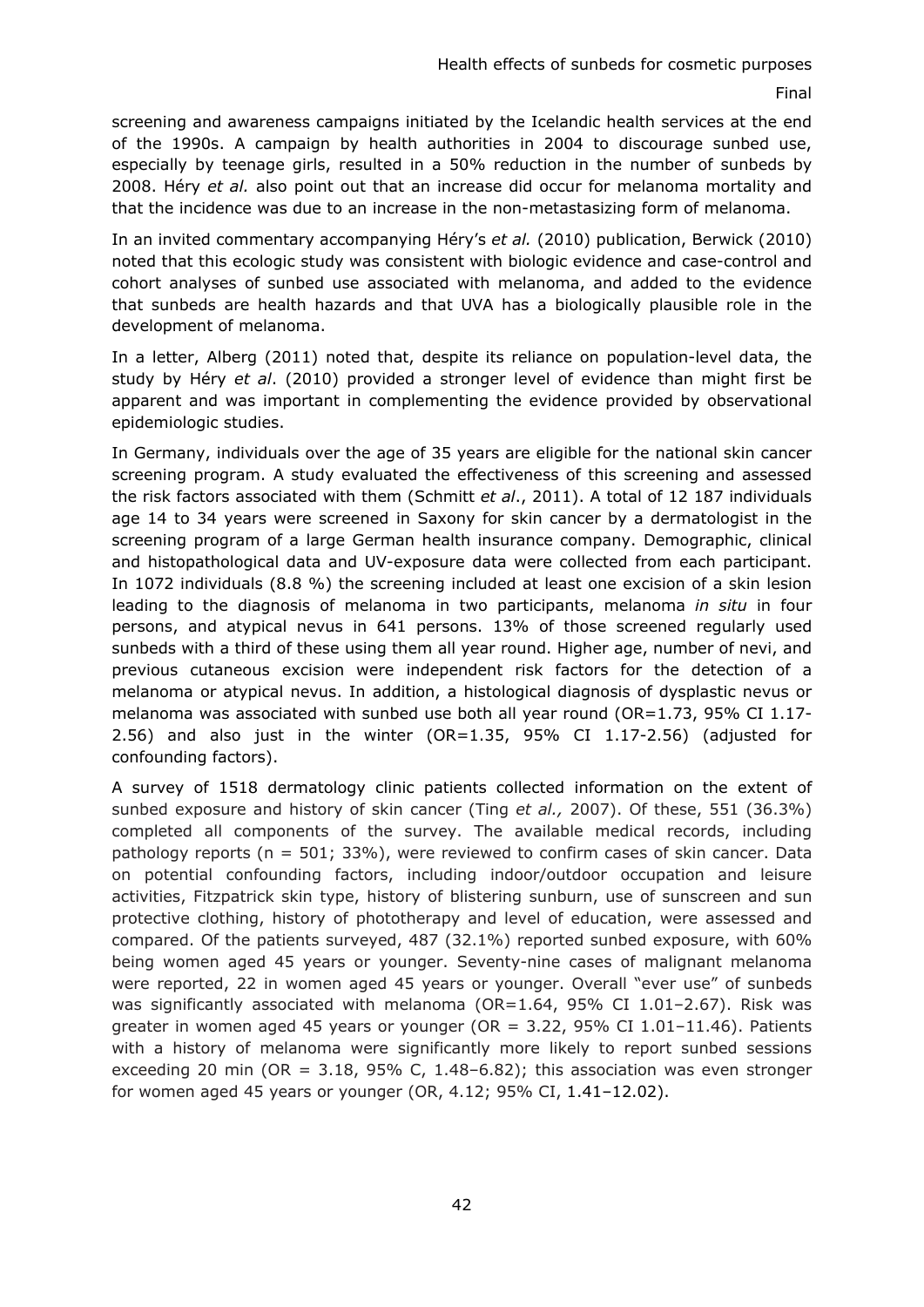# **Summary of other designs**

The association of sunbed use and increased risk of melanoma was supported in an ecological study in Iceland, from skin cancer screening data in Germany and from a US survey of patients attending a dermatology clinic.

# **Overall Summary of the epidemiological literature on melanoma risk and sunbed use**

New papers reporting epidemiological studies since 2006 have been reviewed. It should be noted that the meta-analyses also include studies published before that date. There is strong evidence from meta-analyses and individual studies of an increased risk of melanoma with ever use of sunbeds. In addition when the risks by age and frequency of use were examined, there was evidence of a higher risk when first exposure begins at a younger age and with increasing use of sunbeds (number and frequency of sessions per year). These analyses are adjusted for host factors such as tendency to sunburn, hair colour, and for sun exposure; this suggests that sunbed use adds a specific risk of melanoma, independently from individual susceptibility and behaviour in the sun.

# **7.7.5 Ocular melanoma**

The SCCP report (SCCP/0949/05) reviewed four studies published up to 2005 assessing the relationship between sunbed use and ocular melanoma and concluded that *'there is some evidence that sunbed use is associated with ocular melanoma*'. A new study adds data to support this conclusion (Schmidt-Pokrzywniak *et al.,* 2009), with the risk increased when exposure started at a younger age.

In a hospital-based case-control study from Germany, data on sunlamp/sunbed use was obtained from 459 cases of incident primary uveal melanoma diagnosed at one single clinic in Germany (age: 20–74 yrs.), 827 population controls (selected from list of residence, matched 2:1 on age (5-yr age groups), sex and region) and 187 sibling controls (matched 1:1 by age  $(+/- 10 \text{ yr})$  and sex when possible) (Schmidt-Pokrzywniak *et al.*, 2009). Exposure was assessed by a self-administered postal questionnaire and computer-assisted telephone interviews. Regular sunlamp/sunbed use was positively but insignificantly associated with ocular melanoma (OR =  $1.3$ ; 95% CI 0.9-1.8), the odds ratio being greater when exposure started at a younger age:  $OR > 20$  yr = 1.3 (95% CI 0.9–1.9), OR< 20 yr = 1.7 (95% CI 0.8–3.6). OR calculated with sibling controls were somewhat higher (2.1), but with wider confidence intervals and insignificant. It should be noted that this study found little evidence of association between sun exposure and ocular melanoma. Furthermore, there is a lack of mechanistic studies to support the causal link between ocular melanoma and UV radiation.

# **7.7.6 Experimental animal studies**

According to the previous SCCP report (SCCP/0949/05), sunburn, an important risk factor for melanoma, has implicated UVB in its pathogenesis (Wang *et al.*, 2001). The incidence of melanoma, as well as basal cell carcinoma (BCC) and squamous cell carcinoma (SCC), is very high in xeroderma pigmentosum (XP) with defective excision repair of UVB-type DNA damage, e.g cyclobutane pyrimidine dimers (CPD). The wavelength dependency for melanoma however is not yet established because of the lack of a good animal model (Noonan *et al*., 2003).

As murine melanocytic tumours are dermal in origin and lack the epidermal component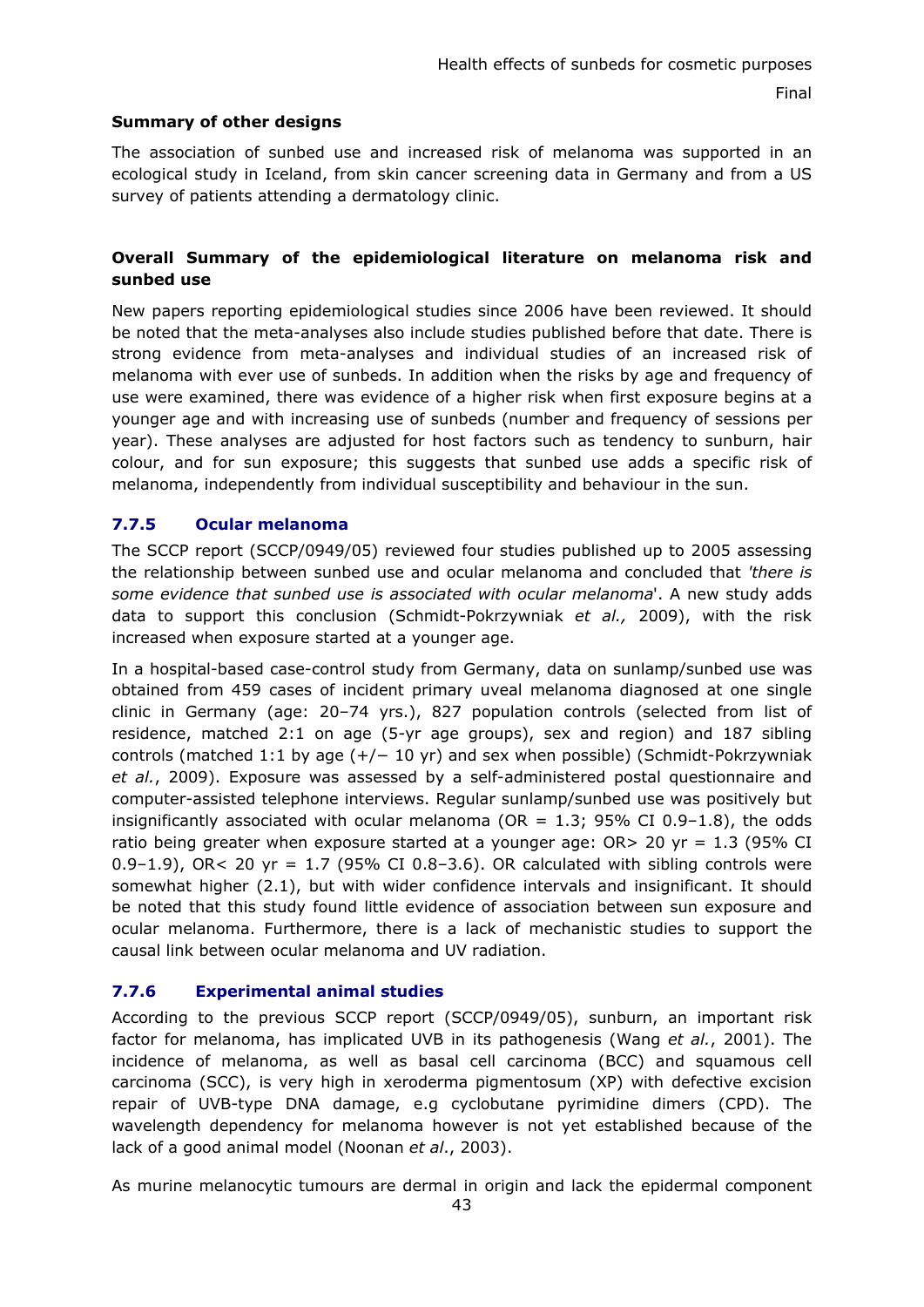that characterises human melanoma, melanomas have proven extremely difficult to induce by UVR alone in mice (SCCP/0949/05). Wavelength dependency has been determined in a fish model (Xiphophorus) (Schartl *et al.*, 1997), the value of which is limited because its melanoma-like lesions arise from the dermis instead of the epidermis and fish are phylogenetically very different from humans. Studies in these fish however showed that visible and UVA radiation, as well as UVB (Setlow *et al.*, 1993) induced lesions, which raised concern that UVA might be causal for human melanoma as well or instead of UVB. However this could not be confirmed in later experiments (Mitchell *et al.,* 2010). A mammalian opossum model also developed melanoma-like lesions after broadband UVA exposure but with low potency compared to broad-band UVB (Robinson *et al.*, 2000).

A mouse model was described in 2000 (the hepatocyte growth factors/scatter factor (HGF/SF) transgenic mouse), which had melanocytes in the dermis, epidermis and dermal–epidermal junction. This mouse model is thus more suitable for an extrapolation to human skin (Noonan *et al.,* 2000).

Adult chronic sub-erythemal UV radiation did not significantly accelerate melanoma genesis in this mouse model (Noonan *et al.,* 2000). In this study, mice of 4 to 6 weeks of age started to be exposed with a bank of six FS40 sunlamps (60% UVB, 290–320 nm; 40% UVA, 320–400 nm; and 1% UVC, 250–290 nm) leading to an incrementally graded UV protocol: three times weekly a UV dose was delivered of 2.25 kJ/ $m^2$  (7.5 min) for 12 treatments (weeks 1-4), 4.05 kJ/m<sup>2</sup> (13.5 min) for 24 treatments (weeks 5-12), 5.1 kJ/m<sup>2</sup> (17 min) for 12 treatments (weeks 13–16), and 6 kJ/m<sup>2</sup> (20 min; week 17 to the end of the experiment). This treatment increased the number of lesions (squamous cell carcinoma, papilloma, sarcoma) but with no significant increase in melanoma.

For neonatal mice (3.5 days of age), an erythemal dose of UV radiation was necessary and sufficient to induce melanoma (Recio *et al*., 2002). Neonatal mice were irradiated with a bank of six Phillips F40 UV lamps. The exposure time was 15 min for a total dose of 6.24 kJ/m<sup>2</sup> UVB (280-320 nm), 3.31 kJ/m<sup>2</sup> UVA (320-400 nm), 0.03 kJ/m<sup>2</sup> UVC (<280 nm), and 5.04 kJ/m<sup>2</sup> of visible radiation (400–800 nm). The effectiveness of neonatal UV irradiation in melanoma development in HGF transgenic mice was also confirmed in mouse models (Hacker *et al*., 2005 and 2006; Kannan *et al*., 2003).

In 2004, the team of Noonan (De Fabo *et al*., 2004) using the same experimental species (neonatal HGF/SF-transgenic mice) irradiated the animals with specialised optical sources emitting isolated or combined UVB or UVA wavebands and showed that UVB (280-320 nm) corresponding to 13.5 kJ/m<sup>2</sup> is responsible for the induction of melanoma whereas UVA (320-400 nm) 150 kJ/m<sup>2</sup> is ineffective at doses considered physiologically relevant, providing perhaps more persuasive evidence that UVB exposure rather than  $UVA<sup>15</sup>$  is causal.

The role of UVA, which can initiate different molecular events, in melanoma has, however, also been questioned. The same group (Noonan *et al.,* 2012) exposed neonatal C57BL/6-HGF and C57BL/6-c-HGF transgenic mice (3 days of age) to an absolute UVB dose of 14 kJ/  $m^2$  (unweighted) or to a UVA dose of 150 kJ/ $m^2$ . They reported the

<sup>-</sup><sup>15</sup> Note: For comparative purposes, the number of SEDs given to neonatal mice in these experiments was calculated as 23. De Fabo *et al*., 2004 determined previously that 23 SEDs could have been received in 2 h and 40 min of sunlight exposure at northern mid-latitudes.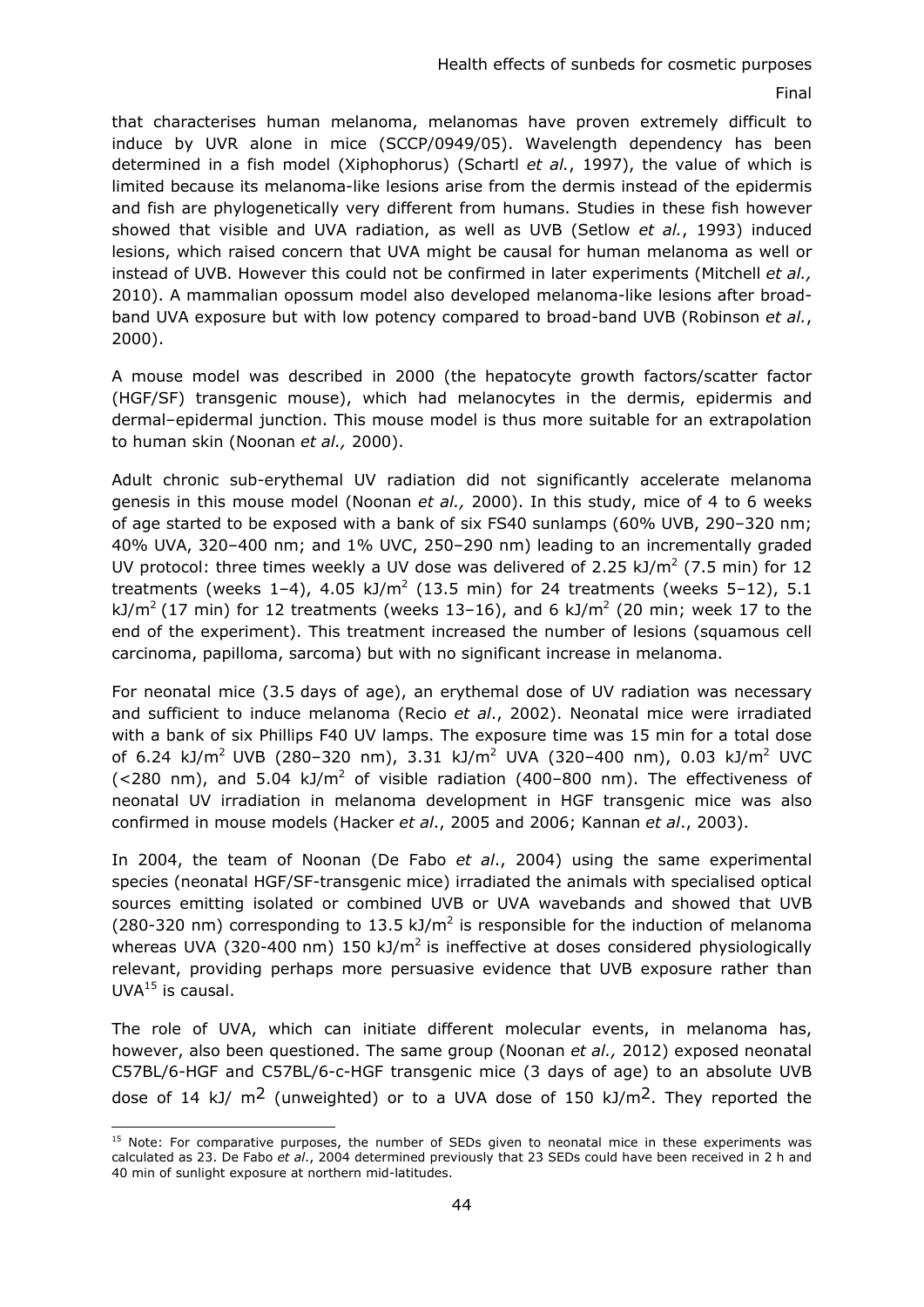existence of two distinct pathways for melanoma: an UVB-dependent pathway independent of pigmentation associated with direct UVB-type DNA damage and an UVA pathway that requires melanin which is associated with indirect oxidative DNA damage in melanocytes.16

The relative contributions of phaeomelanin pigment and of pigment-independent melanocortin 1 receptor (MC1R) signaling effects to melanoma risk were investigated by the same team (Wolnicka-Glubisz *et al.,* 2015). Neonatal mice (C57BL/6-Mc1r+/+-HGF, C57BL/6-Mc1 $r^{e/e}$ -HGF, C57BL/6-Mc1 $r^{e/+}$ -HGF) were irradiated at 3.5 days of age with 9.5 kJ/m<sup>2</sup> of UV radiation which consisted of 6.2 kJ/m<sup>2</sup> of UVB (280-320 nm) and 3.3 kJ/m<sup>2</sup> of UVA (320–400 nm). However, their relative contributions to melanoma risk remains unclear.

Viros *et al., (2014, Nature)* identified TP53/Trp53 as a UVR target gene that cooperates with BRAF(V600E) to induce melanoma, providing molecular insight into how UVR accelerates melanomagenesis. *Viros et al*. exposed BRAF(V600E) mice (pretreated with tamoxifen - to induce expression of BRAF(V600E) - at approximately 2 months old), to 160 mJ/cm<sup>2</sup> UVA/UVB at 3 months of age using a broad-spectrum UVA/UVB lamp, performing weekly re-exposures for up to 6 months, thus mimicking both somatic mutation acquisition and mild sunburn in humans. The data firstly showed that BRAF(V600E)-expressing melanocytes are susceptible to UVR-driven naevogenesis and melanomagenesis. UVR induced BRAF(V600E)-melanocyte proliferation *in vivo* in mice and, within 7 days, the UVR-exposed skin had more abundant and larger naevi than non-UVR exposed skin. And, as previously reported in this model, BRAF(V600E) induced melanoma in 70% of mice at a median latency of 12.6 months (0.9 tumour/mouse, on average). But, when exposed to UVR, all BRAF(V600E) mice developed melanoma within 7months at a median latency of 5.3months and an average of 3.5 tumours/mouse. Viros *et al.* further showed that these tumours were driven by acquired Trp53 mutations: the UVR-exposed tumours showed mutations linked to evidence of UVR-induced DNA damage in the Trp53 tumour suppressor gene in approximately 40% of cases, and data showed that mutant Trp53 accelerated BRAF(V600E)-driven melanomagenegis.

So far evidence for the presence of UVB-generated signature mutations in melanoma that could be ascertained as the driver mutations has been considered less than compelling (Hocker and Tsao, 2007). UVB exposure is undoubtedly mutagenic and signature mutations are starting to be uncovered. Support is strong for the notion that UVR is a complete carcinogen, acting with respect to melanoma as both an initiator, through genotoxicity (Ikehata *et al.*, 2008), and a promoter, through immunosuppression. Zaidi *et al.* (2011 and 2012) showed that IFN-gamma is the driver of novel cellular and/or molecular inflammatory mechanisms that may underlie the initiation, immunoevasion and/or survival, and outgrowth of UVB-induced melanoma. Melanocytes are built for enhanced survival to withstand both UV exposure, ensuring the continued synthesis of melanin, and the chemical stresses associated with the synthesis of melanin itself.

-

<sup>&</sup>lt;sup>16</sup> Noonan et al., 2012 investigated the effect of Mc1r deficiency in a mouse model of UV-induced melanoma The MC1R controls the balance between black eumelanin and red/yellow phaeomelanin, and polymorphisms in the MC1R are one of the best described risk factors for melanoma and confer melanoma risk independent of pigment.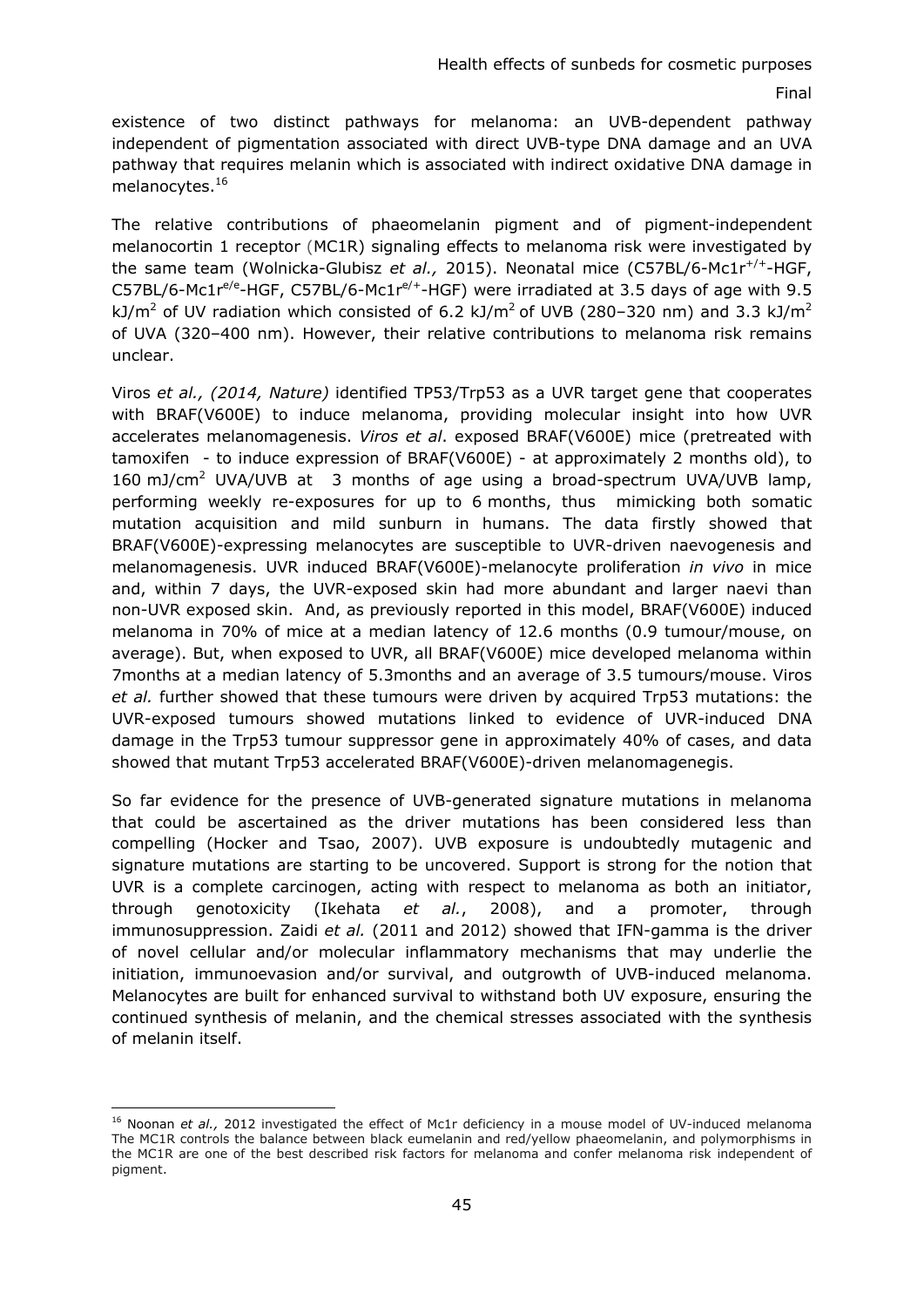# **Summary**

Several *in vivo* experimental studies conducted on neonatal HGF/SF transgenic mice irradiated with UVB have shown the induction of melanoma. A study with irradiation with UVA has also shown the induction of melanoma. The existence of two distinct pathways for melanoma is under investigation: i) an UVB-dependent pathway independent of pigmentation associated with direct UVB-type DNA damage and ii) an UVA pathway that requires melanin which is associated with indirect oxidative DNA damage in melanocytes. Overall, UVB exposure is undoubtedly mutagenic, and signature mutations are starting to be identified. There is strong support for the notion that UVR is a complete carcinogen, acting with respect to melanoma as both an initiator, through genotoxicity, and a promoter, through immunosuppression.

# **7.8 Non–melanoma skin cancer**

# **7.8.1 Meta-analysis and systematic reviews**

No meta-analysis of non-melanoma skin cancer risk associated with sunbed use were available for SCCP at the time of the previous Opinion (SCCP/0949/05). Four metaanalyses published since 2006 are reviewed below. Please see section 7.2.1 for an introduction to meta-analysis and general issues relating to this type of analysis.

### **Studies published since 2006**

Regarding basal cell carcinoma and squamous cell carcinoma, the meta-analysis conducted by the IARC working group of 3 studies on ever use of indoor tanning versus never use found an increased risk of double for squamous cell carcinoma meta-RR=2.25 (95% CI 1.08-4.70) after adjustment for sun exposure and sun sensitivity, especially when age at first use was below 20 years. Based on one study that reported information on age at first exposure to indoor tanning, it was suggested that the risk increased by 20% (OR = 1.2: 0.9-1.6) with each decade younger at first use (IARC 2006, 2007). The four studies on BCC did not support an association with exposure to indoor tanning.

In a meta-analysis of non-melanoma skin cancer risk associated with sunbed use, based on 6 studies that included 1,812 cases and 2,493 controls, Hirst *et al*. (2009) reported a summary relative risk of 1.34 (95% CI 1.05-1.70). However, this study made no distinction between BCC and SCC.

In their update of the IARC's 2006 meta-analysis (IARC, 2006, 2007), Boniol *et al*. (2012a) added two new studies published since 2005 and looked at the risk of nonmelanoma skin cancer associated with sunbed use. Adding data from these studies to the 2006 meta-analysis gave similar results to those of IARC i.e. an excess risk of double ever versus never sunbed use Meta-RR= 2.23 (95% CI 1.39 - 3.57) for SCC (1242 cases in five studies); the evidence for BCC was weaker at 9% excess risk, meta-RR=1.09 (95% CI 1.01 - 1.18) (6995 cases in six studies).

Wehner *et al.* (2012) conducted a meta-analysis of non-melanoma skin cancer risk associated with sunbed use, based on 12 studies that collected data in 6 different countries and included 80,661 total participants and 9,328 non-melanoma skin cancer cases. Effect estimates for ever exposure to indoor tanning compared with never exposure were available for 10 out of 12 studies. A meta-analysis of these studies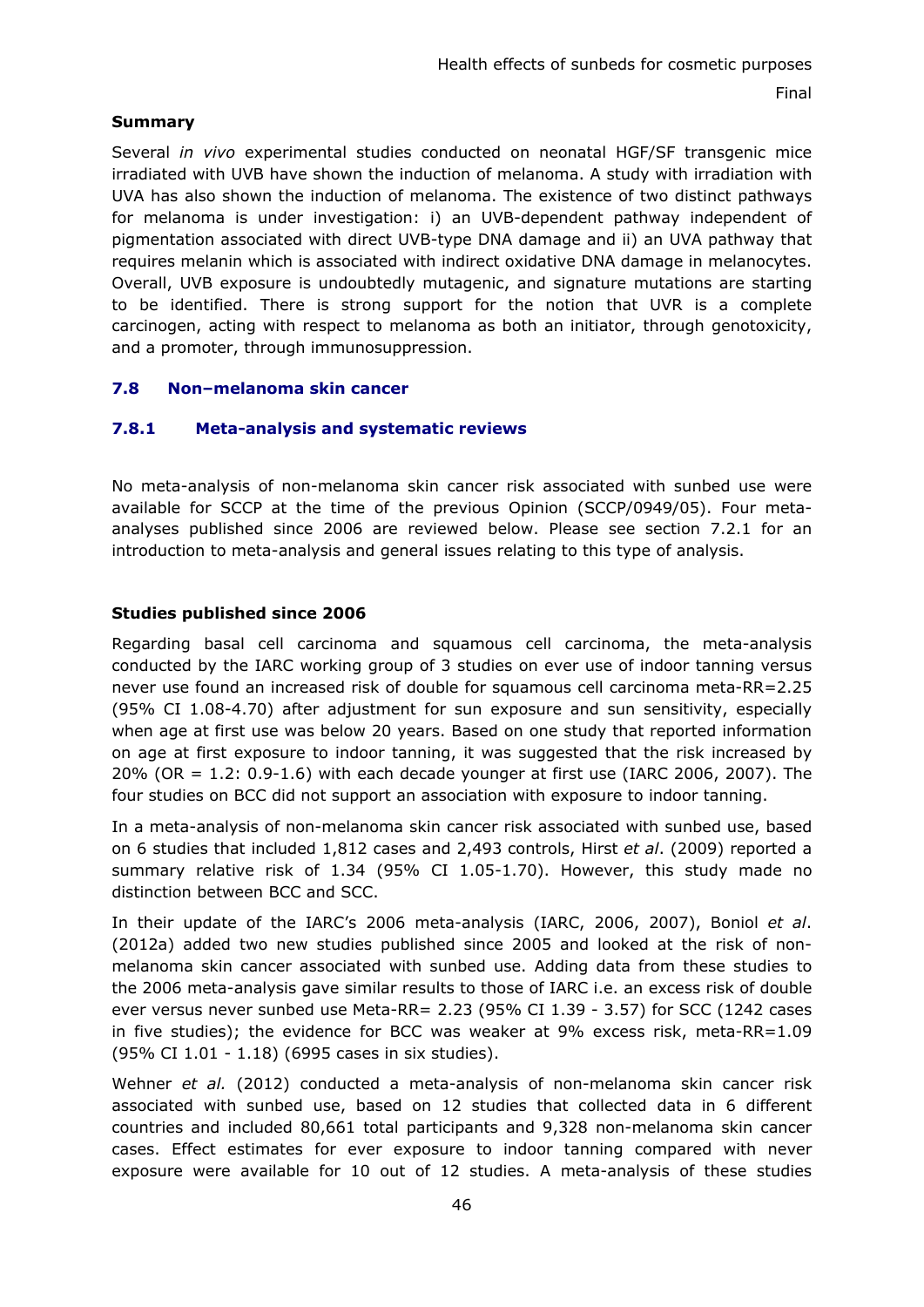yielded summary relative risks of 1.29 (95% CI  $1.08$  to  $1.53$ ) for BCC and  $1.67$  (1.29 to 2.17) for SCC. No significant heterogeneity existed between studies. Two additional studies reported only higher dose exposure, and considered only BCC; with these two studies included, the summary relative risk for BCC was 1.25 (95% CI 1.01 to 1.55). In a sub-analysis of 4 studies to assess a dose-response effect, high dose exposure (frequent use) was associated with a relative risk of 1.50 (95% CI 0.81 to 2.77) for BCC. In a sub-analysis of 3 studies that included effect estimates for early life exposure, indoor tanning exposure before age 25 was associated with a relative risk of 1.40 (95%CI 1.29 to 1.52) for BCC and 2.02 (0.70 to 5.86) for SCC.

### **Summary of meta-analyses**

There were no meta-analyses on sunbed use and non-melanoma skin cancer available at the time of the SCCP Opinion. Although based on a smaller number of studies than for melanoma, the four meta-analyses published since 2006, including one as part of the IARC review, consistently indicate that exposure to UVR through sunbed use is a risk factor for squamous cell carcinoma and to a lesser extent for basal cell carcinoma, especially when exposure takes place at a younger age. Ever use of sunbeds approximately doubles the risk of SCC; the evidence of an increase of BCC is weaker being between 10% and 30%.

### **7.8.2 Case-control studies**

Please see section 7.7.2 for an introduction to case-control studies and general issues relating to this study design.

Some of the case-control studies reviewed in section 7.7.2 also investigate the relationship between sunbed use and NMSC.

The paper by Han *et al.* (2006) also includes case-control studies of 275 SCC and 283 BCC cases nested within the US Nurses' Health Study. Sunlamp usage or tanning salon attendance was non-significantly associated with risk for both SCC and BCC after adjusting for age, skin and hair colour, tendency to burn and presence of moles (OR for ever vs never usage: SCC 1.44, 95% CI 0.93–2.24; BCC 1.32, 95%CI 0.87, 2.03). NMSC risk was not associated with family history of melanoma but was strongly associated with both family history of SCC (OR, 1.86; 95% CI 1.29–2.68) and BCC (OR, 2.65, 95% CI 1.86–3.76).

The paper by Ferrucci *et al.* (2014) also included 375 cases of early-onset BCC (382 controls, age 40 years) and found that persons who used indoor tanning exclusively in businesses were at increased risk of BCC (OR=1.69, 95% CI 1.15-2.48) compared with non-users. The association between business only indoor tanning and BCC was unchanged (OR 1.74, 95% CI 1.17-2.58) when 28 individuals (19 reported business-only indoor tanning) who reported any UV light therapy for medical conditions (eg, acne, psoriasis were removed).

An earlier paper by Ferrucci *et al*. (2012) evaluated the association between indoor tanning and early-onset BCC. Patients with BCC ( $n = 376$ ) and control subjects with minor benign skin conditions ( $n = 390$ ) younger than 40 years of age were identified through Yale Dermatopathology Department. Participants provided information on ever indoor tanning, age of initiation, frequency, duration, burns while tanning, and type of tanning device during an in-person interview. Patients with BCC were more likely to have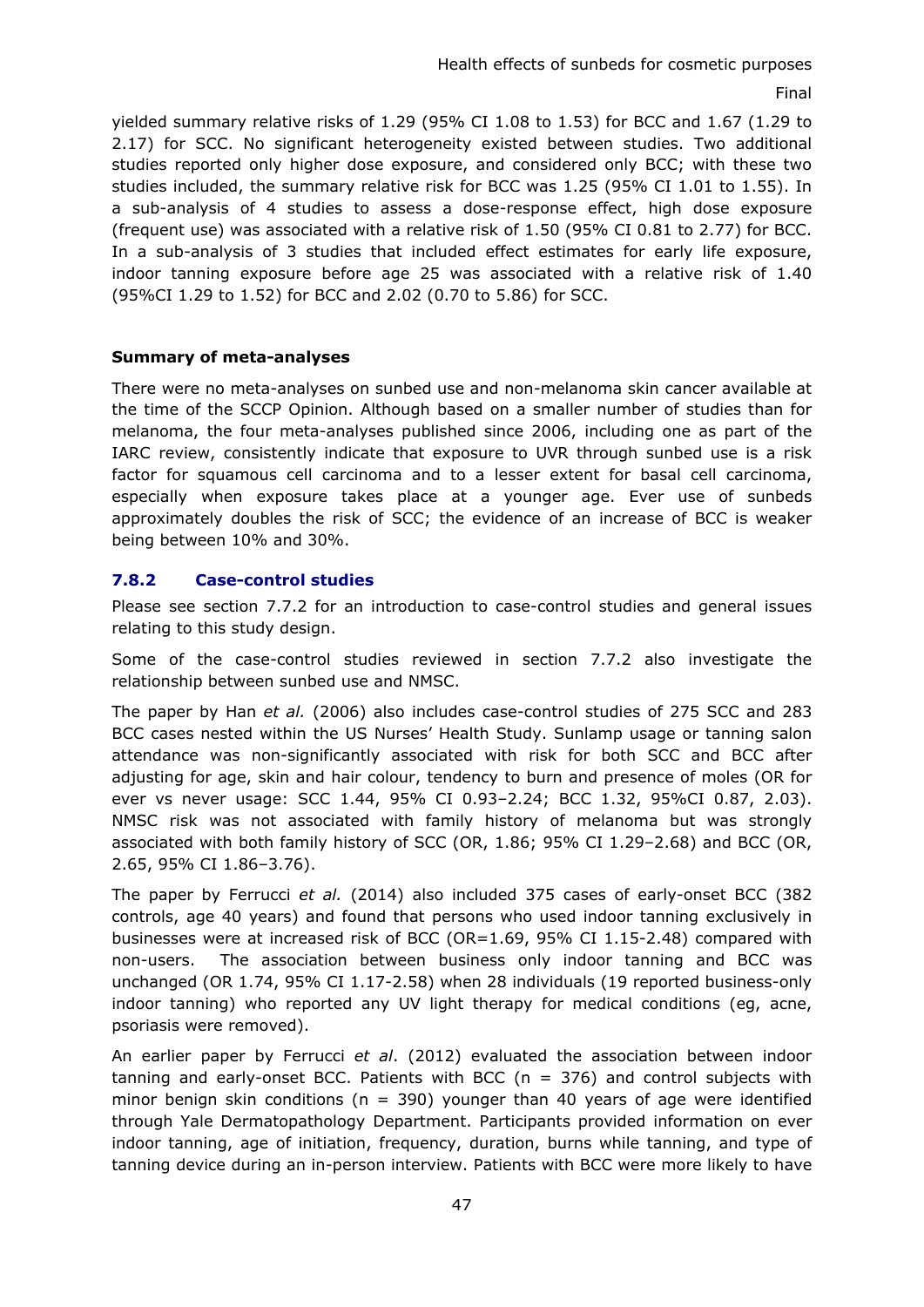fairer pigment-related characteristics, a family history of skin cancer, regularly used sunscreen on the body site of their skin biopsy, spent more time outdoors during warm months, and sunburned more frequently than control subjects. Ever indoor tanning was associated with a 69% increased risk of early-onset BCC (95% CI 1.15-2.48). This association was stronger among females (OR 2.14, 95% CI 1.31-3.47), for multiple BCCs (OR 2.16, 95% CI 1.26-3.70), and for BCCs on the trunk and extremities (OR 2.81, 95% CI 1.57-5.02). Having been burned while indoor tanning (OR 1.87, 95% CI 1.17-2.97), particularly burning at the site of the skin biopsy (OR 2.72, 95% CI 1.57- 4.69), was strongly associated with early-onset BCC. There were significant increases in risk for regular use (OR=1.68, 95%CI 1.14, 2.46), high-speed/high-intensity use (OR=2.26, 95%CI 1.33, 3.83) and for high pressure use (OR=2.89, 95%CI 1.34, 6.24). Risk increased dose dependently with years using regular indoor tanning devices (P trend  $= .003$ ).

In a population-based case-control study from New Hampshire, USA, data on indoor tanning was obtained on 657 cases of 'early onset' BCC (aged <50 years) and 452 controls (randomly selected from resident lists) (Karagas *et al.*, 2014). BCCs were located on head and neck sites in 57% of the cases, and about 50% had histologic evidence of severe solar elastosis. Early-onset BCC was related to indoor tanning, with an adjusted odds ratio (OR) of 1.6 (95% CI, 1.3-2.1) (adjusted for age, gender, skin reaction to first hour of sun exposure in summer). Associations were present for each type of device examined (i.e. sunlamps, sunbeds, and tanning booths). Elevated ORs were found for both early (<1975) and late (>1986) calendar periods of first exposure. ORs were elevated among those whose first exposure was before age 20 (OR = 2.0; 95% CI, 1.4–3.0) and those who began later in life but to a lesser extent (OR for first use at  $20-35$  years = 1.4; 95% CI, 1.0–2.0; and OR for first use at >36 years = 1.6; 95% CI, 1.0–2.6). There was a 10% increase in the OR with each age younger at first exposure (OR per year of age  $\leq$ 23 = 1.1; 95% confidence interval, 1.0-1.2). Positive associations were found between tanning lamp use and early-onset BCC in all categories of skin types, sunburn history, and hours of outdoor exposure (see table in Annex II). In subgroup analyses, ORs were higher for tumours on the trunk ( $OR = 2.1$ ; 95% CI, 1.5-3.1) and upper limbs ( $OR$  $= 2.0$ ; 95% CI, 1.0–4.3) than on the head and neck (OR  $= 1.4$ ; 95% CI, 1.1–1.9).

A hospital-based case-control study investigated the association between pigmentary characteristics, patterns of solar exposure, habits and lifestyle, and risk for BCC among patients attending a dermatology centre in a region in southern Brazil (Gon *et al.,* 2011). The study included 127 cases with histologically confirmed BCC and 280 cancer-free control subjects with other dermatologic conditions. The study was conducted using a questionnaire and physical examination by a dermatologist. Risk for BCC was associated with family history of skin cancer, Fitzpatrick skin type I, and the presence of actinic keratosis, solar lentigines, leukoderma, and elastosis romboidalis nuchae. No effect was found for different patterns of solar exposure, eye, hair or skin colour, lifestyle-related habits such as sunscreen use and cigarette smoking or exposure to non-solar ultraviolet radiation (UVR). However, it should be noted that only 3 cases and 25 controls had used artificial tanning.

### **Summary of case-control studies**

The IARC systematic review and meta-analysis which included 5 case-controls studies of SCC and/or BCC concluded that there is some evidence of an excess risk for SCC; the more recent study by Han found a 40% excess risk for SCC (statistically non-significant). IARC found no evidence for an increase in BCC. In contrast several new studies of BCC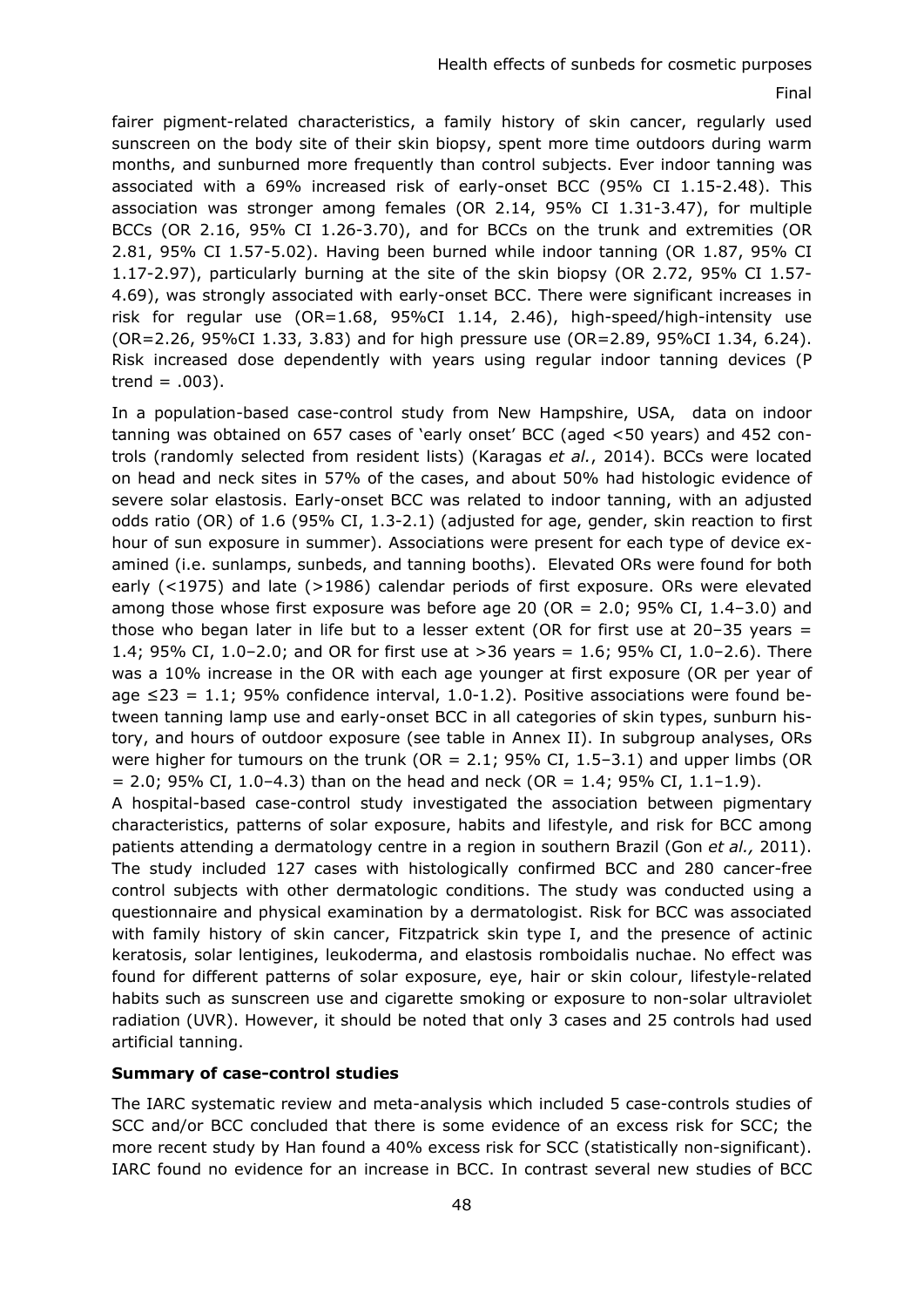have found positive associations with sunbed use with the excess risk ranging from 30% to over 60%. One study showed an increase with first use in early life and regular use and showed an increased dose with increasing years of use.

It should be noted that there is little information on type of sunbeds or operation and no quantitative measures of radiation emitted from sunbeds in the case-control studies.

# **7.8.3 Cohort studies**

Please see section 7.7.3 for an introduction to cohort studies and general issues relating to this study design.

The analysis of the US nurses' cohort data that investigated the influence of sunbed use during high school/college and at ages 25 to 35 years with risk of melanoma also gave results for the risk of BCC and SCC (Zhang *et al.,* 2012). The multivariable-adjusted HR for an incremental increase of use of sunbeds 4 times per year during high school/college and between ages 25 and 35 years was 1.15 (95% CI, 1.11-1.19) for BCC, 1.15 (95% CI, 1.01-1.31) for SCC. Multivariable adjusted ORs for BCC were associated with significant trends in increasing use (times/year) during high school/college (1-2 OR=1.25 95%CI 1.10,1.41; 3-5 OR=1.20 95%CI 1.00,1.43; >6 OR=1.73, 95%CI 1.52, 1.98; (p-trend<0.001)) and at ages 25-35 (1-2 OR=1.19 95%CI 1.08,1.31; 3-5 OR=1.21 95%CI 1.06,1.38; >6 OR=1.28, 95%CI 1.16, 1.41; (ptrend<0.001)). For SCC multivariable adjusted ORs were associated with significant trends in increasing use at ages 25-35 (1-2 OR=1.60 95%CI 1.15, 2.22; 3-5 OR=1.51 95%CI 0.95,2.42; >6 OR=1.61, 95%CI 1.13, 2.31; (p-trend<0.001)).

An investigation of the association between SCC risk and host characteristics, sun exposure, and indoor tanning was carried out in the population-based Norwegian-Swedish Lifestyle and Health women's cohort study together with SCC incidence data from national cancer registries (Veierød *et al*., 2014). Host characteristics and exposure to sun and indoor tanning devices before the age of 50 were recorded by questionnaire at inclusion (30-50 years) in 1991/92. Before 1982/83, tanning devices mainly used UVB-rich mercury arc lamps and after that UVA-rich fluorescent lamps. The age group 20-29 at cohort inception represents women exposed to the more recent lamps. During follow-up of 106,548 women through December 2009, SCC was diagnosed in 141 women. Very few women (2%) had used an indoor tanning device before the age of 20. Indoor tanning during ages 20–29 and 30–39 years were not associated with SCC risk in the fully adjusted model adjusted for age, region of residence, hair colour and skin colour after heavy sun exposure in the beginning of the summer and after repeated sun exposure, sun exposure (corresponding number of age-specific sunburns and weeks on annual summer vacations), while indoor tanning during ages 40–49 years showed a positive trend in all models (ptrend <0.005, fully adjusted model).There was a significantly increased risk of SCC following indoor tanning at age 40-49 years (fully adjusted  $RR = 2.17$ , 95% CI 1.29-3.67, for  $\geq 1$  time/month versus never). Over all ages there was a statistically significant trend with increasing frequency of use with the ORs being consistently significant for all categories of use.

### **Summary**

Both cohort studies showed general increasing risks with increasing frequency of use of sun beds (times/year) overall for both BCC and SCC. However, there were contrasting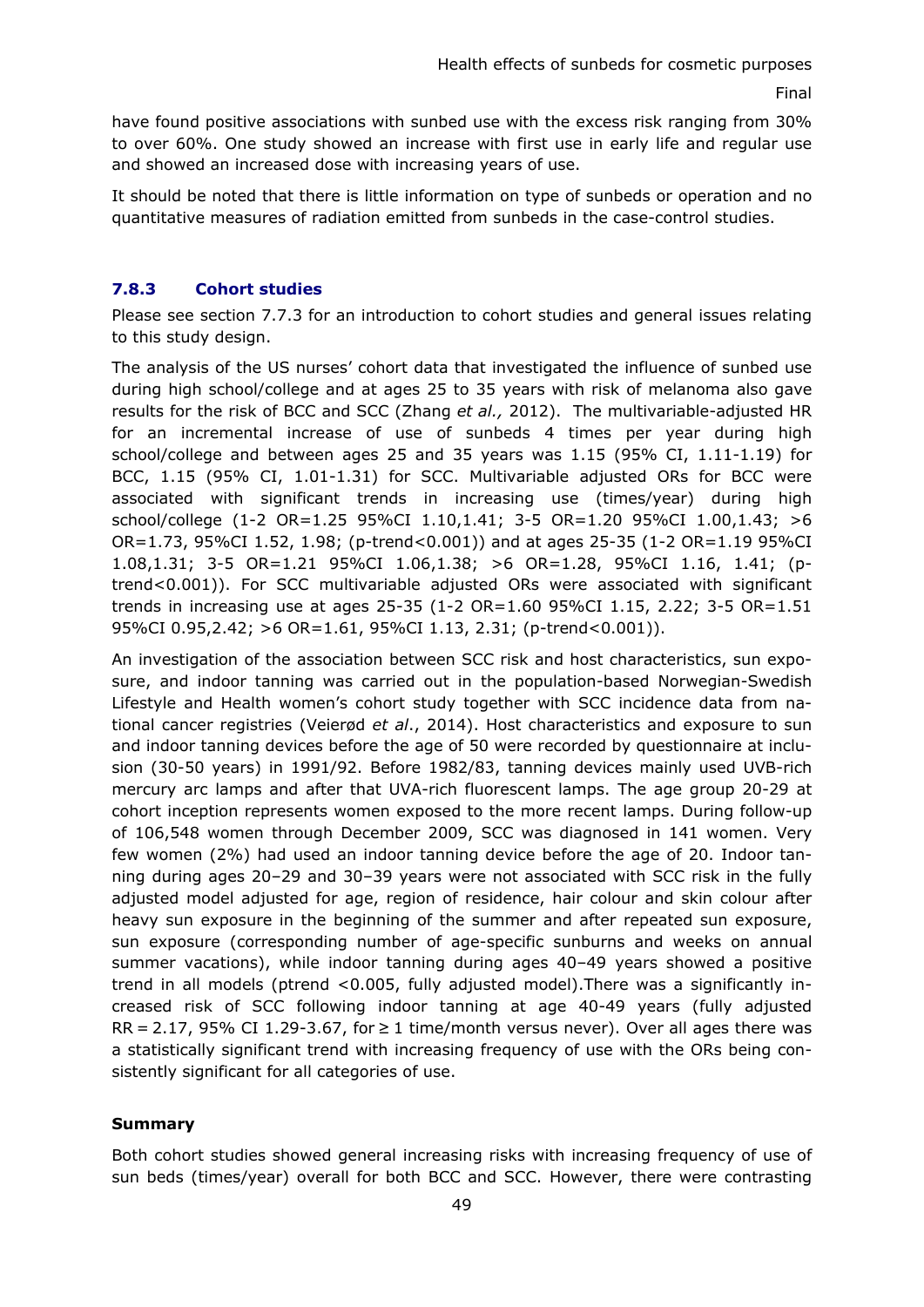results for use of sunbeds at younger ages, 25-25 years, with the US study showing a strong relationship and the Norwegian study showing only a weak increased risk at younger ages. The US study may not be directly applicable to Europe with regard to the exposures received.

### **Overall Summary of the Epidemiological Literature on the association of NMSC and sunbed use.**

New papers reporting epidemiological studies since 2006 have been reviewed. It should be noted that the meta-analyses also include studies published before that date. There is consistent evidence from individual studies and meta-analyses of an increased risk of squamous cell carcinoma and to a lesser extent for basal cell carcinoma, especially when exposure takes place at a younger age. Ever use of sunbeds approximately doubles the risk of SCC; the evidence of an increase of BCC is weaker being between 10% and 30%. Regular use and increasing years of use result in an increased risk of NMSC.

### **7.8.4 Experimental animal studies**

The wavelength dependencies for skin cancer (SCC - squamous cell carcinoma) and photo ageing have been determined in hairless mouse models (de Gruijl, 1995; Kligman and Sayre, 1991) and these studies have shown action spectra similar to that for human erythema (CIE, 1998; Young *et al.*, 1998). The figure 2 in the SCCP Report (SCCP/0949/05), which is copied below, shows the action spectra for human erythema and non-melanoma skin cancer (SCC) (CIE 1998, 2000).



Figure 2 (a copy of the figure 2 in the SCCP Report (SCCP/0949/05)): The CIE (1987) reference action spectrum for erythema in human skin (red) and the estimated CIE (2000) action spectrum for human squamous cell carcinoma (blue) based on mouse studies.

It can be seen in the figure that these are very similar, especially in the solar UVB and short UVA (315-340nm) ranges.

Although erythema is used as a surrogate risk factor for SCC and photaging, the two phenomena correspond to very different biological responses. Erythema is a short-term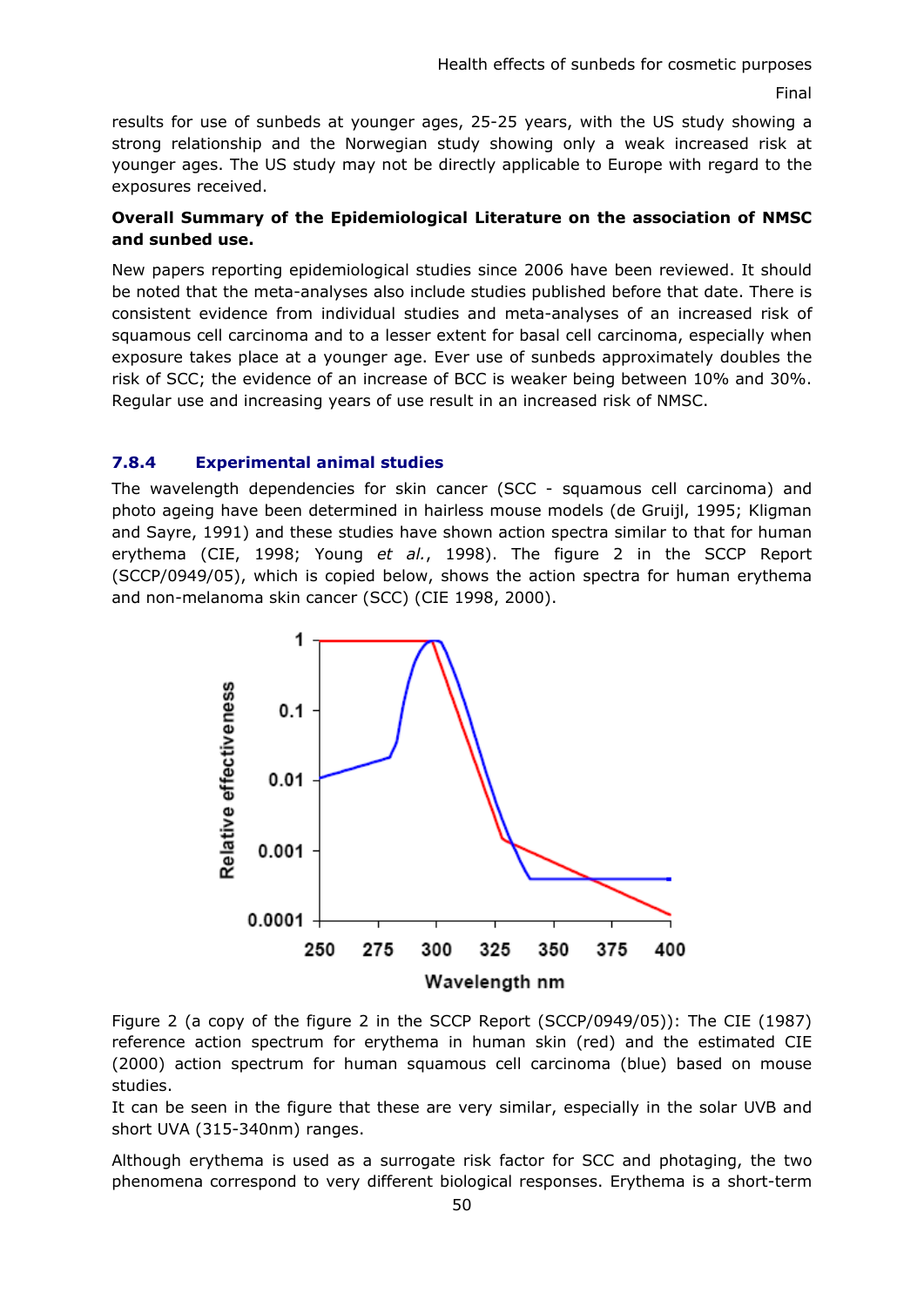process with a clear threshold, while cancer is a long-term effect triggered by initial events (genotoxicity and mutagenesis) without a threshold response.

There is no animal model for UVR-induced BCC.

As highlighted by IARC in its last evaluation of the radiation including UVR (IARC, 2010), most of the animal studies were not designed to test whether or not the radiation used was carcinogenic *per se* but to investigate the process of UV carcinogenesis, or to test enhancement or inhibition of photocarcinogenicity by drugs and chemical agents. Recent studies have mainly focused on the mechanisms of UV-induced carcinogenesis and have used specific strains of mice. Sencar mice were derived by selective breeding for susceptibility to chemical carcinogens. They are more sensitive than other mouse strains to a variety of chemical initiators and promoters (e.g. 7,12-dimethyl-benz(a)anthracene (DMBA) and 12-o-tetradecanoylphorbol-13-acetate (TPA)) as well as to UV radiation. Using these mice, squamous cell carcinomas (SCCs) and malignant spindle cell tumours (SCTs) appeared within 16-18 weeks and 30 weeks of irradiation respectively (Tong *et al*., 1997, 1998). Tong *et al*. (1997, 1998) have also shown that alterations in the Tp53 gene are frequent events and that overexpression of H-Ras-p21 in conjunction with aberrant expression of keratine K13 is a frequent event in Sencar mouse skin developing SCCs after chronic UVR exposure.

Using the v-Ha-ras transgenic Tg.AC mouse strain, sensitive to tumour promoters, Trempus *et al*. (1998) have shown that SCCs and SCTs developed within 18-30 weeks following the initial UVR exposure and that in contrast to other mouse strains used in photocarcinogenesis studies, few Tp53 mutations were found in Tg.AC UV-induced skin tumours, although all Tg.AC tumours express the v-Ha-ras transgene. Other strains of transgenic mice, FVN/B strains 215 and 224, which overexpress protein kinase C epsilon (PKCε) and are highly susceptible to the induction of skin tumours by chemical carcinogens, also show increased susceptibility to the induction of skin tumours by UVR. PKCε transgenic mice were observed to be highly sensitive to the development of papilloma-independent metastatic squamous cell carcinomas elicited by repeated exposure to UVR (Wheeler *et al*., 2004, 2005). In studies using Skh-1 mice, exposure to UVR induced a statistically significant increase in the number of malignant skin tumours per mouse, mainly SCCs when compared to controls (Rossman *et al*., 2002; Burns *et al*., 2004; Davidson *et al*., 2004; Uddin *et al*., 2005, 2007). Dietary polyunsaturated fat enhances the development of UVR-induced tumours in Skh-1 mice, this enhancement being mediated by a modulation of the immunosuppression caused by chronic UV irradiation (Reeve *et al.,* 1996).

A further study from Sand *et al.,* 2010, indicates that transgenic SKH-1 hairless mice overexpressing PKCε may also provide a useful model to investigate UVR carcinogenesis. Furthermore, their results indicate that the PKCε level dictates susceptibility, irrespective of genetic background, to UVR carcinogenesis.<sup>17</sup>

### **Summary**

Several in vivo experimental animal studies have demonstrated UV carcinogenesis, namely, squamous cell carcinoma (SCC). It remains that most of the animal studies were not designed to test whether or not the radiation used was carcinogenic *per se* but

<sup>-</sup><sup>17</sup> CBL note: PKCε overexpression sensitizes skin to UVR-induced carcinogenesis, suppresses UVR induced apoptotic cell formation, and enhances both UVR-induced levels of TNFalpha and hyperplasia.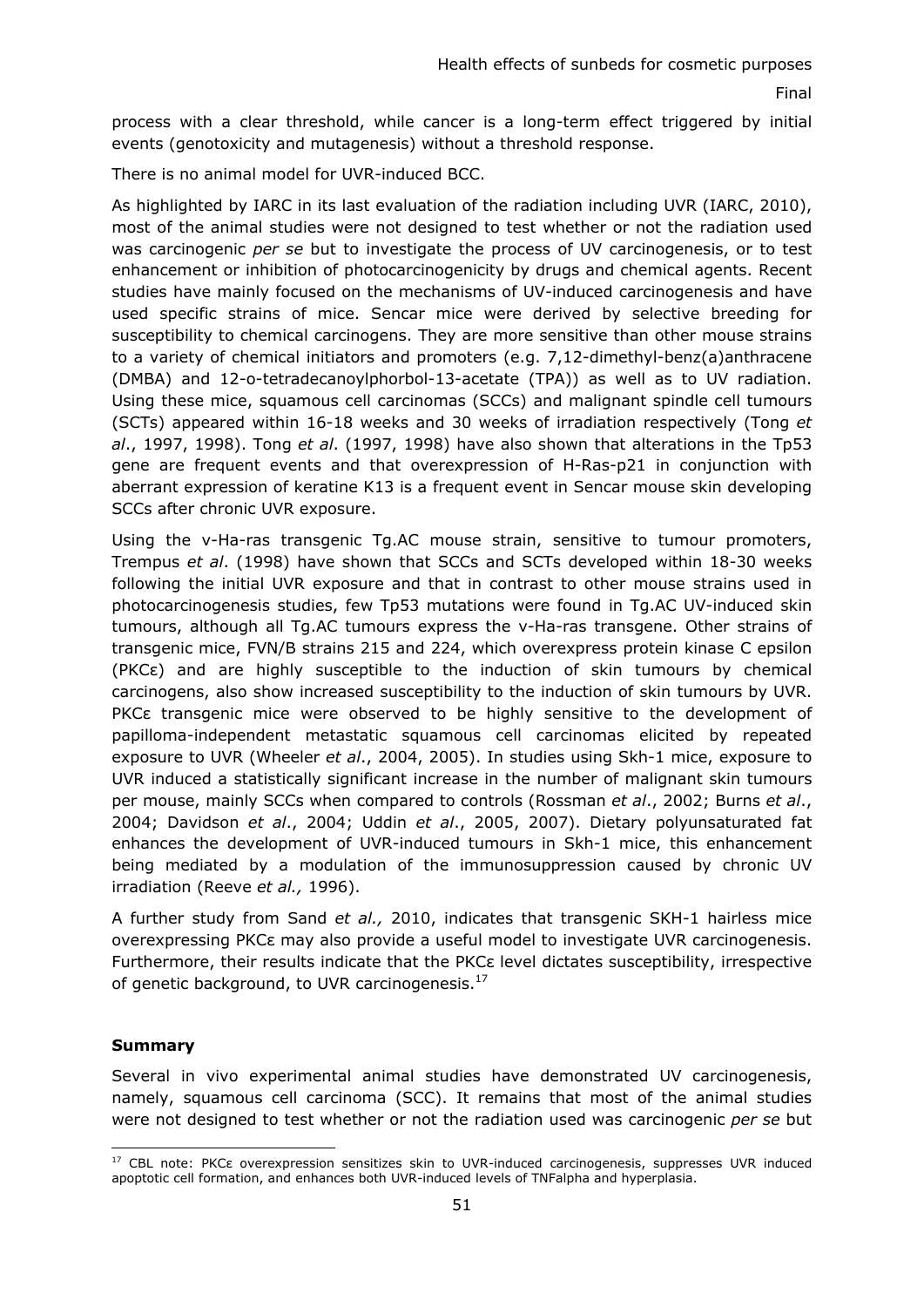to investigate the process of UV carcinogenesis, or to test enhancement or inhibition of photo-carcinogenicity by drugs and chemical agents.

### **7.9 Mechanistic studies**

The clinical effects of UVR exposure, whether acute or long-term, are underpinned by many molecular and cellular events (Matsumura and Ananthaswamy, 2002). Mechanistic studies mainly focus on the molecular events associated with different wave lengths (UVA/UVB) in relation to tumour formation. The mechanistic studies are mainly *in vitro* studies with human-derived cell lines or skin biopsies. Additional information is obtained from molecular screening of melanoma and non-melanoma derived skin tumours.

UVB radiation directly damages the DNA molecule. It covalently links pyrimidines. This typically includes the formation of cyclobutane pyrimidine (CPD) dimers and 6-4 photoproducts (6-4P), which are premutagenic lesions (Daya-Grosjean *et al.,* 2005). The CPDs are the most abundant and block transcription and replication. They can be demonstrated in human skin immediately after exposure to erythemal and suberythemal UVR (Young *et al.,* 1998). CPDs and 6-4Ps in double stranded DNA are normally repaired by nucleotide excision repair (NER) using the undamaged DNA strand as a template. If the lesions are not repaired, they can lead to a misreading of the genetic code and cause mutations and cell death. Mutations induced by UVB are conversions such as  $C \rightarrow T$  and  $CC \rightarrow TT$ , commonly named the "UVB fingerprint" or "UVB signature". Unlike UVB, UVA is not absorbed by DNA and so has no direct effect. Instead, UVA indirectly induces damage to DNA through the absorption of photons by other cell structures (chromophores) and the subsequent formation of oxygen reactive species.

UVA radiation can also induce formation of another highly reactive oxygen species, as superoxide anion  $(O_2^{\bullet})$ , which can indirectly participate in DNA damage by means of type I mechanism (electron transfer process), Figure 3.



Figure 3: Scheme of the mechanism of DNA damage by UVA

The type II sensitisation is based on an energy-transfer from the chromophore (known as sensitizer (S)) to molecular oxygen  $(^3O_2)$  (via singlet excited state  $(^1S^*)$  and triplet excited state (<sup>3</sup>S\*) generated by irradiation with UVA), leading to singlet oxygen ( ${}^{1}O_{2}$ ) and the subsequent oxidative events (Cadet *et al*., 2009).

In type I sensitisation, the photoactivated sensitisers in triplet excited state may induce oxidation of DNA, directly through a one electron oxidation reaction, when an electron abstraction from the target molecule is involved, leading to the formation of a pair of charged radicals (S-• and DNA+•) (Cadet *et al.,* 2015). In subsequent steps, the latter transient species react with molecular oxygen, generating superoxide anions  $(O_2^{\bullet})$ , known as highly oxidizing radicals, finally resulting in peroxide/hydroperoxide species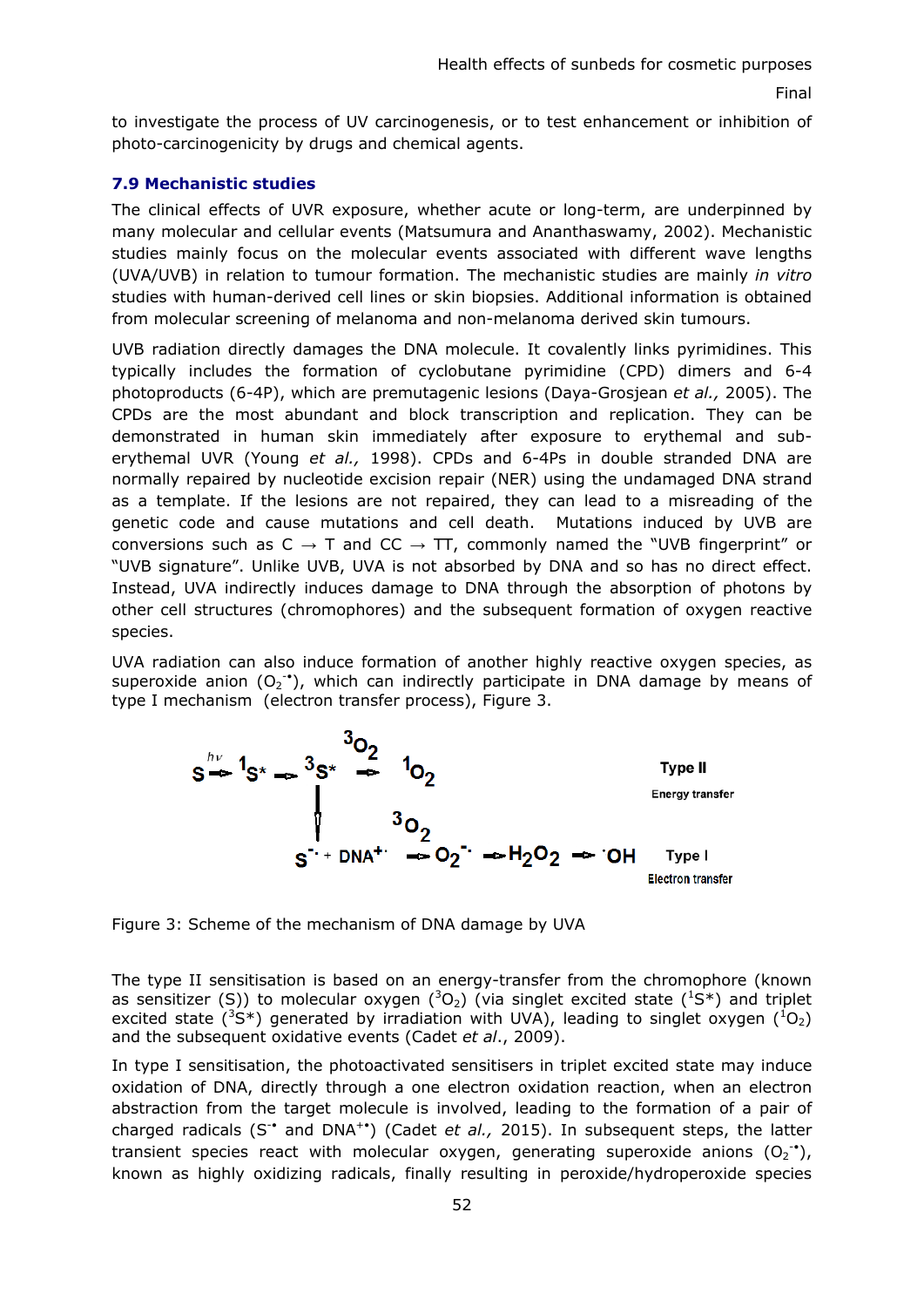(e.g. hydrogen peroxide  $(H_2O_2)$ ) and/or hydroxyl radicals (OH<sup>\*</sup>) that constitute important intermediates responsible for the final oxidation products of DNA, lipids and proteins (Dumont *et al.*, 2015).

These principally react with guanine that may lead to G→T conversions, known as "UVA fingerprint" or "UVA signature" mutations (Drobetsky *et al*., 1995; Pfeifer *et al*., 2005). This is challenged, however, in recent findings. The signatures partially overlap. It is now concluded that back-extrapolation from a mutation to an exposure to a single wavelength region of the UVR spectrum is not possible (Mitchell *et al.*, 2012). A typical solar UV signature is: ≥60% of mutations are C→T at a dipyrimidine site, with ≥5% CC→TT (Brash *et al.,* 2015).

The UV exposure fingerprint was recently confirmed in a malignant melanoma cell line with significantly higher frequencies than expected on the basis of chance alone for C>T mutations and CC>TT at the 3′base of a pyrimidine dinucleotide, and a high-frequency frequency of C>T and CC>TT mutations at CpG dinucleotides (Pleasance *et al.,* 2010).

UV mutation signatures have been described in melanomas and non-melanoma skin cancers (Pfeifer *et al.,* 2012; Griewank *et al.* 2013, Roberts *et al.,* 2014).

Sequencing of skin tumour genomes revealed UV signature mutations in key cell cycle regulatory genes such as in the p53 tumour suppressor gene and Hedgehog signaling pathway related Patched (PTCH) gene in basal cell carcinomas (Kim *et al.,* 2002) and squamous cell carcinomas (SCC) (Brash *et al.,* 1991). UV-signature mutations were also detected in the p53 gene of UVA irradiated skin cells long before squamous cell carcinoma becomes visible (de Gruijl and Rebel, 2008; Runger and Kappes, 2008). Mutation of p53 can be an important step in the development of UV-induced skin carcinogenesis since the p53-dependent apoptosis of UV-damaged normal cells is prevented due to p53 mutation. Thus, these mutated cells can clonally expand to form skin carcinogenesis following subsequent UVR exposures. The patched/hedgehog intracellular signaling pathway plays a central role and is specifically mutated in BCCs (Sehgal *et al.,* 2014).

More recently in SCC, UV-induced signature mutations could be detected in another important tumour suppressor PTEN (phosphatase and tensin homologue deleted on chromosome 10) that affects the nucleotide excision repair capacity (Ming *et al.*, 2011; Wang *et al.*, 2009). Melanoma and nevi from *Xeroderma pigmentosum* (XP) patients also contain UV signature mutations in PTEN. It is well known that these DNA-repair deficient XP patients are particularly UV sensitive and have a high risk of developing skin cancers in childhood (Masaki *et al.,* 2014).

Although the role of UV in melanoma was controversial for many years, nextgeneration sequencing of melanomas from sun-exposed body sites has now revealed UV signatures in many genes such as RAC1 and the apparent tumour suppressor PPP6C (Brash, 2015). New highly mutated target genes have been identified in melanomas and include BRAF, NRAS (Hodis *et al.*, 2012, Krauthammer *et al.*, 2012). However the BRAF and NRAS genes that are mutated in melanoma do not show the typical UVB-induced signature. In contrast mutations in BRAF more closely resemble the UVA-induced DNA lesions (Garibyan and Fisher, 2010). In addition it has been recently shown that TP53, which contains mutations that display the typical UV radiation signature, may cooperate with BRAF(V600E) to induce melanoma, providing molecular insight into how UVR accelerates melanomagenesis (Viros *et al.*, 2014).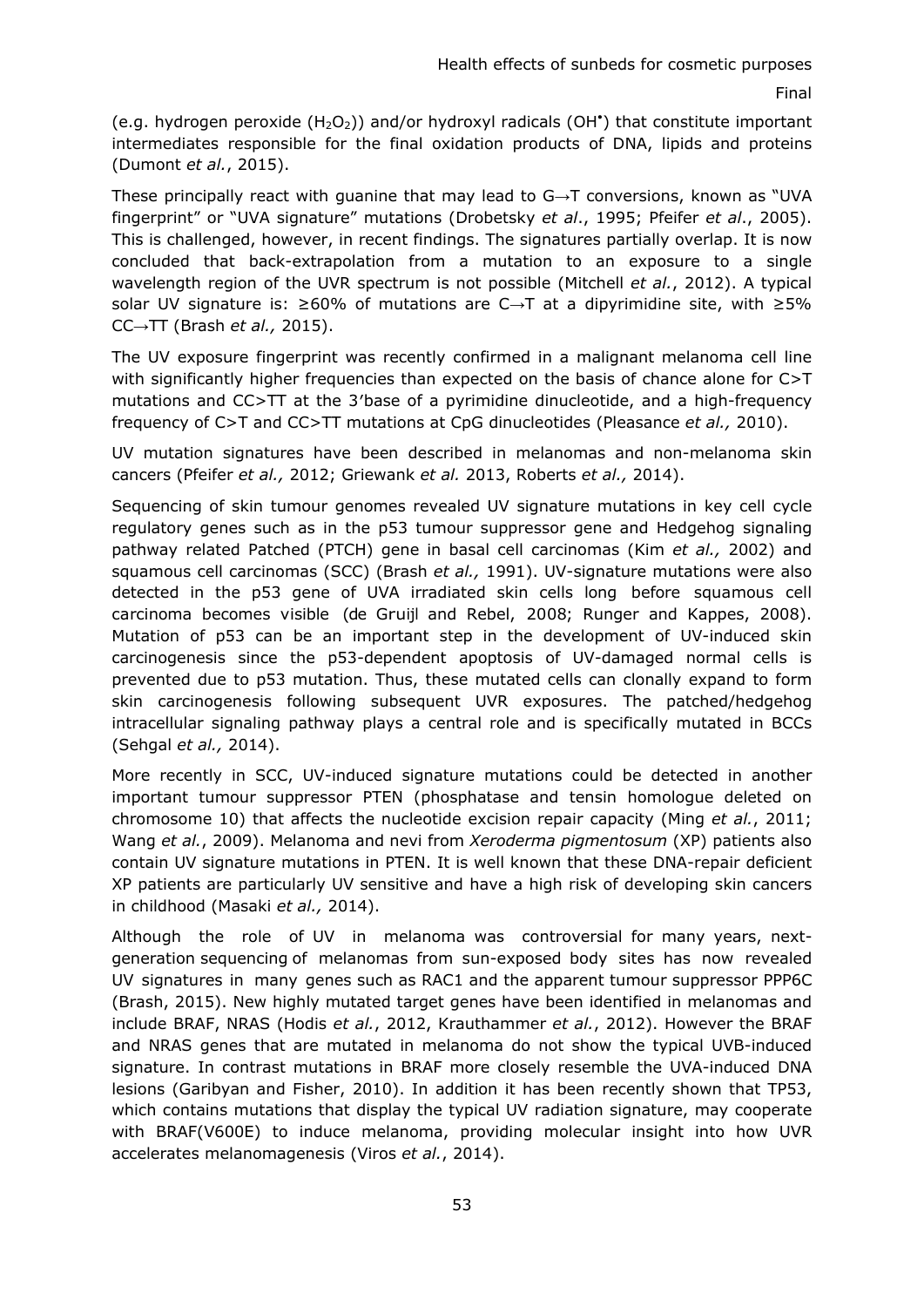Recently, three driver mutations in the promotor of the telomerase reverse transcriptase (TERT), needed for telomere maintenance in cancer cells, close to the transcriptional start site, have been described for sporadic (Huang *et al.*, 2013) and familiar (Horn *et al.*, 2013) forms of human malignant melanoma. The mutations have also been found, though less frequently, in other tumours and tumour-derived cell lines. The mutations found were of UV-signature type and therefore consistent with UV-induced DNA damage. The results support evidence that UV-induced mutations can be detected in driver genes (TERT) which play important roles in skin cancer (melanoma) etiology.

It was also suggested that UVA (and to some extent also UVB ) have an indirect adverse effect on the micro-environment in the dermis and dermo-epidermal junction by inducing growth factor release which may have a proliferative effect on melanocytes (Brenner *et al*. 2005). More recently, bystander effects of UVA in human keratinocytes and fibroblasts were reported (Whiteside and McMillan, 2009). Bystander effects, mediated both by gap-junction and extracellular signalling, induce genomic instability in nonirradiated cells (surrounding cells which were not themselves exposed) or the progeny of cells that have survived irradiation. Such persistent genomic instability defined as persistent induction of DNA and cellular damage in irradiated cells and their progeny can lead to a hypermutator phenotype where genetic alterations increase generation upon generation in a large proportion of the progeny of irradiated cells, thus increasing the risk of malignant transformation (Ridley *et al.*, 2009). UVA has also been reported to be involved in telomere shortening (Ridley *et al.*, 2009). UVA can induce DNA damage indirectly via photosensitisation of endogenous molecules such as melanins or proteins containing porphyrin, haeme or flavin groups or by photosensitisation of exogenous molecules. UVA, in addition to inducing a variety of DNA damage, also penetrates the dermis where it interacts with proteins and lipids resulting in skin ageing (for a review, see Ridley *et al.,* 2009).

In 2006 an important work (Mouret *et al.,* 2006) demonstrated that UVA is also able to directly introduce CPDs in human skin. In human skin explants, CPDs were shown to be the most frequent pre-mutagenic lesion after UVA-exposure (more frequent than UVAinduced oxidative damage) and that these CPDs are less effectively repaired than UVBinduced once. These findings underpin the prominent role UVA can play in photocarcinogenesis because they show that UVA is able to introduce DNA-damage (CPD), which is known to possess the highest mutational potential.

It could be added that several *in vitro* studies have shown that melanocytes are more sensitive than keratinocytes to UVA in terms of induction of oxidative DNA damage and reduced DNA repair capacities (Wang *et al.,* 2010; Mouret *et al*., 2012 11).

A recent publication (Mouret *et al*., 2010) reported the important finding that a UVAtriggered chemical excitation of melanin derivatives induces DNA photoproducts (CPDs) long after UVA exposure (> 3 hours). These "dark CPD" constitute the majority of CPDs that initiate UV-signature mutations in melanocytes derived from mice and in mice skin. Dark CPDs could also be detected in human melanocytes after UVA or UVB, although there was inter-individual variation in response, particularly after UVA, most likely reflecting genetic differences between donors. Dark CPDs arise when UV-induced reactive oxygen and nitrogen species combine to excite an electron in fragments of pigment melanin. This creates a quantum triplet state that has the energy of a UV photon but that induces CPD by energy transfer in a radiation-independent manner (Premi *et al*., 2015). Although melanin possesses limited protection potential against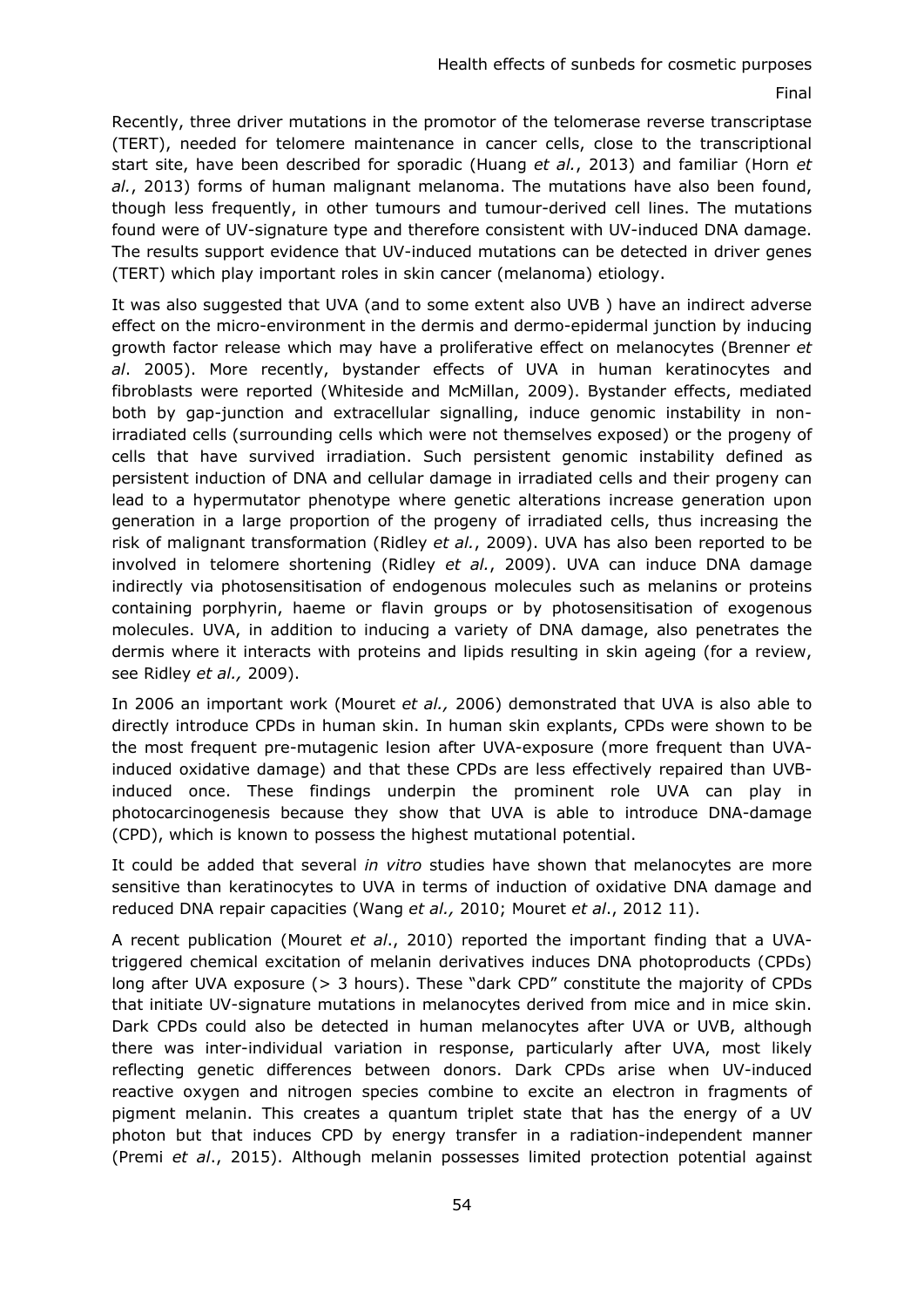skin cancer induction, these results further explain the carcinogenic potential of melanin after UV-exposure.

A full genome transcriptomic analysis furthermore shows a clear UVA1 signature with the modulation of expression of 461 and 480 genes in epidermal keratinocytes and dermal fibroblasts. Functional gene ontology (GO) analysis then revealed a stress response with up-regulation of genes encoding heat shock proteins or genes involved in oxidative stress response. UVA1 also affected a wide panel of pathways and functions including cancer, proliferation, apoptosis, development, extracellular matrix and metabolism of lipids and glucose. A quarter of the genes were related to innate immunity: genes involved in inflammation were strongly up-regulated while those involved in antiviral defence were severely down-regulated. The transcriptomic data support the contribution of UVA1 to long-term harmful consequences of UV-exposure such as photo-aging and photo-carcinogenesis (Marionnet *et al.,* 2014).

The importance of UVA in mutation induction has been summarised excellently e.g. by Sage *et al*. (Sage *et al.*, 2012) together with other topics in a themed issue "The biology of UVA" in Photochemical and Photobiological Sciences (vol. 11, 1-228 (2012).

Further evidence of the important role of UVA in introducing harmful DNA lesions, beside that of mutation, comes from a study showing that *in-vitro*-irradiation of human keratinocytes with UVA induces DNA double strand breaks (DNA-dsb) via locally generated reactive oxygen species (Greinert *et al.*, 2012; Osipov *et al*., 2014). DNA-dsb represents the most severe DNA-lesion leading to chromosomal aberrations, which play important roles in cancer development, including skin cancer.

Interestingly, it has been shown that UVA almost exclusively induces C $\rightarrow$ T mutations at meCpG sites while UVB also mutates unmethylated sites and that these sites of damage correlate with mutation hotspots in tumour suppressor genes (Ikehata *et al.*, 2011), suggesting that UVA may play an important role in tumour progression (Mitchell *et al.*, 2012). It has long been known that methylation of cytosines at CpG islands ( $^{\text{me}}$ CpG) significantly increases CPD formation of these sites after *in-vitro* UVB irradiation (Tommasi *et al.*, 1997; Mitchell *et al*., 2000) and, consequently, the formation of C→T mutations. Indeed, cytosine deamination within a  $T$ <sup>-me</sup>C CPD located in a CpG island is greatly enhanced by the 3'G and explains the targeting of these mutations to hotspots in tumour suppressor genes as p53 (Cannistraro *et al.*, 2010).

The above results already show a close link between epigenetic modifications (e.g. methylation of cytosine to yield meC) and UV-radiation. This was not widely recognised in the last decades. In recent years, however, it has been shown that UV itself is able to induce epigenetic changes, which influence processes strongly involved in skin cancer development.

Epigenetic changes are those changes in DNA that do not touch DNA sequence but modify bases via chemical modification in order to regulate gene expression, including CpG island promoter methylation, chromatin modification and remodelling, and the diverse activities of non-coding RNAs (e.g. microRNAs (miRNA)).

It has been reported that in chronically UVA-irradiated human epidermal keratinocytes, UVA induces an epigenetic regulation of p16INK4a, which leads to repression of the tumour promotor, both, via promotor CpG island hypermethylation and epigenetic histone modifications (Chen et al., 2012). These results have not been confirmed in another publication that uses a genome-wide analysis assay to detect DNA-methylation in normal human keratinocytes; however this work used a chronic UVB-irradiation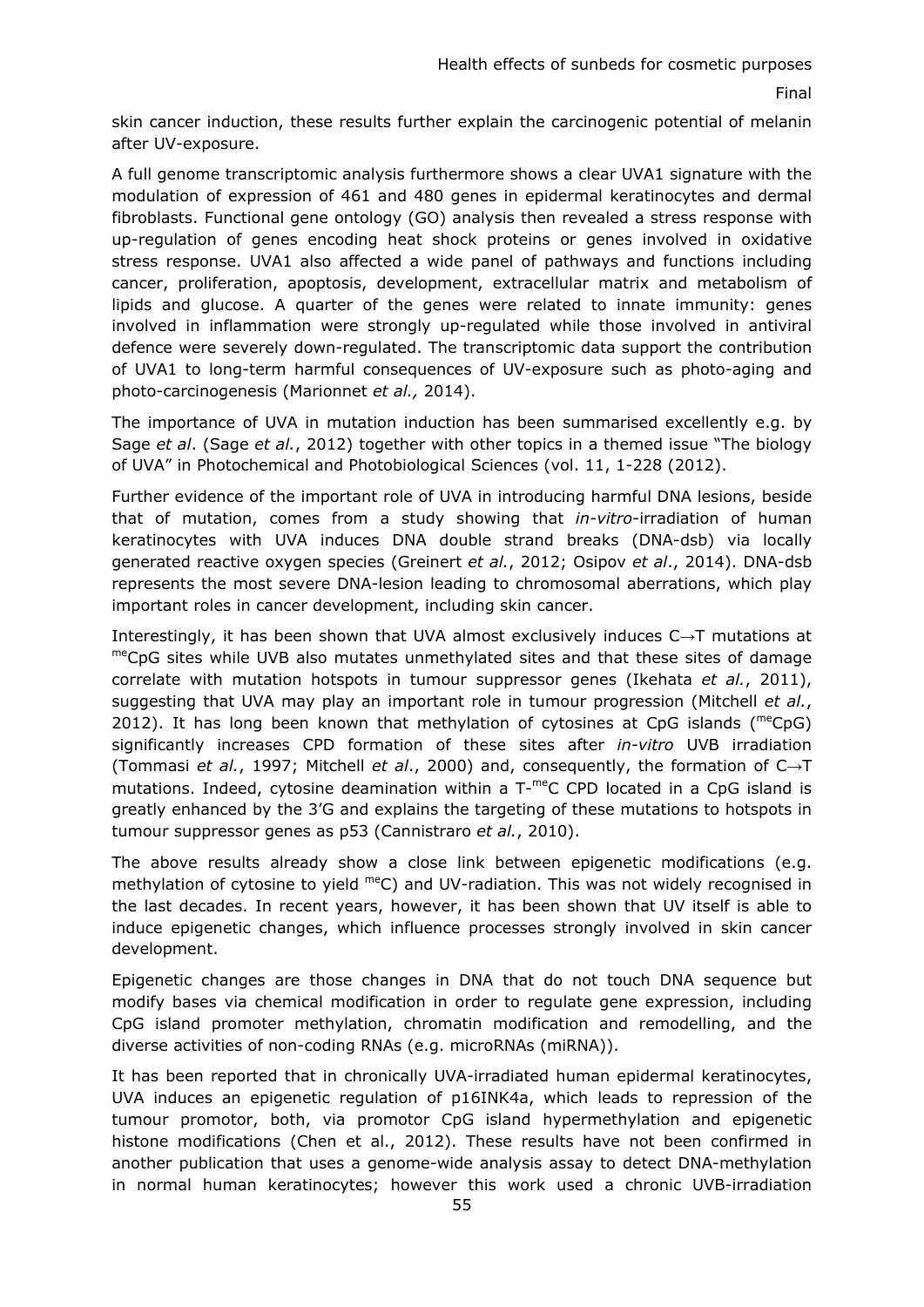instead of a chronic UVA irradiation (Lahtz *et al*., 2013). On the other hand, *in-vivo* UVBirradiation of mice leads to remarkable promotor CpG island hypermethylation, both for the p16<sup>INK4a</sup> as well as the RASSF1A tumour suppressor (Nandakumar *et al.*, 2011). The results might indicate severe differences between the two radiation qualities (UVA vs UVB) used.

Interesting new data have been presented in the last decade concerning the role of UVradiation in regulating miRNA-expression, clearly demonstrating that UV-radiation is also acting on this level of epigenetic regulation.

miRNAs are small (18-23 bases), non-coding, RNAs that regulate gene expression posttranscriptionally by binding to complementary sequences in the 3' untranslated region (UTR) of target mRNAs. The binding subsequently leads to the degradation of the target mRNAs and inhibition of protein synthesis (Syed *et al*., 2013).

In 2009 Guo *et al*. reported differential expression profiles of miRNAs in NIH3T3 cells in response to UVB irradiation (Guo *et al*., 2009). In the same year, Pothof *et al*., using HeLa cells and human primary fibroblasts, reported that microRNA-mediated gene silencing modulates the UV-induced DNA-damage response (Pothof *et al*., 2009). However, in this case, UVC was used as radiation quality.

The first data to compare UV-induced miRNA-expression and miRNA-expression in squamous cell carcinoma (SCC) were presented in the year 2010. Dziunycz *et al*. reported that UVA-irradiation of normal human keratinocytes significantly increased the expression of miR-21, -203, and -205, whereas UVB-irradiation only increases the expression of miR-203 and decreases the expression of miR-205. Interestingly, miR-21 and miR-203 were also shown to be differentially expressed in SCC-tissue compared to normal tissue. These data have been interpreted as indicating that UV-induced miRNAexpression might be found again, later, after (UV-dependent) SCC development in the tumour tissue (Dziunycz *et al*., 2010).

In 2013 Kraemer *et al*. reported that UVA and UVB irradiation differentially regulate microRNA expression in human primary keratinocyte. Using array technologies, it could be shown that out of 378 miRNAs tested, 45 were differentially expressed after UVA/B. Interestingly, some miRNAs only reacted on UVA, others only on UVB and a third group on both radiation qualities. Looking for target genes of the miRNAs expressed and performing network-analysis, the authors were able to show that the UV-dependent differentially expressed miRNA built networks of target genes, which play an important role in cancer and other diseases, as well as in inflammatory response. Certain miRNAs could be directly linked to processes involved in UV-damage response and skin cancer (Kraemer *et al.*, 2013).

In 2013 Guo *et al*. were furthermore able to show that UVB-induced upregulation of a single miRNA, miR-23a (which is part of a mir-23a  $\sim$ 27a $\sim$ 24-2 cluster, which has been reported to play a role in anti-tumourigenic pathways, DNA repair, and apoptosis) is able to regulate DNA damage repair and apoptosis in UVB-irradiated human keratinocytes (Guo *et al.*, 2013).

Collectively the selected in vitro data demonstrate the important role of UV-radiation in miRNA regulation. Because miRNAs are known to be essential regulators in the development and progression of photo-carcinogenesis (recently reviewed in Syed *et al.*, 2015), this further underscores how deeply UV-radiation is connected to skin cancer ethology.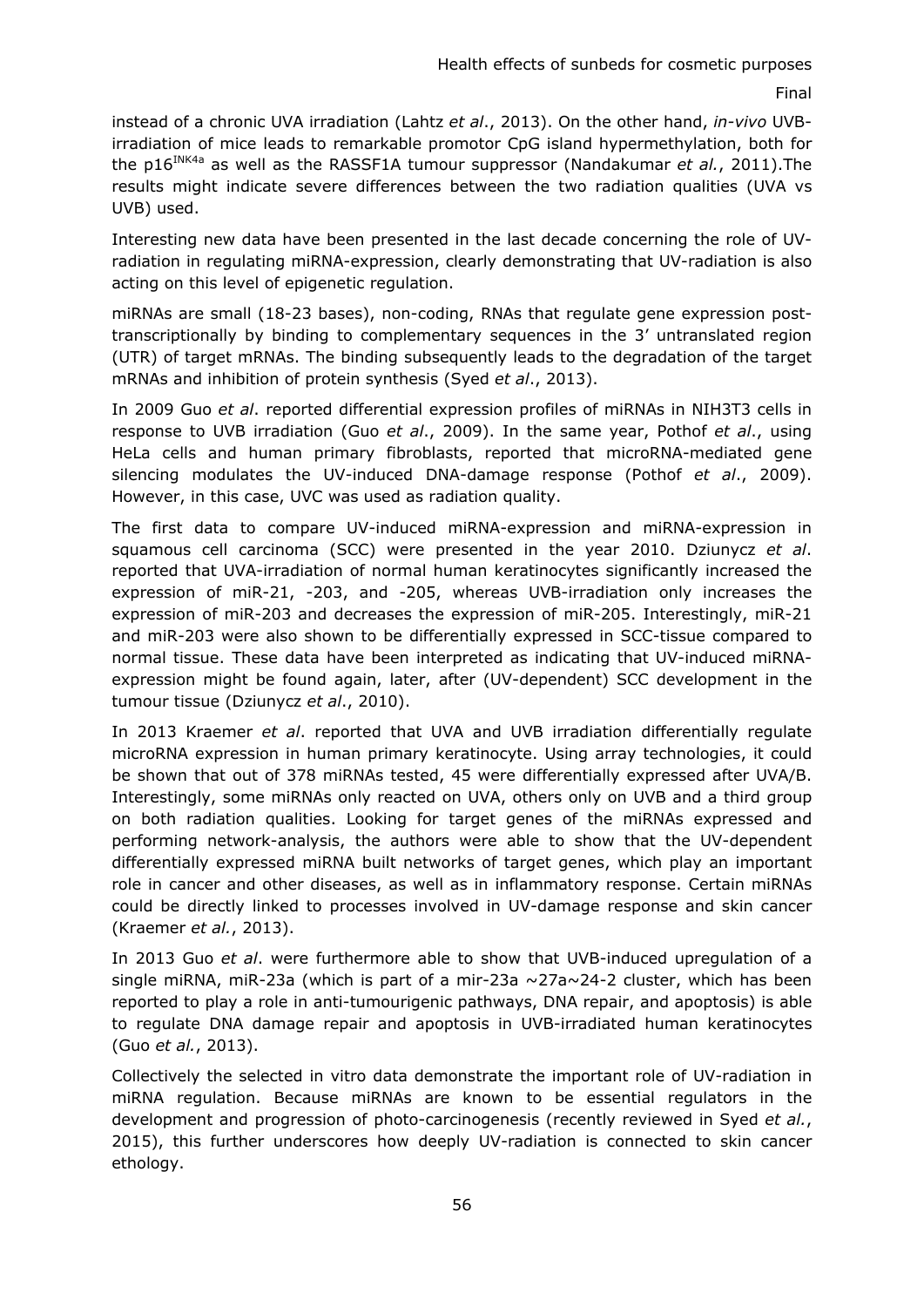# **Summary of mechanistic studies**

Although UV-induced tanning of the human skin provides limited protection against UVinduced DNA damage, there is evidence for the carcinogenicity of UV exposure. This is based on mechanistic and animal studies, which have shown the induction of melanoma and squamous cell carcinoma.

Many mechanistic studies, mainly *in vitro* with human derived (tumour) cell lines and skin biopsies, underpin the outstanding importance UV-induced (UVA and UVB) molecular and cellular events which are involved in human photocarcinognesis (nonmelanocytic skin cancer and malignant melanoma).

A UVA and UVB signature mutation pattern has been identified. Importantly, from a mechanistic point of view, UVA has been shown to be as much involved as UVB in processes that lead to damaging DNA and inducing mutation. UV-signatures could be detected in a wide range of genes involved in photocarcinogenesis. New findings, using sophisticated methods in genome sequencing, support this view.

In recent years, there has been increasing evidence that epigenetic changes, which play a crucial role in (skin) cancer induction and development, are also induced via UVA/B. This highlights, furthermore, the importance of the effects of UV on several regulation mechanisms involved in human photocarcinogenesis.

# **7.10 Susceptibility**

It is hypothesised that polymorphisms in genes implicated in the responses to DNA damage and oxidative stress following exposure to UV constitute genetic susceptibility factors for skin cancers. Genome wide association studies have associated melanoma with SNPs in NER (nucleotide excision repair) genes (Povey *et al.,* 2007). Also SNPs in other genes such as the interleukin-6-receptor gene, were associated with an increased risk for melanoma (Gu *et al.,* 2008). Polymorphisms in the vitamin D receptor gene were associated with melanoma and non-melanoma skin cancer (Povey *et al.,* 2007; Gandini *et al.,* 2009).

The etiology of BCC (Basal Cell Carcinoma) is still unclear but appears to be of multifactorial origin, resulting from a complex interaction of both intrinsic and extrinsic factors. UV radiation (UVR), and especially UVB, is responsible for the majority of cutaneous damage and is believed to be the primary established risk factor in the development of BCC (Gallagher and Lee, 2006; Oberyszyn, 2008).

Constitutional factors include gender, age, immunosuppression and genetic predisposition, such as family history of BCC, genetically-inherited NER defects as in XPpatients, etc. Also, pigmentary traits, such as fair skin, blond or red hair, light eye colour, tendency to sunburn and poor tanning ability (skin Type I), have all been associated with a higher risk of BCC (Green *et al.,* 1996). These predisposing factors of BCC were reviewed by Dessinioti *et al.,* 2010.

Individuals with lower DNA repair capacity may be more vulnerable. Lower DNA repair capacity was measured in a UV-based host-cell reactivation assay in individuals with basal cell carcinoma and cutaneous melanoma (Li *et al*., 2009). Several studies have reported an age-associated decline in NER and BER (Moriwaki and Takahashi, 2008), which could result in an accumulation of damage.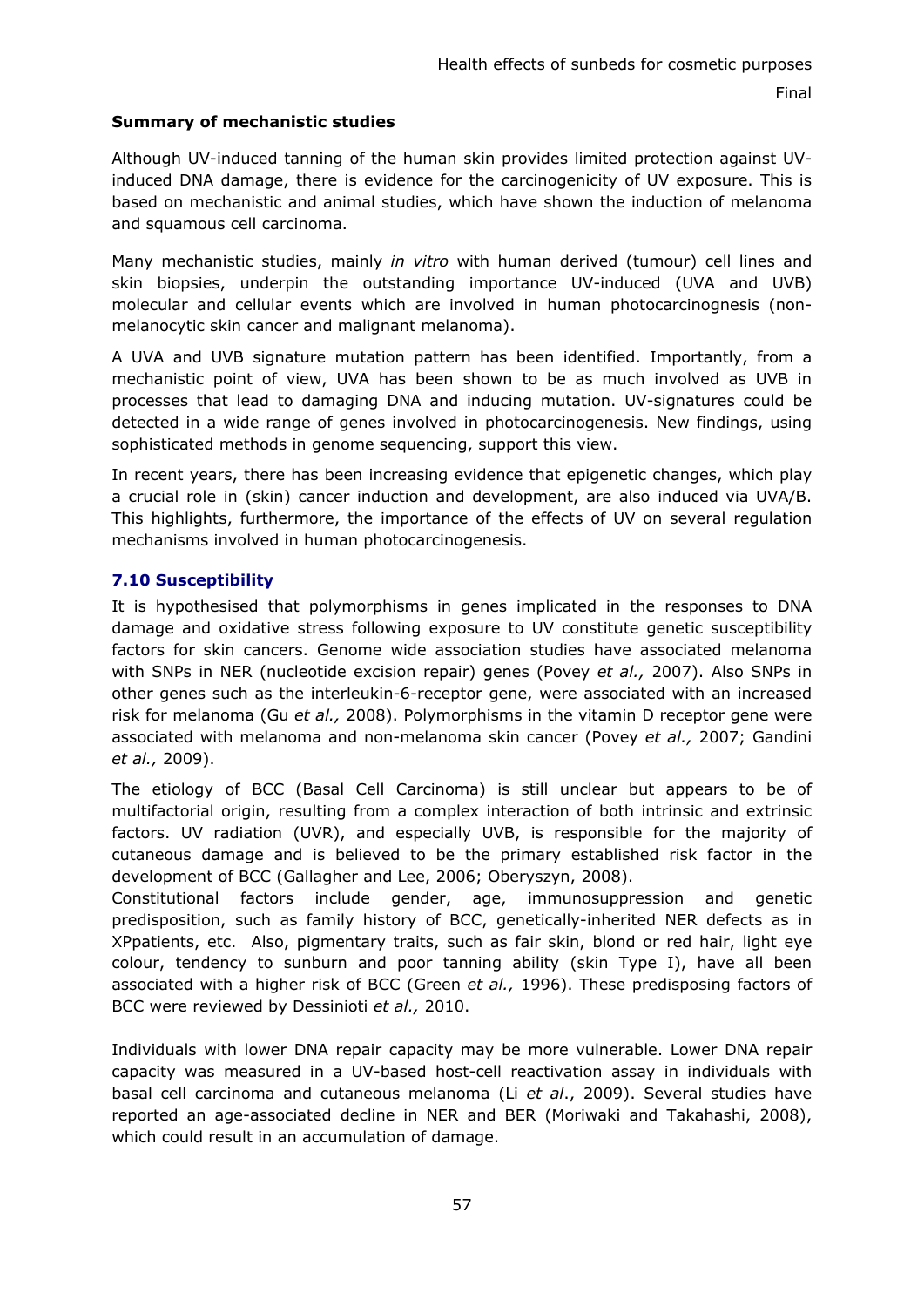# Health effects of sunbeds for cosmetic purposes

#### Final

People with pale skin, red hair, freckles and an inability to  $\tan - \text{the 'red hair/fair skin'}$ phenotype — are at highest risk of developing melanoma, compared to all other pigmentation types (Rhodes *et al.,* 1987). Genetically, this phenotype is frequently the product of inactivating polymorphisms in the melanocortin 1 receptor (MC1R) gene. MC1R encodes a cyclic AMP-stimulating G-protein-coupled receptor that controls pigment production. Minimal receptor activity, as in red hair/fair skin polymorphisms, produces the red/yellow pheomelanin pigment, whereas increasing MC1R activity stimulates the production of black/brown eumelanin (Valverde *et al.,* 1995). Pheomelanin has weak UVR shielding capacity relative to eumelanin, and has been shown to amplify UVA-induced ROS reactive oxygen species) (Rouzaud *et al.,* 2005, Wenczl *et al.,* 1998; Hill and Hill, 2000). Unlike non-melanoma skin cancers, melanoma is not restricted to sun-exposed skin and ultraviolet radiation signature mutations are infrequently oncogenic drivers (Curtin *et al.,* 2005). Although linkage of melanoma risk to UVR exposure is beyond doubt, UVR-independent events are likely to have a significant role (Rhodes *et al.,* 1987) (Elwood and Jopson, 1997). Mitra *et al.,* 2012 experiment suggest that the pheomelanin pigment pathway produces UVR-independent carcinogenic contributions to melanomagenesis by a mechanism of oxidative damage. Furthermore, Morgan *et al*. 2013 envisaged two possible mechanistic pathways. First, pheomelanin might generate reactive oxygen species that directly or indirectly cause oxidative DNA damage. Second, pheomelanin synthesis might consume cellular antioxidant stores and make the cell more vulnerable to other endogenous reactive oxygen species.

Other factors have shown to influence UV sensitivity for erythema, which is an important risk factor for melanoma. It has been shown that repeated exposure to UV radiation leads to thickening of the epidermis, to increased pigmentation, reduced cyclobutane pyrimidine dimer formation and reduced UV sensitivity for erythema (De Winter *et al.,* 2001). However, epidemiological studies have not confirmed a beneficial effect of prolonged exposures.

### **7.11 Other cancers**

### **7.11.1 Internal cancers**

It has been hypothesised that vitamin D levels may have a favourable impact on incidence of internal cancers and on all-cause or cancer mortality; some groups even advocate increasing vitamin D status through exposure to sunbeds (IARC, 2008).

The IARC monograph (2012) reviewed five studies of use of indoor tanning devices with internal cancers, specifically breast cancer, non-Hodgkin lymphoma, Hodgkin lymphoma, and multiple myeloma. They report that most studies found little evidence of an association. Two studies observed inverse associations between the use of sunbeds and non-Hodgkin lymphoma, and one study showed this inverse association with Hodgkin lymphoma. The IARC suggest that possible confounding with exposure to natural sunlight cannot be ruled out in any of these studies.

Three more recent cohort studies have investigated cancer incidence in relation with exposure to sunbeds.

The Swedish Women's Lifestyle and Health cohort followed prospectively 49,261 women aged 30 to 49 years at enrolment in 1991 to 1992 for 15 years (Veierød *et al*., 2003, 2010). During follow-up 2,303 incident cases of cancer were diagnosed within the cohort (breast: 1,053, ovary: 126, lung: 116, colon-rectum: 133, and brain: 116). No associations were found between any cumulative measure of UV exposure (sunbathing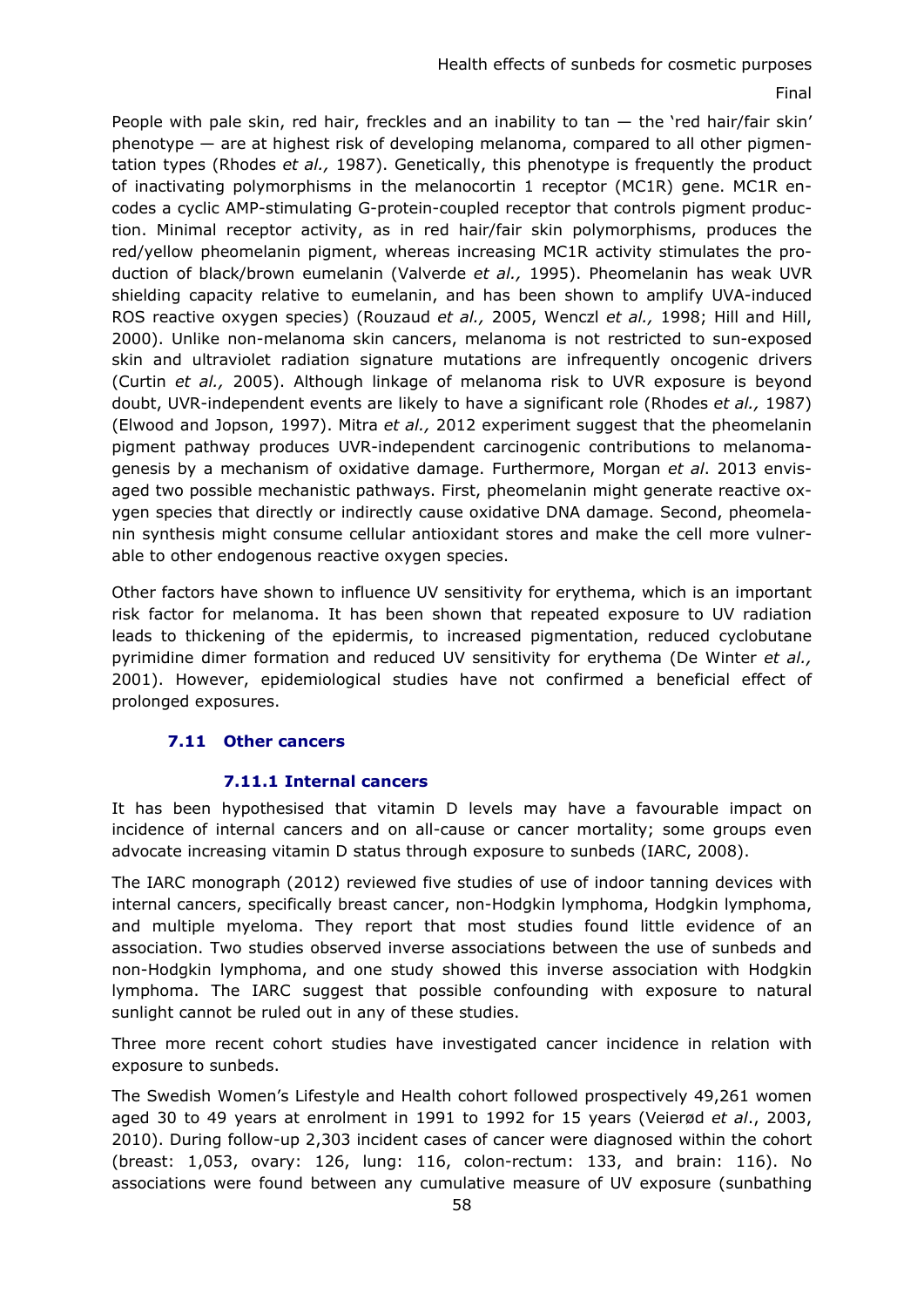vacations and/or sunbed use) at ages 10 to 39 years and overall cancer risk, except for the category of sunbathing vacations between ages 10 and 29 years in which an inverse association was found (HR: 0.70, 95% CI: 0.53–0.93) when compared with women who never went on such vacations. Reduced breast cancer risk consistently appeared among women who spent one week or more per year on sunbathing vacations between ages 10 and 29 years (HR: 0.56, 95% CI: 0.36–0.89), or who used sunbed between ages 10 and 39 years (HR: 0.87, 95% CI: 0.73–1.05 for sunbed use in one decade, and HR: 0.63, 95% CI : 0.41–0.96 for sunbed use in two or three decades), after controlling for the other risk factors. No other associations were found between sunbed use at ages 10 to 39 years and cancer risk (Yang *et al.,* 2011).

The Nurses' Health Study II (NHS II) cohort study was established in 1989 and enrolled 116,678 female registered nurses aged 25–42, who were residing in the United States. In the 2005 questionnaire, participants self-reported frequency of sunbed use during high school/college and between ages 25 and 35 years (none, 1–2 times/year, 3–5 times/year, 6–11 times/year, 12–23 times/year, and 24+ times/year). Eligible cancer cases consisted of women with incident cancers diagnosed any time after the baseline up to the 2009 follow-up cycle. Only pathologically confirmed invasive cancer cases were included, except for breast cancer, which included both invasive and *in situ* cases. During a 20-year follow-up of 73,358 female nurses from 1989 to 2009, a total of 4,271 cancer cases (excluding skin cancers) were diagnosed. The first primary cancers for which at least 100 cases were diagnosed were breast cancer (n=2,779), thyroid cancer (n=306), colorectal cancer (n=186), non-Hodgkin lymphoma (n=185), and endometrial cancer (n=100). No association was found between sunbed use and risk of total cancers (multivariable-adjusted HR, 0.99; 95% CI, 0.95–1.04 for every 4 times/year use on average during high school/college and at ages 25–35). In addition, no association was found for the risk of any individual major cancers, such as breast cancer, thyroid cancer, colorectal cancer, non-Hodgkin lymphoma, or endometrial cancer (Zhang *et al*., 2013).

With the exception of a negative association for breast cancer in the Swedish cohort (and not in the NHS II cohort), no association was found between sunbed use in adolescence and/or early adulthood and cancer risk.

### **Summary**

With the exception of a negative association for breast cancer in one cohort, no association was found between sunbed use in adolescence and/or early adulthood and internal cancer risk.

### **7.12 All-cause mortality**

Two Swedish studies (Yang *et al.,* 2011; Lindqvist *et al.,* 2014, 2016) evaluated the association between UV exposure and the risk of death from any cause.

The Yang et al. study was an analysis of the Swedish part of the Norwegian-Swedish Lifestyle and Health women's cohort study (Veierød *et al.,* 2003, 2010, 2014). Among the 38,472 women followed for 15 years, a total of 754 deaths occurred: 457 due to cancer and 100 to cardiovascular disease. While the risk of death from all causes and from CVD was reduced in women that took sunbathing vacations more than once a year over three decades, the risk of death was not reduced for women using sunbeds. In fact it was even the reverse as solarium use one time or more per month during two or three decades of life between 10 and 39 years of age was associated with an increased allcause mortality (HR= 1.9, 95% CI 1.3-2.7) compared to women with no solarium use.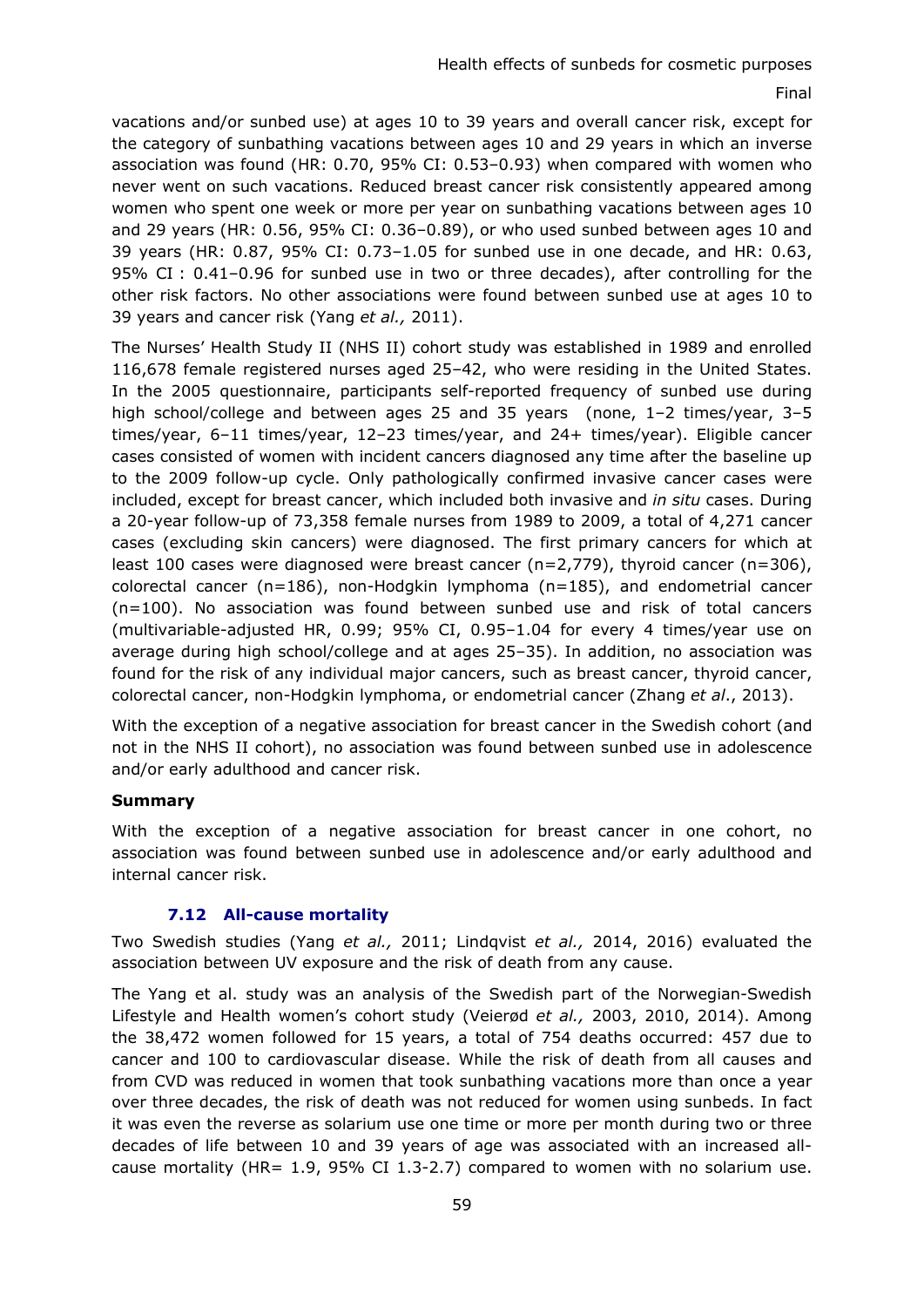Such increased risk was also reported for cancer (HR  $1.4$   $(1.1-1.8)$  for solarium use during one decade, and 1.6 (1.0–2.8) for solarium use during two or three decades) and a non-significant increased risk of death from cardiovascular disease. Intake of vitamin D through diet or supplements was not associated with the risk of death from any cause, nor did the association between UV exposure and death from all causes change when the analysis included only women with low dietary vitamin D intake. The analysis could be adjusted for only for a limited number of factors: education, smoking, physical activity, alcohol drinking and body mass index. It cannot be ruled out that other confounding factors could have influenced the risk of death from any cause (e.g. access to care, behaviour, comorbidities). The hazard ratio did not change considerably if personal characteristics such as hair and eye colour and skin response to acute or chronic sun exposure were included in the analysis.

Lindqvist's study (2014, 2016) analysed data from the Melanoma in Southern Sweden cohort in which data on 29518 women was collected for 20 years. They concluded that avoidance of skin exposure decreased life expectancy and increased the risk for CVD and non-cancer/non CVD mortality in the Swedish women if the highest and lowest exposure groups were compared. The use of sunbeds (never, 1-3 times per year, 4-10 times per year, more than 10 times per year) was included as one of the 4 questions to score the skin exposure habits. Multivariate analysis adjusted for age, smoking, marital status, educational level, disposable income and comorbidity, BMI and physical exercise showed a reduced risk for all-cause mortality in sunbed users compared to non-users (HR= 0.87, 95% CI 0.8-0.98) (Lindqvist *et al.,* 2014). The cohort is not representative for the Swedish population. The study is about sun avoidance and not sunbeds exposure and shows huge differences between the groups of sun seekers and sun avoiders.

Competing risk analysis showed that women with the highest exposure score showed an increased risk of cancer death probably due to longer survival (Lindqvist *et al.,* 2016).

### **Summary**

The current evidence does not show a decreased risk in all-cause mortality associated with sunbed use.

# **7.13 Risk characterization (dose response in humans and animals by age and other factors)**

### **Risk of skin cancers (melanoma and non-melanoma) attributable to sunbed exposure**

The contribution of exposure to sunbeds to skin cancer incidence is far from being negligible.

Based on 88 records reporting a prevalence of indoor tanning, Wehner *et al*. (2014) calculated the population proportional attributable risk and estimated that more than 450 000 non-melanoma skin cancer cases and more than 10,000 melanoma cases each year are attributable to indoor tanning in the US, Europe, and Australia.

Using published emission spectra from sunbeds to quantify the increased risk of SCC induction according to pattern of use and background sunlight exposure, Tierney *et al*. (2015) estimated that by age 55 years, the risk of squamous cell carcinoma induction from exposure to median UV levels [176 standard erythemal dose (SED) per year] in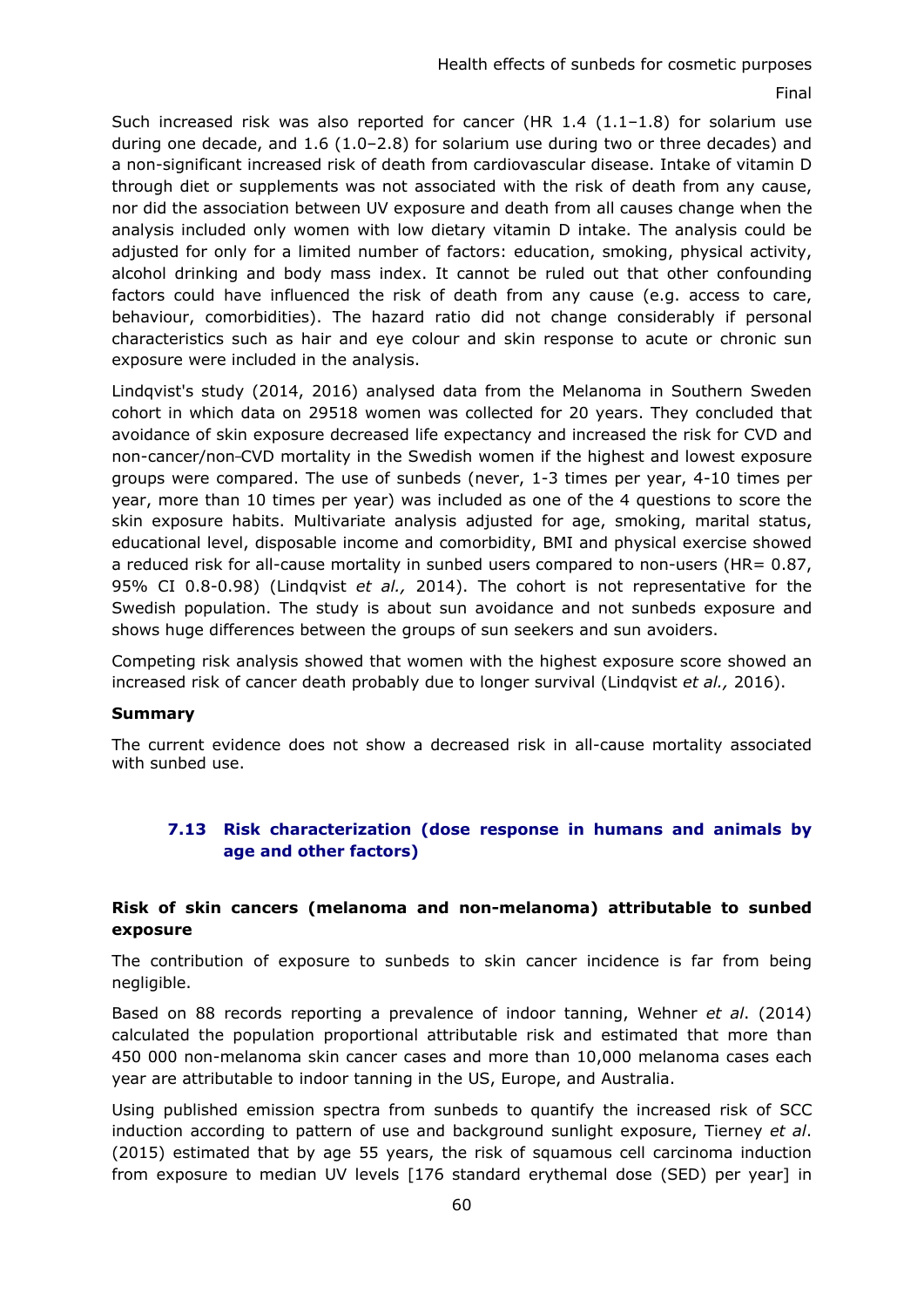addition to median baseline sun exposure level (166 SED year + 85.5 SED per year holiday) between the ages of 20 and 35 years from a sunbed is increased by 90% (RR 1.9). A higher sunbed exposure (302 SED per year; 20–35 years of age) produced an RR value of 2.8 (180% increase) at 55 years of age.

In France, Boniol *et al*. (2012b) estimated the attributable fraction (AF) from prevalence data reported in the 'Baromètre cancer 2010' (Léon *et al*., 2012), and from the relative risk of an update of the IARC meta-analysis. The authors estimated that of 7532 new cases of cutaneous melanoma diagnosed each year, 347 (4.6%), of which 76% are women, could be attributed to sunbed use. Under the assumption that cases attributed to sunbed have the same prognosis as other cases, between 19 and 76 deaths from melanoma annually in France could be attributed to sunbed use.

According to prevalence data from surveys and data from GLOBOCAN 2008, in 2008 in the 15 original member countries of the European Community plus three countries that were members of the European Free Trade Association, it was estimated that in Europe, of 63,942 new cases of melanoma diagnosed each year, an estimated 3,438 (5.4%) may be related to sunbed use, women representing most of this burden with 2,341 cases (6.9% of all melanomas in women). And about 498 women and 296 men may die each year from a melanoma as a result of being exposed to indoor tanning (Boniol *et al*., 2012a).

Although the increase in melanoma risk due to sunbed use may appear modest in the general population (+15%, according to the 2006 IARC report), most of the risk concentrates in the population that started sunbed use before the age of 35 (+75%, according to the 2006 IARC report, +59% in a more recent meta-analysis by the same team – Boniol *et al*. 2012a -, and up to more than +200% for frequent use in the 10–39 years period – Veierod *et al*., 2010). Based on figures in the meta-analysis of Boniol *et al*. (2012b) with a relative risk of 1.59, 37% of melanoma cases would be caused by sunbeds use among individuals who exposed themselves to sunbeds before the age of 35. Sunbed use is associated with increased risk of early-onset melanoma. Thus, the fraction of risk attributable to sunbed use in patients diagnosed with a melanoma before the age of 30 may be very high: 76% in Australia among those who had ever used a sunbed and were diagnosed between 18-29 years of age, (Cust *et al*., 2011), and 43% in France (Boniol *et al*., 2010).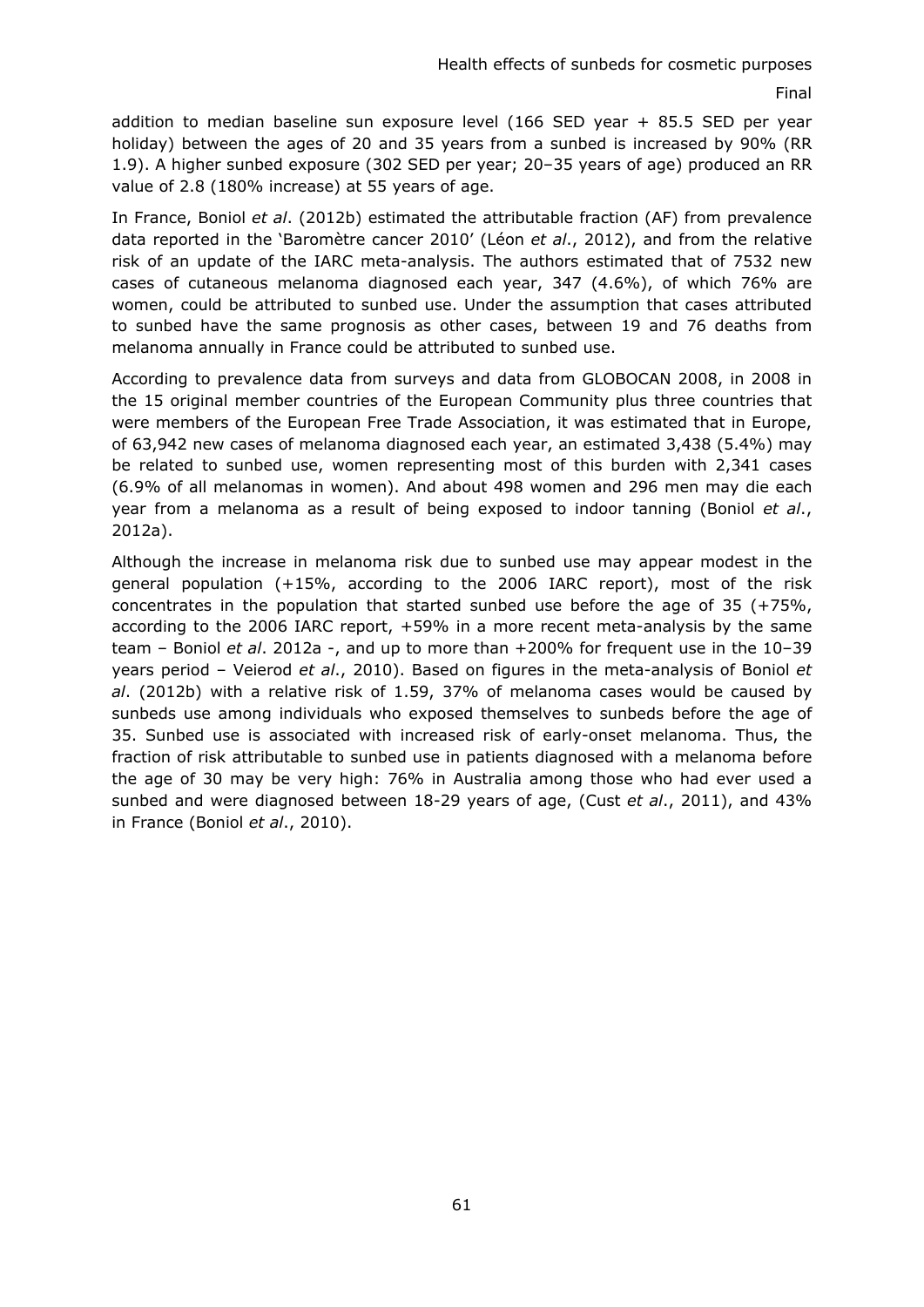### **8. OPINION**

-

### **ANSWERS TO TERMS OF REFERENCE**

In this Opinion, the term "sunbed" refers to all types of UV tanning devices for cosmetic/aesthetic purposes.

*1. Does new scientific and medical evidence (collected over the past decade) have a significant impact on the conclusion of the previous SCCP Opinion of 200618 with regard to the general health and safety implications relating to the exposure of people to UV radiation (UVR)? If yes, what are the key elements to be considered and how is the health of users of tanning devices for cosmetic purposes (sunbeds) likely to be affected (both positively e.g. vitamin D regulation and negatively, e.g. skin and ocular melanoma).*

There is no difference in the biological (and general health) effects induced by UVradiation in respect to their origin, the natural solar UVR or artificial UVR from e.g. tanning devices with the same spectrum as the solar one. UV-radiation from the sun or from tanning devices has been classified by IARC (2009) as carcinogenic to humans (Group 1, IARC). During the last decade there has been increasing evidence that, like UVBR, UVAR (the main spectral component in usual tanning devices) is mutagenic. It has been shown that UV-radiation introduces specific mutations in human genes which drive ("driver genes") the induction and development of skin cancer. UV-radiation does not only introduce genetic mutations but also epigenetic alterations, which act in concert with genetic lesions to lead to skin cancer. There is moderate evidence that UV-radiation is a risk factor for ocular melanoma and is involved in age-related macular degeneration.

The UVBR emitted from sunbeds can induce vitamin D production but there is no need to use sunbeds to enhance vitamin D levels. In summer, short (minutes to half an hour) daily exposures to solar UVR of unprotected (e.g. no sunscreens applied) face, arms and hands have been shown to build up sufficient levels of vitamin D. At high latitudes, in the winter, a suitable diet is an adequate source of vitamin D.

In addition to the knowledge about the immunosuppressive effects of UVBR, there is now evidence for an immunosuppressive effect of UVAR in the wavelength range from 350– 390 nm. Exposure to UVAR and UVBR contributes to photoaging.

It is not clear yet whether the perceived positive influence of sunbeds use on mood has a biological basis. There is insufficient evidence that sunbed use lowers blood-pressure except only temporarily, for up to half an hour after exposure. There is currently insufficient evidence for a positive effect on all-cause mortality.

There is strong evidence from case-control studies and cohort studies of a significantly increased risk of cutaneous melanoma associated with sunbed use. The risk increases with the number of sessions and frequency of use. Recent cohort studies show an increase in melanoma risk associated with sunbed exposure at a younger age. In

<sup>&</sup>lt;sup>18</sup> Opinion on the biological effects of ultraviolet radiation (UVR) from sunbeds for cosmetic purposes -Scientific Committee on Consumer Products - SCCP/0949/05- 20 June 2006

http://ec.europa.eu/health/ph\_risk/committees/04\_sccp/docs/sccp\_o\_031b.pdf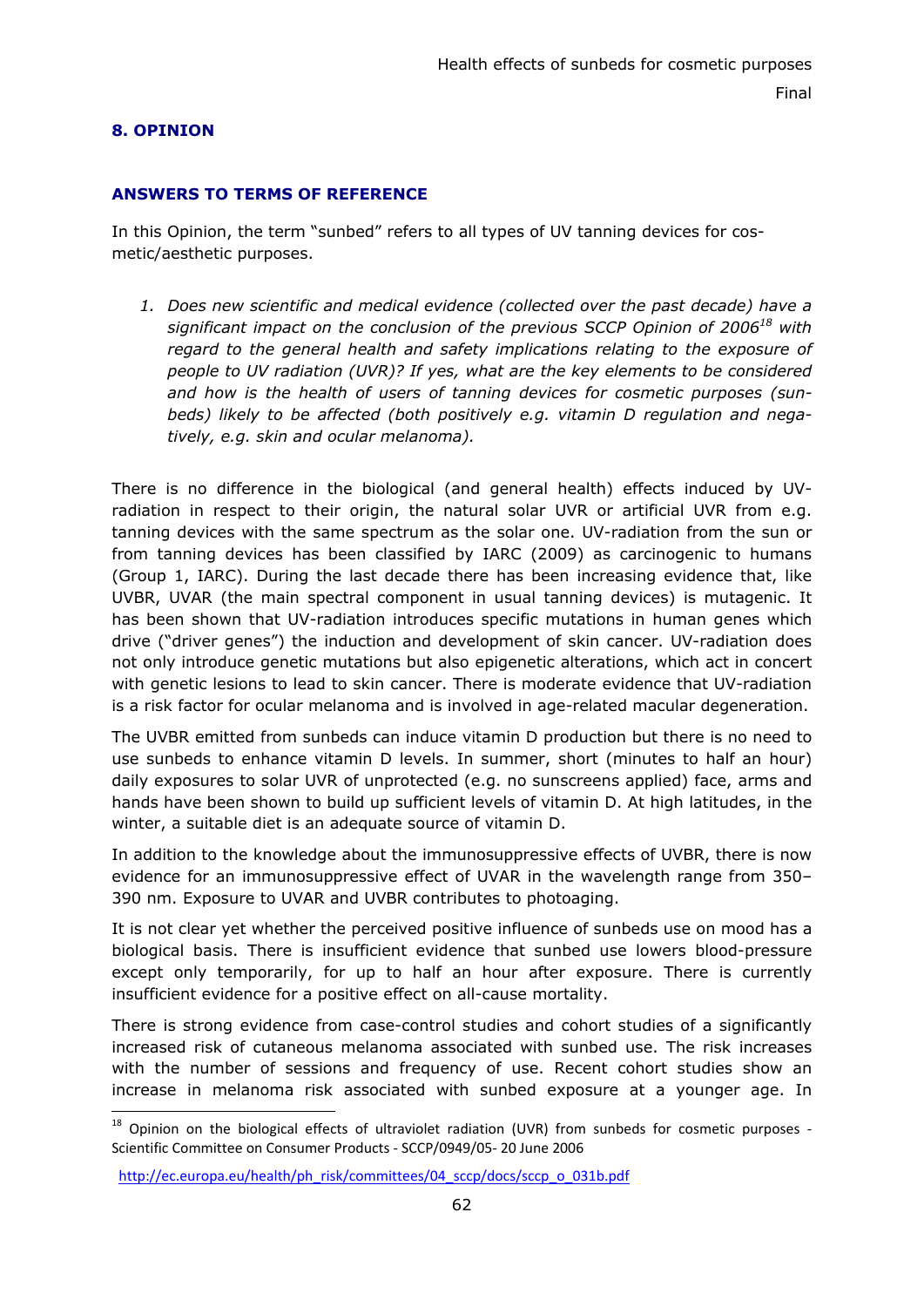addition, since all analyses have been adjusted for host factors such as tendency to sunburn, hair colour, and for sun exposure, they also suggest that sunbed use adds a specific risk of melanoma independently from individual susceptibility and behaviour in the sun. In Europe, 3,438 (5.4%) of 63,942 new cases of melanoma diagnosed each year are estimated to be attributable to sunbed use for all ages. The percentage of melanomas arising due to sunbeds usage before the age of 30 is 43% in France and 76% in Australia. Although based on a smaller number of studies than for melanoma, there is strong evidence from individual studies and meta-analyses that sunbed use is also a risk factor for squamous cell carcinoma and to a lesser extent for basal cell carcinoma, especially when exposure takes place at a younger age.

*2. Does SCENIHR uphold the assessment of the SCCP that the limit value of the Erythemally-weighted irradiance of 0.3 W/m2 (equivalent to an UV index of 12) ensures sufficient levels of protection for the health and safety of users? If this is not the case, please specify if it is sufficient to give specific information. If it is not sufficient to provide information, please specify the limit values above which adverse health effects can occur.* 

No limit value of either irradiance or dose (irradiance multiplied by time of exposure) can be given to ensure protection for the health and safety of the users of sunbeds, due to (a) the evidence of the carcinogenic effects of UVR emitted by sunbeds, and (b) the stochastic nature of skin cancer induction (no threshold levels of UV-irradiance and UV– dose are known).

*3. What should be the wavelength range for which the total Erythemally-weighted irradiance should be negligible (e.g., under 0.003 W/ m2 ) to minimise the risks of developing skin cancer due to the use of sunbeds?* 

The risk of developing skin cancer cannot be minimised because of the stochastic nature of cancer induction. Since there is no threshold for adverse long-term health effects, there is no wavelength range in the use of sunbeds for which the total Erythemallyweighted irradiance is negligible.

### **9. MINORITY OPINION**

None.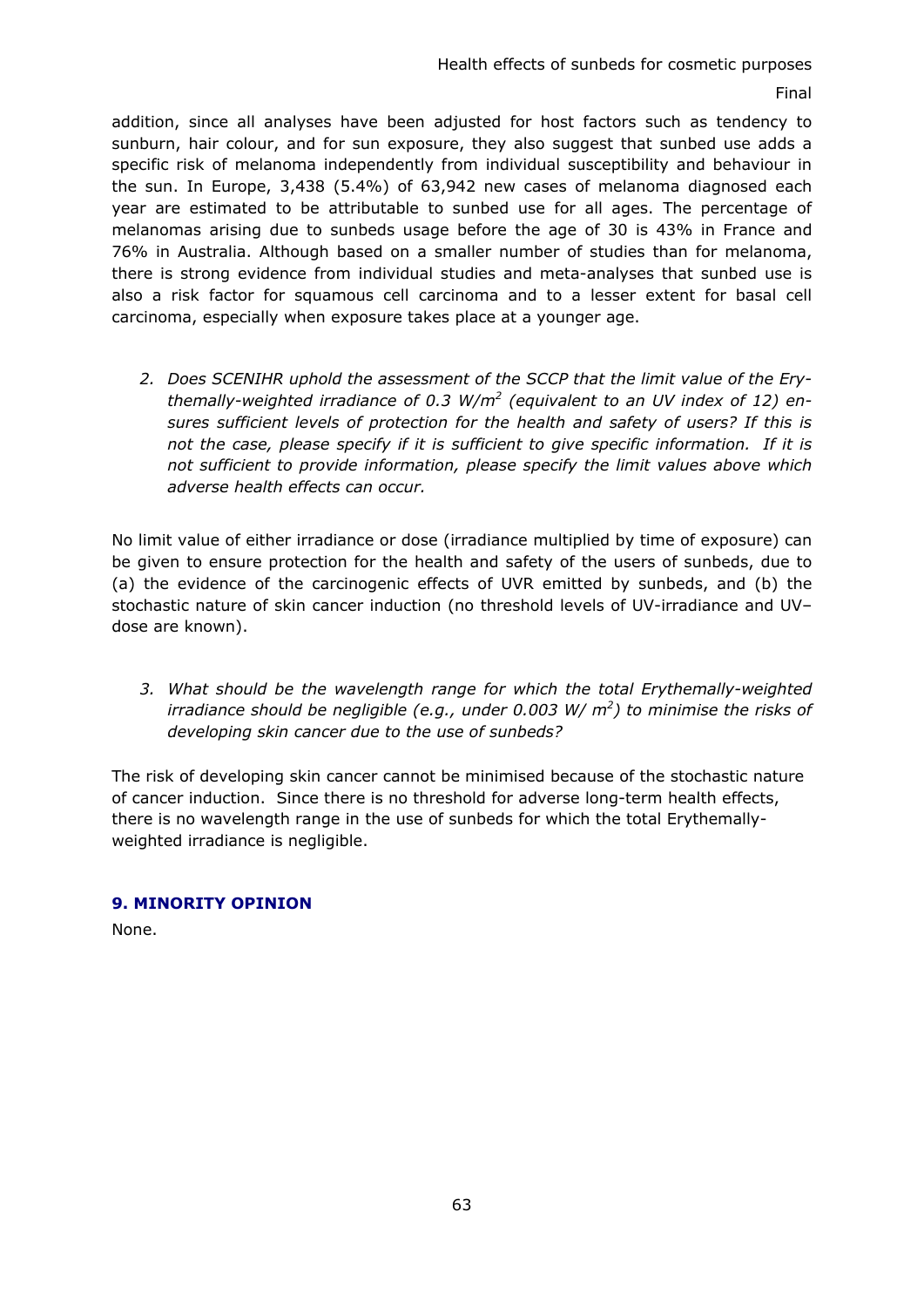### **10. RECOMMENDATIONS FOR FURTHER WORK**

Although SCHEER welcomes studies on biological effects of UV radiation on the human skin (carcinogenicity, immunosuppression and other health effects), there is a large body of consistent evidence which has established the adverse health effects and limited beneficial effects associated with the use of sunbeds. Hence, new studies on sunbed usage for cosmetic purposes would therefore not be a priority for future work.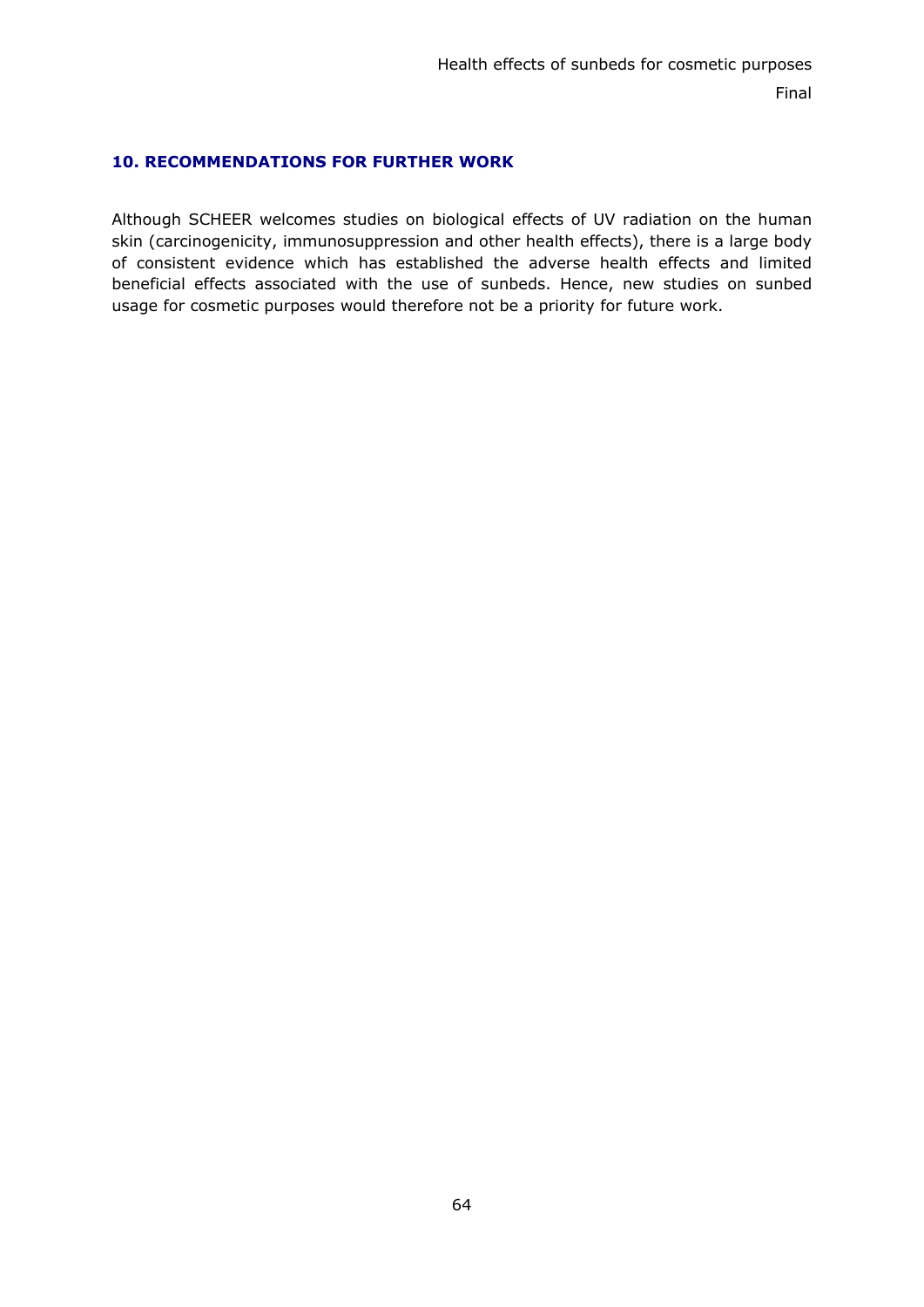# **11. CONSIDERATION OF THE RESPONSES RECEIVED DURING THE CONSULTATION PROCESS**

A public consultation on this Opinion was open on the website of the Scientific Committees from 22 January to 27 April 2016. Information about the public consultation was broadly communicated to national authorities, international organisations and other stakeholders.

A public hearing was also organised in Luxembourg on 12 April 2016, which saw the participation of 26 organisations. The public hearing aimed to complement the public consultation on the preliminary Opinion to gather specific comments, suggestions and explanations or contributions on the scientific basis of the Opinion.

Thirty-five organisations and individuals (providing in total 284 contributions and nearly 1000 comments) participated in the public consultation providing input to different chapters and subchapters of the Opinion. The majority of comments came from sunbed industry representatives and sunbed associations, several came from public health authorities/institutes and NGOs associations. Because of the multitude of the comments, the answers to them by necessity had to be concise.

Each comment received and reference submitted during this time has been carefully considered by the SCHEER. Where appropriate, the text of the relevant sections of the Opinion was edited or explanations were added in response to relevant comments.

As a consequence of the contributions received, the literature of the Opinion has been updated with relevant publications, the scientific rationale and the Opinion section were clarified and strengthened.

In instances where the SCHEER, after consideration and discussion of the comments, decided to maintain its initial views, the Opinion (or the section concerned) remained unchanged.

Several comments, mainly raised by sunbed industry representatives and sunbed associations, claimed that the Opinion did not pay enough attention to the positive effects of exposure to UVR from sunbeds such as vitamin D synthesis, and overlooked the benefits of vitamin D on a number of health conditions including cancers. In this respect, the SCHEER stated that the Opinion does address vitamin D synthesis following UV exposure, although the relation between vitamin D blood levels and risks of diseases including cancer is not discussed in detail because is outside SCHEER's mandate.

Another frequent comment was concerning the choice of scientific studies included in the meta-analyses and reviewed by the SCHEER. A paragraph was added to the relevant section to explain the methodology used by the SCHEER to weigh scientific evidence.

Several comments were received which concern risk management or enforcement of legislation (especially about section 5.3). These could not be accommodated in the final text of the Opinion because risk management is outside of the remit of the mandate received by the SCHEER. Other comments concerned the use of sunbeds for medical uses which is outside the scope of this Opinion.

The text of the comments received and the response provided by the SCHEER is available at:

[http://ec.europa.eu/health/scientific\\_committees/consultations/public\\_consultations/scenihr\\_cons](http://ec.europa.eu/health/scientific_committees/consultations/public_consultations/scenihr_consultation_30_en.htm) ultation\_30\_en.htm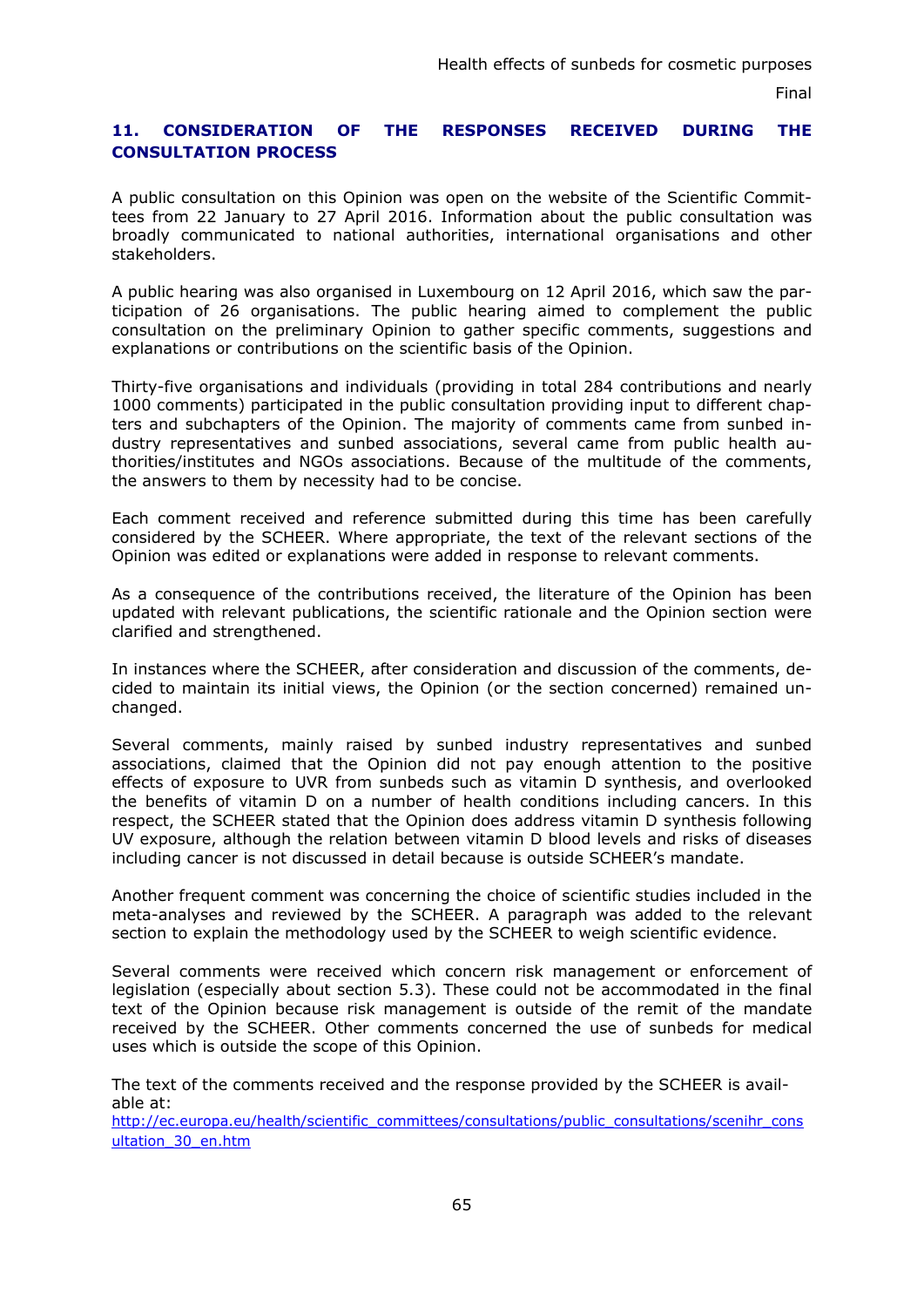### **ABBREVIATIONS AND GLOSSARY OF TERMS**

| Action spectrum           | efficiency of inducing an effect by UVR in dependence of its wave-<br>length                                                     |
|---------------------------|----------------------------------------------------------------------------------------------------------------------------------|
| AF                        | Attributable fraction                                                                                                            |
| <b>ANSES</b>              | French Agency for Food, Environmental and Occupational Health &<br>Safety                                                        |
| <b>BCC</b>                | Basal cell carcinoma                                                                                                             |
| <b>BRAF</b>               | Human gene that makes a protein called B-Raf that helps transmit<br>chemical signals from outside the cell to the cell's nucleus |
| codon                     | A nucleotide triplet that specifies which amino acid will be added next<br>during protein synthesis                              |
| <b>CPD</b>                | Cyclobutane pyrimidine dimers                                                                                                    |
| <b>CPD</b>                | Cyclobutane pyrimidine dimer                                                                                                     |
| <b>CPDs</b>               | DNA photoproducts                                                                                                                |
| <b>CVD</b>                | Cardiovascular disease                                                                                                           |
| <b>CVD</b>                | Cerebrovascular disease                                                                                                          |
| <b>DMBA</b>               | 7,12-dimethylbenz(a)anthracene                                                                                                   |
| df                        | Degree of freedom                                                                                                                |
| Dose                      | irradiance multiplied by time of exposure                                                                                        |
| Effective irradi-<br>ance | irradiance of electromagnetic radiation weighted according to a spe-<br>cific action spectrum                                    |
| <b>HGF/SF</b>             | the hepatocyte growth factors/scatter factor                                                                                     |
| <b>IARC</b>               | International Agency for Research on Cancer                                                                                      |
| IR                        | infrared radiation                                                                                                               |
| Irradiance                | UVR intensity (power density) incident on a reference area                                                                       |
| <b>LVD</b>                | Low Voltage Directive                                                                                                            |
| <b>NER</b>                | Nucleotide Excision repair                                                                                                       |
| <b>NER</b>                | Nucleotide excision repair                                                                                                       |
| <b>NMSC</b>               | Non melanoma skin cancer                                                                                                         |
| <b>NRAS</b>               | A gene that provides instructions for making a protein called N-Ras,                                                             |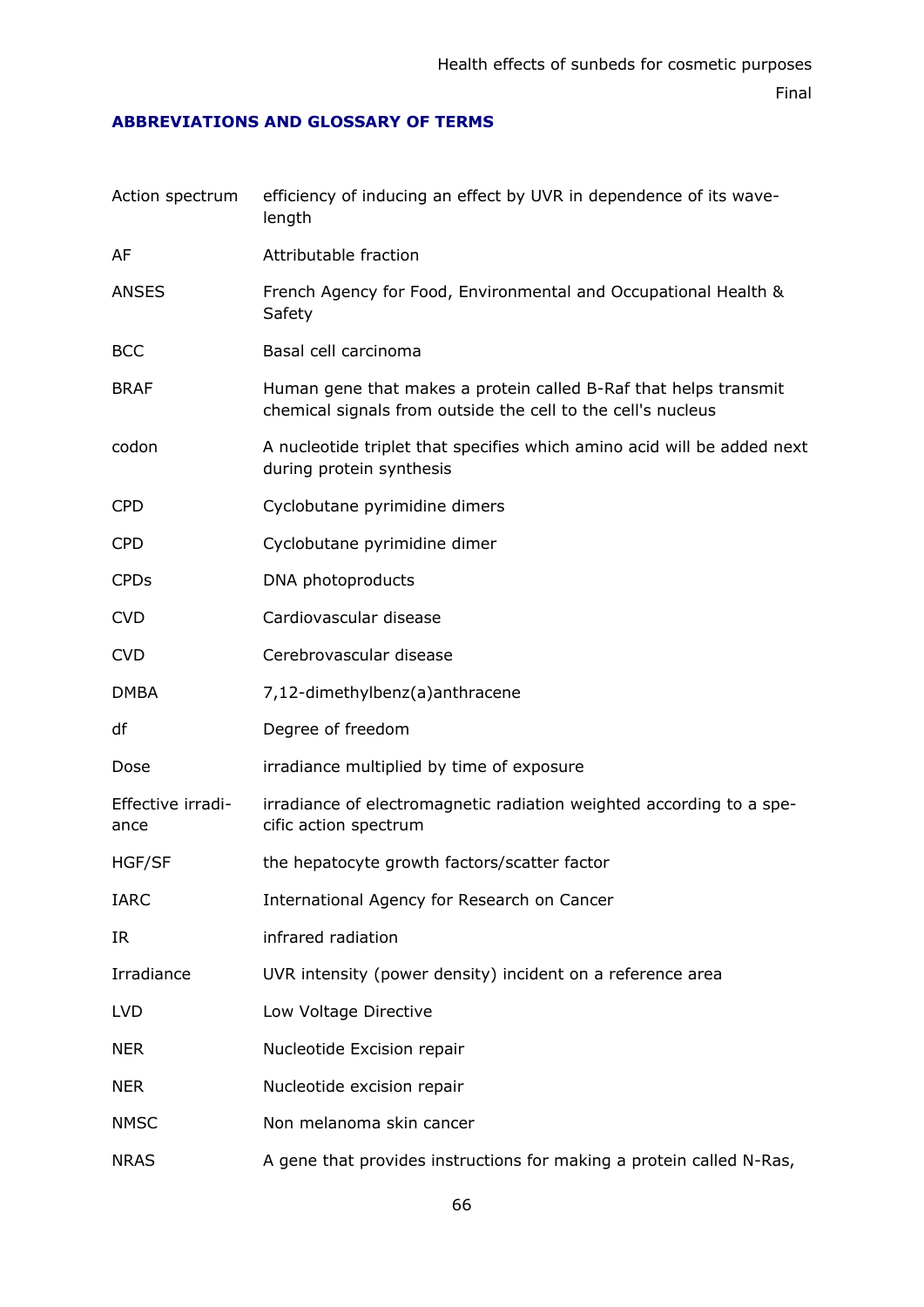### Health effects of sunbeds for cosmetic purposes

Final

which is involved primarily in regulating cell division

| NRPA | National Radiation Protection Authority |
|------|-----------------------------------------|

- PTCH Patched gene
- SCC squamous cell carcinoma
- SCTs spindle cell tumours
- SED Standard erythemal dose
- SHH Sonic hedgehog
- SMO Growth-promoting smoothened
- TERT TERT Telomerase reverse transcriptase
- TPA 12-o-tetradecanoylphorbol-13-acetate
- V600E A mutation of the BRAF gene in which valine (V) is substituted by glutamine (E) at codon 600
- WMO World Meteorological Organization
- XP Xeroderma pigmentosum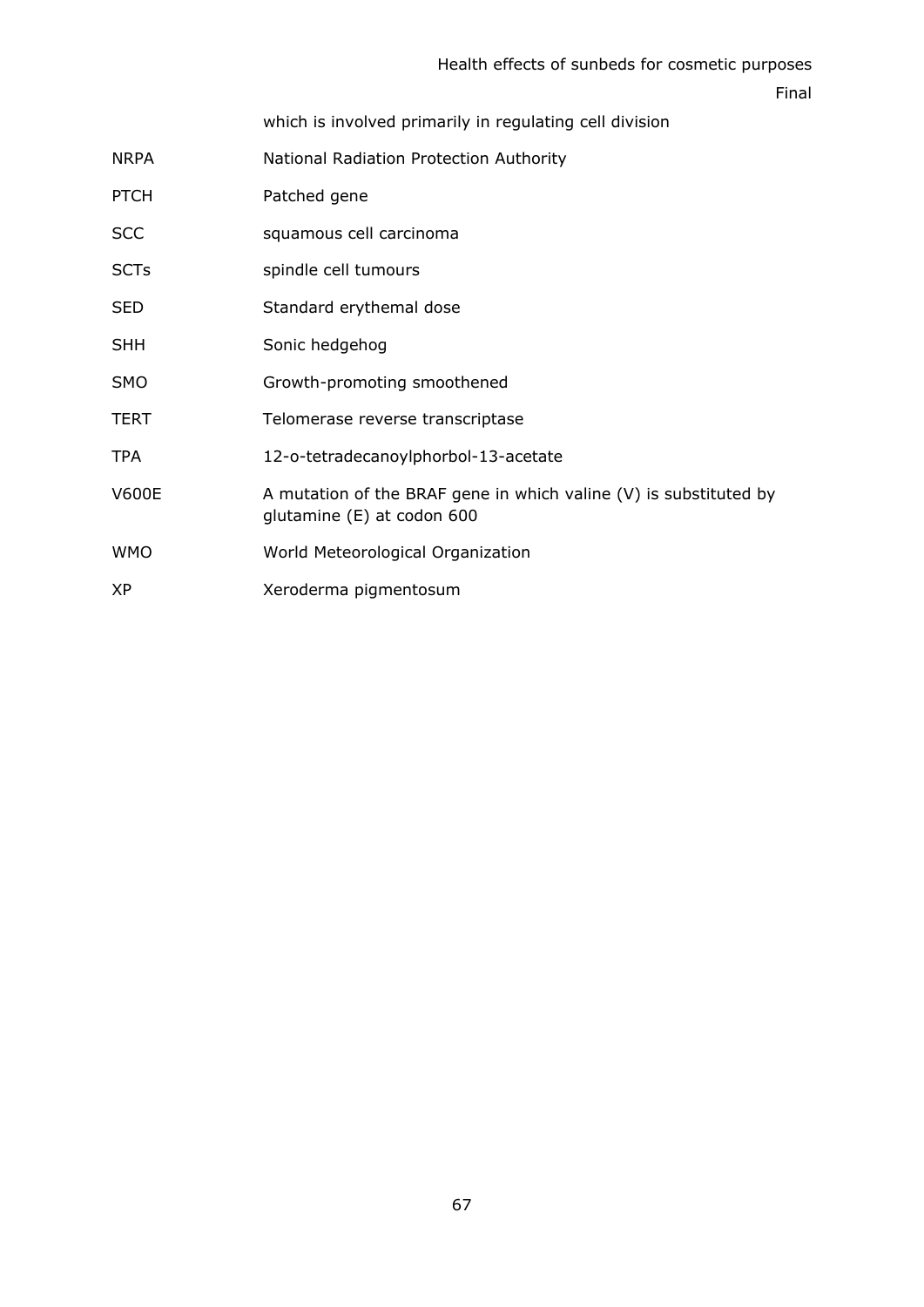# **ANNEX I**

### **Literature review on biological effects of ultraviolet radiation relevant to health with particular reference to sunbeds for cosmetic purposes**

The purpose of the literature review was to provide the SCENHIR with scientific literature papers to help them perform the assessment of the scientific evidence concerning the biological effects of ultraviolet radiation relevant to health with particular reference to sunbeds for cosmetic purposes.

### **Method**

The terms used in the searches are included in the table below. The searches were performed in PubMed and covered the period from 2006 to September 2015.

| Term                                              | <b>Number of</b><br>hits |
|---------------------------------------------------|--------------------------|
| sunbeds                                           | $\overline{95}$          |
| sunlamps                                          | 36                       |
| tanning booths                                    | $\overline{7}$           |
| maximum ultraviolet radiation (UVR)*              | 21                       |
| standard erythema doses                           | 67                       |
| malignant melanoma*                               | $\overline{21}$          |
| basal cell carcinoma*                             | 45                       |
| eyes irritation                                   | $\overline{2}$           |
| eyes conjunctivitis                               | 23                       |
| cataracts*                                        | 3                        |
| actinic keratosis                                 | 159                      |
| contact hypersensitivity                          | 98                       |
| immediate pigment darkening                       | 10                       |
| infrared radiation                                | 62                       |
| minimal erythema dose                             | 179                      |
| matrix metalloproteinases*                        | $\overline{2}$           |
| psoralen plus UVA*                                | $\overline{5}$           |
| reactive oxygen species*                          | 8                        |
| squamous cell carcinoma*                          | 46                       |
| sun protection factor, based on UVB<br>absorbance | 209                      |
| solar simulating radiation                        | 25                       |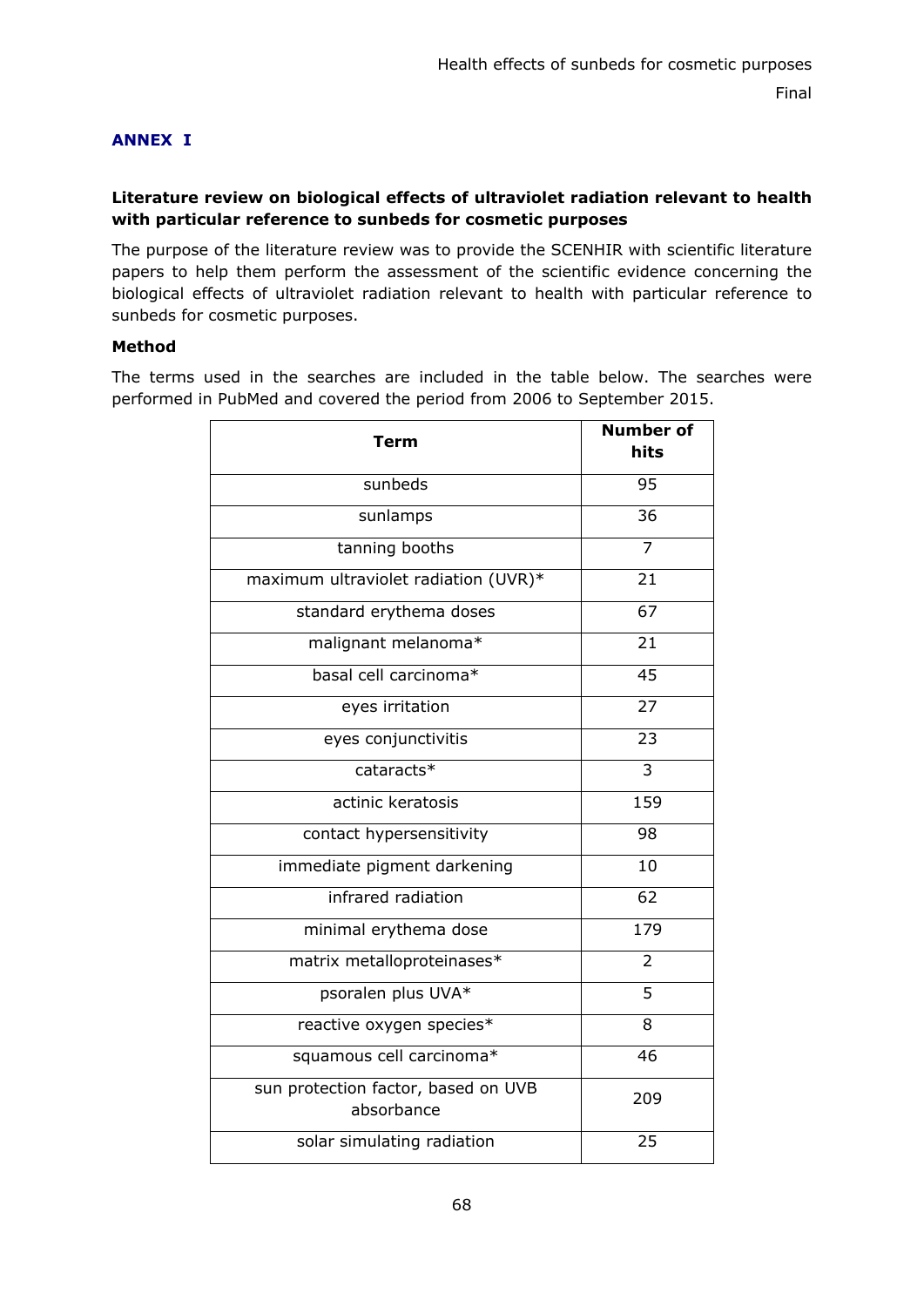| urocanic acid                  | 64           |
|--------------------------------|--------------|
| xeroderma pigmentosum*         | 3            |
| risk assessment*               | 24           |
| Attributable risk fraction     | $\mathbf{1}$ |
| Prevalence*                    | 197          |
| UVR AND neoplasms              | 206          |
| <b>UVR AND Immune function</b> | 37           |
| UVR AND mood                   | 46           |
| UVA AND neoplasms*             | 20           |
| UVA AND immune function        | 41           |
| UVA AND mood                   | 78           |
| UVB And neoplasms*             | 23           |
| UVB AND immune function        | 99           |
| UVB AND mood                   | 109          |
| UVC AND neoplasms              | 50           |
| UVC AND immune function        | 7            |
| UVC AND mood                   | 16           |

An initial search was carried out for (ultraviolet) AND (UV), with a date limited of 1/1/2006. The number of initial hits was a given as the combined number for both ultraviolet and UV, and was only slightly smaller than the sum of separate searches with ultraviolet or UV. This was used as the basis for the searches with the terms in the table.

Where the number of hits for the specific term combined with the basic search was around 200 or less, the results were retained for screening (the numbers for these are included in the table). For a number of the terms, those marked as "\*" in the table, the numbers were much higher. Following discussion with the secretariat, it was agreed that the results for these terms would be combined with three additional terms – sunbeds, sunlamps and indoor tanning. The numbers for the terms marked "\*" in the table are the result of applying these additional terms.

The types of documents required are peer reviewed articles, journal entries, book chapters, government funded publications etc. Bibliographic information and abstracts has been obtained for the search results as above. The abstracts were reviewed to identify documents relevant to the Opinion.

The results were presented as tables of bibliographic information divided into three sections:

- The first containing papers where artificial sources of UV exposure appear to be the main or a major part of the content.
- The second containing papers which relate to the effects of UV in more general terms.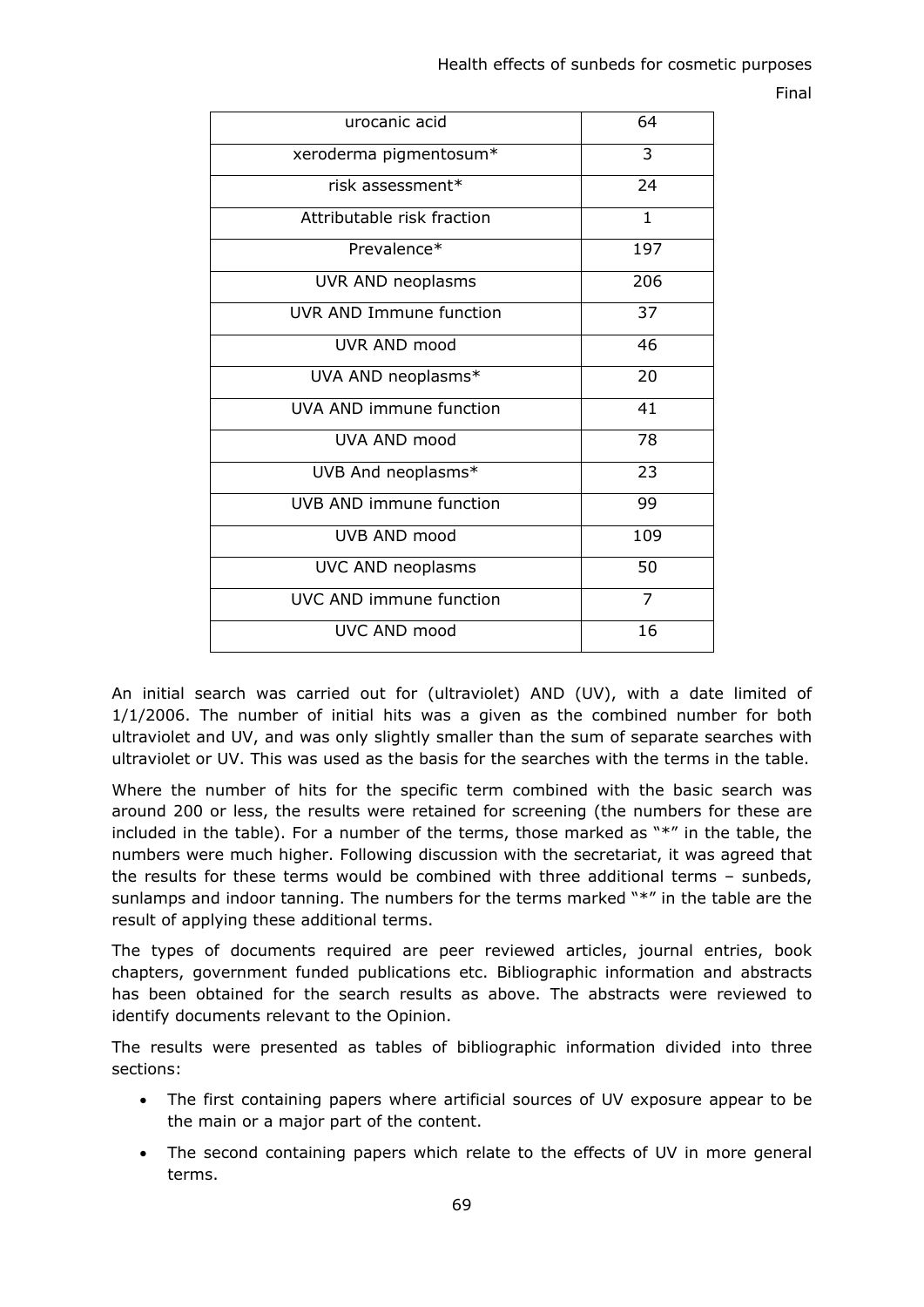Health effects of sunbeds for cosmetic purposes Final • The third section containing papers dealing with exposure to UV.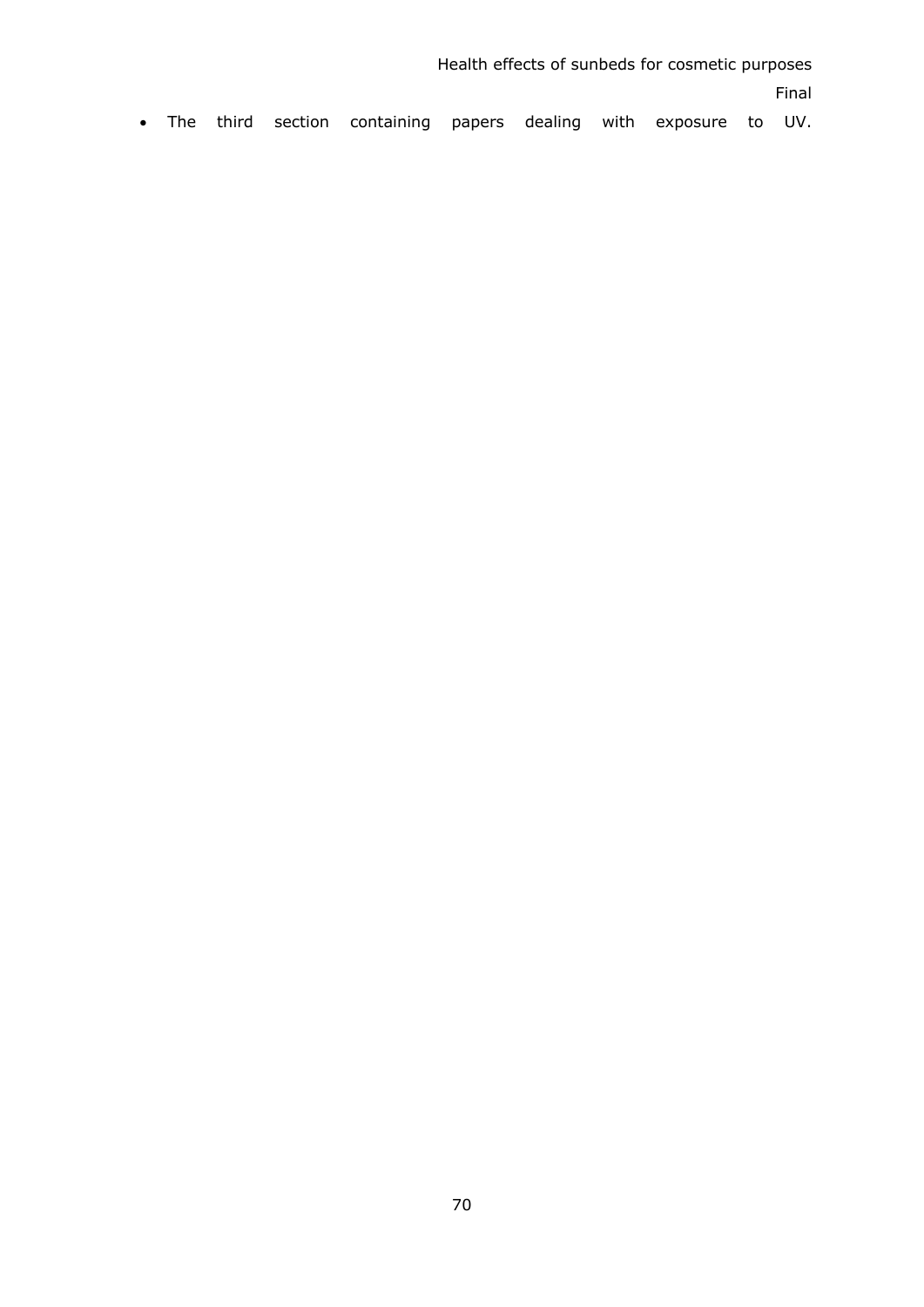### **ANNEX II**

Prevalence of sunbed use among adults in Europe, USA and Australia

| <b>Country</b> | <b>Period</b>                      | Age<br>(years) | Sample size                           | <b>Sample source</b>                                                                              | % sunbed use                                                                                                                                                                                                          | <b>Reference</b>            |
|----------------|------------------------------------|----------------|---------------------------------------|---------------------------------------------------------------------------------------------------|-----------------------------------------------------------------------------------------------------------------------------------------------------------------------------------------------------------------------|-----------------------------|
| <b>Europe</b>  |                                    |                |                                       |                                                                                                   |                                                                                                                                                                                                                       |                             |
| <b>France</b>  | September 28 -<br>October 20, 2011 | $\geq 18$      | 1,502<br>(787<br>female,<br>715 male) | Nationwide<br>telephone<br>survey<br>(quota method).<br>9209<br>contacted,<br>participation 16,3% | 10 <sub>1</sub><br>(current<br>past<br>or<br>users)<br>14,5 (female)<br>5.0 (male)<br>(mean age at $1st$ use:<br>27.6 y)<br>18.9 (female $<$ 50 yrs)<br>$5.1$ (male $<$ 50 yrs)<br>15.6 (skin phototype 1<br>and $2)$ | et<br>al.<br>Grange<br>2015 |
| Germany        | 2012                               | $14 - 45$      | 4,851                                 | telephone<br>National<br>survey                                                                   | 39.2 (ever users)<br>24.7 (past users)<br>14.6 (current users)                                                                                                                                                        | Schneider et al.<br>2015    |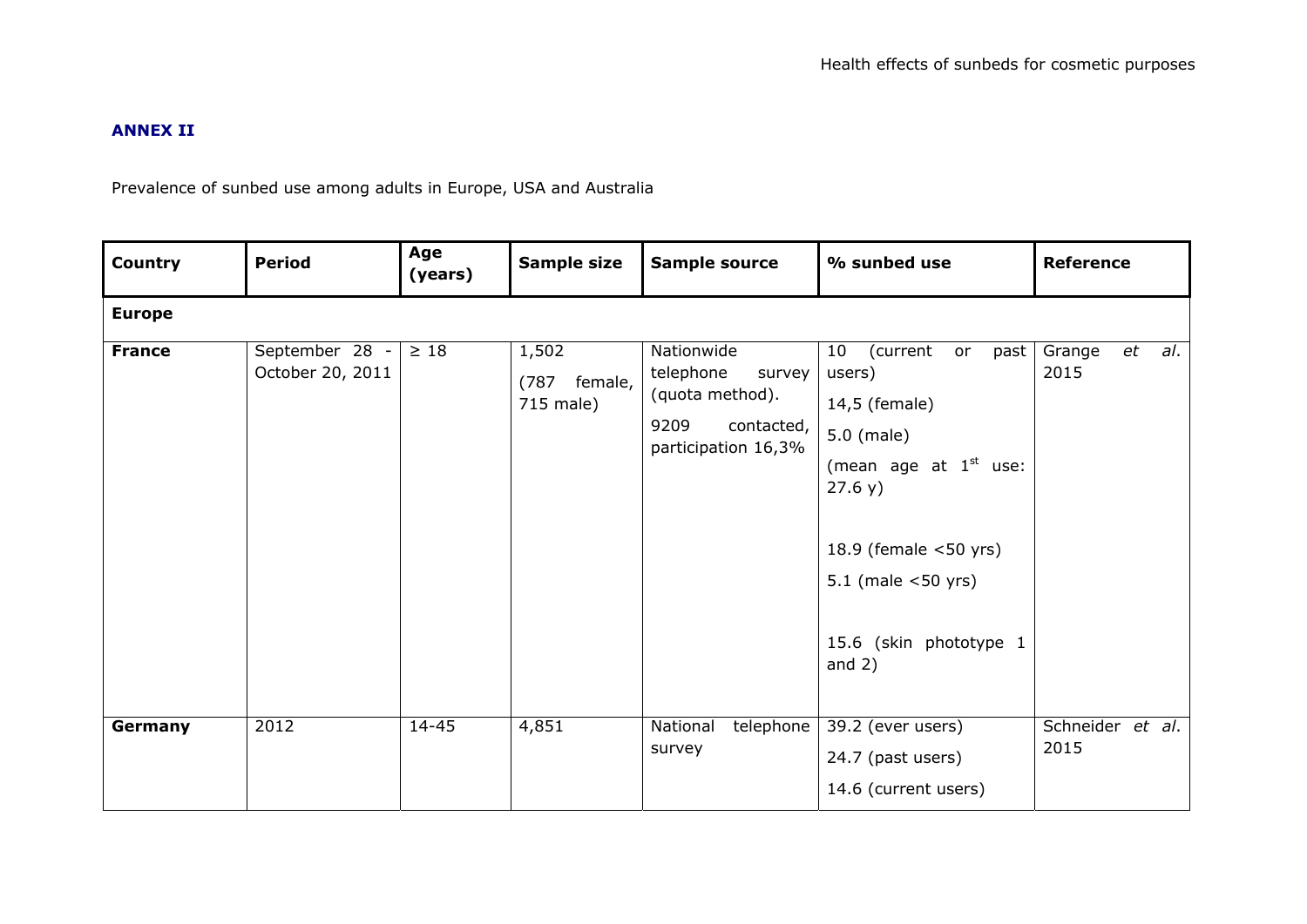Final

| <b>Italy</b><br>(Romagna) | June-August<br>2011         | <b>Not</b><br>specified | 4,703                        | Questionnaires<br>distributed<br>and<br>collected<br>at<br>information<br>points<br>22<br>bathing<br>in<br>locations<br>$\overline{\mathbf{3}}$<br>and<br>public spaces.<br>(91%<br>response<br>rate) | 20 (overall prevalence)<br>22 (women)<br>16 (men)<br>$22 (-35 y.0.)$<br>17 (older)                                                                                    | Stanganelli et al.<br>2013   |
|---------------------------|-----------------------------|-------------------------|------------------------------|-------------------------------------------------------------------------------------------------------------------------------------------------------------------------------------------------------|-----------------------------------------------------------------------------------------------------------------------------------------------------------------------|------------------------------|
| <b>France</b>             | April 3 - August<br>7, 2010 | $15 - 75$               | 3,359                        | National<br>telephone<br>(fixed line<br>survey<br>and<br>mobile)<br>"Baromètre cancer<br>2010" (acceptation<br>rate 60%)                                                                              | 13.4 (ever use)<br>19.4 (women)<br>$7.1$ (men)<br>3.5 (use in the last 12<br>months)<br>5.0 (women)<br>$2.0$ (men)<br>13.7 (women 20-25 y.o.)<br>6.1 (men 20-25 y.o.) | Benmarhnia<br>et<br>al. 2013 |
| <b>Denmark</b>            | 2007 - 2009                 | 15-59                   | 13,229<br>6,049 M<br>7,180 F | Population<br>based<br>annual web<br>and<br>telephone<br>surveys<br>(following<br>a<br>campaign in March<br>2007)                                                                                     | Recent users (past 12<br>$mo.$ :<br>March 2007: 29.9 (21.8<br>(M), 35.9 (F))<br>Aug. 2007: 27.8 (17.2,                                                                | Køster<br>et<br>al.<br>2011  |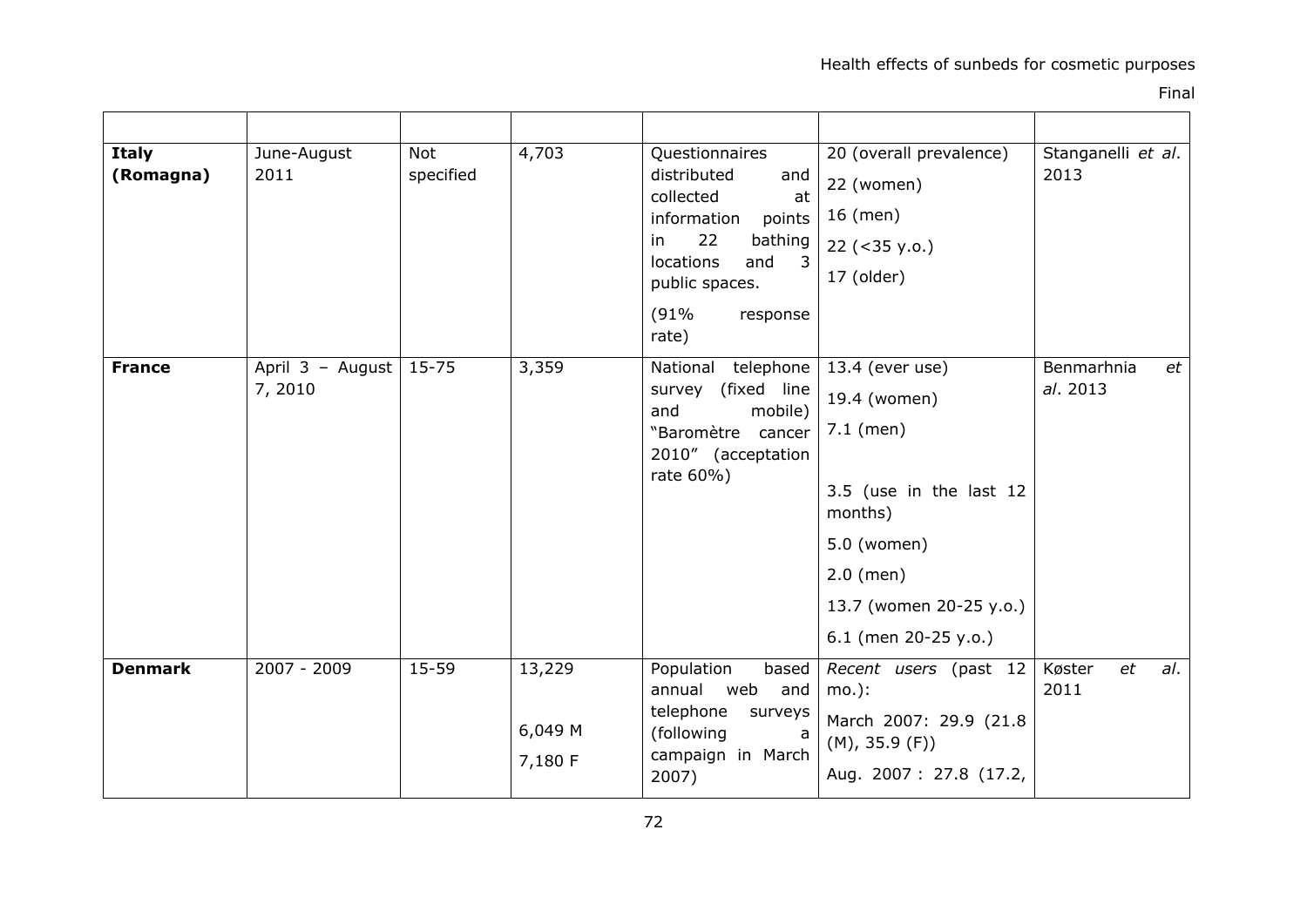Health effects of sunbeds for cosmetic purposes

|                         |                     |                  |                                                                              |                                                                                            | 35.3)                                                                                                                                                                                                                                                                                            |               |    |     |
|-------------------------|---------------------|------------------|------------------------------------------------------------------------------|--------------------------------------------------------------------------------------------|--------------------------------------------------------------------------------------------------------------------------------------------------------------------------------------------------------------------------------------------------------------------------------------------------|---------------|----|-----|
|                         |                     |                  | 15-19: 1,359<br>20-29: 1,958<br>30-39: 3,049<br>40-49: 3,552<br>50-59: 3,301 |                                                                                            | Aug. 2008: 26.7 (17.5,<br>35.4)<br>Aug. 2009: 23.3 (16.7,<br>30.1)<br>Age (Ma 2007; Aug<br>2007; 2008; 2009)<br>15-19: 50.3; 47.4; 44.2;<br>32.9<br>20-29: 46.7; 45.4; 37.6;<br>31.5<br>30-39: 30.6; 30.8; 27.9;<br>22.0<br>40-49: 25.7; 22.3; 22.6;<br>22.5<br>50-59: 17.8; 15.8; 14.6;<br>13.8 |               |    |     |
| <b>USA</b>              |                     |                  |                                                                              |                                                                                            |                                                                                                                                                                                                                                                                                                  |               |    |     |
| <b>USA</b><br>(Chicago) | June-August<br>2010 | Not<br>specified | 301                                                                          | Parents with a child<br>9-16 y.o. attending                                                | $\overline{49.5}$ (use in the last 12  <br>months)                                                                                                                                                                                                                                               | Cohen<br>2013 | et | al. |
|                         |                     |                  |                                                                              | $\mathbf{3}$<br>paediatric<br>practices<br>(87%<br>participation:<br>93%<br>7%<br>mothers, |                                                                                                                                                                                                                                                                                                  |               |    |     |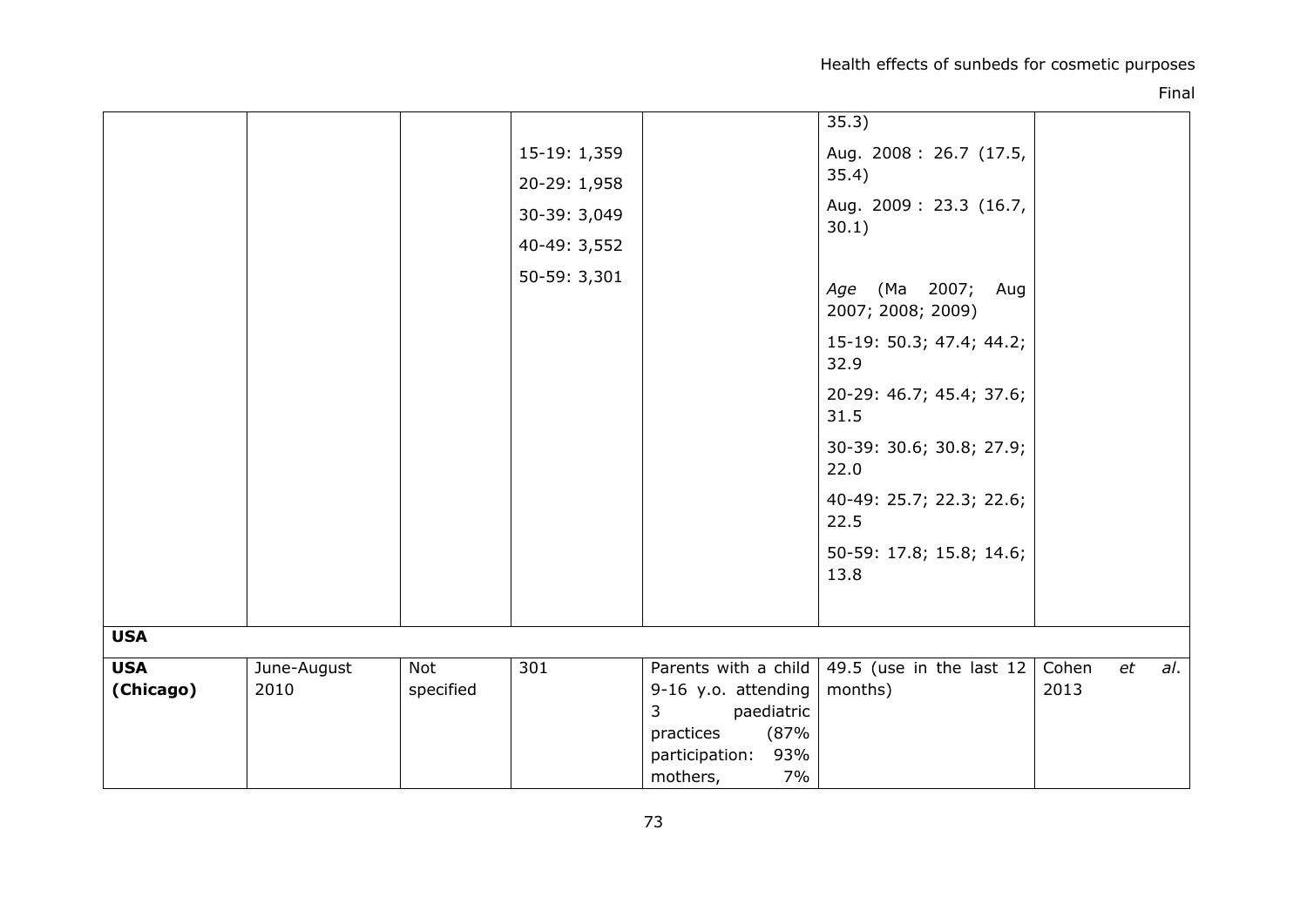|            |      |           |                                                 | fathers)                                                                                                    |                                                                                                                                                                                |                    |
|------------|------|-----------|-------------------------------------------------|-------------------------------------------------------------------------------------------------------------|--------------------------------------------------------------------------------------------------------------------------------------------------------------------------------|--------------------|
| <b>USA</b> | 2011 | $\geq 18$ | 315                                             | 2011<br>from<br>Data<br>national Youth Risk<br>Survey<br>Behaviour<br>of high<br>(YRBS)<br>school students  | non-Hispanic<br>white<br>female<br>high<br>school<br>students:<br>43.8%<br>[95%CI:<br>$36.0 -$<br>$52.0$ ]<br>(use<br>in<br>the<br>previous 12 months)<br>29.97% [95%CI: 23.0- | Guy et al. 2013    |
|            |      |           |                                                 |                                                                                                             | 37.8] (frequent use $\ge$<br>10 times in the previous<br>12 months).                                                                                                           |                    |
|            | 2010 | 18-34     | 1,857                                           | 2010<br>Data<br>from<br>National<br>Health<br>Interview<br>Survey                                           | non-Hispanic<br>white<br>women:<br>24.9%<br>use)<br>in<br>the<br>previous 12 months)                                                                                           |                    |
|            |      |           |                                                 | (NHIS) for adults<br>34<br>aged 18 to<br>years.                                                             | 15.1% (frequent use $\ge$<br>10 times in the previous<br>12 months).                                                                                                           |                    |
|            |      |           |                                                 |                                                                                                             | Highest use among 18-<br>21 y (31.8%), lowest<br>among 30-34 y (17.4%).                                                                                                        |                    |
| <b>USA</b> | 2008 | $\geq 18$ | NHIS:<br>Approx.<br>$20,000 -$<br>40,000 adults | Data from National<br>Health<br>Interview<br>Surveys (NHIS) and<br>Health Information<br>National<br>Trends | Use in the past 12 mo.:<br><b>NHIS: 15.2</b><br><b>HINTS: 9.0</b>                                                                                                              | Buller et al. 2011 |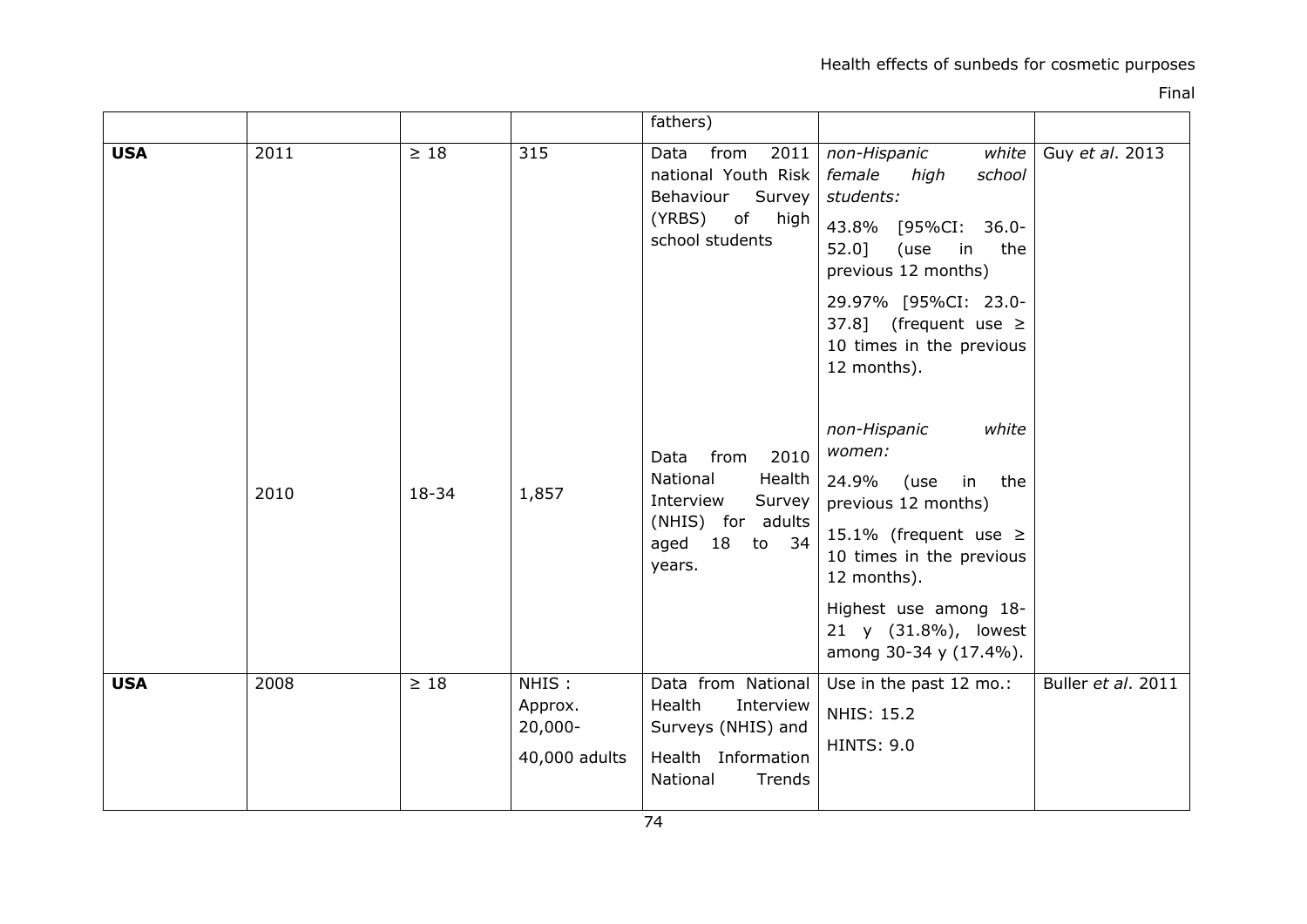|                               | HINTS :<br>Approx. 7,000<br>adults | Survey (HINTS)                                    |                      |                |    |     |
|-------------------------------|------------------------------------|---------------------------------------------------|----------------------|----------------|----|-----|
| <b>Australia</b>              |                                    |                                                   |                      |                |    |     |
| Australia,<br><b>Brisbane</b> | 2,867                              | Cross-sectional<br>survey among office<br>workers | 2.5 (over 12 months) | Gordon<br>2012 | et | al. |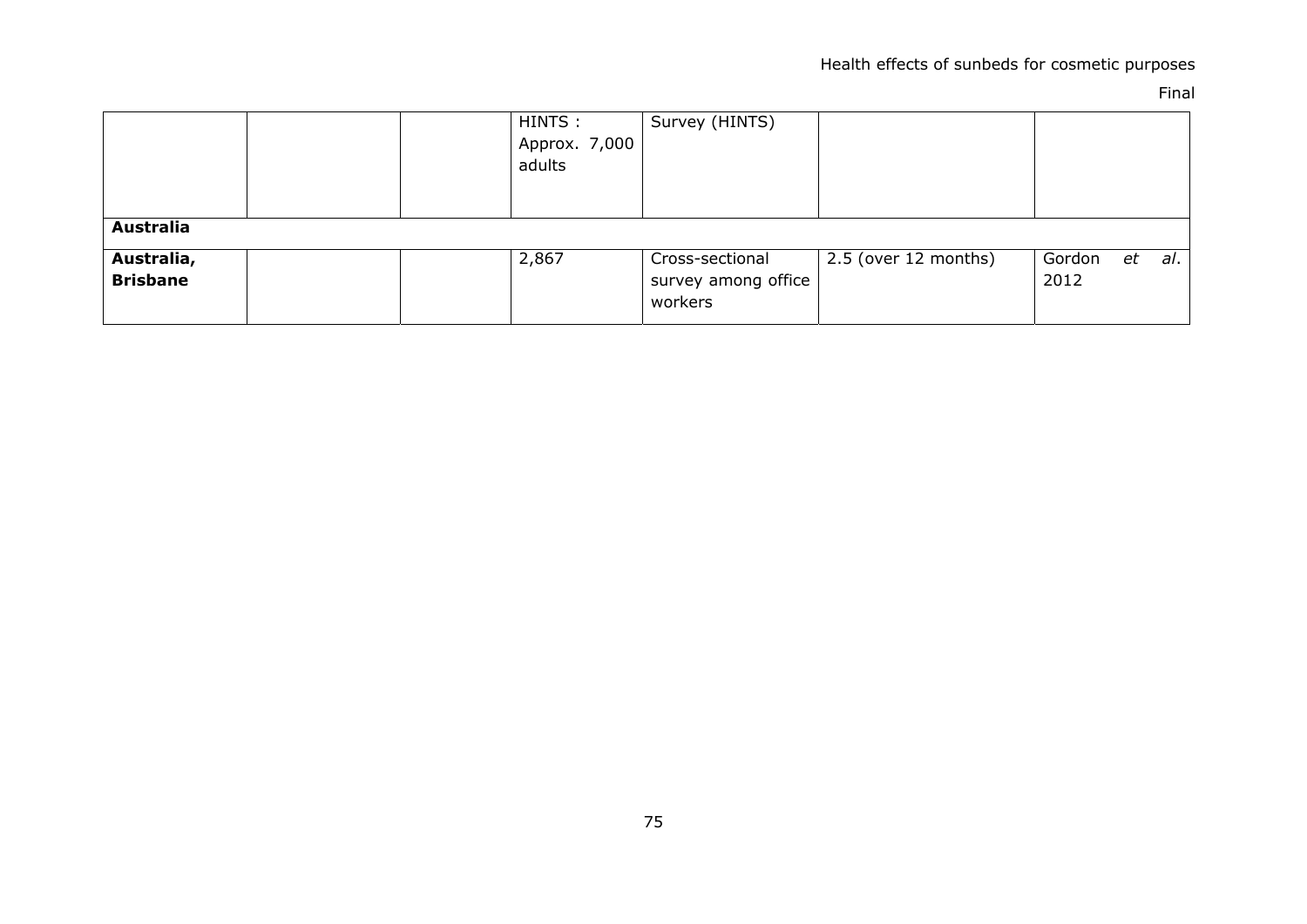## **ANNEX III**

Prevalence of sunbed use among teenagers in Europe, USA and Australia

| <b>Country</b> | <b>Period</b>     | Age of<br>interviewed<br>people<br>(years) | Sample size | Sample source                                                                                                                                                                            | % sunbed use                                                                                                                   | <b>Reference</b>           |
|----------------|-------------------|--------------------------------------------|-------------|------------------------------------------------------------------------------------------------------------------------------------------------------------------------------------------|--------------------------------------------------------------------------------------------------------------------------------|----------------------------|
| <b>Europe</b>  |                   |                                            |             |                                                                                                                                                                                          |                                                                                                                                |                            |
| <b>Denmark</b> | September<br>2010 | $14 - 18$                                  | 6,059       | 56<br>Adolescents<br>attending<br>continuation schools randomly<br>chosen among schools where<br>smoking was either prohibited<br>(employees and pupils) (n=26)<br>or allowed $(n=30)$ . | 38 (used at least<br>once the last 12<br>months)                                                                               | Bentzen<br>et<br>al., 2012 |
| <b>Denmark</b> | 2007 - 2009       | $15 - 19$                                  | 1,359       | Population-based annual web<br>telephone<br>and<br>surveys<br>(following a campaign in March<br>2007)                                                                                    | Recent<br>users<br>(past 12 mo.):<br>(Ma 2007; Aug<br>2007;<br>2008;<br>2009)<br>50.3; 47.4; 44.2;<br>32.9<br>Age at first use | Køster et al.,<br>2011     |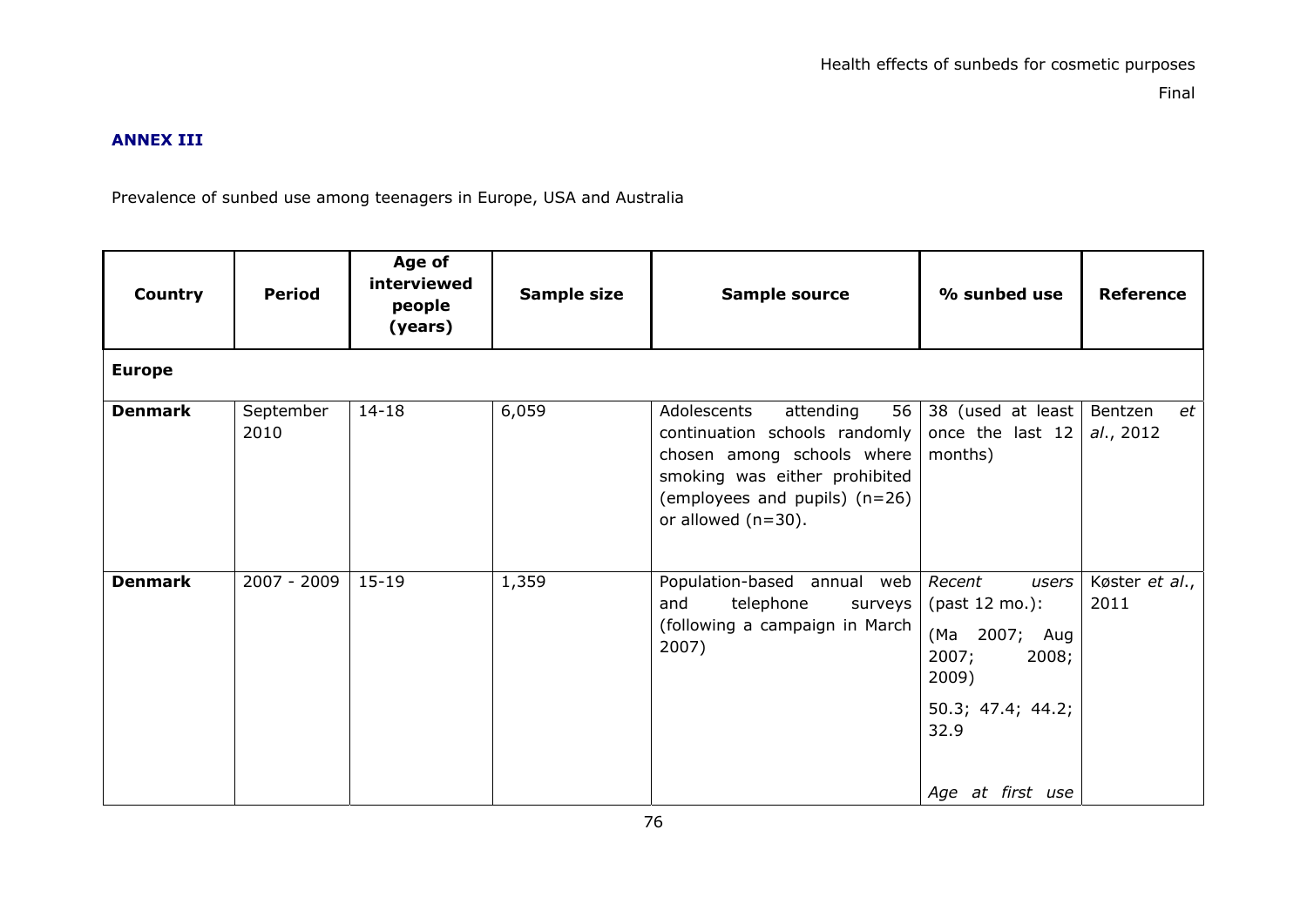Health effects of sunbeds for cosmetic purposes

|                |                                                                                      |                                                |                                              |                                                                                                                                | (% ever sunbed<br>users): (Ma 2007;<br>Aug 2007; 2008;<br>2009)<br>$<$ 13 y.o.: 13; 17;<br>13;8<br>13-15 y.o.: 75;<br>70; 65; 65<br>$16-18$ y.o. : 13;<br>13; 22; 27         |                            |
|----------------|--------------------------------------------------------------------------------------|------------------------------------------------|----------------------------------------------|--------------------------------------------------------------------------------------------------------------------------------|------------------------------------------------------------------------------------------------------------------------------------------------------------------------------|----------------------------|
| <b>Denmark</b> | August<br>$\overline{\phantom{a}}$<br>October<br>2008                                | $8 - 18$<br>$8 - 11$<br>$12 - 14$<br>$15 - 18$ | 1871<br>(864 M, 1007 F)<br>725<br>693<br>453 | 'Sun survey'<br>(random digit<br>dialing, followed<br>by mailed<br>questionnaire)                                              | sunbed<br>Recent<br>12<br>use<br>(past<br>months): 16.5<br>$8-11$ y.o.: 2<br>$12 - 14$ y.o.: 13<br>15-18 y.o.: 43<br>(Note:<br>more<br>frequent<br>among<br>girls than boys) | Krarup et al.,<br>2011     |
| <b>France</b>  | April $\overline{3}$<br>$\overline{\phantom{a}}$<br>7 <sub>r</sub><br>August<br>2010 | $15 - 75$                                      | 3,359                                        | telephone<br>National<br>survey<br>mobile)<br>line<br>and<br>(fixed<br>"Baromètre<br>2010"<br>cancer<br>(acceptation rate 60%) | $<$ 18 y.o.:<br>3.5 (ever)                                                                                                                                                   | Benmarhnia<br>et al., 2013 |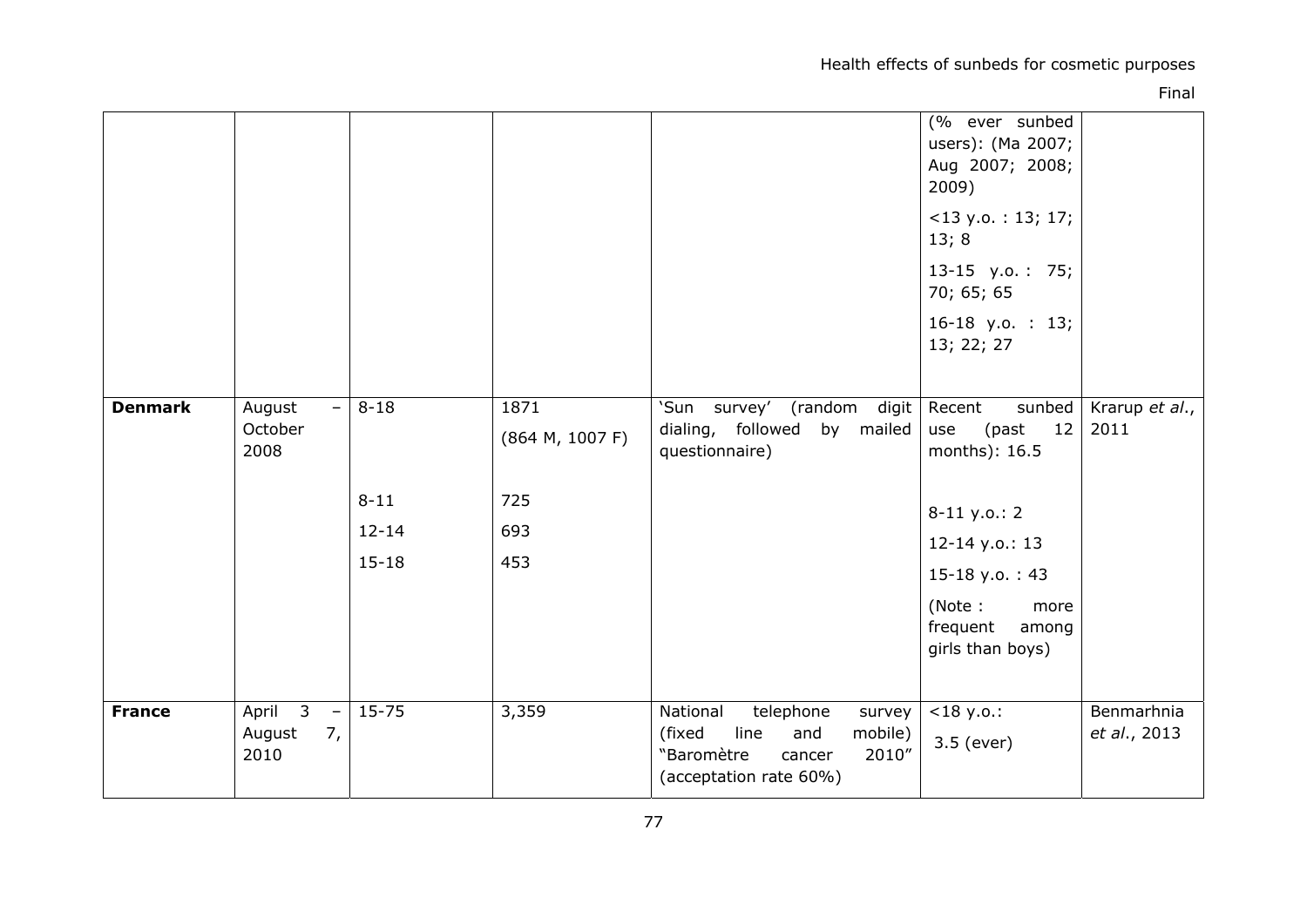| <b>France</b> | December<br>2011               | $11 - 17$<br>(mean<br>age:<br>13.5) | 713<br>(male<br>/ female: $1.1$ ) | Students of two middle and<br>high schools from a typical<br>city of the middle class French<br>population, Paris suburbs.                                | 4.5 (ever)<br>1.4 (past year)                                                                                                                                                                                                                             | Tella et al.,<br>2012   |  |
|---------------|--------------------------------|-------------------------------------|-----------------------------------|-----------------------------------------------------------------------------------------------------------------------------------------------------------|-----------------------------------------------------------------------------------------------------------------------------------------------------------------------------------------------------------------------------------------------------------|-------------------------|--|
| Great-Britain | February<br>2008-April<br>2009 | $11 - 17$                           | 3,509<br>3,101 (England)          | National prevalence study and<br>six cities.<br>Children were interviewed as<br>part of the Youth Omnibus<br>Survey after the weekly Adult<br><b>BMRB</b> | National<br>Prevalence Study:<br>6.8 : Great Britain<br>(ever)<br>13.6 ( 95% CI<br>$9.7 - 17.5$<br>Scotland<br>$10.6$ ( $6.0-15.2$ )<br>Wales<br>$5.9$ (<br>$5.0 - 6.7$<br>England<br>England<br>6.0% (95% CI<br>$5.1 - 6.8$ ) ever<br>8.6 (7.2-10) girls | Thomson et<br>al., 2010 |  |
|               |                                |                                     |                                   |                                                                                                                                                           | $3.5(2.6-4.4)$ boys                                                                                                                                                                                                                                       |                         |  |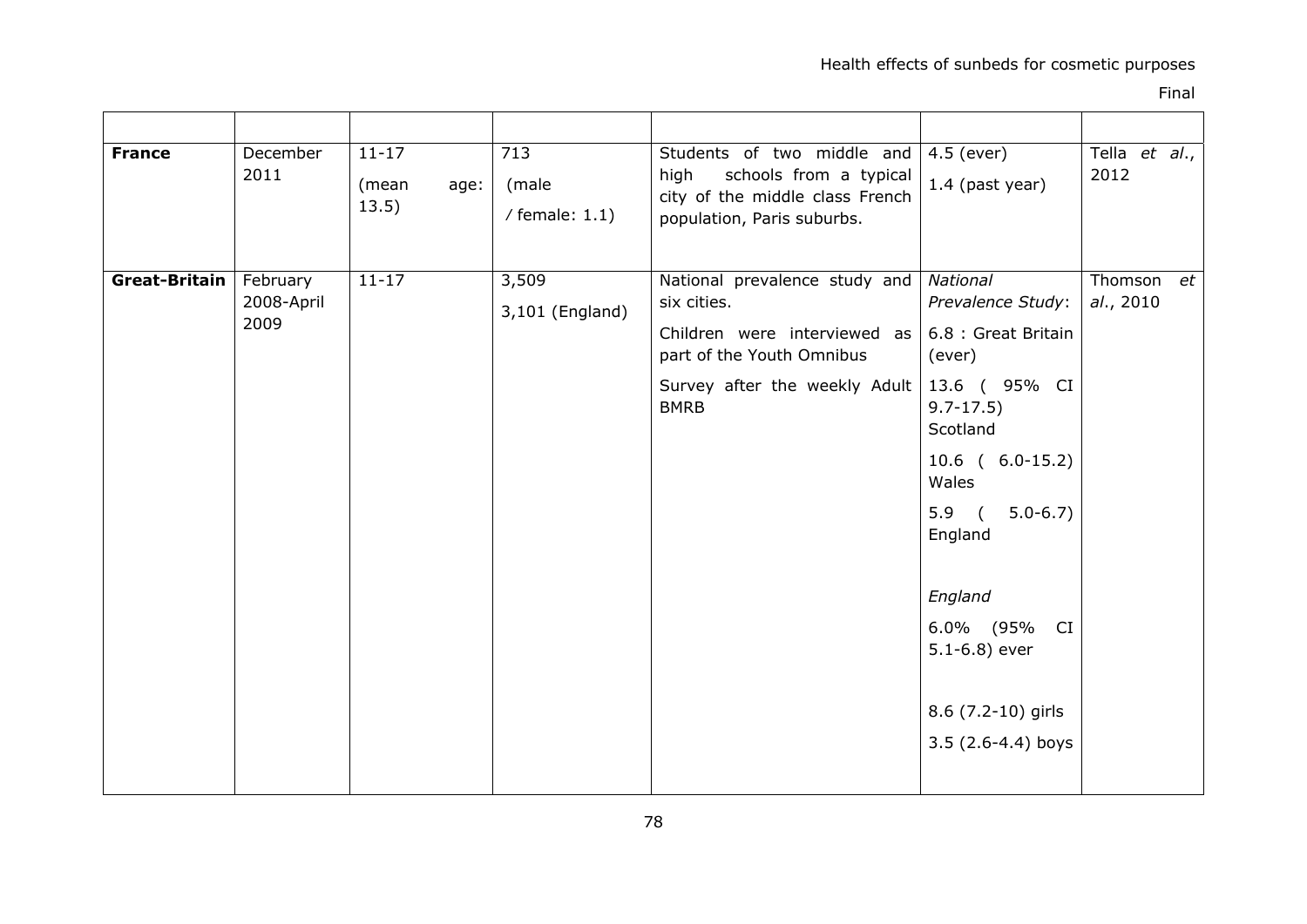Health effects of sunbeds for cosmetic purposes

|                                        |                 |              |               |                                      | $(9.5-12.9)$<br>11.2<br>$15-17$ years<br>$1.8(1.2-2.4)11-$<br>14 years<br>Note:<br>Sunbed<br>use<br>higher in lower<br>social grade (7.6)<br>and in the North<br>(11)<br><b>Six Cities</b><br>20.0 (17.5-22.4)<br>Liverpool<br>18.0 (15.6-20.3) |                     |
|----------------------------------------|-----------------|--------------|---------------|--------------------------------------|-------------------------------------------------------------------------------------------------------------------------------------------------------------------------------------------------------------------------------------------------|---------------------|
| <b>Italy</b>                           |                 | $16 - 19$    | 191           | Students "selected" from a high      | Sunderland<br>40 (ever)                                                                                                                                                                                                                         | Fabbrocini et       |
|                                        | January<br>2011 |              | (74 M, 117 F) | school in Naples                     |                                                                                                                                                                                                                                                 | al., 2012           |
| <b>United</b><br>Kingdom<br>(Sandwell) | 2012            | $15 - 17$    | 407           | Survey in 5/22 schools               | 1.7 (95% CI =<br>$0.7 - 3.9$ , $n = 5$ )                                                                                                                                                                                                        | Lee et al.,<br>2013 |
| <b>USA</b>                             |                 |              |               |                                      |                                                                                                                                                                                                                                                 |                     |
| <b>USA</b>                             | 2009-2011       | Not reported | Not reported  | Representative sample of high $2009$ |                                                                                                                                                                                                                                                 | Basch et al.,       |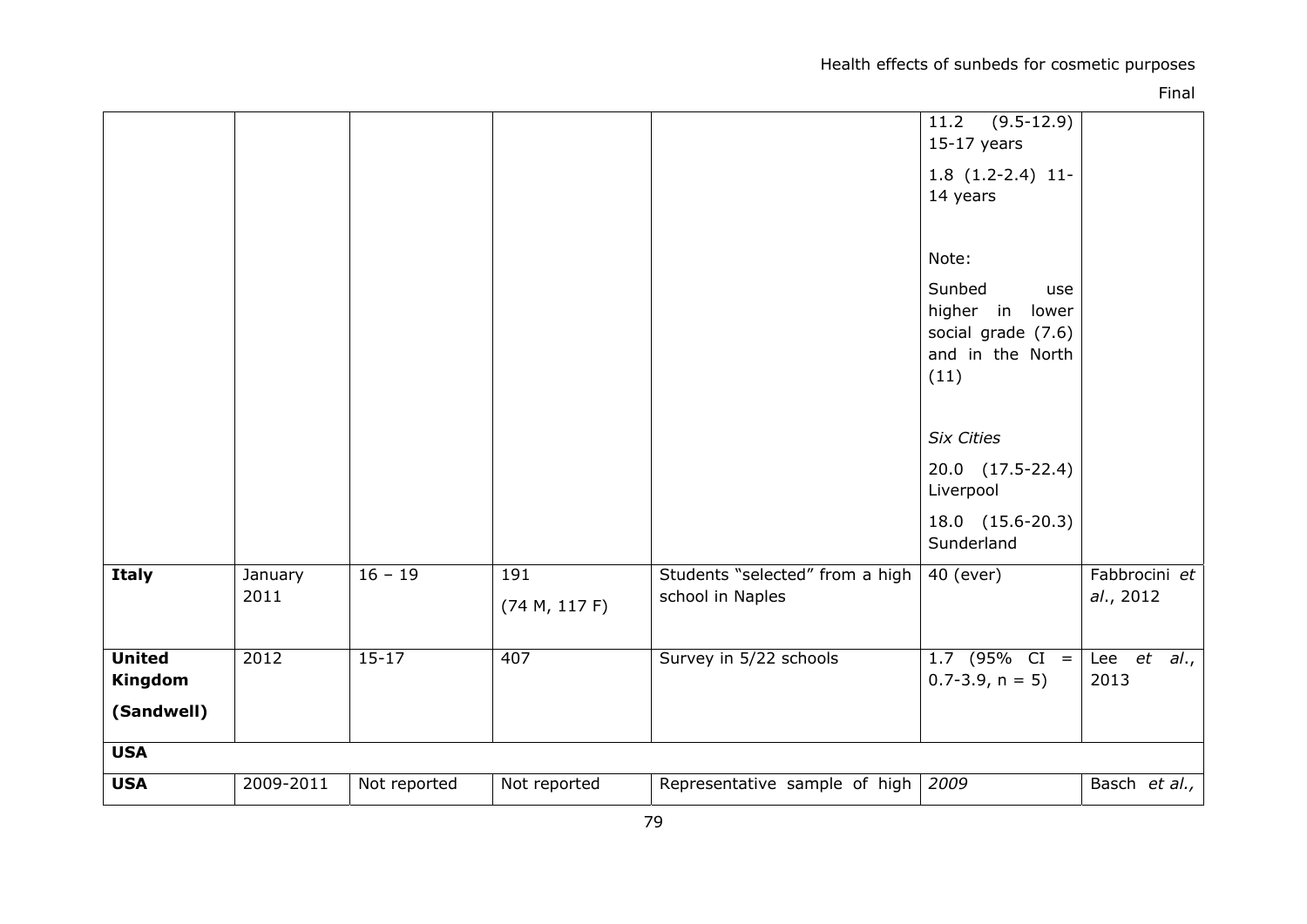|            |           |           |        | school students                                                                          | 25.4 (Female)                | 2014                |
|------------|-----------|-----------|--------|------------------------------------------------------------------------------------------|------------------------------|---------------------|
|            |           |           |        |                                                                                          | 6.7 (Male)                   |                     |
|            |           |           |        | Data from the CDC's Youth Risk<br>Behaviour Surveillance System                          | 37.4<br>(White<br>female)    |                     |
|            |           |           |        |                                                                                          | 7.0 (White male)             |                     |
|            |           |           |        |                                                                                          | 2011                         |                     |
|            |           |           |        |                                                                                          | 20.9(F)                      |                     |
|            |           |           |        |                                                                                          | 6.2(M)                       |                     |
|            |           |           |        |                                                                                          | 29.3<br>(White<br>female)    |                     |
|            |           |           |        |                                                                                          | 6.2 (White male)             |                     |
| <b>USA</b> | 2009-2011 | $\leq 14$ | 25,861 | 2009 and 2011 high school                                                                | 2009:                        | Guy et al.,         |
|            |           | $\geq$ 18 |        | students                                                                                 | 25.4 (22.4-28.6)             | 2014                |
|            |           |           |        | national Youth Risk Behaviour<br>Surveys (YRBS)                                          | Female                       |                     |
|            |           |           |        |                                                                                          | 6.7 (5.6-8.0) Male           |                     |
|            |           |           |        |                                                                                          |                              |                     |
|            |           |           |        |                                                                                          | 2011:                        |                     |
|            |           |           |        |                                                                                          | 20.9 (17.6-24.7))            |                     |
|            |           |           |        |                                                                                          | Female                       |                     |
|            |           |           |        |                                                                                          | 6.2 (4.8-7.8) Male           |                     |
| <b>USA</b> | 2011      | $14 - 18$ | 2,527  | Data from 2011 national Youth<br>Risk Behaviour Survey (YRBS)<br>of high school students | Non-Hispanic<br>white female | Guy et al.,<br>2013 |
|            |           |           |        |                                                                                          | Students,<br>14-18           |                     |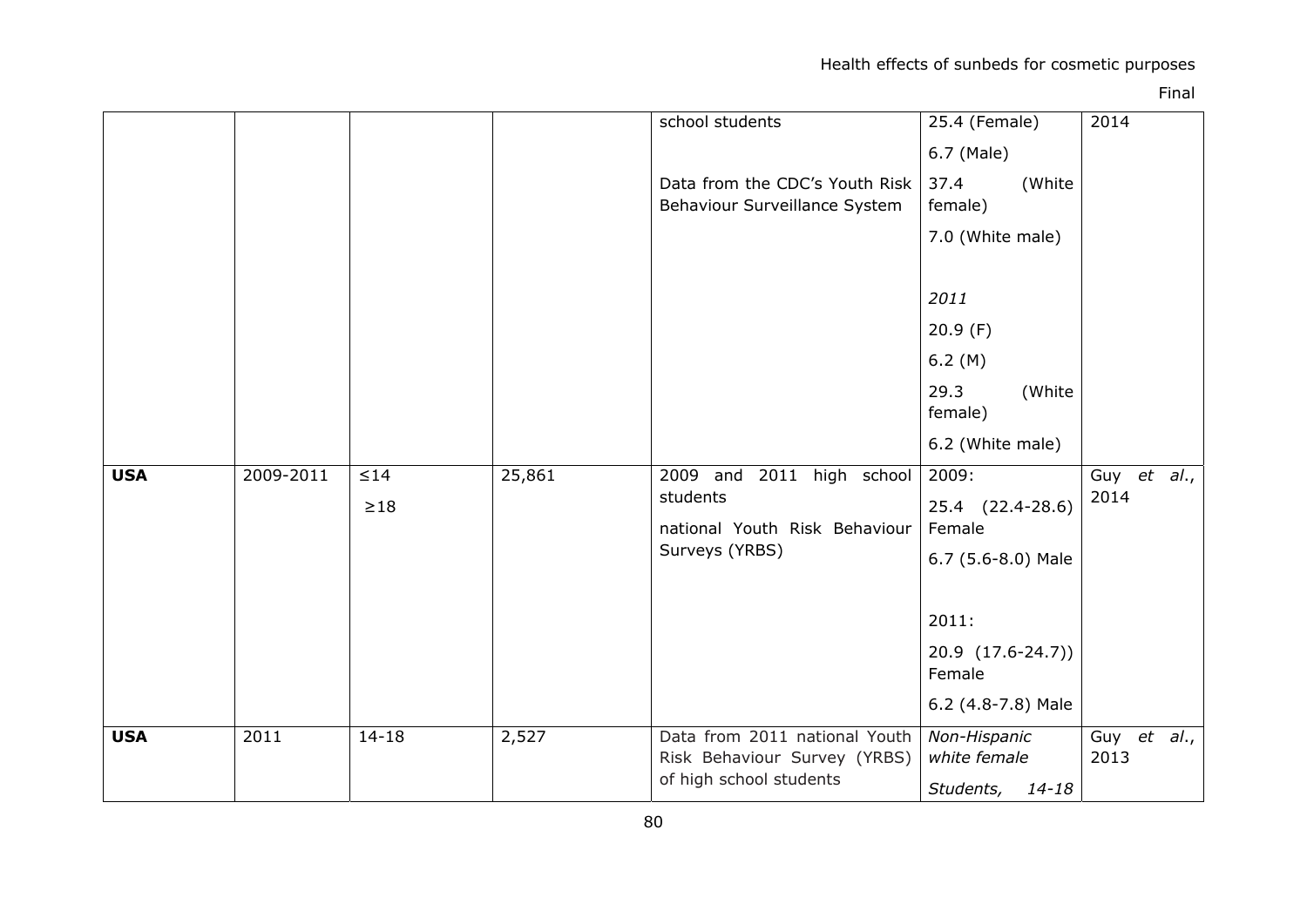Health effects of sunbeds for cosmetic purposes

|                         |      |                                   |     |                                                                                    | y.o.:<br>29.3 (95%)<br>CI<br>$25.1 - 33.9$<br>in<br>the<br>(use<br>12<br>previous<br>months)<br>16.7 (13.4-20.7)<br>(frequent use $\geq$<br>10 times in the<br>12<br>previous<br>months). |                             |
|-------------------------|------|-----------------------------------|-----|------------------------------------------------------------------------------------|-------------------------------------------------------------------------------------------------------------------------------------------------------------------------------------------|-----------------------------|
| <b>USA</b>              | n.d. | $18 - 24$<br>(mean age:<br>19.98) | 551 | Survey among college students<br>from a large university in north-<br>eastern US   | 39.6 (ever users)<br>87.6% women                                                                                                                                                          | Banerjee<br>et<br>al., 2012 |
| USA (North<br>Carolina) | 2010 | Not reported                      | 487 | Self-administered study in 5<br>North<br>Carolina<br>eastern<br>community colleges | 12.7 current users<br>24.5 past users<br>(79% women)                                                                                                                                      | Neenan<br>et<br>al., 2012   |
| <b>USA</b>              | Not  | Not reported                      | 153 | On-line survey. Undergraduate                                                      | 60 (recent indoor                                                                                                                                                                         | Basch et al.,               |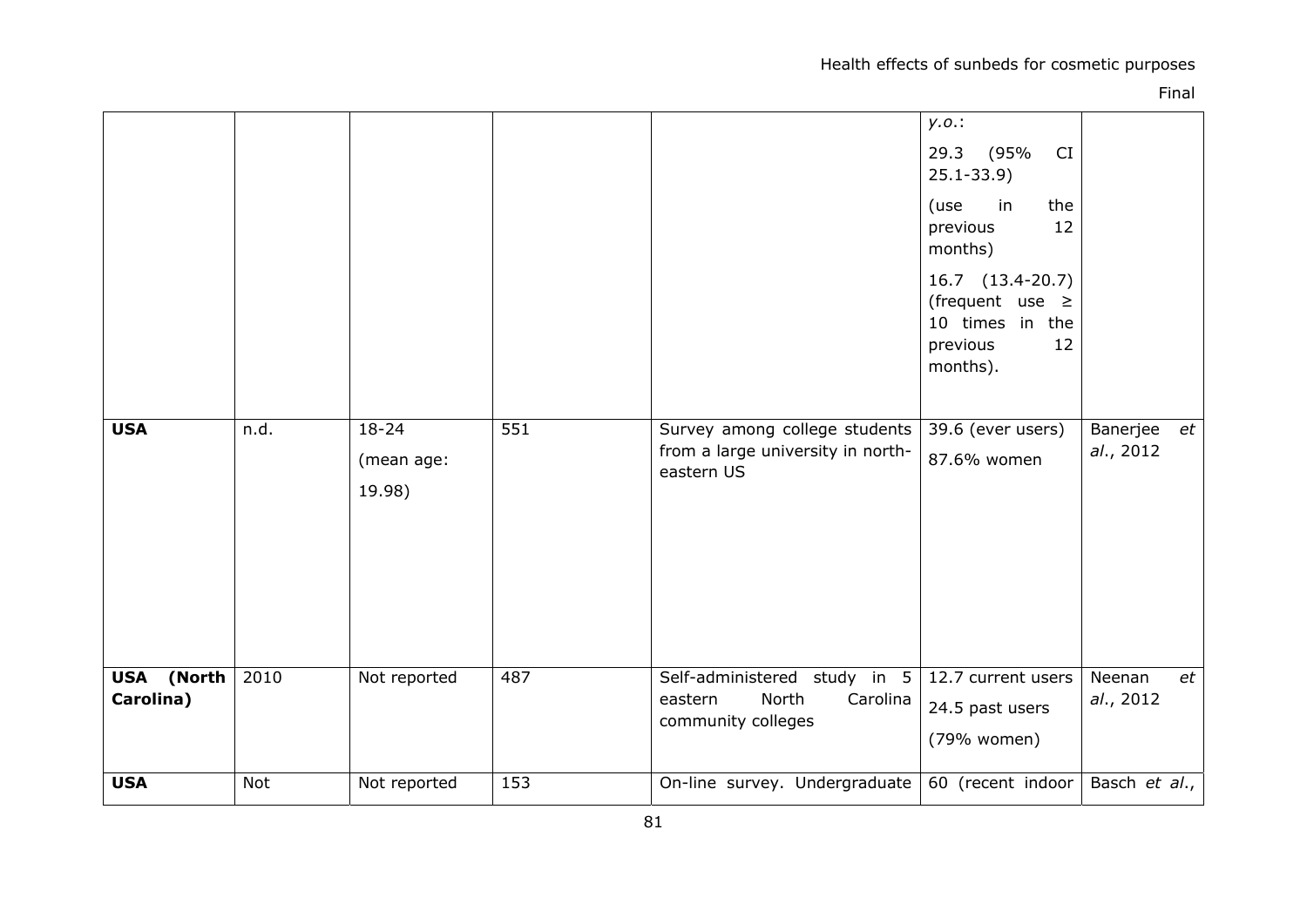| (Western<br><b>New York)</b>      | reported                                         |                                                         | (response<br>rate $ $<br>$90.8\%$ , n= 139)                                      | students                                                                                                     | tanning)                                                                                                                                                                                                                                                                                   | 2012                      |
|-----------------------------------|--------------------------------------------------|---------------------------------------------------------|----------------------------------------------------------------------------------|--------------------------------------------------------------------------------------------------------------|--------------------------------------------------------------------------------------------------------------------------------------------------------------------------------------------------------------------------------------------------------------------------------------------|---------------------------|
| <b>USA</b><br>(East<br>Tennessee) | October<br>2008 - May<br>2009                    | 21.8<br>(mean age)                                      | 360 (participation<br>$90\%$ ,<br>rate<br>n=325; follow-up<br>$n = 296$          | Randomly<br>selected<br>college<br>students contacted by e-mail,<br>from East Tennessee State<br>University. | 26.01<br>(event<br>tanners)<br>14.2<br>(regular<br>tanners)                                                                                                                                                                                                                                | Hillhouse et<br>al., 2012 |
| <b>USA</b>                        | February<br>$\overline{\phantom{m}}$<br>May 2009 | $≤14 - ≥18$<br>$\leq 14$<br>15<br>16<br>17<br>$\geq$ 18 | 14,590<br>$(7,314 \tF; 7,219$<br>M)<br>1,471<br>3,827<br>3,705<br>3,755<br>2,305 | Data from 2009 national Youth<br>Risk Behaviour Survey (YRBS)<br>of high school students                     | Past 12 months :<br>% (95% CI)<br>15.6<br>Overall:<br>$(13.7 - 17.6)$<br>F: $25.4$ (22.4 -<br>28.6)<br>$M: 6.7 (5.6 - 8.0)$<br>By age:<br>≤14: 9.7 (7.7 –<br>12.2)<br>$15: 12.0 (10.1 -$<br>14.1)<br>$16: 14.9(12.7 -$<br>17.4)<br>$17:19.1(16.8 -$<br>21.7)<br>≥18: 22.0 (19.0 –<br>25.4) | Guy et al.,<br>2011       |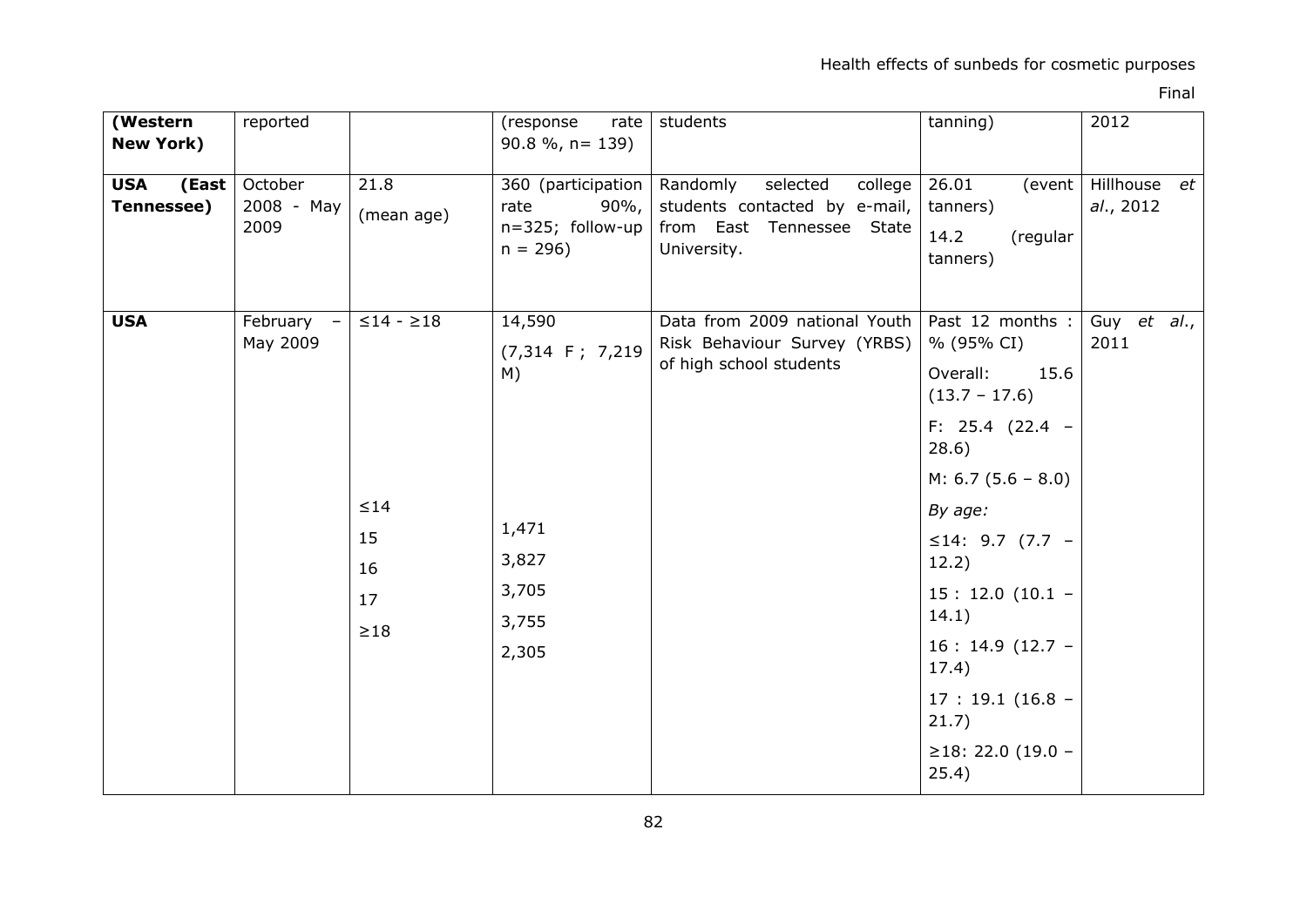Health effects of sunbeds for cosmetic purposes

| <b>Australia</b> |           |                                     |                                     |                                                                                                                                             | Frequent<br>use<br>( > 10)<br>times/y)<br>among tanners:<br>49.1 ( 45.6 -<br>52.6)<br>F: 51.7 (47.6 -<br>55.7)<br>M: 40.1 (32.7 -<br>48.0) |                            |
|------------------|-----------|-------------------------------------|-------------------------------------|---------------------------------------------------------------------------------------------------------------------------------------------|--------------------------------------------------------------------------------------------------------------------------------------------|----------------------------|
| <b>Australia</b> | 2003-2004 | $12 - 17$<br>$12 - 14$<br>$15 - 17$ | 699<br>(358 M; 340 F)<br>351<br>348 | National skin cancer prevention<br>survey (summer 2003/04 and<br>2006/07). Randomly selected<br>households with a<br>landline<br>telephone. | 2003-2004<br>Ever use : 3.4<br>(M:2.8; F:3.8)<br>Past 12 months:<br>1.2 (M: 0.3; F:<br>2.3)                                                | Francis<br>et<br>al., 2010 |
|                  | 2006-2007 | $12 - 17$<br>$12 - 14$<br>$15 - 17$ | 652<br>(334 M; 319 F)<br>329<br>324 |                                                                                                                                             | 2006-2007<br>Ever use: 2.5 (M:<br>1.5; F: 3.4)<br>Past 12 months:<br>$0.6$ (M: 0; F: 1.3)                                                  |                            |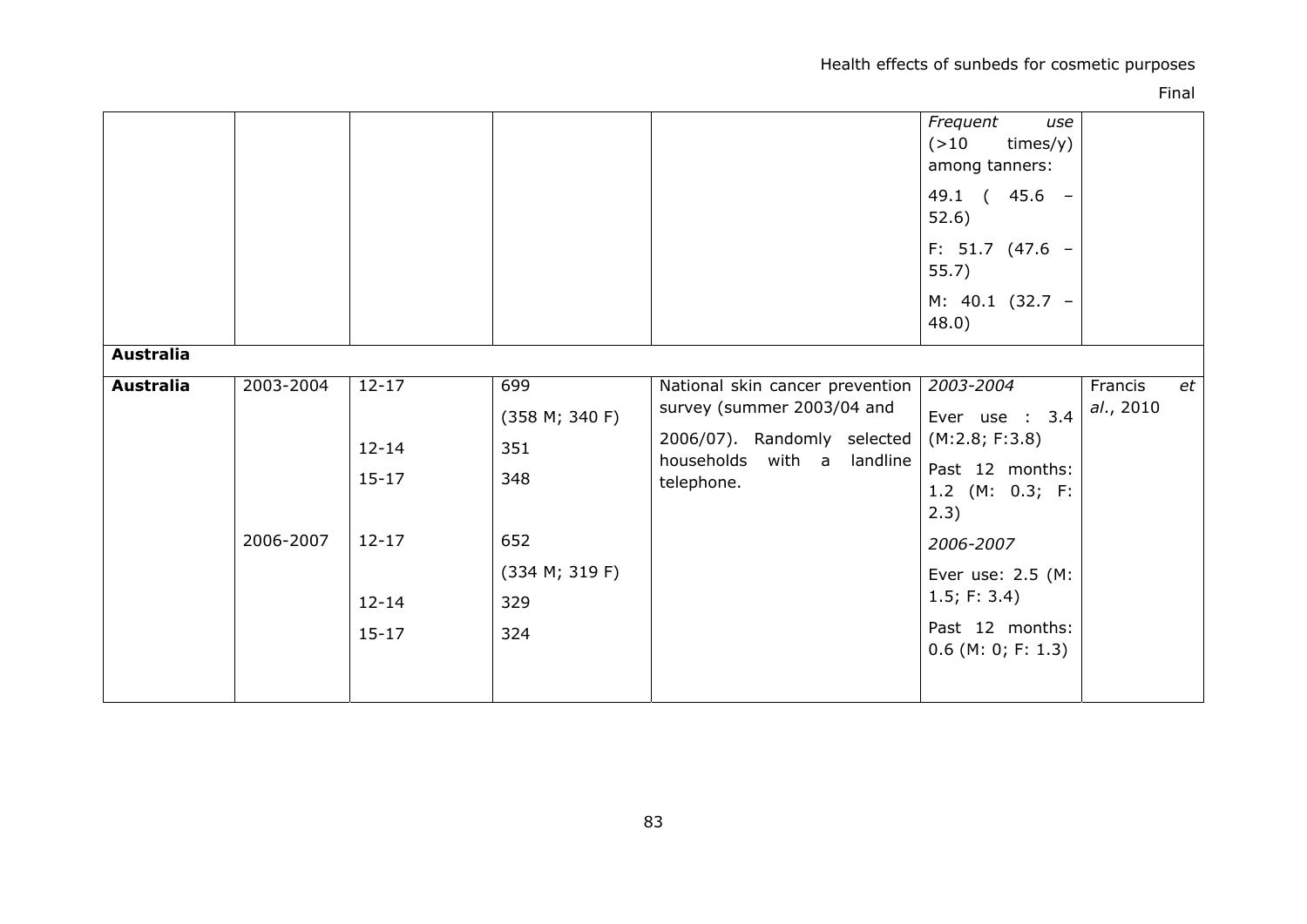## **REFERENCES**

Agência Nacional de Vigilância Sanitária (ANVS). Resolução nº59 de 9 de novembro 2009. Proibe em todo território nacional o uso dos equipamentos para bronzeamento artificial, com finalidade estética, baseada na emissão da radiação ultraviolet (UV). Diário Oficial da União – Seção 1, no. 215, quarta-feira, 11 de novembro 2009.

Alberg AJ. Re: A melanoma epidemic in Iceland: possible influence of sunbed use. Am J Epidemiol. 2011; 173(7):845.

ANSES Opinion of the French Agency for Food, Environmental and Occupational Health & Safety relating to a draft decree concerning the sale and provision to the public of certain tanning devices that use ultraviolet radiation. December 2012.

APPGS. The All Party Parliamentary Group on Skin. Inquiry into sunbed regulation in England, 2014. [wwwsch.appgs.co.uk](http://www.appgs.co.uk/) (accessed June 2015).

Asbell PA, Dualan I, Mindel J, Brocks D, Ahmad M, Epstein S. Age-related cataract. Lancet. 2005;365:599–609.

Autier P, Boniol M, Pizot C, Mullie P. Vitamin D status and ill health: a systematic review. Lancet Diabetes Endocrinol. 2014; 2:76-89.

Autier P, Boniol M. RE: Relationship between sunbed use and melanoma risk in a large case-control study in the United Kingdom. Int J Cancer. 2013; 132(8):1959.

Autier P, Doré JF, Breitbart E, Greinert R, Pasterk M, Boniol M. The indoor tanning industry's double game. Lancet. 2011; 377(9774):1299-301.

Autier P, Doré JF, Eggermont AMM, Coebergh JW. Epidemiological evidence that the UVA radiation is involved in the genesis of cutaneous melanoma. Curr Opinion Oncol. 2011; 23:189–196.

Autier P, Gandini S. Vitamin D supplementation and total mortality: a meta-analysis of randomized controlled trials. Arch Intern Med. 2007; 167(16):1730-7.

[Bäärnhielm M.](https://www.ncbi.nlm.nih.gov/pubmed/?term=B%C3%A4%C3%A4rnhielm%20M%5BAuthor%5D&cauthor=true&cauthor_uid=22289117), [Hedström AK.](https://www.ncbi.nlm.nih.gov/pubmed/?term=Hedstr%C3%B6m%20AK%5BAuthor%5D&cauthor=true&cauthor_uid=22289117), [Kockum I.](https://www.ncbi.nlm.nih.gov/pubmed/?term=Kockum%20I%5BAuthor%5D&cauthor=true&cauthor_uid=22289117), [Sundqvist E.](https://www.ncbi.nlm.nih.gov/pubmed/?term=Sundqvist%20E%5BAuthor%5D&cauthor=true&cauthor_uid=22289117), [Gustafsson SA.](https://www.ncbi.nlm.nih.gov/pubmed/?term=Gustafsson%20SA%5BAuthor%5D&cauthor=true&cauthor_uid=22289117), [Hillert J.](https://www.ncbi.nlm.nih.gov/pubmed/?term=Hillert%20J%5BAuthor%5D&cauthor=true&cauthor_uid=22289117), [Olsson T,](https://www.ncbi.nlm.nih.gov/pubmed/?term=Olsson%20T%5BAuthor%5D&cauthor=true&cauthor_uid=22289117) [Alfredsson L.](https://www.ncbi.nlm.nih.gov/pubmed/?term=Alfredsson%20L%5BAuthor%5D&cauthor=true&cauthor_uid=22289117) Sunlight is associated with decreased multiple sclerosis risk: no interaction with human leukocyte antigen-DRB1\*15, [Eur J Neurol.](https://www.ncbi.nlm.nih.gov/pubmed/22289117) 2012 Jul;19(7):955- 62. doi: 10.1111/j.1468-1331.2011.03650.x. Epub 2012 Jan 31.

BAD (2010) British Association of Dermatologists. Vitamin D consensus 2010. <http://www.bad.org.uk/for-the-public/skin-cancer/vitamin-d/vitamin-d-consensus-2010> (accessed April 2015).

Banerjee SC, Hay JL, Greene K. College students' cognitive rationalizations for sunbed use: an exploratory study. Arch Dermatol. 2012; 148:761–762.

Basch CH, Basch CE, Rajan S, Ruggles KV. Use of sunscreen and indoor tanning devices among a nationally representative sample of high school students, 2001-2011. Prev Chronic Dis. 2014; 11:E144.

Basch CH, Hillyer GC, Basch CE, Neugut AI. Improving understanding about tanning behaviors in college students: a pilot study. J Am Coll Health. 2012; 60:250–256.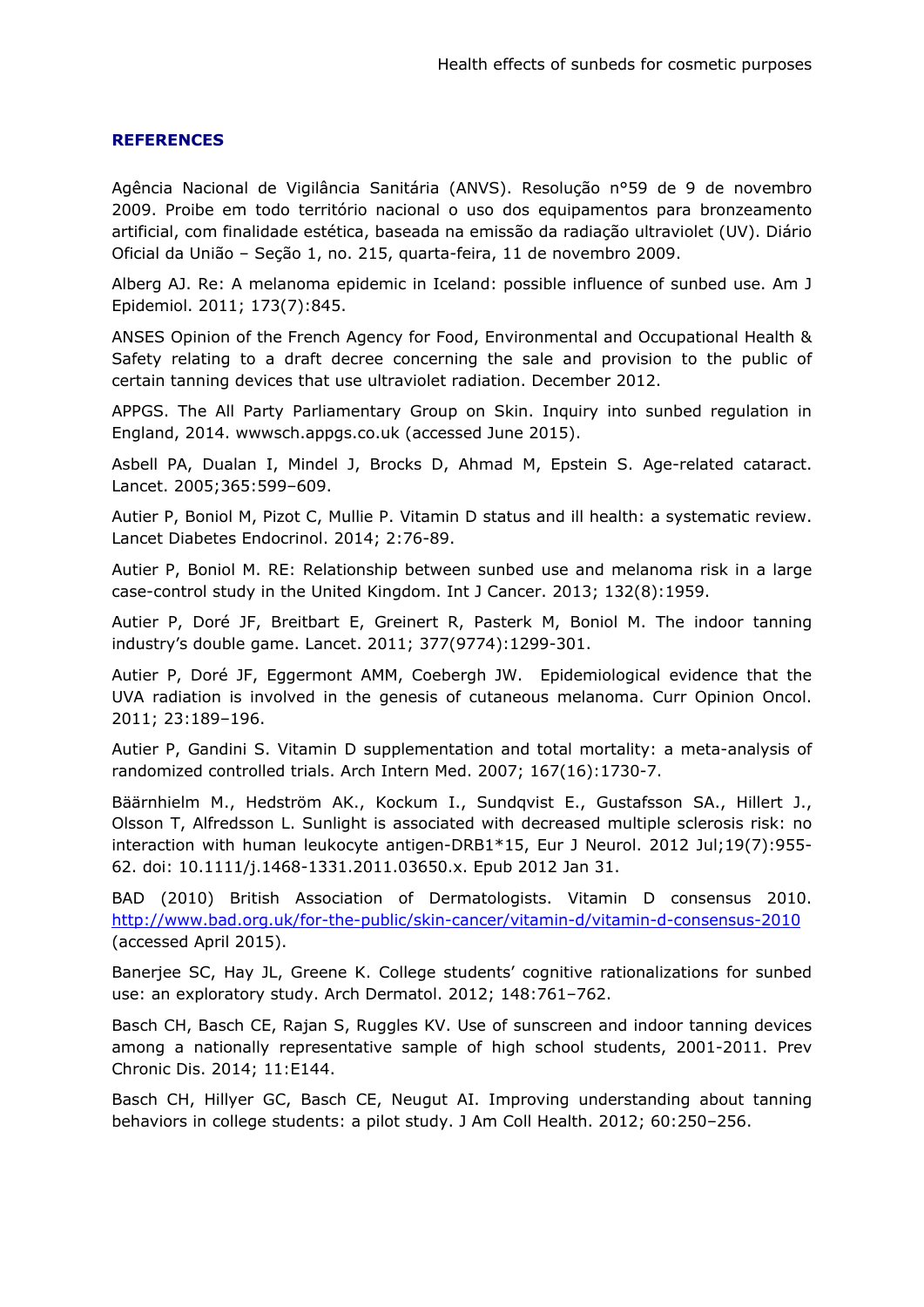Behrens CL, Schiøth C, Christensen AS. Danskernes solarievaner 2015 – en kortlægning Kræftens Bekæmpelse og TrygFonden smba (TryghedsGruppen smba) 2016 (in Danish. Danish Cancer Society, 2016).

Benmarhnia T, Léon C, Beck F. Exposure to indoor tanning in France: a population based study. BMC Dermatol. 2013;13:6.

Bentzen J, Krarup AF, Castberg IM, Jensen PD, Philip A. Determinants of sunbed use in a population of Danish adolescents. Eur J Cancer Prev. 2013; 22:126–130.

Berneburg M, Plettenberg H, Medve-Koenigs K, Pfahlberg A, Gers-Barlag H, Gefeller O, Krutmann J. Induction of the photoaging-associated mitochondrial common deletion in vivo in normal human skin by repetitive UVA exposure and persistence for 16 months. J Invest Dermatol. 2004; 122:1277–1283.

Berwick M. Invited commentary : a sunbed epidemic ? Am J Epidemiol. 2010; 172(7):768-770

BfR (2014) Bundesinstitut für Risikobewertung. Augewählte Fragen und Antworten zu Vitamin D.

[http://www.bfr.bund.de/de/ausgewaehlte\\_fragen\\_und\\_antworten\\_zu\\_vitamin\\_d-](http://www.bfr.bund.de/de/ausgewaehlte_fragen_und_antworten_zu_vitamin_d-131898.html#topic_192287)[131898.html#topic\\_192287](http://www.bfr.bund.de/de/ausgewaehlte_fragen_und_antworten_zu_vitamin_d-131898.html#topic_192287) (accessed April 2015).

Blettner M, Sauerbrei W, Schlehofer B, Scheuchenpflug T, Friedenreich C. Traditional reviews, meta-analyses and pooled analyses in epidemiology. Int J Epidemiol. 1999;28:1-9.

Boniol M, Autier P, Boyle P, Gandini S. Cutaneous melanoma attributable to sunbed use: systematic review and meta-analysis. BMJ. 2012a; 345:e4757. PMID: 22833605. (corrections in BMJ 2012;345: http://www.bmj.com/content/345/bmj.e8503)

Boniol M, Césarini P, Chignol MC, Césarini JP, Doré JF. [Why indoor tanning must be taxed? A proposal from La Sécurité Solaire, WHO collaborating centre]. Presse Med 2010; 39:1236-1237.

Boniol M, Coignard F, Vacquier B, Benmarhnia T, Gaillot de Saintignon J, Le Tertre A, Doré JF, Empereur-Bissonnet P. Évaluation de l'impact sanitaire de l'exposition aux ultraviolets délivrés par les appareils de bronzage artificiel sur le mélanome cutané en France. Bulletin épidémiologique hebdomadaire (BEH) 2012b; 18-19 : 210-13.

Boniol M, Doré JF, Greinert R, Gandini S, Cesarini JP; Sécurité Solaire and EUROSKIN. Re: Exposure to indoor tanning without burning and melanoma risk by sunburn history. J Natl Cancer Inst. 2015; 107(5).

Bowman DM, Lewis RC, Lee MS, Yao CJ. The Growing Public Health Challenges of Exposure to Ultraviolet Radiation From Use of Indoor Tanning Devices in the United States. New Solut. 2015 May 20. pii: 1048291115586416.

Brandberg Y, Ullén H, Sjöberg L, Holm LE. Sunbathing and sunbed use related to selfimage in a randomized sample of Swedish adolescents. Eur J Cancer Prev. 1998; 7:321- 329.

Brash DE, Rudolph JA, Simon JA, Lin A, McKenna GJ, Baden HP, Halperin AJ, Pontén J. A role for sunlight in skin cancer: UV-induced p53 mutations in squamous cell carcinoma. Proc Natl Acad Sci U S A. 1991; 88(22):10124-8.

Brash DE. UV signature mutations. Photochem Photobiol. 2015 Jan-Feb;91(1):15-26. doi: 10.1111/php.12377. Epub 2014 Nov 28. Review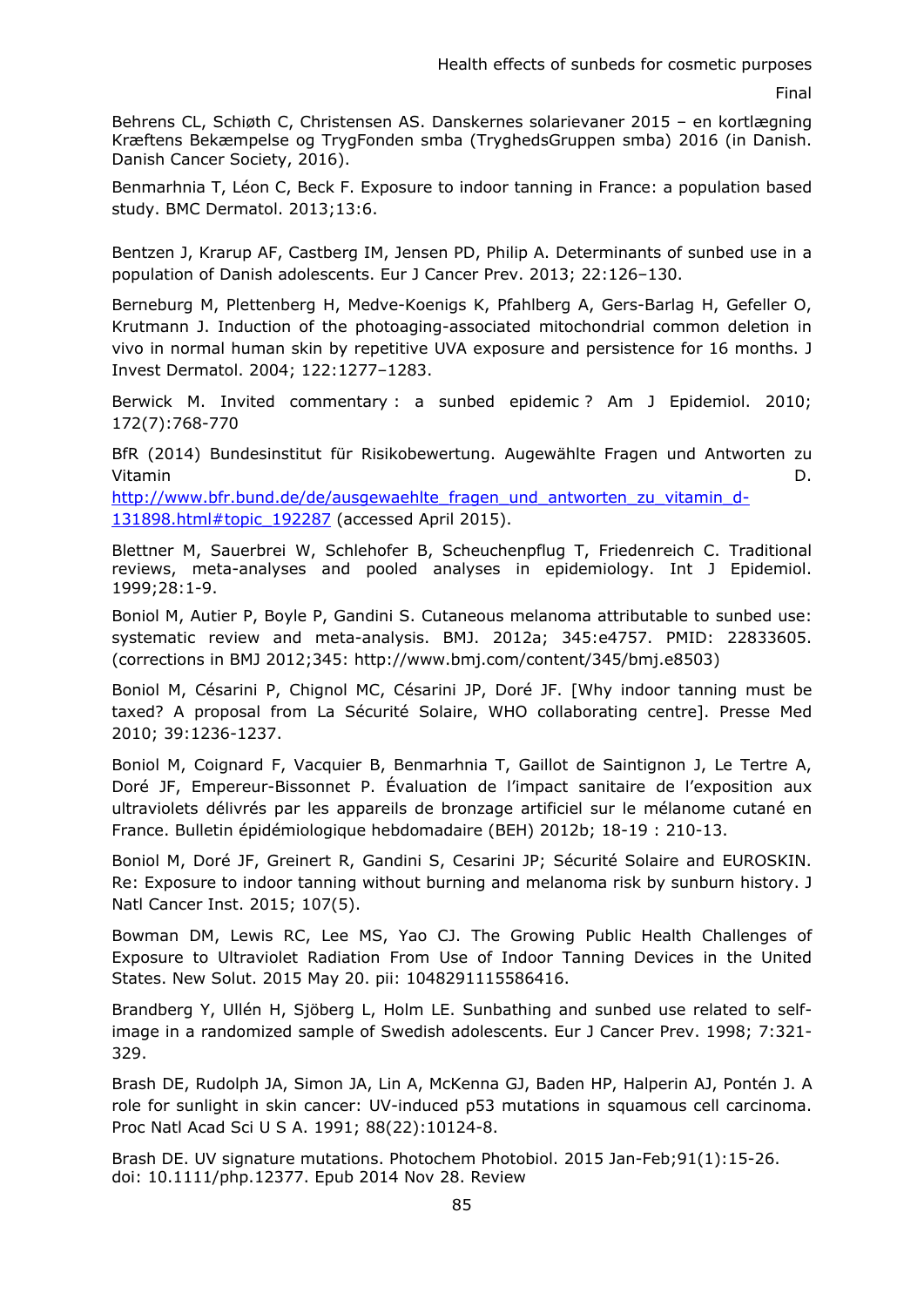Brenner M, Degitz K, Besch R, Berking C. Differential expression of melanoma-associated growth factors in keratinocytes and fibroblasts by ultraviolet A and ultraviolet B radiation. Br J Dermatol. 2005; 153:733-739.

Broadstock M, Borland R, Gabon R. Effects of suntan on judgements of healthyness and attractiveness by adolescents. J Appl Soc Psychol. 1992; 22:157-172.

Buller DB, Cokkinides V, Hall HI, Hartman AM, Saraiya M, Miller E, Paddock L, Glanz K. Prevalence of sunburn, sun protection, and indoor tanning behaviors among Americans: review from national surveys and case studies of 3 states. J Am Acad Dermatol. 2011; 65(5 Suppl 1):S114-23.

Burns FJ, Uddin AN, Wu F et al. (2004). Arsenic-induced enhancement of ultraviolet radiation carcinogenesis in mouse skin: a dose-response study. Environ Health Perspect, 112: 599–603. PMID:15064167.

[Cadet](http://pubs.rsc.org/en/results?searchtext=Author:Jean%20Cadet) J, [Douki](http://pubs.rsc.org/en/results?searchtext=Author:Thierry%20Douki) T, [JL Ravanat](http://pubs.rsc.org/en/results?searchtext=Author:Jean-Luc%20Ravanat) and [Paolo Di Mascio,](http://pubs.rsc.org/en/results?searchtext=Author:Paolo%20Di%20Mascio) Sensitized formation of oxidatively generated damage to cellular DNA by UVA radiation, Photochem Photobiol Sci, 2009,8, 903-911

Cadet J, Douki T, Ravanah JL, Oxidatively Generated Damage to Cellular DNA by UVB and UVA Radiation, Photochem.Photobiol. 2015; 91(1): 140–155

Cannistraro VJ, Taylor JS. Methyl CpG binding protein 2 (MeCP2) enhances photodimer formation at methyl-CpG sites but suppresses dimer deamination. Nucleic Acids Res, 2010; 38(20): 6943-55.

Chang E, Kuehn CM, Rapid Response letter, February, 17, 2015 <http://www.bmj.com/content/345/bmj.e5909/rr>

Chen IP, Henning S, Faust A, Boukamp P, Volkmer B, Greinert R.UVA-induced epigenetic regulation of P16(INK4a) in human epidermal keratinocytes and skin tumour derived cells. Photochem Photobiol Sci. 2012; 11(1):180-90.

CIE: Action spectrum for photocarcinogenesis (non-melanoma skin cancers), CIE 132/2; TC 6-32 ed (Commission Internationale de l' Éclairage, Vienna 2000).

CIE: Erythema reference action spectrum and standard erythema dose. CIE S 007/E ed (Commission Internationale de l' Éclairage, Vienna 1998).

Clough-Gorr KM, Titus-Ernstoff L, Perry AE, Spencer SK, Ernstoff MS. Exposure to sunlamps, tanning beds, and melanoma risk. Cancer Causes Control. 2008; 19: 659–69.

Cohen L, Brown J, Haukness H, Walsh L, Robinson JK. Sun protection counseling by pediatricians has little effect on parent and child sun protection behavior. J Pediatr. 2013; 162(2): 381–386.

Cokkinides V, Weinstock M, Lazovich D, Ward E, Thun M., Indoor tanning use among adolescents in the US, 1998 to 2004. Cancer. 2009; 115: 190-98.

Colantonio S, Bracken MB, Beecker J. The association of indoor tanning and melanoma in adults: systematic review and meta-analysis. J Am Acad Dermatol. 2014; 70(5):847-57.

Corbyn Z. Prevention: lessons from a sunburnt country. Nature. 2014; 515: S114–S116.

Cortat B et al., The relative roles of DNA damage induced by UVA irradiation in human cells, Photochem Photobiol Sci, 2013; 12, 1483-1495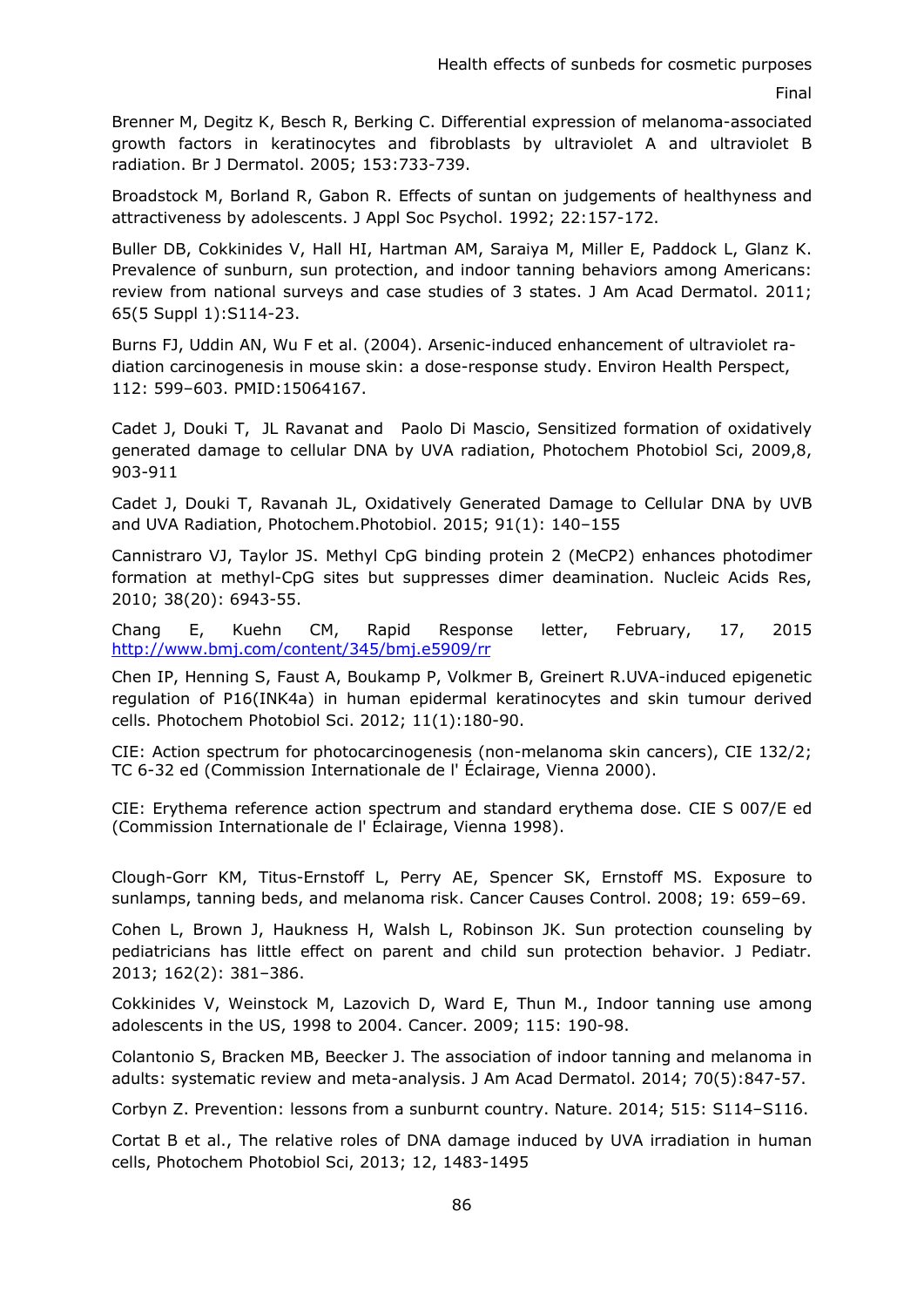Curtin JA, Fridlyand J, Kageshita T, Patel HN, Busam KJ, Kutzner H, Cho KH, Aiba S, Bröcker EB, LeBoit PE, Pinkel D, Bastian BC. Distinct sets of genetic alterations in melanoma. N Engl J Med. 2005; 353(20):2135-47.

Cust AE, Armstrong BK, Goumas C, Jenkins MA, Schmid H, Hopper JL, Kefford RF, Giles GG, Aitken JF, Mann GJ. Sunbed use during adolescence and early adulthood is associated with increased risk of early-onset melanoma. Int J Cancer. 2011; 128(10):2425-35.

Damian DL Matthews YJ, Phan TA, Halliday GM. An action spectrum for ultraviolet radiation-induced immunosuppression in humans. Br J Dermatol. 2011; 164:657-659.

Davidson T, Kluz T, Burns F, Rossman T, Zhang Q, Uddin A, Nadas A, Costa M Exposure to chromium (VI) in the drinking water increases susceptibility to UV-induced skin tumors in hairless mice. Toxicol Appl Pharmacol. 2004 May 1;196(3):431-7.

Datta M, Schwartz GG. Calcium and Vitamin D Supplementation During Androgen Deprivation Therapy for Prostate Cancer: A Critical Review. The Oncologist. 2012; 17(9):1171-1179. doi:10.1634/theoncologist.2012-0051.

Daya-Grosjean L, Sarasin A. The role of UV induced lesions in skin carcinogenesis: an overview of oncogene and tumour suppressor gene modifications in xeroderma pigmentosum skin tumours. Mutat. Res. 2005; 571:43–56.

De Fabo EC, Noonan FP, Fears T, Merlino G. Ultraviolet B but not ultraviolet A radiation initiates melanoma. Cancer Res. 2004; 64:6372-6.

Décret n° 2013-1261 du 27 décembre 2013 relatif à la vente et à la mise à disposition du public de certains appareils utilisant des rayonnements ultraviolets.

Décret n°97-617 du 30 mai 1997 relatif à la vente et à la mise à disposition du public de certains appareils de bronzage utilisant des rayonnements ultraviolets.

Delcourt C, Cougnard-Grégoire A, Boniol M, Carrière I, Doré JF, Delyfer MN, Rougier MB , Le Goff M, Dartigues JF, Barberger-Gateau P and Korobelnik JF. Lifetime exposure to ambient ultraviolet radiation and the risk for cataract extraction and age-related macular degeneration: the Alienor Study. Invest Ophthalmol Vis Sci. 2014;55:7619–7627.

Dessinioti C, Antoniou C, Katsambas A, Stratigos AJ, Basal Cell Carcinoma: What's New Under the Sun, DOI: Photochemistry and Photobiology, 2010; 86: 481–491.

Diffey B. Ultraviolet A sunbeds and vitamin D. J Am Acad Dermatol 2011; 65:1059-1060. doi[:10.1080/09553000902740150 P](http://dx.doi.org/10.1080/09553000902740150)MID[:19296341](http://www.ncbi.nlm.nih.gov/pubmed/19296341) 

Doré JF, Chignol MC. Tanning salons and skin cancer. Photochem Photobiol Sci. 2012; 11:30-7.

Drobetsky EA, Turcotte J, Châteauneuf A. A role for ultraviolet A in solar mutagenesis. Proc Natl Acad Sci U S A. 1995; 92:2350-4.

Dumaz N, Stary A, Soussi T, Daya-Grosjean L, Sarasin A. Can we predict solar ultraviolet radiation as the causal event in human tumours by analysing the mutation spectra of the p53 gene? Mutat Res 1994; 307: 375–386. PMID:7513818.

Dumont E, Monari A, Understanding DNA under oxidative stress and sensitization: the role of molecular modeling, Front Chem. 2015; 3: 43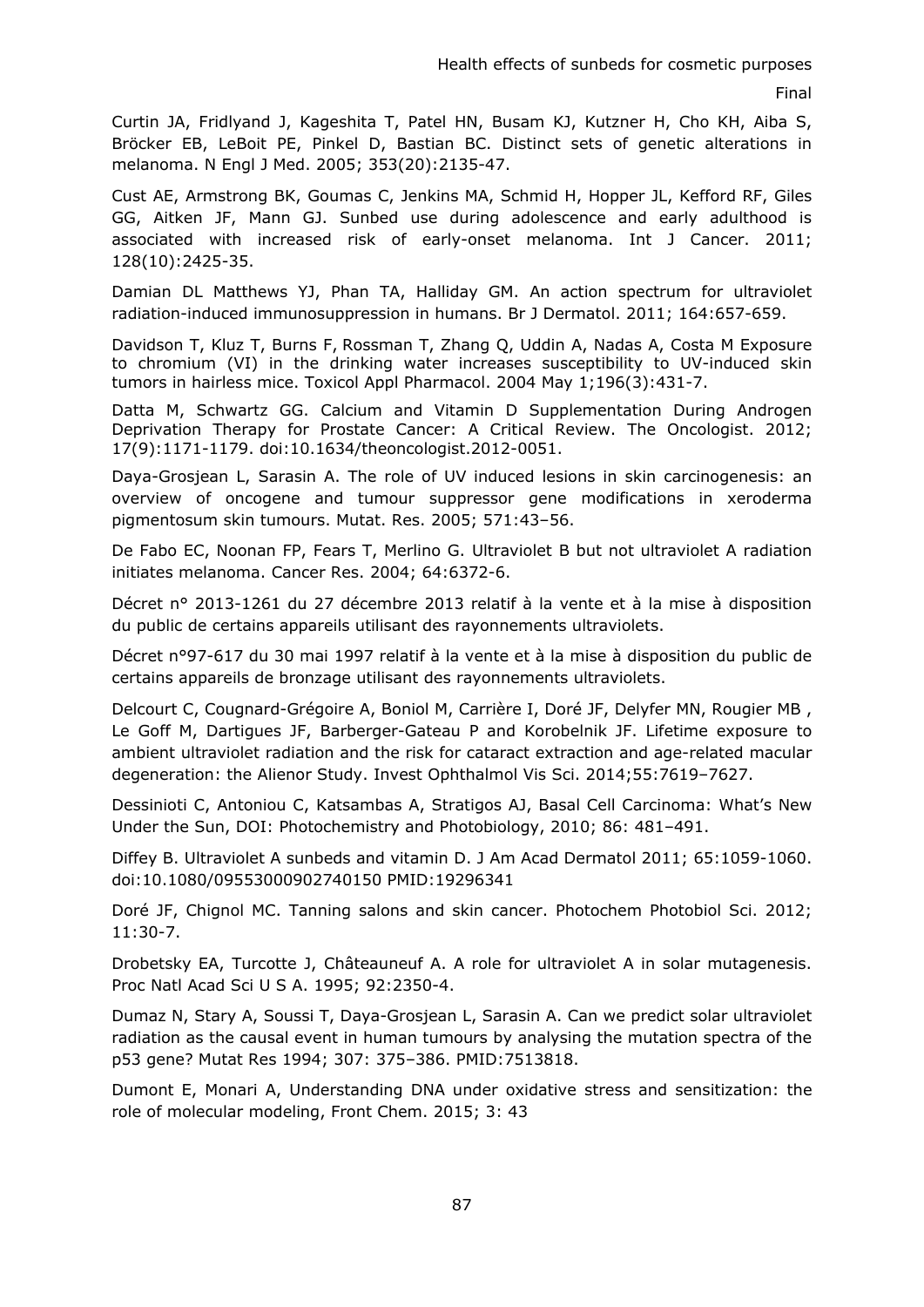Dziunycz P, Iotzova-Weiss G, Eloranta JJ, Läuchli S, Hafner J, French LE, Hofbauer GF. Squamous cell carcinoma of the skin shows a distinct microRNA profile modulated by UV radiation. J Invest Dermatol., 2010; 130(11): p. 2686-9.

Egger M, Smith GD, Sterne JA. Uses and abuses of meta-analysis. Clin Med (Lond). 2001;1:478-84.

Elliott F, Barrett JH, Timothy Bishop D, Newton-Bishop JA. Response to P. Autier, Boniol M. Relationship between sunbed use and melanoma risk in a large case-control study in the United Kingdom. Int J Cancer. 2013; 132(8):1960-1.

Elliott F, Suppa M, Chan M, Leake S, Karpavicius B, Haynes S, Barrett JH, Bishop DT, Newton-Bishop JA. Relationship between sunbed use and melanoma risk in a large casecontrol study in the United Kingdom. Int J Cancer. 2012; 130(12):3011-3.

Elwood JM, Jopson J. Melanoma and sun exposure: an overview of published studies. Int. J. Cancer 1997; 73, 198–203.

Fabbrocini G, Mazzella C, Marasca C, De Vita V, Savastano R, Monfrecola G. Sunbathing and sunlamp exposure: awareness and risk among Italian teenagers. Photodermatol Photoimmunol Photomed. 2012; 28:224–225.

Fears TR, Sagebiel RW, Halpern A, Elder DE, Holly EA, Guerry D 4th, Tucker MA. Sunbeds and sunlamps: who used them and their risk for melanoma. Pigment Cell Melanoma Res. 2011; 24:574-81.

Feldman SR, Liguori A, Kucenic M, Rapp SR, Fleischer AB Jr, Lang W, Kaur M. Ultraviolet exposure is a reinforcing stimulus in frequent indoor tanners. J Am Acad Dermatol. 2004; 51:45-51

Fell GL, Robinson KC, Mao J, Woolf CJ, Fisher DE. Skin β-endorphin mediates addiction to UV light. Cell. 2014; 157:1527-1534.

Ferrucci LM, Cartmel B, Molinaro AM, Leffell DJ, Bale AE, Mayne ST. [Indoor tanning and](http://www.ncbi.nlm.nih.gov.gate2.inist.fr/pubmed/22153793)  [risk of early-onset basal cell carcinoma.](http://www.ncbi.nlm.nih.gov.gate2.inist.fr/pubmed/22153793) J Am Acad Dermatol. 2012; 67(4):552-62. doi: 10.1016/j.jaad.2011.11.940. Epub 2011 Dec 9.

Ferrucci LM, Vogel RI, Cartmel B, Lazovich D, Mayne ST. [Indoor tanning in businesses](http://www.ncbi.nlm.nih.gov.gate2.inist.fr/pubmed/25062934)  [and homes and risk of melanoma and nonmelanoma skin cancer in 2 US case-control](http://www.ncbi.nlm.nih.gov.gate2.inist.fr/pubmed/25062934)  [studies.](http://www.ncbi.nlm.nih.gov.gate2.inist.fr/pubmed/25062934) J Am Acad Dermatol. 2014; 71(5):882-7.

Fisher GJ, Kang S, Varani J, Bata-Csorgo Z, Wan Y, Datta S, Voorhees JJ. [Mechanisms of](http://www.ncbi.nlm.nih.gov/pubmed/12437452)  [photoaging and chronological skin aging.](http://www.ncbi.nlm.nih.gov/pubmed/12437452) Arch Dermatol 2002; 138:1462-70.

Fleet JC, [DeSmet M,](http://www.ncbi.nlm.nih.gov/pubmed/?term=DeSmet%20M%5BAuthor%5D&cauthor=true&cauthor_uid=22168439) [Johnson R,](http://www.ncbi.nlm.nih.gov/pubmed/?term=Johnson%20R%5BAuthor%5D&cauthor=true&cauthor_uid=22168439) [Li Y.](http://www.ncbi.nlm.nih.gov/pubmed/?term=Li%20Y%5BAuthor%5D&cauthor=true&cauthor_uid=22168439) Vitamin D and cancer: a review of molecular mechanisms[. Biochem J.](http://www.ncbi.nlm.nih.gov/pubmed/22168439) 2012; 441:61-76.

Fleiss JL, Gross AJ. Meta-analysis in epidemiology, with special reference to studies of the association between exposure to environmental tobacco smoke and lung cancer: a critique. J Clin Epidemiol. 1991;44:127-39.

Francis K, Dobbinson S, Wakefield M, Girgis A. Solarium use in Australia, recent trends and context. Aust N Z J Public Health. 2010; 34:427–430.

Gallagher RP, Lee TK. Adverse effects of ultraviolet radiation: A brief review. Prog. Biophys. Mol. Biol. 2006; 96, 252– 261.

Gandini S, Raimondi S, Gnagnarella P, Doré JF, Maisonneuve P, Testori A. Vitamin D and skin cancer: a meta-analysis. Eur J Cancer. 2009; 45:634-641.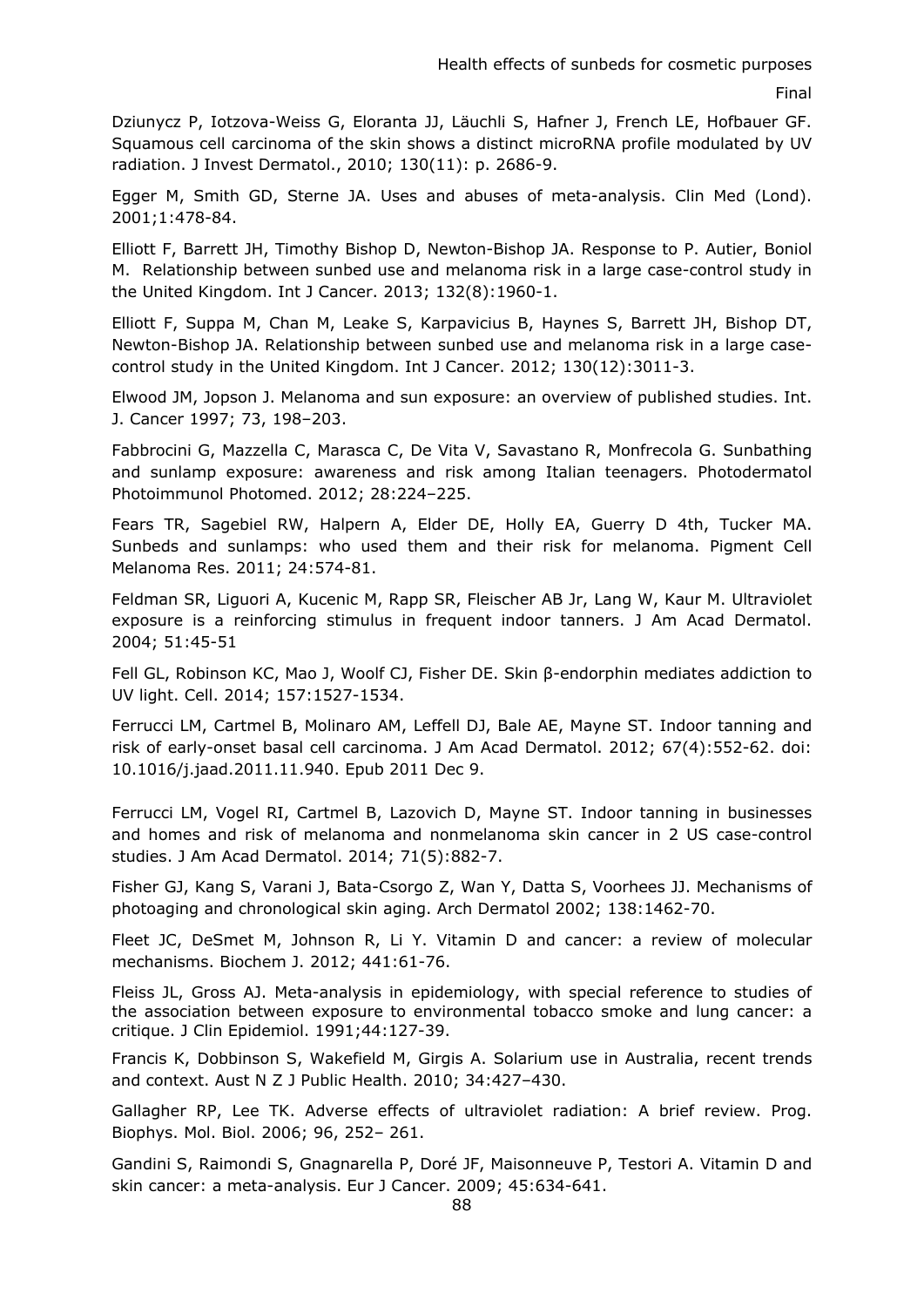Garibyan L, Fisher DE. How sunlight causes melanoma. Curr Oncol Rep. 2010;12:319- 326.

Ghashut R. A., Talwar D., Kinsella J, Duncan A, McMillan DC, The Effect of the Systemic Inflammatory Response on Plasma Vitamin 25 (OH) D Concentrations Adjusted for Albumin, 2014 PLoS ONE 9(3): e92614. doi:10.1371/journal.pone.00926140.

Gies P, Javorniczky J, Henderson S, McLennan A, Roy C, Lock J, Lynga C, Melbourne A, Gordon L. UVR Emissions from Solariums in Australia and Implications for the Regulation Process. Photochem. Photobiol. 2011; 87, 184-190.

Ghashut RA, Talwar D, Kinsella J, Duncan A, McMillan DC (2014) The Effect of the Systemic Inflammatory Response on Plasma Vitamin 25 (OH) D Concentrations Adjusted for Albumin. PLoS ONE 9(3): e92614. doi:10.1371/journal.pone.0092614.

[Gläser R1](https://www.ncbi.nlm.nih.gov/pubmed/?term=Gl%C3%A4ser%20R%5BAuthor%5D&cauthor=true&cauthor_uid=19342087), [Navid F,](https://www.ncbi.nlm.nih.gov/pubmed/?term=Navid%20F%5BAuthor%5D&cauthor=true&cauthor_uid=19342087) [Schuller W,](https://www.ncbi.nlm.nih.gov/pubmed/?term=Schuller%20W%5BAuthor%5D&cauthor=true&cauthor_uid=19342087) [Jantschitsch C,](https://www.ncbi.nlm.nih.gov/pubmed/?term=Jantschitsch%20C%5BAuthor%5D&cauthor=true&cauthor_uid=19342087) [Harder J,](https://www.ncbi.nlm.nih.gov/pubmed/?term=Harder%20J%5BAuthor%5D&cauthor=true&cauthor_uid=19342087) [Schröder JM,](https://www.ncbi.nlm.nih.gov/pubmed/?term=Schr%C3%B6der%20JM%5BAuthor%5D&cauthor=true&cauthor_uid=19342087) [Schwarz A,](https://www.ncbi.nlm.nih.gov/pubmed/?term=Schwarz%20A%5BAuthor%5D&cauthor=true&cauthor_uid=19342087) [Schwarz T.](https://www.ncbi.nlm.nih.gov/pubmed/?term=Schwarz%20T%5BAuthor%5D&cauthor=true&cauthor_uid=19342087)UV-B radiation induces the expression of antimicrobial peptides in human keratinocytes in vitro and in vivo J Allergy Clin Immunol. 2009; 123(5):1117-23 DOI: 10.1016/j.jaci.2009.01.043

Gon A, Minelli L. Risk factors for basal cell carcinoma in a southern Brazilian population: a case–control study. Int J Dermatol. 2011; 50: 1286–1290.

Gordon LG, Hirst NG, Green AC, Neale RE. Tanning behaviors and determinants of solarium use among indoor office workers in Queensland, Australia. J Health Psychol. 2012; 17(6):856–865.

Gosis B, Sampson BP, Seidenberg AB, Balk SJ, Gottlieb M, Geller AC. Comprehensive evaluation of indoor tanning regulations: a 50-state analysis, 2012. J Invest Dermatol. 2014; 134(3):620-7.

Grange F, Mortier L, Crine A, Robert C, Sassolas B, Lebbe C, Lhomel C, Saiag P. Prevalence of sunbed use, and characteristics and knowledge of sunbed users: results from the French population-based Edifice Melanoma survey. JEADV. 2015; 29 (Suppl. 2): 23–30.

Grant WB. Critique of the International Agency for Research on Cancer's meta-analyses of the association of sunbed use with risk of cutaneous malignant melanoma. Dermatoendocrinol. 2009; 1(6):294-9.

Grant WB, Pope SJ, Moan JE. Indoor tanning and risk of melanoma: a case-control study in a highly exposed population - letter. Cancer Epidemiol Biomarkers Prev. 2010; 19(10):2685; author reply 2685-6.

Green A, Battistutta D, Hart V, Leslie D, Weedon D. Skin cancer in a subtropical Australian population: Incidence and lack of association with occupation. The Nambour Study Group. Am. J. Epidemiol. 1996; 144: 1034–1040.

Greinert R, Volkmer B, Henning S, Breitbart EW, Greulich KO, Cardoso MC, Rapp A. UVAinduced DNA double-strand breaks result from the repair of clustered oxidative DNA damages. Nucleic Acids Res, 2012; 40(20): 10263-73.

Griewank KG, Westekemper H, Murali R, Mach M, Schilling B, Wiesner T, Schimming T, Livingstone E, Sucker A, Grabellus F, Metz C, Süsskind D, Hillen U, Speicher MR, Woodman SE, Steuhl KP, Schadendorf D. Conjunctival melanomas harbor BRAF and NRAS mutations and copy number changes similar to cutaneous and mucosal melanomas. Clin Cancer Res. 2013; 19:3143-3152.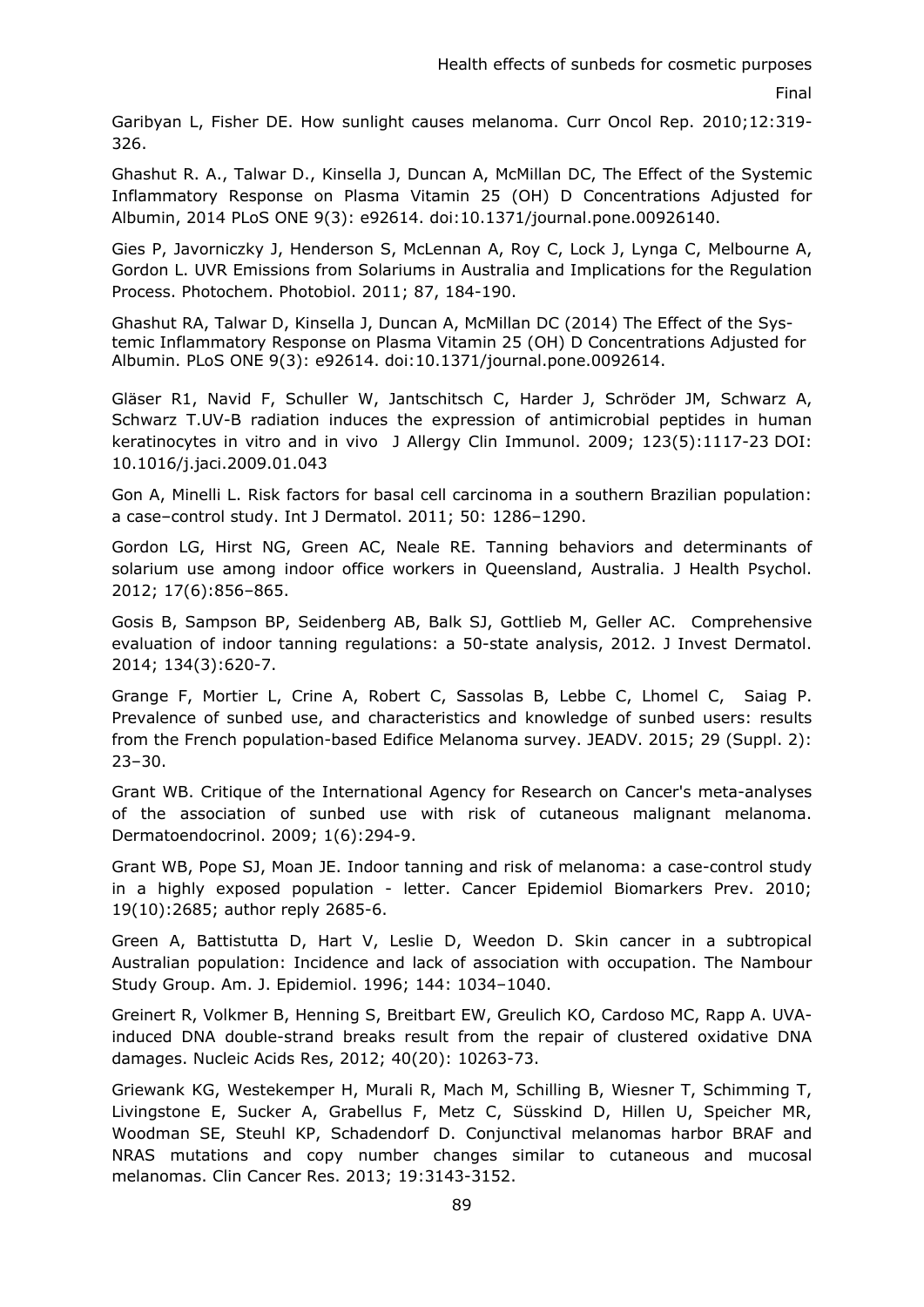de Gruijl FR Action spectrum for photocarcinogenesis. Recent Results Cancer Res. 1995; 139:21- 30.

de Gruijl FR, Pavel S. The effects of a mid-winter 8-week course of sub-sunburn sunbed exposures on tanning, vitamin D status and colds. Photochem Photobiol Sci. 2012 Dec;11(12):1848-54. doi: 10.1039/c2pp25179e.

de Gruijl FR, Rebel H. Early events in UV carcinogenesis-DNA damage, target cells and mutant p53 foci. Photochem Photobiol. 2008 Mar-Apr; 84(2):382-7. doi:10.1111/j.1751- 1097.2007.00275.x.

Gu F, Qureshi AA, Niu T, Kraft P, Guo Q, Hunter DJ, Han J. Interleukin and interleukin receptor gene polymorphisms and susceptibility to melanoma. Melanoma Res. 2008; 18(5):330-5

Guo L, Huang ZX, Chen XW, Deng QK, Yan W, Zhou MJ, Ou CS, Ding ZH. Differential expression profiles of microRNAs in NIH3T3 cells in response to UVB irradiation. J. Photochem. Photobiol., 2009; 85(3): 765-73.

Guo Z, Zhou B, Liu W, Xu Y, Wu D, Yin Z, Permatasari F, Luo D. MiR-23a regulates DNA damage repair and apoptosis in UVB-irradiated HaCaT cells. J Dermatol Sci. 2013; 69(1): 68-76.

Guy GP Jr, Berkowitz Z, Jones SE, Olsen EO, Miyamoto JN, Michael SL, Saraiya M. State indoor tanning laws and adolescent indoor tanning. Am J Public Health. 2014; 104(4):e69-74.

Guy GP Jr, Berkowitz Z, Tai E, Holman DM, Everett Jones S, Richardson LC. Indoor tanning among high school students in the United States, 2009 and 2011. JAMA Dermatol. 2014; 150:501-11.

Guy GP Jr, Berkowitz Z, Watson M, Holman DM, Richardson LC. Indoor tanning among young non-Hispanic white females. JAMA Intern Med. 2013; 173:1920-2.

Guy GP Jr, Tai E, Richardson LC. Use of indoor tanning devices by high school students in the United States, 2009. Prev Chronic Dis. 2011; 8:A116.

Hacker E, Irwin N, Muller HK, Powell MB, Kay G, Hayward N, Walker G. Neonatal ultraviolet radiation exposure is critical for malignant melanoma induction in pigmented Tpras transgenic mice. J Invest Dermatol. 2005; 125 (5):1074-7. doi: 10.1111/j.0022- 202X.2005.23917.x.

Hacker E, Muller HK, Irwin N, Gabrielli B, Lincoln D, Pavey S, Powell MB, Malumbres M, Barbacid M, Hayward N, Walker G. Spontaneous and UV radiation-induced multiple metastatic melanomas in Cdk4R24C/R24C/TPras mice. Cancer Res. 2006; 66:2946-52.

Halliday GM, Damian DL, Rana S, Byrne SN. The suppressive effects of ultraviolet radiation on immunity in the skin and internal organs: implications for autoimmunity. J Dermatol Sci 2012; 66:176-182.

Halliday GM, Zhou Y, Sou XX, Huang S. Rana, Bugeja MJ, Painter N, Scolyer RA, Muchardt C, Di Girolamo N, Lyons JG. The absence of Brm exacerbates photocarcinogenesis. Exp Dermatol. 2012; 21 (8):599-604. doi: 10.1111/j.1600- 0625.2012.01522.x.

Han J, Colditz GA, Hunter DJ. Risk factors for skin cancers: a nested case-control study within the Nurses' Health Study. Int J Epidemiol. 2006; 35(6):1514-21.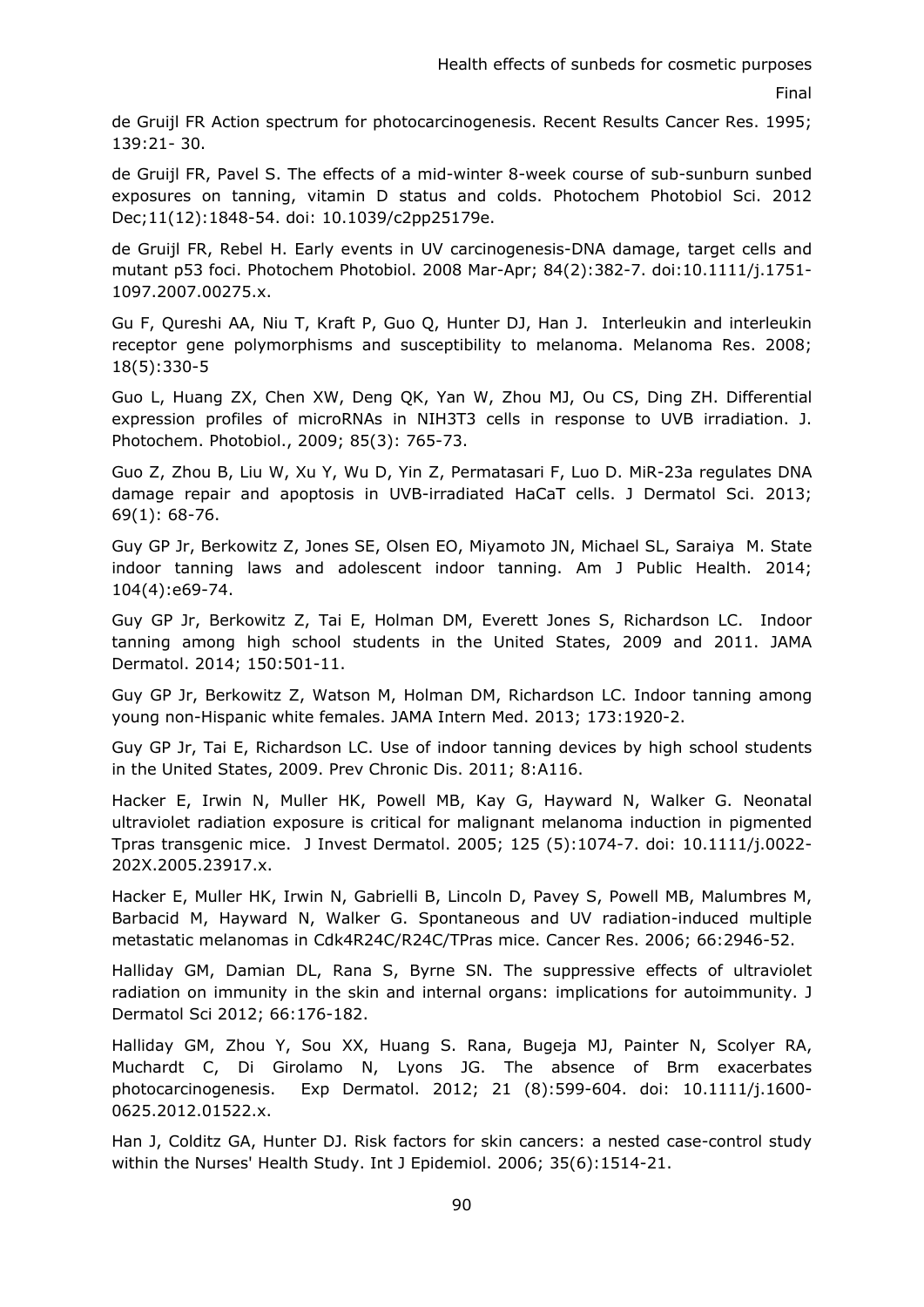Harrington CR, Beswick TC, Leitenberger J, Minhajuddin A, Jacobe HT, Adinoff B. Addictive-like behaviours to ultraviolet light among frequent tanners. Clin Exp Dermatol. 2011; 36:33-38.

Hart PH, Gorman S, Finlay-Jones JJ. Modulation of the immune system by UV radiation: more than just the effects of vitamin D? Nat Rev Immunol. 2011; 11:584-596.

Héry C, Tryggvadóttir L, Sigurdsson T, Olafsdóttir E, Sigurgeirsson B, Jonasson JG, Olafsson JH, Boniol M, Byrnes GB, Doré JF, Autier P. A Melanoma Epidemic in Iceland: Possible Influence of Sunbed Use . Am J Epidemiol. 2010; 172:762-67.

Hill HZ, Hill GJ. UVA, pheomelanin and the carcinogenesis of melanoma. Pigment Cell Res. 13 (suppl. 8). 2000; 140–144.

Hillhouse JJ, Baker MK, Turrisi R, Shields A, Stapleton J, Jain S, Longacre I. Evaluating a measure of tanning abuse and dependence. Arch Dermatol. 2012; 148:815–819.

Hirst N, Gordon L, Gies P, Green AC. Estimation of avoidable skin cancers and costsavings to government associated with regulation of the solarium industry in Australia. Health Policy 2009; 89: 303–311.

Hocker T, Tsao H. Ultraviolet radiation and melanoma: a systematic review and analysis of reported sequence variants. Hum Mutat 2007; 28:578–88.

Hodis E, Watson IR, Kryukov GV, Arold ST, Imielinski M, Theurillat JP, Nickerson E, Auclair D, Li L, Place C, Dicara D, Ramos AH, Lawrence MS, Cibulskis K, Sivachenko A, Voet D, Saksena G, Stransky N, Onofrio RC, Winckler W, Ardlie K, Wagle N, Wargo J, Chong K, Morton DL, Stemke-Hale K, Chen G, Noble M, Meyerson M, Ladbury JE, Davies MA, Gershenwald JE, Wagner SN, Hoon DS, Schadendorf D, Lander ES, Gabriel SB, Getz G, Garraway LA, Chin L. A landscape of driver mutations in melanoma. Cell. 2012; 150:251-263.

Holick MF, Chen TC. Vitamin D deficiency: a worldwide problem with health consequences. Am J Clin Nutr. 2008; 87(4):1080S–6S.

Holick MF, MacLaughlin JA, Doppelt SH. Regulation of cutaneous previtamin D3 photosynthesis in man: skin pigment is not an essential regulator. Science. 1981; 211(4482):590–3

Holick MF. Vitamin D deficiency. Nw Engl J Med 2007; 357:266-281

Horn S, Figl A, Rachakonda PS, Fischer C, Sucker A, Gast A, Kadel S, Moll I, Nagore E, Hemminki K, Schadendorf D, Kumar R. TERT promoter mutations in familial and sporadic melanoma. Science. 2013;339:959-61.

Huang FW, Hodis E, Xu MJ, Kryukov GV, Chin L, Garraway LA. Highly recurrent TERT promoter mutations in human melanoma. Science. 2013;339:957-9.

IARC Monographs on the evaluation of carcinogenic risks to humans. Solar and ultraviolet radiation. IARC Monogr Eval Carcinog Risks Hum. 1992; 55: 1–316.

IARC Working Group on the Evaluation of Carcinogenic Risks to Humans. Radiation. IARC Monogr Eval Carcinog Risks Hum. 2012; 100(Pt D):7-303.

IARC Working Group. Vitamin D and cancer / a report of the IARC Working Group on Vitamin D. IARC Working Groups Reports v 5. 2008. ISBN 978 92 832 24464.

IARC. Exposure to artificial UV radiation and skin cancer. IARC Working Groups Reports vol.1. Lyon, IARC; 2006.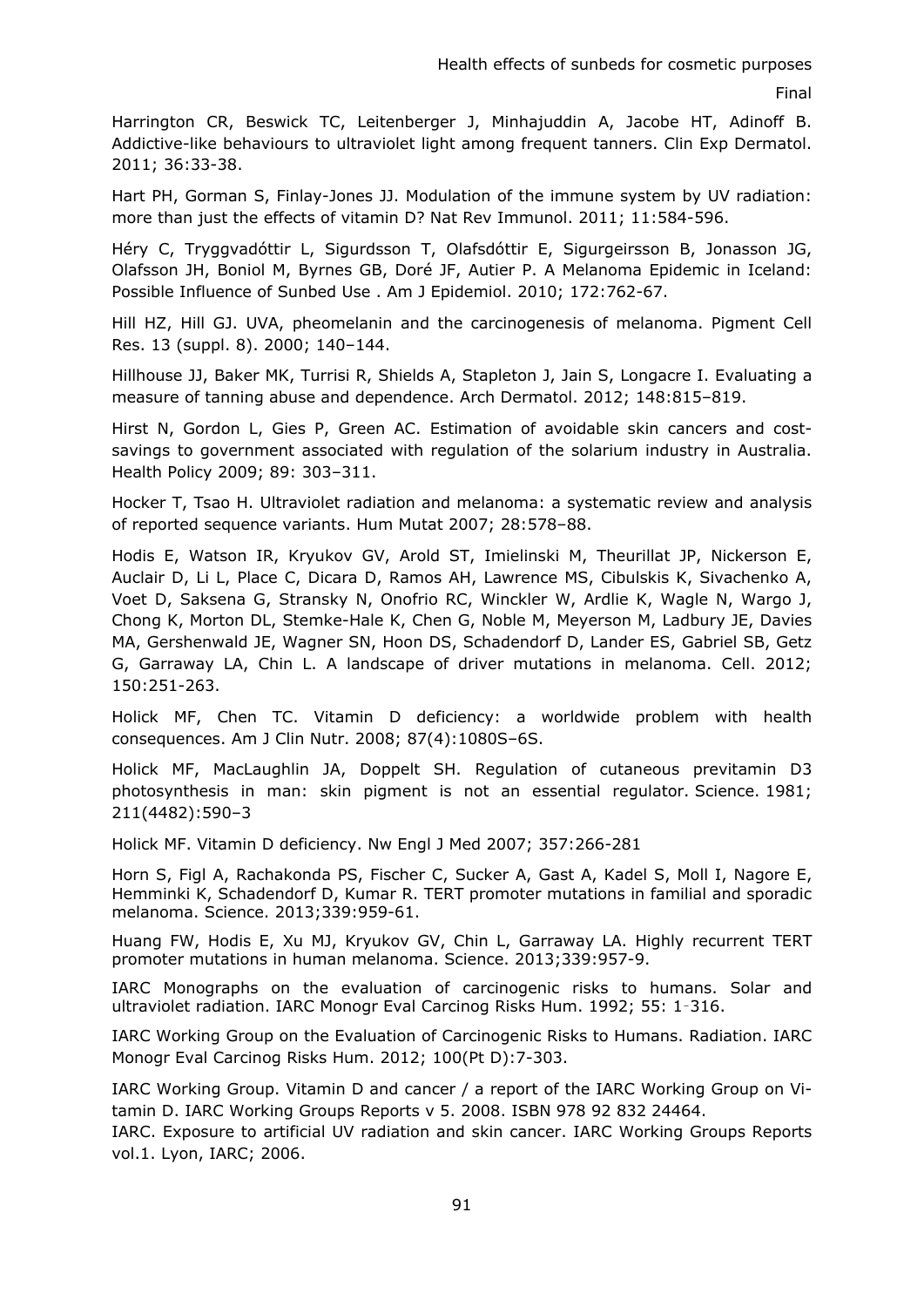IARC. The association of use of sunbeds with cutaneous malignant melanoma and other skin cancers. A systematic review. Int J Cancer 2006b; 120: 1116-1122.

ICNIRP. Guidelines on limits of exposure to ultraviolet radiation of wavelength between 180nm and 400nm (incoherent optical radiation). Health Physics 2004; 87(2):171-186.

Ikehata H, Kawai K, Komura J, Sakatsume K, Wang L, Imai M, Higashi S, Nikaido O, Yamamoto K, Hieda K, Watanabe M, Kasai H, Ono T. UVA1 genotoxicity is mediated not by oxidative damage but by cyclobutane pyrimidine dimers in normal mouse skin. J Invest Dermatol. 2008; 128(9): p. 2289-96.

Ikehata H, Kumagai J, Ono T, Morita A. Solar-UV-signature mutation prefers TCG to CCG: extrapolative consideration from UVA1-induced mutation spectra in mouse skin. Photochem Photobiol Sci:, 2013; 12(8): p. 1319-27.

Ikehata H, Ono T. The mechanisms of UV mutagenesis. J Radiat Res. 2011; 52(2): p. 115-25.

INCa (2011) UV (artificiels et solaires), vitamine D et cancers non cutanés. Collection Rapports et Syntheses, INCa, Boulogne-Billancourt, novembre 2011.

Indoor Tanning Association. Current State Indoor Tanning Regulations. Updated July, 2014[. http://theita.com](http://theita.com/) (accessed june 2015).

International Commission on Illumination, e-ilv, termlist: [http://eilv.cie.co.at](http://eilv.cie.co.at/) (Last accessed: 13 July 2016)

IOM-Institute of Medicine 2011 Dietary reference intakes for calcium and vitamin D. Washington, DC: The National Academies Press

Jussila A, Huotari-Orava R, Ylianttila L, Partonen T, Snellman E. Narrow-band ultraviolet B radiation induces the expression of b-endorpphin in human skin vivo. J Photochem Photobiol. 2016; 155:104-108

Kadunce DP, Piepkorn MW, Zone JJ. Persistent melanocytic lesions associated with cosmetic sunbeduse: "sunbed lentigines". J Am Acad Dermatol 1990; 23:1029-1031.

Kalilani L, Atashili J. Measuring additive interaction using odds ratios. Epidemiol Perspect Innov. 2006 18;3:5.

Kannan K, Sharpless NE, Xu J, O'Hagan RC, Bosenberg M, Chin L. Components of the Rb pathway are critical targets of UV mutagenesis in a murine melanoma model. Proc Natl Acad Sci U S A. 2003; 100:1221-5.

Karagas MR, Zens MS, Li Z, Stukel TA, Perry AE, Gilbert-Diamond D, Sayarath V, Stephenson RS, Barton D, Nelson HH, Spencer SK. Early-onset basal cell carcinoma and indoor tanning: a population-based study. Pediatrics. 2014; 134(1):e4-12. doi: 10.1542/peds.2013-3559.

Kaur M, Liguori A, Fleischer AB, Feldman SR. Plasma beta-endorphin levels in frequent and infrequent tanners before and after ultraviolet and non-ultraviolet stimuli. J Am Acad Dermatol 2006b; 54:919-920.

Kaur M1 Liguori A, Lang W, Rapp SR, Fleischer AB Jr, Feldman SR. Induction of withdrawal-like symptoms in a small randomized controlled trial of opioid blockade in frequent tanners. J Am Acad Dermatol 2006a; 54:709-711.

Khazova M, O'Hagan JB, Robertson S. Survey of UV Emissions from Sunbeds in the UK. Photochem Photobiol. 2015;91:545-52. doi: 10.1111/php.12425.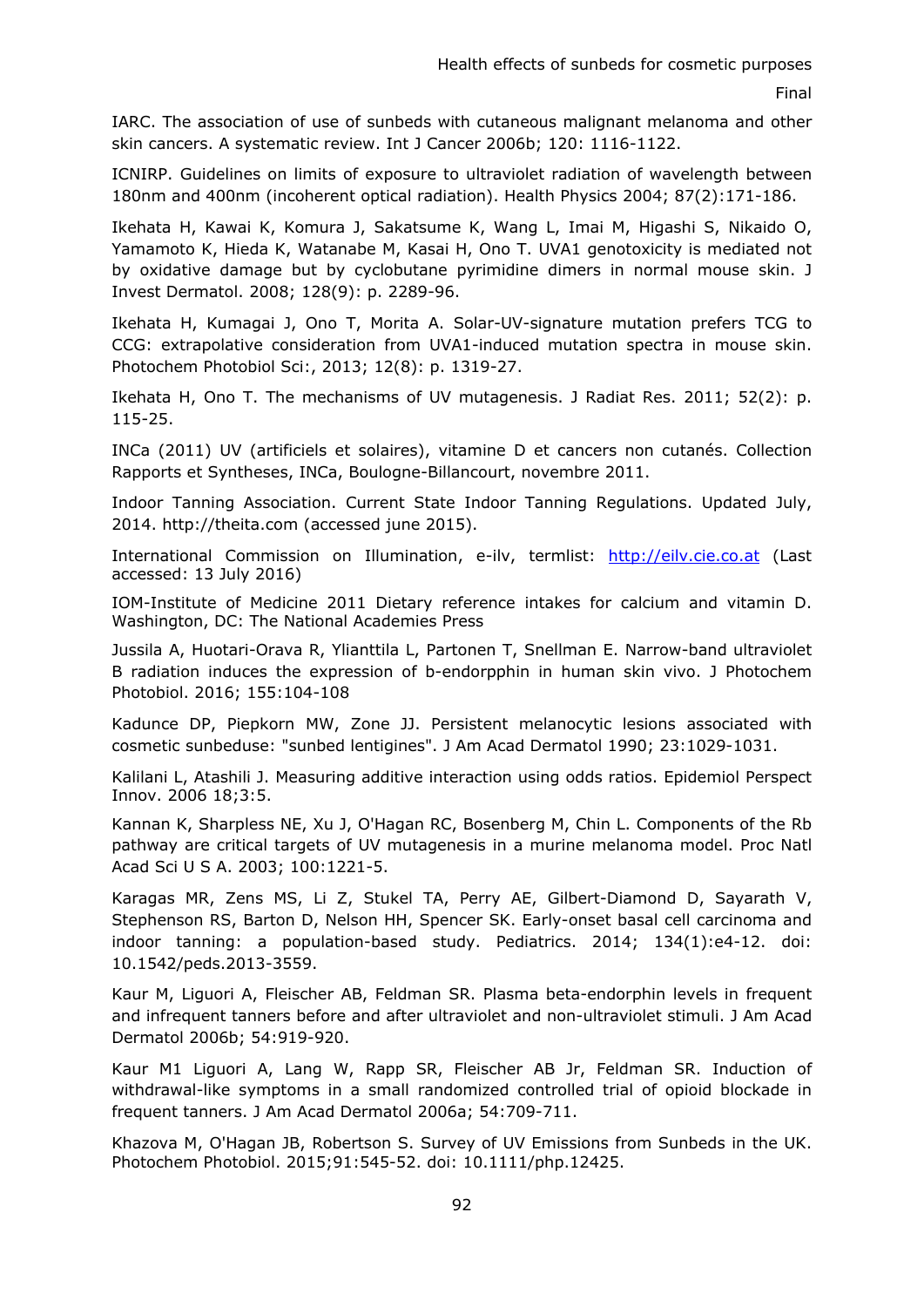Kim MY, Park HJ, Baek SC, Byun DG, Houh D. Mutations of the p53 and PTCH gene in basal cell carcinomas: UV mutation signature and strand bias. J Dermatol Sci. 2002; 29(1):1-9.

Kligman, L. H. and R. M. Sayre. An action spectrum for ultraviolet induced elastosis in hairless mice: quantification of elastosis by image analysis. Photochem. Photobiol. 53:237-242, 1991.

Køster B, Thorgaard C, Philip A, Clemmensen H. Sunbed use and campaign initiatives in the Danish population, 2007-2009: a cross-sectional study. J Eur Acad Dermatol Venereol. 2011; 25:1351-1355.

Kraemer A, Chen IP, Henning S, Faust A, Volkmer B, Atkinson MJ, Moertl S, Greinert R. UVA and UVB irradiation differentially regulate microRNA expression in human primary keratinocytes. PloS one, 2013; 8(12): e83392.

Krarup AF, Koster B, Thorgaard C, Philip A, Clemmensen IH. Sunbed use by children aged 8-18 years in Denmark in 2008: a cross-sectional study. Br J Dermatol. 2011; 165:214-6.

Krauthammer M, Kong Y, Ha BH, Evans P, Bacchiocchi A, McCusker JP, Cheng E, Davis MJ, Goh G, Choi M, Ariyan S, Narayan D, Dutton-Regester K, Capatana A, Holman EC, Bosenberg M, Sznol M, Kluger HM, Brash DE, Stern DF, Materin MA, Lo RS, Mane S, Ma S, Kidd KK, Hayward NK, Lifton RP, Schlessinger J, Boggon TJ, Halaban R. Exome sequencing identifies recurrent somatic RAC1 mutations in melanoma. Nat Genet. 2012; 44:1006-14.

Krutmann J, Gilchrest BA. Photoaging of Skin. In: Gilchrest, Krutmann (eds) Skin aging. Springer, Heidelberg 2006; ISBN 3-540-24443-3, chapter 4, pp 33-42.

Krutmann J, Schroeder P. Role of mitochondria in photoaging of human skin: the defective powwerhouse model. J Invest Dermatol Symposium Proceedings. 2009; 14:44- 49.

Lahtz C, Kim SI, Bates SE, Li AX, Wu X, Pfeifer GP. UVB irradiation does not directly induce detectable changes of DNA methylation in human keratinocytes. F1000 Research, 2013; 2: p. 45.

Lam RW, Buchanan A, Mador JA, Corral MR, Remick RA. The effects of ultraviolet-A wavelengths in light therapy for seasonal depression. J Affect Disord. 1992; 24:237-243.

[Lagunova Z,](https://www.ncbi.nlm.nih.gov/pubmed/?term=Lagunova%20Z%5BAuthor%5D&cauthor=true&cauthor_uid=23551243) [Porojnicu AC,](https://www.ncbi.nlm.nih.gov/pubmed/?term=Porojnicu%20AC%5BAuthor%5D&cauthor=true&cauthor_uid=23551243) [Aksnes L,](https://www.ncbi.nlm.nih.gov/pubmed/?term=Aksnes%20L%5BAuthor%5D&cauthor=true&cauthor_uid=23551243) [Holick MF,](https://www.ncbi.nlm.nih.gov/pubmed/?term=Holick%20MF%5BAuthor%5D&cauthor=true&cauthor_uid=23551243) [Iani V,](https://www.ncbi.nlm.nih.gov/pubmed/?term=Iani%20V%5BAuthor%5D&cauthor=true&cauthor_uid=23551243) [Bruland OS,](https://www.ncbi.nlm.nih.gov/pubmed/?term=Bruland%20OS%5BAuthor%5D&cauthor=true&cauthor_uid=23551243) [Moan J.](https://www.ncbi.nlm.nih.gov/pubmed/?term=Moan%20J%5BAuthor%5D&cauthor=true&cauthor_uid=23551243) Effect of vitamin D supplementation and ultraviolet B exposure on serum 25-hydroxyvitamin D concentrations in healthy volunteers: a randomized, crossover clinical trial. [Br J](https://www.ncbi.nlm.nih.gov/pubmed/23551243)  [Dermatol.](https://www.ncbi.nlm.nih.gov/pubmed/23551243) 2013 Aug;169(2):434-40. doi: 10.1111/bjd.12349.

[Langdahl B,](https://www.ncbi.nlm.nih.gov/pubmed/?term=Langdahl%20B%5BAuthor%5D&cauthor=true&cauthor_uid=22777865) [Binkley N,](https://www.ncbi.nlm.nih.gov/pubmed/?term=Binkley%20N%5BAuthor%5D&cauthor=true&cauthor_uid=22777865) [Bone H,](https://www.ncbi.nlm.nih.gov/pubmed/?term=Bone%20H%5BAuthor%5D&cauthor=true&cauthor_uid=22777865) [Gilchrist N,](https://www.ncbi.nlm.nih.gov/pubmed/?term=Gilchrist%20N%5BAuthor%5D&cauthor=true&cauthor_uid=22777865) [Resch H,](https://www.ncbi.nlm.nih.gov/pubmed/?term=Resch%20H%5BAuthor%5D&cauthor=true&cauthor_uid=22777865) [Rodriguez Portales J,](https://www.ncbi.nlm.nih.gov/pubmed/?term=Rodriguez%20Portales%20J%5BAuthor%5D&cauthor=true&cauthor_uid=22777865) [Denker A,](https://www.ncbi.nlm.nih.gov/pubmed/?term=Denker%20A%5BAuthor%5D&cauthor=true&cauthor_uid=22777865) [Lombardi A,](https://www.ncbi.nlm.nih.gov/pubmed/?term=Lombardi%20A%5BAuthor%5D&cauthor=true&cauthor_uid=22777865) [Le Bailly De Tilleghem C,](https://www.ncbi.nlm.nih.gov/pubmed/?term=Le%20Bailly%20De%20Tilleghem%20C%5BAuthor%5D&cauthor=true&cauthor_uid=22777865) [Dasilva C,](https://www.ncbi.nlm.nih.gov/pubmed/?term=Dasilva%20C%5BAuthor%5D&cauthor=true&cauthor_uid=22777865) [Rosenberg E,](https://www.ncbi.nlm.nih.gov/pubmed/?term=Rosenberg%20E%5BAuthor%5D&cauthor=true&cauthor_uid=22777865) [Leung A.](https://www.ncbi.nlm.nih.gov/pubmed/?term=Leung%20A%5BAuthor%5D&cauthor=true&cauthor_uid=22777865) Odanacatib in the treatment of postmenopausal women with low bone mineral density: five years of continued therapy in a phase 2 study. [J Bone Miner Res.](https://www.ncbi.nlm.nih.gov/pubmed/22777865) 2012 Nov;27(11):2251-8. doi: 10.1002/jbmr.1695.

Lazovich D, Vogel RI, Berwick M, Weinstock MA, Anderson KE, Warshaw EM. Indoor tanning and risk of melanoma: a case-control study in a highly exposed population. Cancer Epidemiol Biomarkers Prev. 2010; 19(6):1557-68.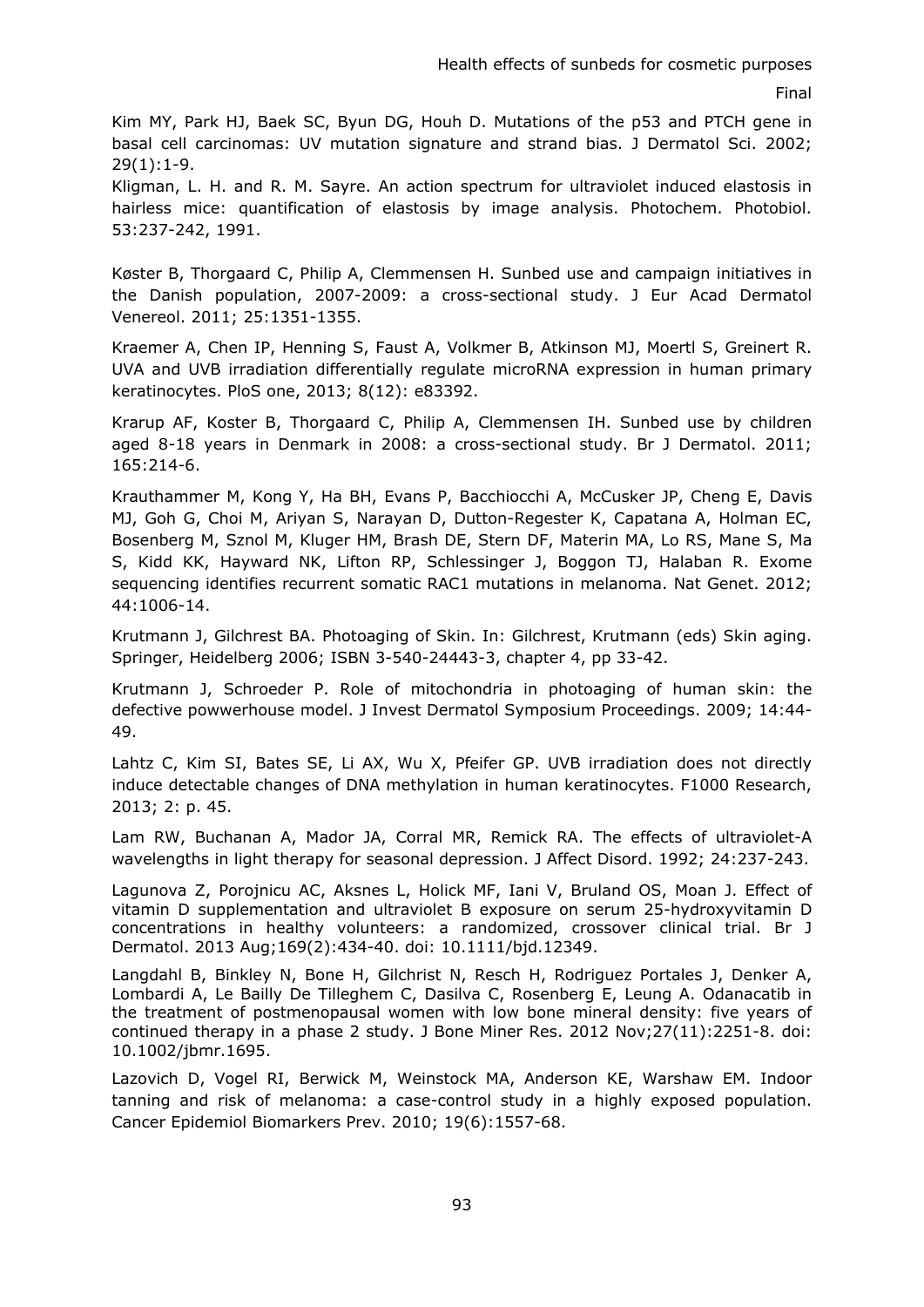Lee SI, Macherianakis A, Roberts LM. Sunbed use, attitudes, and knowledge after the under-18s ban: a school-based survey of adolescents aged 15 to 17 years in Sandwell, United Kingdom. J Prim Care Community Health. 2013; 4:265-74.

Léon C, Benmarnhia T, Tordjman I, Gaillot de-Saintignon J, Beck F. L'exposition aux ultraviolets artificiels en France. BEH 2012; 18-19:205-209.

Li C, Wang LE, Wei Q. DNA repair phenotype and cancer susceptibility - A mini review. International Journal of Cancer, Int J Cancer. 2009; 124(5):999-1007. doi: 10.1002/ijc.24126.

Liu D, Fernandez BO, Hamilton A et al (2014) UVA Irradiation of human skin vasodilates arterial vasculature and lowers blood pressure independently of nitric oxide synthase. J Invest Dermatol 134:1839-1846

Lindqvist et al 2014 Lindqvist PG, Epstein E, Landin-Olsson M, Ingvar C, Nielsen K, Stenbeck M, Olsson H. Avoidance of sun exposure is a risk factor for all-cause mortality: results from the MISS cohort. J Intern Med 2014; 276: 77–86

Lindqvist et al. 2016 Lindqvist PG, Epstein E, Nielsen K, Landin-Olsson M, Ingvar C, Olsson H (Karolinska University Hospital, Lund University, Lund, Sweden). Avoidance of sun exposure as a risk factor for major causes of death: a competing risk analysis of the Melanoma in Southern Sweden cohort. J Intern Med 2016; 280: 375–387.

Marionnet C, Pierrard C, Golebiewski C, Bernerd F. Diversity of biological effects induced by longwave UVA rays (UVA1) in reconstructed skin. PloS one, 2014; 9(8): p. e105263.

Masaki T, Wang Y, DiGiovanna JJ, Khan SG, Raffeld M, Beltaifa S, Hornyak TJ, Darling TN, Lee CC, Kraemer KH. High frequency of PTEN mutations in nevi and melanomas from xeroderma pigmentosum patients. Pigment Cell Melanoma Res. 2014; 27, 454–464.

Matsumura Y, Ananthaswamy HN. Short-term and long-term cellular and molecular events following UV irradiation of skin: implications for molecular medicine. Expert Rev Mol Med. 2002; 4:1-22.

Matthews YJ, GM Halliday, TA Phan, DL Damian. Wavelength dependency for UVAinduced suppression of recall immunity in humans. J Dermatol Sci 2010; 59:192-197.

McGee HM, Malley RC, Muller HK, Woods GM. Neonatal exposure to UVR alters skin immune system development, and suppresses immunity in adulthood. Immunol Cell Biol. 2011; 89:767-776.

Ming M, Feng L, Shea CR, Soltani K, Zhao B, Han W, Smart RC, Trempus CS, He YY. PTEN positively regulates UVB-induced DNA damage repair. Cancer Res. 2011; 71(15):5287-95.

Mitchell D, Fernandez A. The photobiology of melanocytes modulates the impact of UVA on sunlight-induced melanoma. Photochem Photobiol Sci. 2012; 11(1): 69-73.

Mitchell DL. Effects of cytosine methylation on pyrimidine dimer formation in DNA. J Photochem Photobiol B. 2000; 71(2): 162-5.

Mitchell et al Ultraviolet A does not induce melanoma in a Xiphophorus hybrid fish model Proc Natl Acad Sci U S A. 2010;107:9329-34

Mitra D, Luo X, Morgan A, Wang J, Hoang MP, Lo J, Guerrero CR, Lennerz JK, Mihm MC, Wargo JA, Robinson KC, Devi SP, Vanover JC, D'Orazio JA, McMahon M, Bosenberg MW, Haigis KM, Haber DA, Wang Y, Fisher DE. An ultraviolet-radiation-independent pathway to melanoma carcinogenesis in the red hair/fair skin background. Nature. 2012; 491:449-53.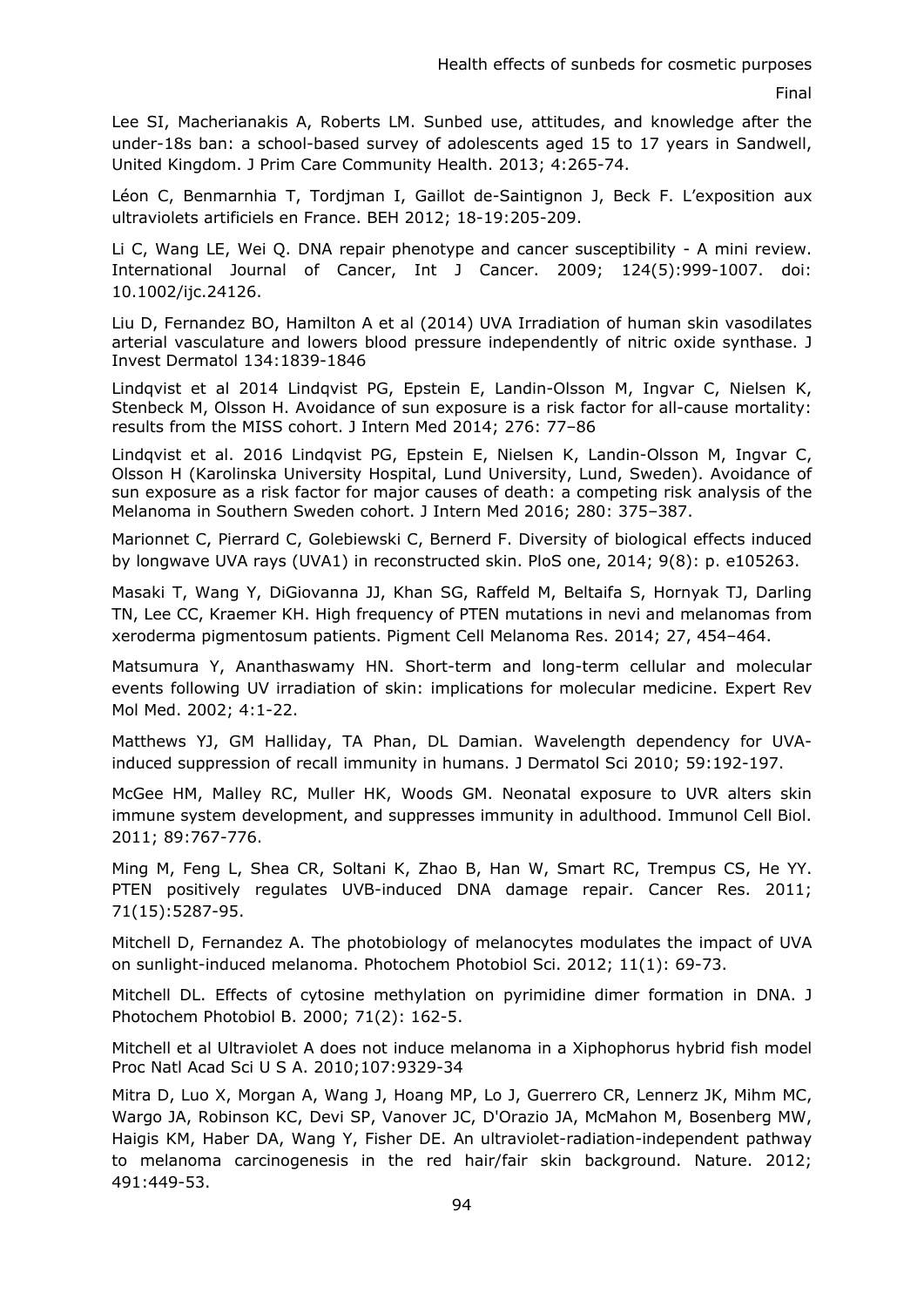Morgan AM, Lo J, Fisher DE. How does pheomelanin synthesis contribute to melanomagenesis?: Two distinct mechanisms could explain the carcinogenicity of pheomelanin synthesis. Bioessays. 2013; 35:672-6.

Moan J, Grigalavicius M, Baturaite Z, Dahlback A and Juzeniene A. The relationship between UV exposure and incidence of skin cancer. Photodermatol Photoimmunol Photomed. 2015; 31: 26–35. doi:10.1111/phpp.12139

Moriwaki S, Takahashi Y. Photoaging and DNA repair. J Dermatol Sci. 2008; 50169-176.

Mouret S, Baudouin C, Charveron M, Favier A, Cadet J, Douki T. Cyclobutane pyrimidine dimers are predominant DNA lesions in whole human skin exposed to UVA radiation. Proc Natl Acad Sci U S A. 2006; 103(37): 13765-13770.

Mouret S, Forestier A, Douki T. The specificity of UVA-induced DNA damage in human melanocytes. Photochem Photobiol Sci. 2012;11:155-62.

Mouret S, Philippe C, Gracia-Chantegrel J, Banyasz A, Karpati S, Markovitsi D, Douki T. UVA-induced cyclobutane pyrimidine dimers in DNA: a direct photochemical mechanism? Org. Biomol. Chem. 2010; 8(7): 1706-1711.

 Nandakumar V, Vaid M, Tollefsbol TO, Katiyar SK. Aberrant DNA hypermethylation patterns lead to transcriptional silencing of tumour suppressor genes in UVB-exposed skin and UVB-induced skin tumours of mice. Carcinogenesis, 2011; 32(4): p. 597-604.

Neenan A, Lea CS, Lesesky EB. Reasons for tanning bed use: a survey of community college students in North Carolina. N C Med J. 2012; 73:89–92.

Nielsen K, Måsbäck A, Olsson H, Ingvar C. A prospective, population-based study of 40,000 women regarding host factors, UV exposure and sunbed use in relation to risk and anatomic site of cutaneous melanoma. International journal of cancer. 2012;131(3):706–15.

NIH (2014) Vitamin D. Fact sheet for health professionals. [http://ods.od.nih.gov/factsheets/VitaminD-HealthProfessional/](https://mail.umcg.nl/owa/redir.aspx?SURL=GujRX7fw1S0r8BPMxwhrajT8bzZeLoCaRmcGM5o8Jeyi1sdFoJzSCGgAdAB0AHAAOgAvAC8AbwBkAHMALgBvAGQALgBuAGkAaAAuAGcAbwB2AC8AZgBhAGMAdABzAGgAZQBlAHQAcwAvAFYAaQB0AGEAbQBpAG4ARAAtAEgAZQBhAGwAdABoAFAAcgBvAGYAZQBzAHMAaQBvAG4AYQBsAC8A&URL=http://ods.od.nih.gov/factsheets/VitaminD-HealthProfessional/) (accessed July 2015).

Nilsen et al. (UV exposure from indoor tanning devices: A systematic review. Br J Dermatol. 2016 Jan 7. doi: 10.1111/bjd.14388

Nilsen LT, Aalerud TN, Hannevik M, Veierød MB. UVB and UVA irradiances from indoor tanning devices. Photochem Photobiol Sci. 2011; 10:1129-36.

Nilsen LT, Hannevik M, Aalerud TN, Johnsen B, Friberg EG, Veierød MB. Trends in UV irradiance of Tanning devices in Norway: 1983-2005. Photochem Photobiol. 2008; 84, 1100-1108.

Noonan FP, Dudek J, Merlino G, De Fabo EC. Animal models of melanoma: an HGF/SF transgenic mouse model may facilitate experimental access to UV initiating events. Pigment Cell Res. 2003; 16 (1):16-25.

Noonan FP, Muller HK, Fears TR, Kusewitt DF, Johnson TM, De Fabo EC. Mice with genetically determined high susceptibility to ultraviolet (UV)-induced immunosuppression show enhanced UV carcinogenesis. J Invest Dermatol. 2003; 121 (5):1175-81. doi: 10.1046/j.1523-1747.2003.12560.x.

Noonan FP, Otsuka T, Bang S, Anver MR, Merlino G. Accelerated ultraviolet radiationinduced carcinogenesis in hepatocyte growth factor/scatter factor transgenic mice. Cancer Res. 2000; 60 (14):3738-43.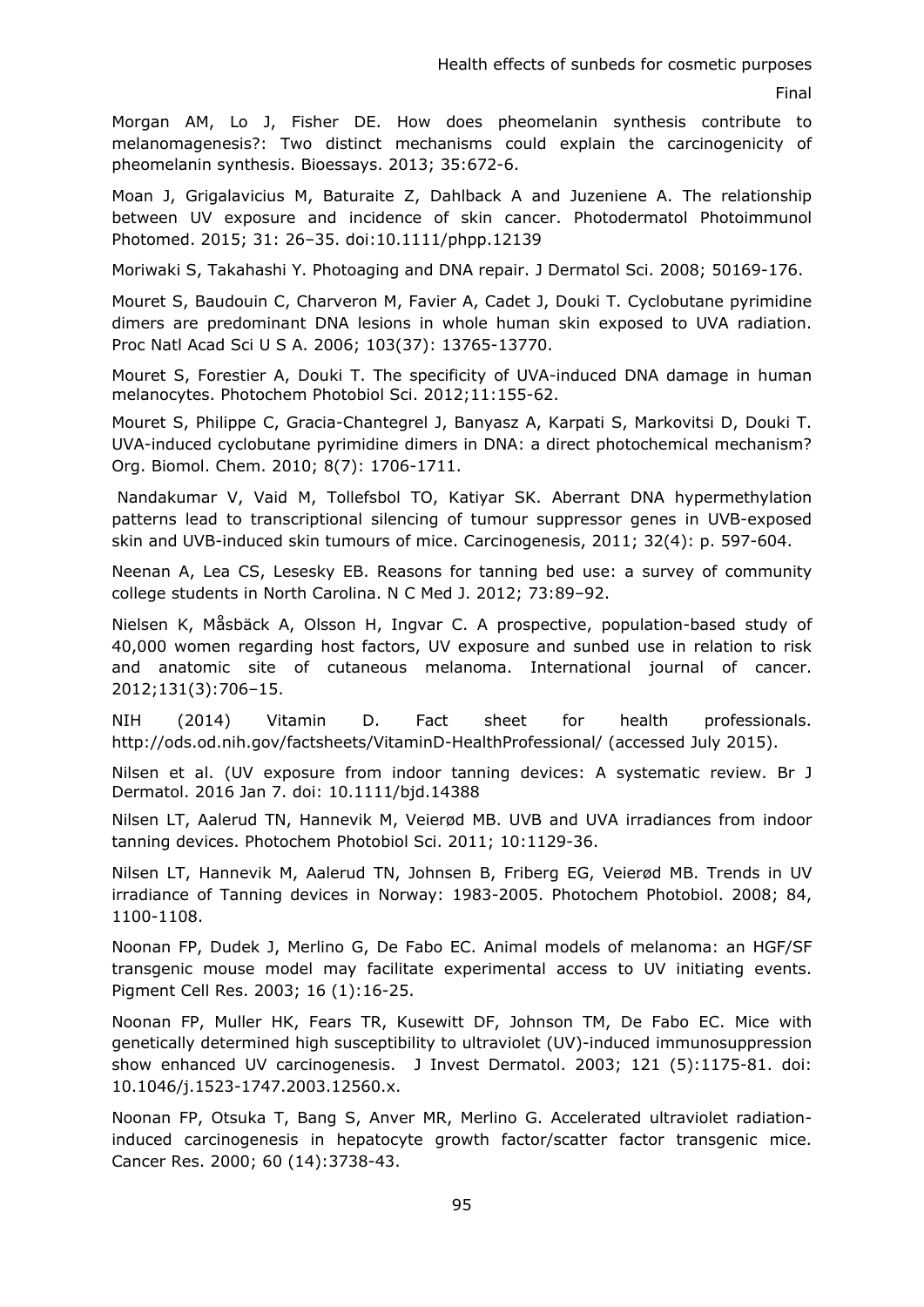Noonan FP, Zaidi MR, Wolnicka-Glubisz A, Anver MR, Bahn J, Wielgus A, Cadet J, Douki T, Mouret S, Tucker MA, Popratiloff A, Merlino G, De Fabo EC. Melanoma induction by ultraviolet A but not ultraviolet B radiation requires melanin pigment. Nat Commun. 2012; 3:884. doi: 10.1038/ncomms1893.

Oberyszyn TM. Non-melanoma skin cancer: Importance of gender, immunosuppressive status and vitamin D. Cancer Lett. 2008; 261, 127–136.

Olds WJ, McKinley AR, Moore MR, Kimlin MG. In vitro model of vitamin D3 (cholecalciferol) synthesis by UV radiation: dose-response relationships. Journal of Photochemistry and Photobiology. B, Biology. 2008;93(2):88–93.

Osipov AN, Smetanina NM, Pustovalova MV, Arkhangelskaya E, Klokov D. The formation of DNA single-strand breaks and alkali-labile sites in human blood lymphocytes exposed to 365-nm UVA radiation. Free Radic Biol Med. 2014; Aug;73:34-40. doi: 10.1016/j.freeradbiomed.2014.04.027.

Pan M, Geller L. Update on indoor tanning legislation in the United States. Clin Dermatol. 2015; 33(3):387-92.

Petitti D, Comment published on PubMed on 19 January 2016 <http://www.ncbi.nlm.nih.gov/pubmed/24477278/#comments>

Petri A, Karabetsos E. Effective Ultraviolet Irradiance Measurements from Artificial Tanning Devices in Greece. Radiat. Prot. Dosimetry; 2015;167(4):490-501.

Pfeifer GP, You YH, Besaratinia A. Mutations induced by ultraviolet light. Mutat. Res. 2005; 571:19–31.

Pfeifer GP, You YH, Besaratinia A. Mutations induced by ultraviolet light. Photochem Photobiol Sci. 2012; 11(1): 180-90.

Pilz S, Iodice S, Zittermann A, Grant WB, Gandini S. Vitamin D status and mortality risk in CKD: a meta-analysis of prospective studies. Am J Kidney Dis. 2011; 58(3):374-82.

Pleasance ED, Cheetham RK, Stephens PJ, McBride DJ, Humphray SJ, Greenman CD, Varela I, Lin ML, Ordóñez GR, Bignell GR, Ye K, Alipaz J, Bauer MJ, Beare D,Butler A, Carter RJ, Chen L, Cox AJ, Edkins S, Kokko-Gonzales PI, Gormley NA, Grocock RJ, Haudenschild CD, Hims MM, James T, Jia M, Kingsbury Z, Leroy C,Marshall J, Menzies A, Mudie LJ, Ning Z, Royce T, Schulz-Trieglaff OB, Spiridou A, Stebbings LA, Szajkowski L, Teague J, Williamson D, Chin L, Ross MT, Campbell PJ, Bentley DR, Futreal PA, Stratton MR. A comprehensive catalogue of somatic mutations from a human cancer genome. Nature. 2010 Jan 14;463(7278):191-6. doi: 10.1038/nature08658.

Poon TSC, Barnetson RS, Halliday GM. Sunlight-induced immunosuppression in humans is initially because of UVB, then UVA, followed by interactive effects. J Invest Dermatol. 2005; 125:840-846.

Pothof J, Verkaik NS, van IJcken W, Wiemer EA, Ta VT, van der Horst GT, Jaspers NG, van Gent DC, Hoeijmakers JH, Persengiev SP. MicroRNA-mediated gene silencing modulates the UV-induced DNA-damage response. The EMBO journal. 2009; 28(14): 2090-9.

Povey JE, Darakhshan F, Robertson K, Bisset Y, Mekky M, Rees J, Doherty V, Kavanagh G, Anderson N, Campbell H, MacKie RM, Melton DW. DNA repair gene polymorphisms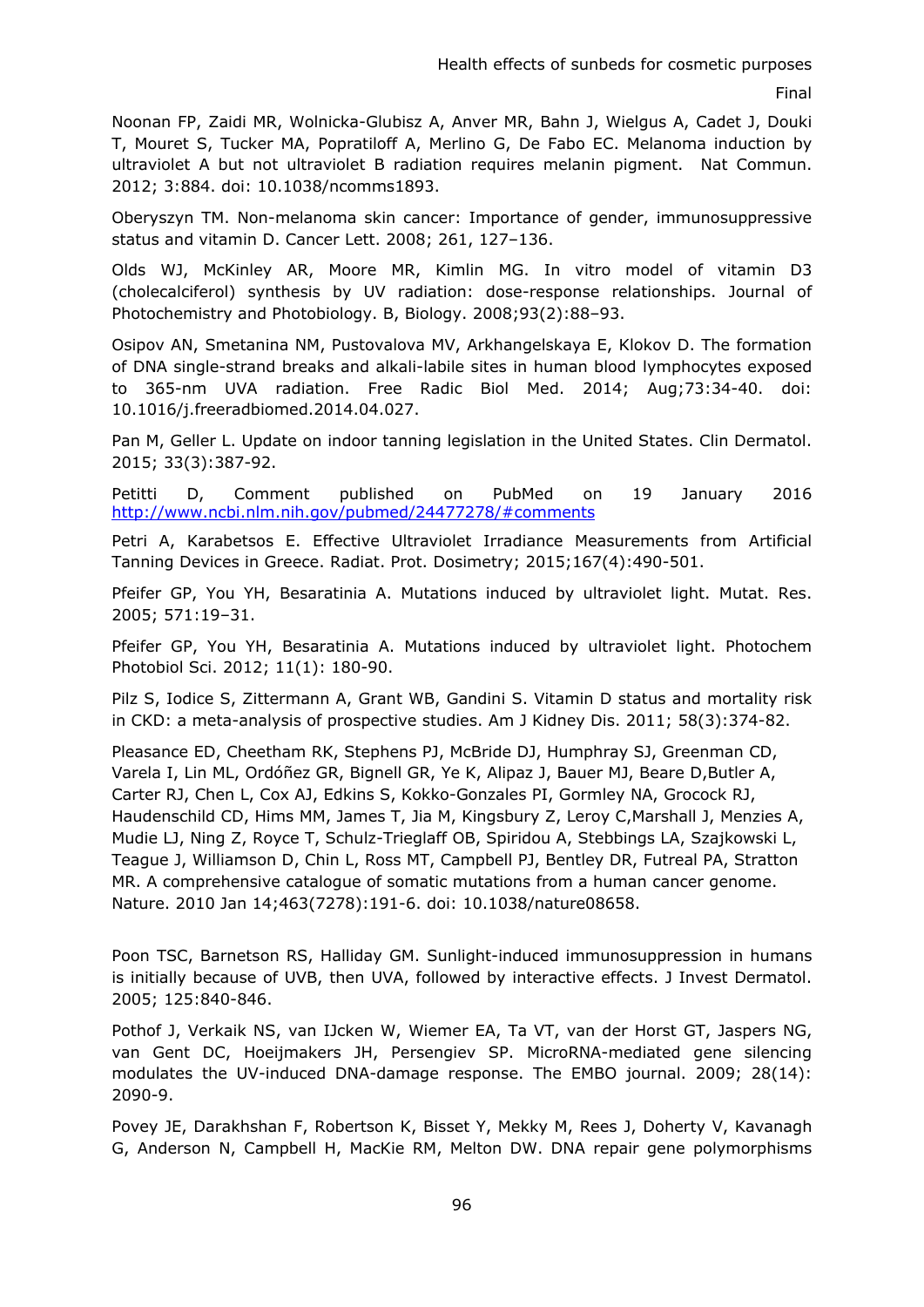and genetic predisposition to cutaneous melanoma. Carcinogenesis. 2007; 28:1087- 1093.

Premi S, Wallisch S, Mano CM, Weiner AB, Bacchiocchi A, Wakamatsu K, Bechara EJ, Halaban R, Douki T, Brash DE. Photochemistry. Chemiexcitation of melanin derivatives induces DNA photoproducts long after UV exposure. Science. 2015; 347:842-847.

Regulations on Radiation Protection and Use of Radiation, FOR-2010-29-1380: <http://www.nrpa.no/dav/a3e3933033.pdf>(last accessed 16 July 2016)

Rafnsson V, Hrafnkelsson J, Tulinius H, Sigurgeirsson B, Olafsson JH. Risk factors for malignant melanoma in an Icelandic population sample. Prev Med. 2004; 39(2):247– 252.

Recio JA, Noonan FP, Takayama H, Anver MR, Duray P, Rush WL, Lindner G, De Fabo EC, DePinho RA, Merlino G. Ink4a/arf deficiency promotes ultraviolet radiation-induced melanomagenesis. Cancer Res. 2002; 62:6724-30.

Reeve VE, Bosnic M, Boehm-Wilcox C. Dependence of photocarcinogenesis and photoimmunosuppression in the hairless mouse on dietary polyunsaturated fat. Cancer Lett. 1996; 108: 271–279.

Reeve VE, Allanson M, Cho JL, Arun SJ, Domanski D. Interdependence between heme oxygenase-1 induction and estrogen-receptor-b signalling mediates photoimmune protection by UVA radiation in mice. J Invest Dermatol. 2009; 129:2702-2710

Reimann V, Krämer U, Sugiri D, Schroeder P, Hoffmann B, Medve-Koenigs K, Jöckel KH, Ranft U, Krutmann J. Sunbed use induces the photoaging-associated mitochondrial common deletion J Invest Dermatol. 2008; 128:1294-1297.

Rhodes AR, Weinstock MA, Fitzpatrick TB, Mihm MCJ, Sober AJ. Risk factors for cutaneous melanoma. A practical method of recognizing predisposed individuals. J Am Med Assoc. 1987; 258, 3146–3154.

Rhodes LE, Webb AR, Fraser HI, Kift R, Durkin MT, Allan D, O'Brien SJ, Vail A, Berry JL. Recommended summer sunlight exposure levels can produce sufficient (>20 ng ml\_1) but not the proposed optimal (>32 ng ml 1) 25(OH)D Levels at UK latitudes. J Invest Dermatol. 2010; 130:1411-1418.

Ridley AJ, Whiteside JR, McMillan TJ, Allinson SL. Cellular and sub-cellular responses to UVA in rela- tion to carcinogenesis. Int J Radiat Biol. 2009; 85: 177–195.

Roberts SA, Gordenin DA. Hypermutation in human cancer genomes: footprints and mechanisms. Nat Rev Cancer. 2014; 14(12):786-800.

Robinson ES, Hill RH Jr, Kripke ML, Setlow RB. The Monodelphis melanoma model: initial report on large ultraviolet A exposures of suckling young. Photochem Photobiol.. 2000; 71(6): p. 743-6.

Rossman TG, Uddin AN, Burns FJ, Bosland MC. Arsenite cocarcinogenesis: an animal model derived from genetic toxicology studies. Environ Health Perspect. 2002; 110.

Rouzaud F, Kadekaro AL, Abdel-Malek ZA, Hearing VJ. MC1R and the response ofmelanocytes to ultraviolet radiation. Mutat.Res. 2005; 571, 133–152.

Runger TM, Kappes UP, Mechanisms of mutation formation with long-wave ultraviolet light (UVA). Photodermatology, photoimmunology & photomedicine, 2008; 24(1): 2-10.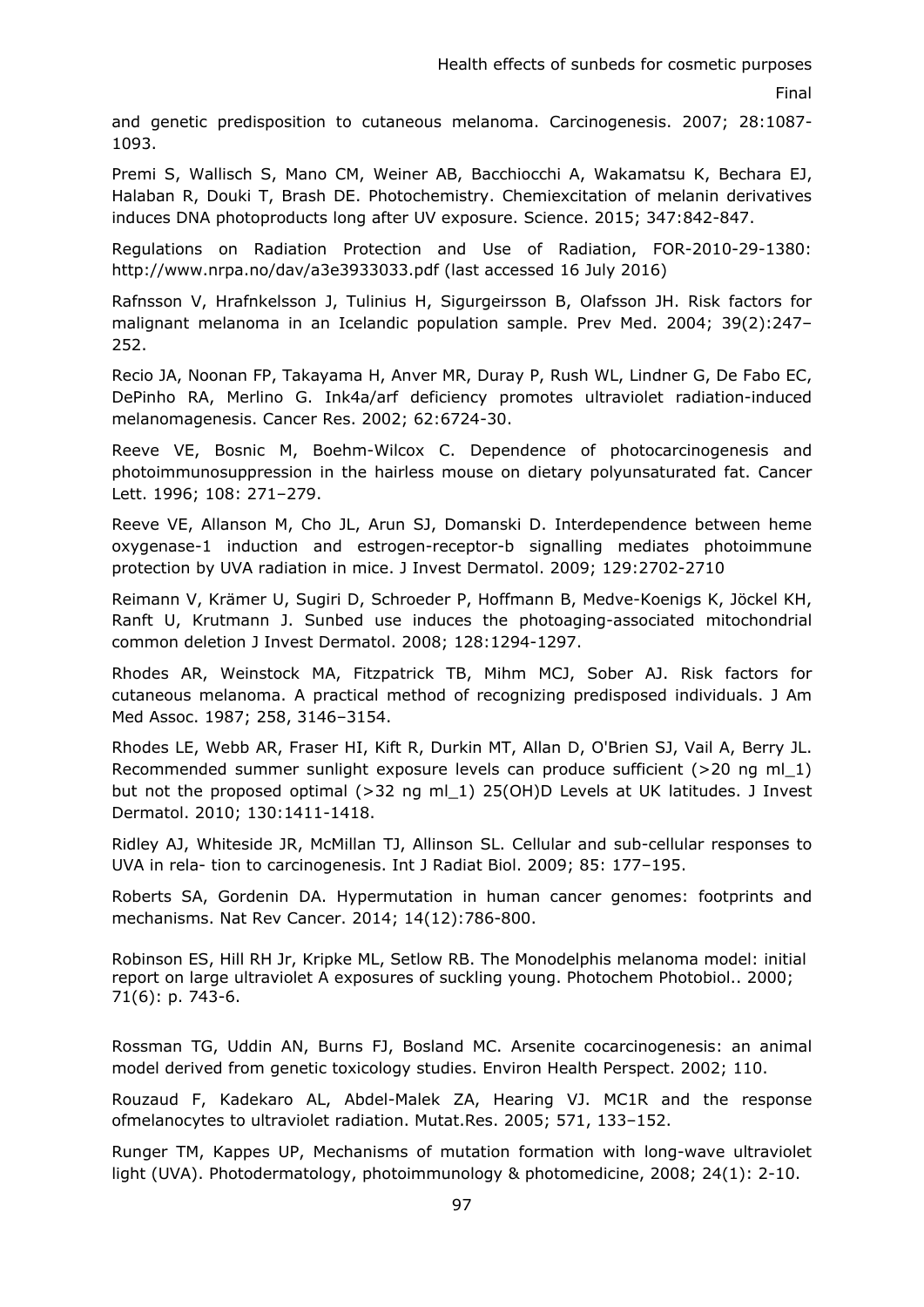Runger TM, Ultraviolet light. In: Bolognia JL, Jorizzo JL, Schaffer JV, Dermatology vol I, Third Edition, 2012; Springer, 86: 1455-1465.

Sage E, Girard PM, Francesconi S. Unravelling UVA-induced mutagenesis. Photochem Photobiol Sci. 2012; 11(1): p. 74-80.

Sallander E, Wester U, Bengtsson E, Wiegleb Edström D. Vitamin D levels after UVB radiation: effects by UVA additions in a randomized controlled trial. Photodermatol Photoimmunol Photomed. 2013; 29:323-329.

Sand JM, Aziz MH, Dreckschmidt NE, Havighurst T, Kim K, Verma AK. PKCε overexpression, irrespective of genetic background, sensitizes skin to ultraviolet radiation-induced development of squamous cell carcinomas. J Invest Dermatol. 2010; doi: 10.1038/jid.2009.212.

Schartl A, Pagany M, Engler M, Scharttl M. Analysis of genetic factors and molecular mechanisms in the development of hereditary and carcinogen-induced tumors of Xiphophorus. Recent Results Cancer Res, 1997. 143: 225-235.

Schmidt-Pokrzywniak A, Jöckel KH, Bornfeld N, Sauerwein W, Stang A. Positive interaction between light iris color and ultraviolet radiation in relation to the risk of uveal melanoma: a case-control study. Ophthalmology. 2009 Feb;116(2):340-8. doi: 10.1016/j.ophtha.2008.09.040.

Schmitt J, Seidler A, Heinisch G, Sebastian G. Effectiveness of skin cancer screening for individuals age 14 to 34 years. J Dtsch Dermatol Ges. 2011; 9:608-16.

Schneider S, Diehl K, Bock C, Schlüter M, Breitbart EW, Volkmer B, Greinert R. Sunbed use, user characteristics, and motivations for tanning: results from the German population-based SUN-Study 2012. JAMA Dermatol. 2013; 149:43-9.

Schneider S, Krämer H. Who uses sunbeds? A systematic literature review of risk groups in developed countries. J Eur Acad Dermatol Venereol. 2010; 24:639-48.

Schneider S, Schirmbeck F, Bock C, Greinert R, Eckhard W. Breitbart EW Diehl. Casting Shadows on the Prevalence of Tanning Dependence: An Assessment of mCAGE Criteria. Acta Derm Venereol 2015; 95: 162–168.

Schöttker B, Jorde R, Peasey A, Thorand B, Jansen EH, Groot LD, Streppel M. Vitamin D and mortality: meta-analysis of individual participant data from a large consortium of cohort studies from Europe and the United States. Br Med J. 2014; 348:G3656.

Schwarz T. 25 years of UV-induced immunosuppression mediated by T cells-from disregarded T suppressor cells to highly respected regulatory T cells. Photochem Photobiol. 2008; 84:10-18.

Schwarz T. The dark and sunny side of UVR-induced immunosuppression: photoimmunology revisited. J Invest Dermatol. 2010; 130:49-54.

Scientific Committee on Consumer Products (SCCP/0949/05) Opinion on Biological effects of ultraviolet radiation relevant to health with particular reference to sunbeds for cosmetic purposes.

Sehgal VN, Chatterjee K, Pandhi D, Khurana A. Basal cell carcinoma: pathophysiology. Skinmed. 2014; 12:176-81.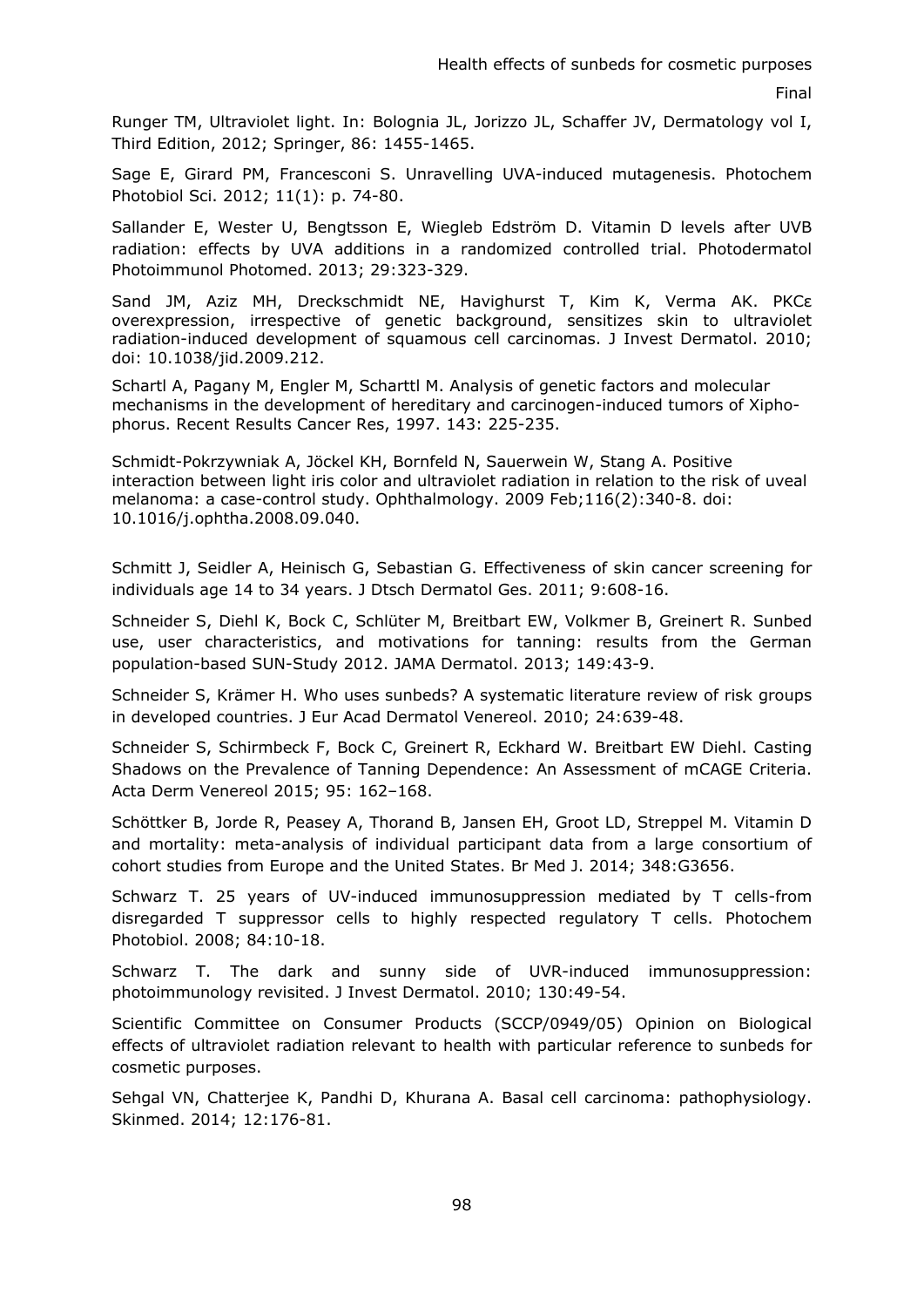Serakinci N, Guldberg P, Burns JS, Abdallah B, Schrødder H, Jensen T, Kassem M. Adult human mesenchymal stem cell as a target for neoplastic transformation. Oncogene. 2004; 23: 5095–5098.

Setlow, R.B., Christ E, Thomson K, Woodhead AD Wavelengths effective in induction of malignant melanoma. Proc Natl Acad Sci USA. 1993. 90: p. 6666-6670

Song EJ, Gordon-Thomson C, Cole L, Stern H, Halliday GM, Damian DL, Reeve VE, Mason RS. [1á25-Dihydroxyvitamin D3 reduces several types of UV-induced DNA damage and](http://www.ncbi.nlm.nih.gov/pubmed/23165145)  [contributes to photoprotection.](http://www.ncbi.nlm.nih.gov/pubmed/23165145) J Steroid Biochem Mol Biol. 2013; 136:131-138.

Stanganelli I, Gandini S, Magi S, Mazzoni L, Medri M, Agnoletti V, Lombi L, Falcini F. Sunbed use among subjects at high risk of melanoma: an Italian survey after the ban. Br J Dermatol. 2013; 169:351-7.

Stroup DF, Berlin JA, Morton SC, Olkin I, Williamson GD, Rennie D, Moher D, Becker BJ, Sipe TA, Thacker SB. Meta-analysis of observational studies in epidemiology: a proposal for reporting. Meta-analysis Of Observational Studies in Epidemiology (MOOSE) group. JAMA. 2000;283:2008-12.

Sui GY, Liu GC, Guang-Ying Liu GY, Gao YY, Deng Y, Wang WY, Tong SH, and Wang L. Is sunlight exposure a risk factor for age-related macular degeneration? A systematic review and meta-analysis. Br J Ophthalmol. 2013; 97:389–394.

Sutton AJ, Song F, Gilbody SM, Abrams KR. Modelling publication bias in meta-analysis: a review. Stat Methods Med Res. 2000;9:421-45.

Syed DN, Khan MI, Shabbir M, Mukhtar H. MicroRNAs in skin response to UV radiation. Current drug targets. 2013; 14(10): p. 1128-34.

Syed DN, Lall RK, Mukhtar H. MicroRNAs and photocarcinogenesis. J Photochem Photobiol B. 2015; 91(1): p. 173-87.

Tella E, Beauchet A, Vouldoukis I, Séi JF, Beaulieu P, Sigal ML, Mahé E. French teenagers and artificial tanning. J Eur Acad Dermatol Venereol. 2012; 27:e428–e432.

Thieden E., H.L. Jorgensen, N.R. Jorgensen, et al.Sunbed radiation provokes cutaneous vitamin D synthesis in humans – a randomized controlled trial. Photochem Photobiol. 2008; 84: 1487–1492

Thomson CS, Woolnough S, Wickenden M, Hiom S, Twelves CHJ. Sunbed use in children aged 11-17 in England: face to face quota sampling surveys in the National Prevalence Study and Six Cities Study. BMJ. 2010; 340.

Tierney P, Ferguson J, Ibbotson S, Dawe R, Eadie E, Moseley H. Nine out of 10 sunbeds in England emit ultraviolet radiation levels that exceed current safety limits. Br. J. Dermatol. 2013; 168, 602-608.

Tierney, de Gruijl FR, Ibbotson S and Moseley H. Predicted increased risk of squamous cell carcinoma induction associated with sunbed exposure habits. Br J Dermatol. 2015; 173: 201–208.

Ting W, Schultz K, Cac NN, Peterson M, Walling HW. Tanning bed exposure increases the risk of malignant melanoma. Int J Dermatol. 2007; 46: 1253–7.

Tommasi S, Denissenko MF, Pfeifer GP. Sunlight induces pyrimidine dimers preferentially at 5-methylcytosine bases. Cancer research. 1997; 57(21): 4727-30.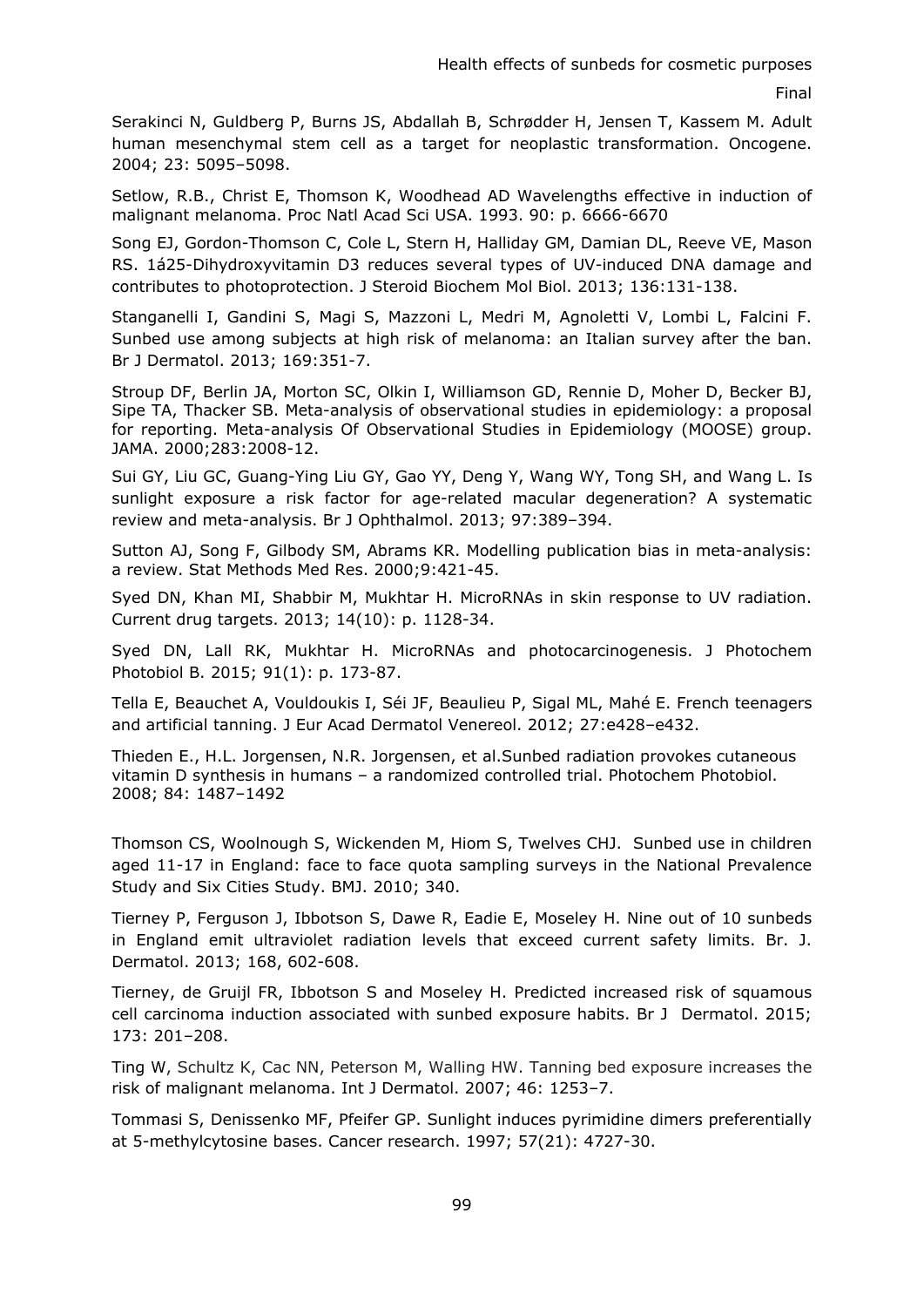Tong Y, Smith MA, Tucker SB. Chronic ultraviolet exposure-induced p53 gene alterations in Sencar mouse skin carcinogenesis model. J Toxicol Environ Health. 1997; 51: 219– 234.

Tong Y, Tucker SB, Smith MA. Expression of Hrasp21 and keratin K13 in UVR-induced skin tumours inSencar mice. J Toxicol Environ Health A. 1998; 53: 439–453.

Trempus CS, Mahler JF, Ananthaswamy HN, Loughlin SM, French JE, Tennant RW. Photocarcinogenesis and susceptibility to UV radiation in the v-Ha-ras transgenic Tg.AC mouse. J Invest Dermatol. 1998; 111: 445–451.

Uddin AN, Burns FJ, Rossman TG,Chen H, Kluz T, Costa M. Dietary chromium and nickel enhance UV-carcinogenesis in skin of hairless mice. Toxicol Appl Pharmacol. 2007; 221(3):329-38

Uddin AN, Burns FJ, Rossman TG. Vitamin E and organoselenium prevent the cocarcinogenic activity of arsenite with solar UVR in mouse skin. Carcinogenesis. 2005; 26(12):2179-86

Valverde P, Healy E, Jackson I, Rees JL, Thody AJ. Variants of the melanocytestimulating hormone receptor gene are associated with red hair and fair skin in humans. Nature Genet. 1995; 11, 328–330.

Veierod MB, Adami HO, Lund E, Armstrong BK, Weiderpass E. Sun and solarium exposure and melanoma risk: effects of age, pigmentary characteristics, and nevi. Cancer Epidemiol Biomarkers Prev 2010; 19:111–20.

Veierød MB, Couto E, Lund E, Adami HO, Weiderpass E. Host characteristics, sun exposure, indoor tanning and risk of squamous cell carcinoma of the skin. Int J Cancer. 2014; 135(2):413-22. doi: 10.1002/ijc.28657. Epub 2014 Jan 10. PubMed PMID: 24408678.

Veierød MB, Weiderpass E, Thörn M, Hansson J, Lund E, Armstrong B, Adami HO.. A prospective study of pigmentation, sun exposure, and risk of cutaneous malignant melanoma in women. Journal of the National Cancer Institute. 2003; 95(20):1530–8.

Virginia Joint Commission on Health Care. Age restriction for tanning bed use. [http://jchc.virginia.gov/5 Tanning Bed Use update.pdf](http://jchc.virginia.gov/5%20Tanning%20Bed%20Use%20update.pdf) (accessed on June 14, 2015).

Viros A, Sanchez-Laorden B, Pedersen M, Furney SJ, Rae J, Hogan K, Ejiama S, Vogel RI, Ahmed RL, Nelson HH, Berwick M, Weinstock MA, Lazovich D. Exposure to indoor tanning without burning and melanoma risk by sunburn history. J Natl Cancer Inst. 2014b; 106(7). pii: dju219. doi: 10.1093/jnci/dju219. Print 2014 Jul.

Viros A, Sanchez-Laorden B, Pedersen M, Furney SJ, Rae J, Hogan K, Ejiama S, Girotti MR, Cook M, Dhomen N, Marais R. Ultraviolet radiation accelerates BRAF-driven melanomagenesis by targeting TP53. Nature. 2014a; 511: 478-482.

Vogel RI, Ahmed RL, Nelson HH, Berwick M, Weinstock MA, Lazovich D. Exposure to indoor tanning without burning and melanoma risk by sunburn history. J Natl Cancer Inst. 2014; 106: dju219. doi: 10.1093/jnci/dju219.

Wang Y, Digiovanna JJ, Stern JB, Hornyak TJ, Raffeld M, Khan SG, Oh KS, Hollander MC, Dennis PA, Kraemer KH. Evidence of ultraviolet type mutations in xeroderma pigmentosum melanomas. Proc Natl Acad Sci U S A. 2009;106:6279-84.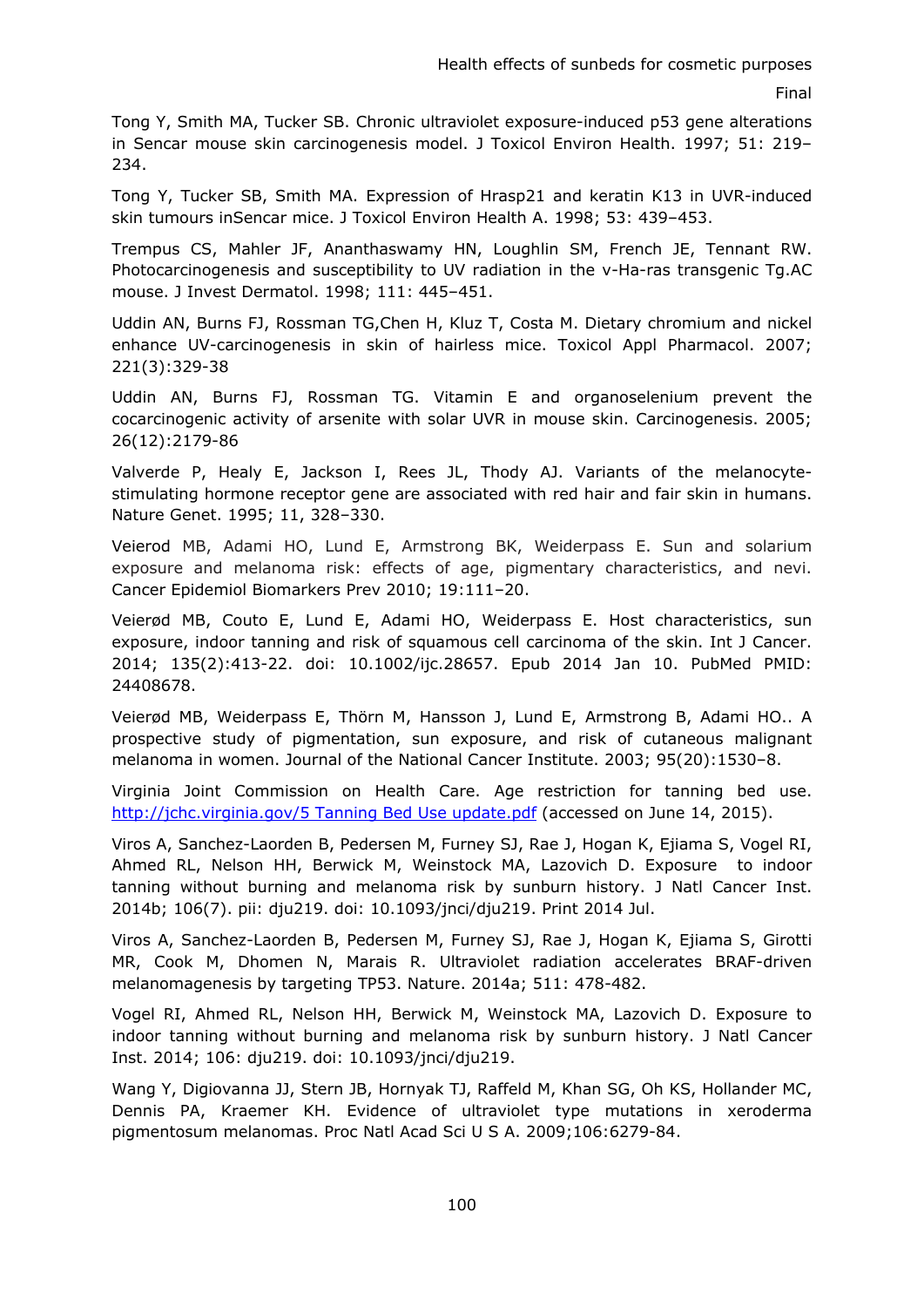Wang Y, Rosenstein B, Goldwyn S, Zhang X, Lebwohl M, Wei H. Differential regulation of P53 and Bcl-2 expression by ultraviolet A and B, J Invest Dermatol. 1998; 111(3): 380– 384.

Wehner MR, Chren M-M, Nameth D, Choudhry A, Gaskins M, Nead KT, Boscardin WJ, Linos E. International Prevalence of Indoor Tanning. A Systematic Review and Metaanalysis. JAMA Dermatol. 2014; 150:390-400.

Wehner MR, Shive ML, Chren MM, Han J, Qureshi AA, Linos E. Indoor tanning and nonmelanoma skin cancer: systematic review and meta-analysis. BMJ. 2012;345:e5909. Weinstock MA. Epidemiology and UV exposure. J Invest Dermatol. 2013; 133:E11–2.

Wenczl E, Van der Schans GP, Roza L, Kolb RM, Timmerman AJ, Smit NP, Pavel S, Schothorst AA. (Pheo)melanin photosensitizes UVA-induced DNA damage in cultured human melanocytes. J. Invest. Dermatol. 1998; 111, 678–682.

de Winter S, Vink AA, Roza L, Pavel S. Solar-simulated skin adaptation and its effect on subsequent UV-induced epidermal DNA damage. J Invest Dermatol. 2001 Sep;117(3):678-82.

Wheeler DL, Li Y, Verma AK. Protein kinase C epsilon signals ultraviolet light-induced cutaneous damage and development of squamous cell carcinoma possibly through Induction of specific cytokines in a paracrine mechanism. Photochem Photobiol. 2005; 81:9-18.

Wheeler DL, Martin KE, Ness KJ, Li Y, Dreckschmidt NE, Wartman M, Ananthaswamy HN, Mitchell DL, Verma AK. Protein kinase C epsilon is an endogenous photosensitizer that enhances ultraviolet radiation-induced cutaneous damage and development of squamous cell carcinomas. Cancer Res. 2004; 64:7756-65.

Whiteside JR, McMillan TJ. A bystander effect is induced in human cells treated with UVA radiation but not UVB radiation. Radiat Res. 2009;171:204-211.

WMO-World Meteorological Organization. GAW Report No. 125 Instruments to measure solar ultraviolet radiation - Part 1, Spectral instruments. 1999. http://library.wmo.int/pmb\_ged/wmo-td\_1066\_en.pdf

WMO-World Meteorological Organization. GAW Report No. 164 Instruments to measure solar ultraviolet radiation - Part 2, Broadband Instruments Measuring Erythemally Weighted Solar Irradiance. 2008. http://library.wmo.int/pmb\_ged/wmo-td\_1289.pdf

Wolnicka-Glubisz A, Strickland FM, Wielgus A, Anver M, Merlino G, De Fabo EC, Noonan FP. A melanin-independent interaction between Mc1r and Met signaling pathways is required for HGF-dependent melanoma. Int J Cancer. 2015; 136:752-60.

[www.anses.fr/sites/default/files/documents/AP2012sa0263EN.pdf](http://www.anses.fr/sites/default/files/documents/AP2012sa0263EN.pdf) (accessed June 2015)

Yang L, Lof M, Veierød MB, Sandin S, Adami HO, Weiderpass E. Ultraviolet exposure and mortality among women in Sweden. Cancer Epidemiol Biomarkers Prev. 2011; 20(4):683-90.

Yang L, Veierød MB, Löf M, Sandin S, Adami HO, Weiderpass E. Prospective study of UV exposure and cancer incidence among Swedish women. Cancer Epidemiology Biomarkers Prev. 2011 Jul;20(7):1358-67. doi: 10.1158/1055-9965.

Yin L, Ordonez-Mena JM, Chen T, Schottker B, Arndt V, Brenner H. Circulating 25 hydroxyvitamin D serum concentration and total cancer incidence and mortality: a systematic review and meta-analysis. Prev Med. 2013; 57:753-764.